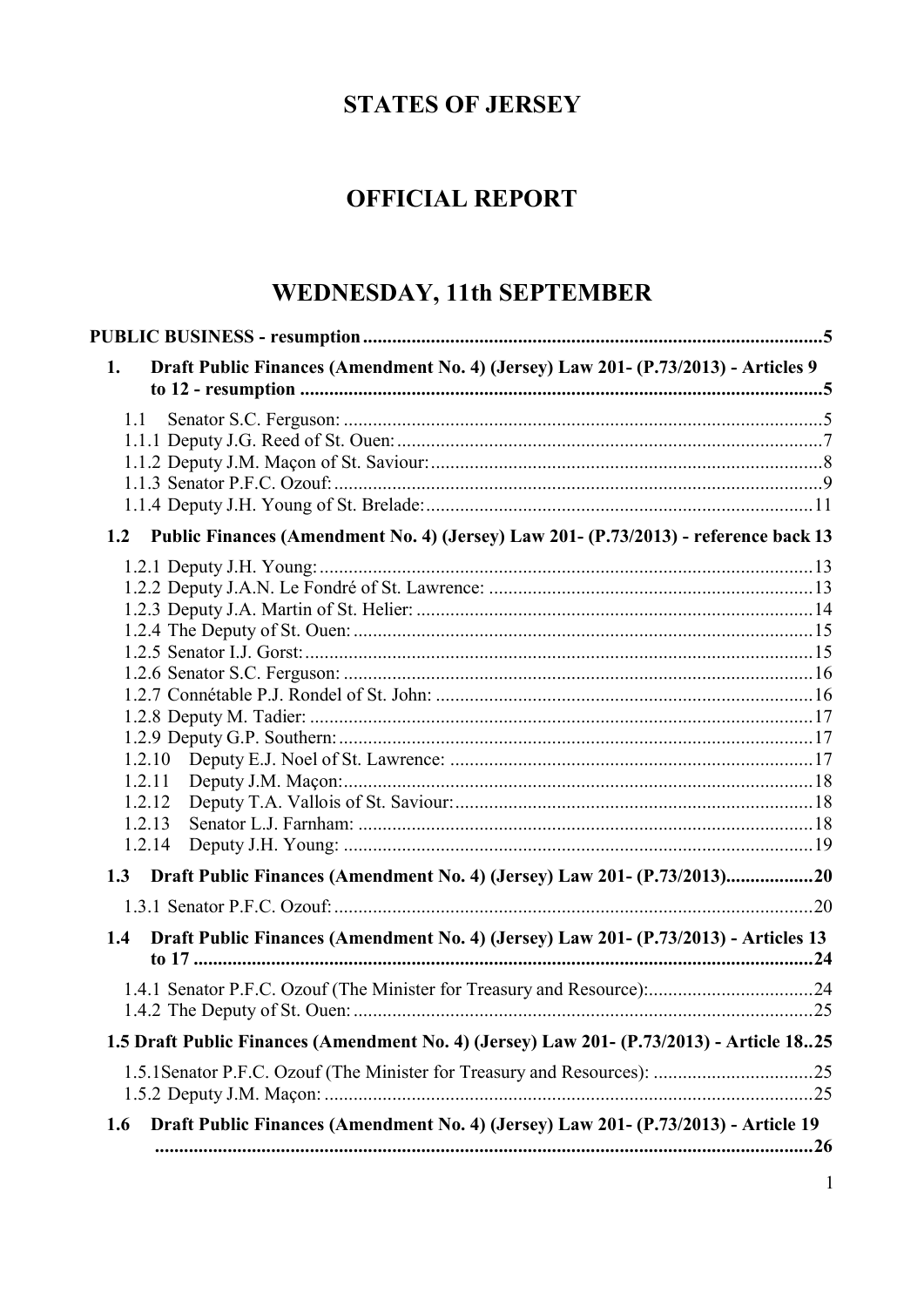| Draft Public Finances (Amendment No. 4) (Jersey) Law 201- (P.73/2013) -<br>1.7               |  |
|----------------------------------------------------------------------------------------------|--|
|                                                                                              |  |
| 1.7.1 Senator S.C. Ferguson (Chairman, Corporate Services Scrutiny Panel): 27                |  |
|                                                                                              |  |
|                                                                                              |  |
|                                                                                              |  |
|                                                                                              |  |
|                                                                                              |  |
|                                                                                              |  |
|                                                                                              |  |
| 1.7.10                                                                                       |  |
| 1.7.11                                                                                       |  |
| 1.7.12                                                                                       |  |
| 1.7.13                                                                                       |  |
| 1.7.14                                                                                       |  |
| Draft Public Finances (Amendment No. 4) (Jersey) Law 201- (P.73/2013) - Article 20<br>1.8    |  |
|                                                                                              |  |
|                                                                                              |  |
| Jersey Appointments Commission: Reappointment of Member (P.79/2013)41<br>2.                  |  |
| 2.1                                                                                          |  |
| 2.2                                                                                          |  |
| 2.3                                                                                          |  |
| 2.4                                                                                          |  |
| 3.                                                                                           |  |
|                                                                                              |  |
| Senator P.M. Bailhache (Chairman of the Legislation Advisory Panel - rapporteur):43<br>3.1   |  |
| 3.2                                                                                          |  |
| 3.3                                                                                          |  |
| 3.4                                                                                          |  |
| 3.5                                                                                          |  |
| 3.6<br>3.7                                                                                   |  |
| 3.8                                                                                          |  |
| 3.9                                                                                          |  |
| 3.10                                                                                         |  |
|                                                                                              |  |
|                                                                                              |  |
| $\overline{4}$ .                                                                             |  |
| British Nationality Act (H.M. Armed Forces Exemption) Bill: extension to Jersey              |  |
| 4.1                                                                                          |  |
| <b>Commissioners of Appeal for Taxes Office: Re-Appointment of Members (P.83/2013)</b><br>5. |  |
|                                                                                              |  |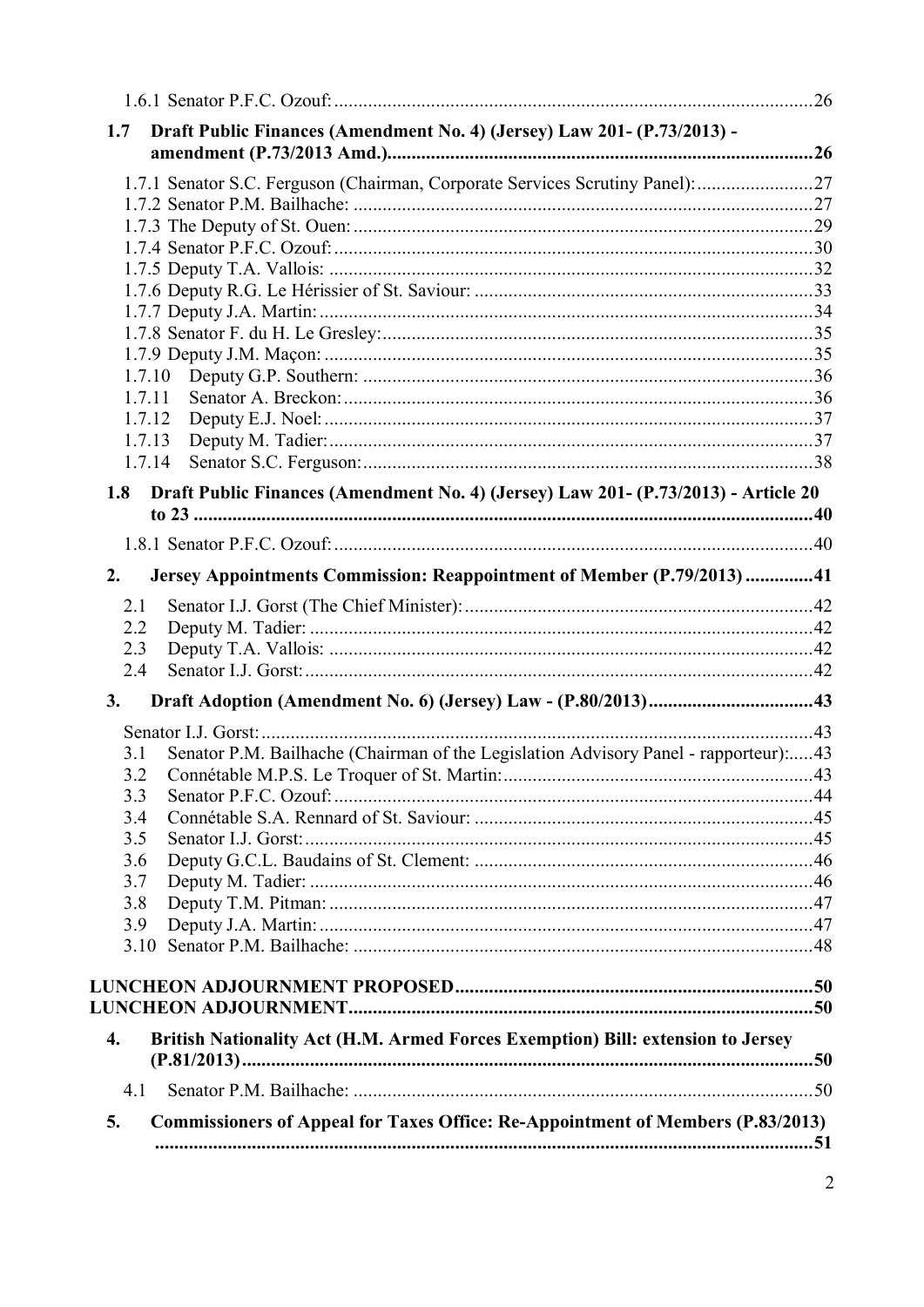| 5.1              | Deputy E.J. Noel (Assistant Minister for Treasury and Resources - rapporteur): 51 |   |
|------------------|-----------------------------------------------------------------------------------|---|
| 5.2              |                                                                                   |   |
| 5.3              |                                                                                   |   |
| 5.4              |                                                                                   |   |
| 5.5              |                                                                                   |   |
| 5.6              |                                                                                   |   |
| 6.               | Draft Customs and Excise (Amendment No. 7) (Jersey) Law 201- (P.85/2013)53        |   |
| 6.1              |                                                                                   |   |
| 6.2              |                                                                                   |   |
| 6.3              |                                                                                   |   |
| 6.4              |                                                                                   |   |
| 7.               |                                                                                   |   |
| 7.1              | Deputy R.C. Duhamel (The Minister for Planning and Environment): 57               |   |
| 7.2              | Planning Appeals: Revised System (P.87/2013) - amendment (P.87/2013 Amd.) 59      |   |
|                  |                                                                                   |   |
|                  |                                                                                   |   |
|                  |                                                                                   |   |
|                  |                                                                                   |   |
|                  |                                                                                   |   |
|                  |                                                                                   |   |
|                  |                                                                                   |   |
|                  |                                                                                   |   |
|                  |                                                                                   |   |
|                  |                                                                                   |   |
|                  |                                                                                   |   |
|                  |                                                                                   |   |
| 7.3              | Planning Appeals: Revised System (P.87/2013) - second amendment (P.87/2013 Amd.   |   |
|                  |                                                                                   |   |
|                  |                                                                                   |   |
|                  |                                                                                   |   |
|                  |                                                                                   |   |
|                  |                                                                                   |   |
|                  |                                                                                   |   |
|                  |                                                                                   |   |
|                  |                                                                                   |   |
|                  |                                                                                   |   |
|                  |                                                                                   |   |
|                  |                                                                                   |   |
| 7.3.11           |                                                                                   |   |
| 7.3.12<br>7.3.12 |                                                                                   |   |
| 7.3.13           |                                                                                   |   |
| 7.4              |                                                                                   |   |
|                  |                                                                                   |   |
|                  |                                                                                   |   |
|                  |                                                                                   | 3 |
|                  |                                                                                   |   |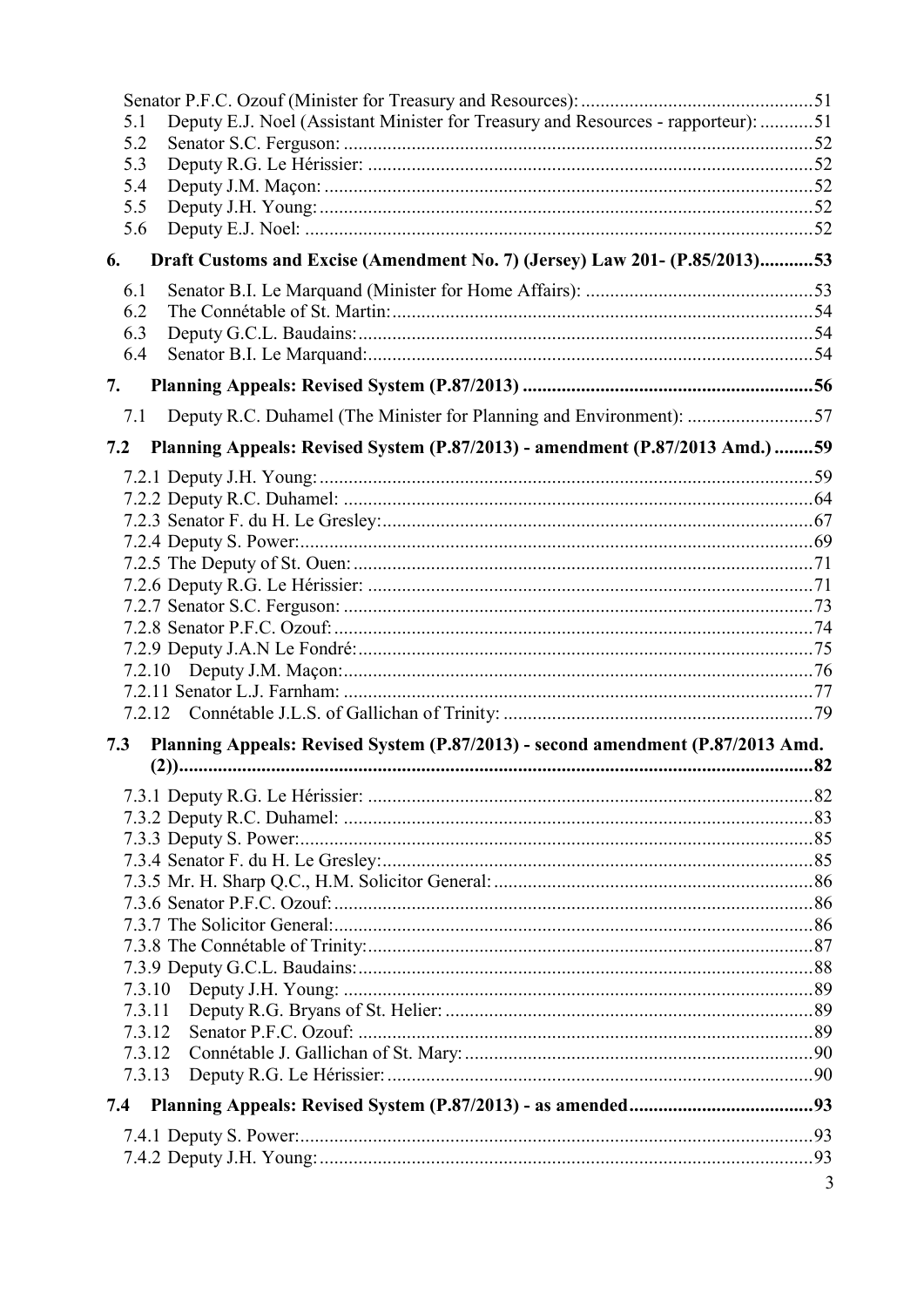| <b>ARRANGEMENT OF PUBLIC BUSINESS FOR FUTURE MEETINGS  95</b> |  |
|---------------------------------------------------------------|--|
|                                                               |  |
|                                                               |  |
|                                                               |  |
|                                                               |  |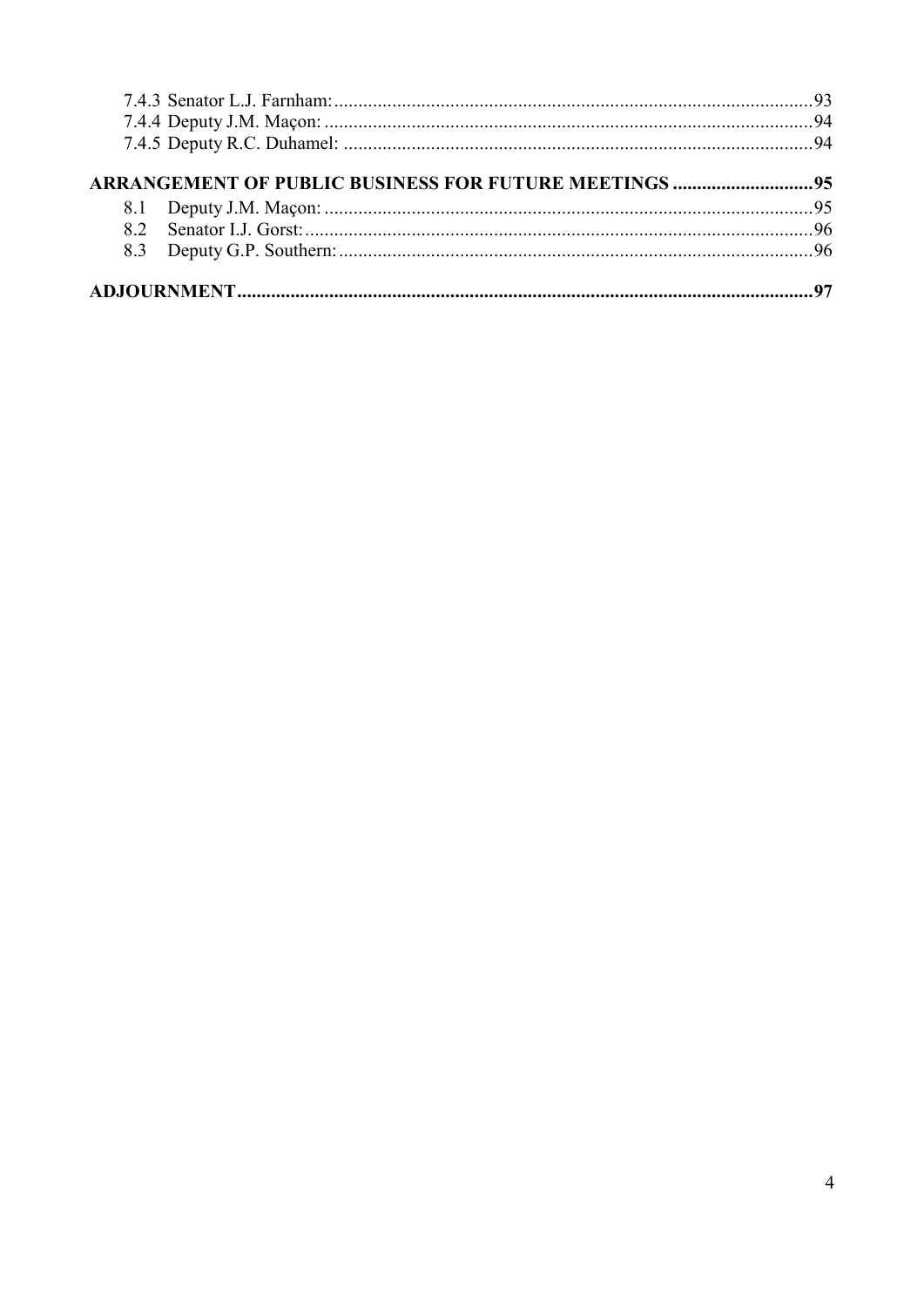[09:31]

### **The Roll was called and the Dean led the Assembly in Prayer.**

#### **PUBLIC BUSINESS - resumption**

### **1. Draft Public Finances (Amendment No. 4) (Jersey) Law 201- (P.73/2013) - Articles 9 to 12 - resumption**

#### **The Bailiff:**

We return to the matter we were dealing with when we adjourned yesterday, that is Projet 73, Draft Public Finances (Amendment No. 4) (Jersey) Law 201-, lodged by the Minister for Treasury and Resources. We were debating Articles 9 to 12 and I had seen Senator Ferguson.

### **1.1 Senator S.C. Ferguson:**

Oh, it is a bit early in the morning, Sir, I apologise. Basically, we are on a tale of 2 Articles. There is Article 10 of the amendment, which covers the resuscitation of Article 11(8) requests and Article 12 of the amendment, which covers internal movements between heads of expenditure. We have had a long email last night from the Minister for Treasury and Resources making a number of explanations, but I would like to take us back a step. What is a contingency? A contingency is an unexpected event. I have known it called in a household… the wife can call it the 'running away money' or it is money for a new washing machine, things like that, but it is money that is set aside for unexpected events, things you have not planned for. If you are an investment adviser, you never invest 100 per cent of your client's funds, you leave them a certain amount of money for contingencies. So we have established that. We have contingency funds, but what do we do? We allocate them: we use them as part of the budget. It beggars belief. Our contingency fund allocation is full of things which we have agreed in the States. We have asked for them to be put in the budget and they have not been included in the budget. The Committee of Inquiry, for example, that should have been put in the budget, but no, it is in the contingency fund. It is absolutely incredible. Then if we look at the email from the Minister for Treasury and Resources, he has been talking about events and these were funded as Article 11(8) requests, but I do wonder. We are told: "Additional funding for unavoidable court and case costs" but there is not any overnight urgency about things like that."The cessation of the U.K. (United Kingdom) Reciprocal Health Agreement." That came as a combination of political bias plus incorrect charging, or in fact over-charging by N.H.S. (National Health Service). These were not overnight urgencies, but anyway, that is as far as I say. We are not using contingency funds correctly. In fact, Article 9 of the Law provides particular circumstances when the M.T.F.P. (Medium-Term Financial Plan) can be amended: states of emergency, threat to the health and safety of Islanders, threat to the economic, environmental or social wellbeing of the Island. This is Article 9 of the main law, and this Article 10 of the amendment is amending Article 9 of the main law. I hope I have not lost anyone there. So basically, we can alter the Medium-Term Financial Plan under certain specific requirements, but the point about that is that you can only alter them by bringing a proposition to the States. Article 20 also provides for urgent expenditure, but these do not have to come to the States because this is a movement of monies between Heads of Expenditure. So we have 2 existing routes of providing money for emergencies. Article 9 under the existing Law, it is under a range of scenarios and under strict conditions, but the Council of Ministers must lodge a proposition with the States, whereas Article 20, a state of emergency - i.e. a state of emergency has been declared and there is an immediate threat to the health and safety of all Islanders and immediate expenditure is required has to be funded by a withdrawal from the Consolidated Fund or met by existing Heads of Expenditure as determined by the Council of Ministers. So we can get emergency funding. We have contingency funds and we want to bring back Article 11(8) - we call them 11(8) requests - to provide additional flexibility, so we now have 2 pots of money where we used to have one. As I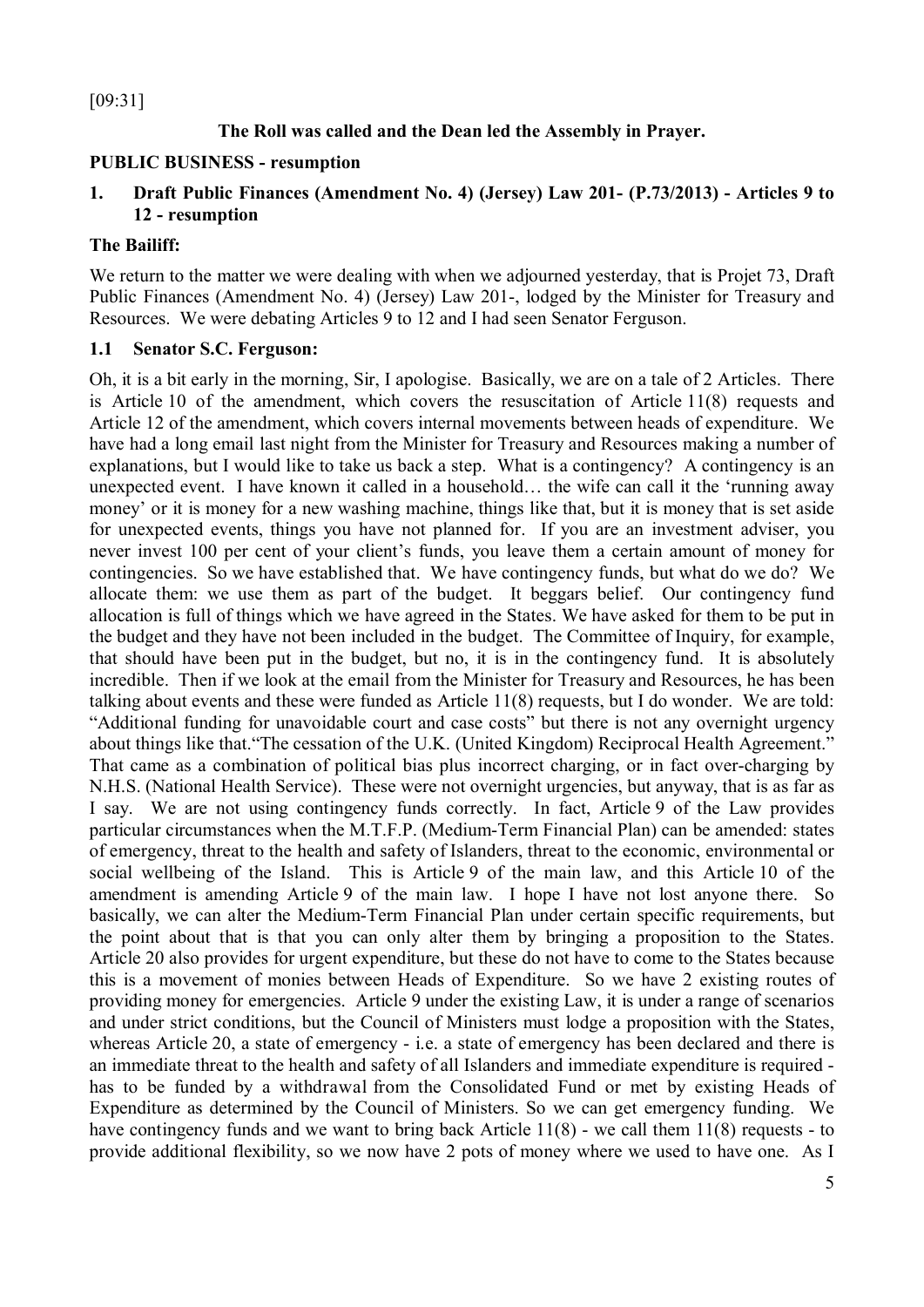have said, we are using the replacement to  $11(8)$  - the contingency funds - and we were promised that contingency funds, as Deputy Vallois said yesterday, when the contingency funds came in, 11(8) requests were gone. Now we have 2 pots; we have the contingency fund pot and we have the 11(8) availability. We do not need both, not if we are practising good financial management and sound budgeting. Then Article 12 gives even more flexibility: "Currently, a Minister can vary a Head of Expenditure under certain specific circumstances to transfer from capital to revenue or *vice versa* to comply with accounting practice, to reflect a transfer of Ministerial functions or the transfer of a service or function from one States-funded body to another, to transfer to contingency expenditure or to withdraw funds after the year end." The main thing is that the transfers are for very specific purposes. Under this amendment, a transfer will now be allowed between Heads of Expenditure for any reason without coming back to the States. It will be recorded for the States, but it will be 6 months after the changes have been made, so we are not going to be able to comment on it. It will be done.

### [09:45]

In other words, this gives a potentially unlimited operational service capability, and as our advisers said, will allow a level of in-year flexibility which we have not seen among organisations we have worked with. This is C.I.P.F.A. (Chartered Institute of Public Finance and Accountancy), the finance and accounting professionals. As I say, it is a very-known and very well-respected organisation. Our advisers are particularly concerned that this inherent flexibility will have the potential to undermine the rigour of the Medium-Term Financial Plan if budgetary resources can be moved. The Minister for Treasury and Resources will have the ability to answer at the amendment. I do wish he would possess his sole impatience.

### **Senator P.F.C. Ozouf:**

Would the Senator give way, because I just wanted to try to be helpful to her, because she said something that was inaccurate, if I may. It is designed to be helpful, if she would give way.

### **Senator S.C. Ferguson:**

Absolutely.

# **Senator P.F.C. Ozouf:**

Just to reassure the Senator, what she said in terms of reporting is not quite right, because every transfer will be subject to Ministerial Decision, the actual giving Minister must sign a Ministerial Decision which is then published, then the receiving Minister signs it and then the Minister for Treasury and Resources does it, so what she said was not quite right. The actual reporting of it is done prior to even the Minister for Treasury and Resources signing off. That is why I was remonstrating, sorry.

### **Senator S.C. Ferguson:**

It comes back to the States in the budget transfer list 6 months after it has happened and 9 times out 10, you find that it is an exempt decision so it is not listed. Anyway, it is not a very good way to start the morning.

### **The Bailiff:**

The Minister will have the opportunity of responding at the end.

#### **Senator S.C. Ferguson:**

As I say, our advisers are particularly concerned about this inherent flexibility because it does have the potential to undermine the rigour of the Medium-Term Finance Plan if budgetary resources can be moved around with impunity and/or transferred to contingency for any reason. Effectively, we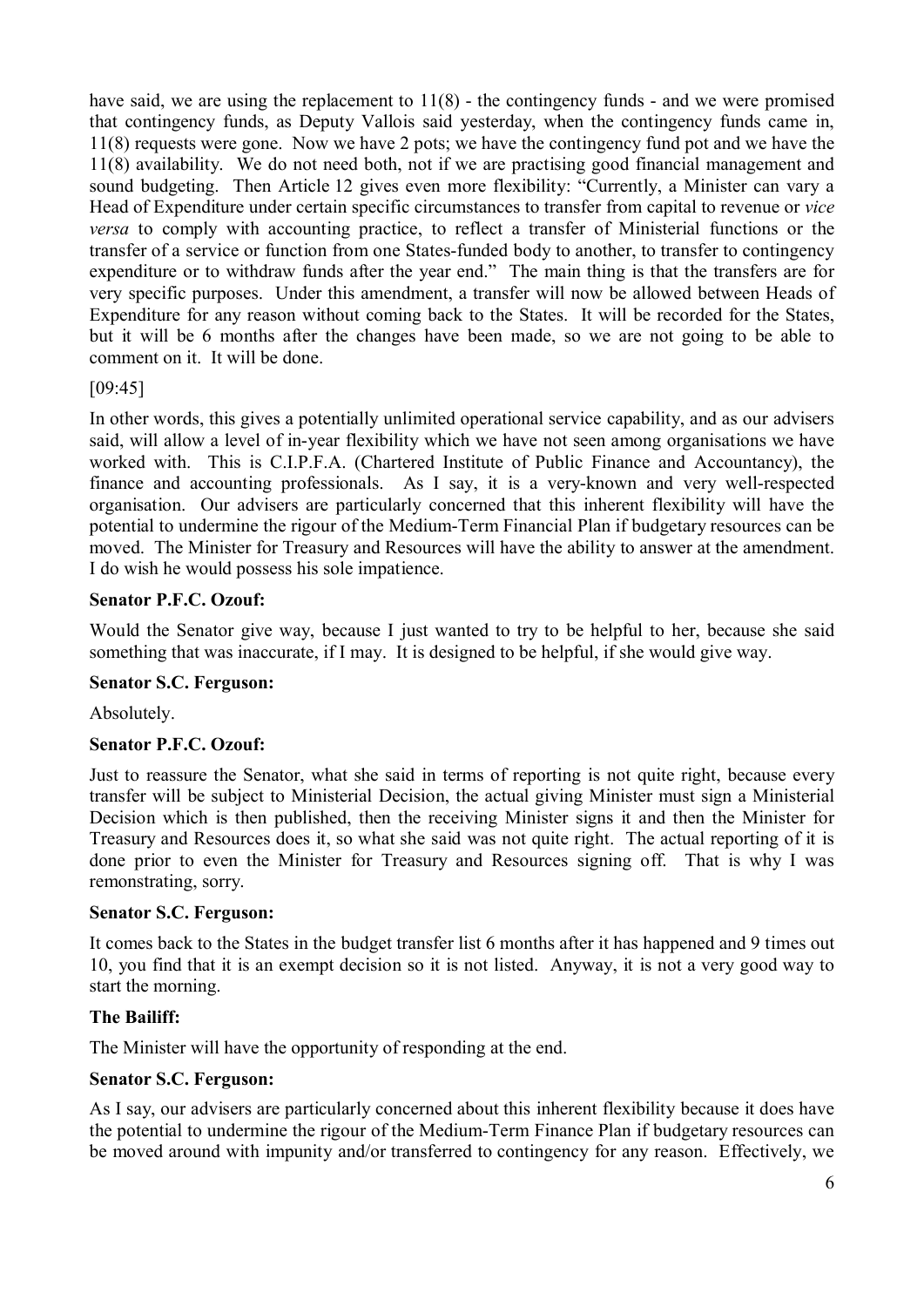can agree the bottom line of net revenue expenditure, but anything you like can happen above the bottom line and we shall be lucky if we hear about it in less than 6 months. I detect the odd look of disbelief. I can assure Members that we do find that a function will move from A to B without so much as a how's-your-father, and it would be a good thing if procedures were followed, but frankly, this is no way to run a chip-shop, let alone a national government. On the other hand, this may be one of those unintended consequences, and I would ask the Minister for Treasury and Resources to withdraw this particular part of the amendments and bring them back after they have been reworked. For example, the Minister could use something similar to Standing Order 168 that we use for property or something like that, but if he is not going to withdraw it, then I would ask Members to reject Articles 10 and 12.

### **The Bailiff:**

Does any other Member wish to speak on these Articles? Then I invite the Minister ... Deputy of St. Ouen.

#### **1.1.1 Deputy J.G. Reed of St. Ouen:**

I would just like to focus on Article 10 and it is worth reminding Members what decisions were made and what we were told of by this Council of Ministers about a year ago, and it starts with the Strategic Plan, and we were told in the Strategic Plan under the resource summary: "Our early work demonstrates that there is sufficient flexibility within our financial estimates to enable the Council of Ministers to deliver against the proposed strategic priorities." We then were presented with a Medium-Term Financial Plan which started with quite considerable amounts of money allocated for contingency and, equally, growth. On the proposition of the Council of Ministers, the amounts of contingency and growth were significantly reduced, but again, we got assurances that that was quite feasible because the flexibility within the Medium-Term Financial Plan still allowed us to deal with any unforeseen changes in priority over the period of the plan. Let us not forget the whole point of having a 3-year plan was introduced to try and stop what we could term 'expenditure creep', and it is something that the C. & A.G. (Comptroller and Auditor General), Chamber of Commerce and others have continued to criticise the States Assembly about, because we agree a budget and then when it comes to it, we increase it for various reasons. It can be argued at the time that there are legitimate reasons, but that is what happens. The whole idea of the Medium-Term Financial Plan is to control States spending, because let us not forget it is the taxpayer that ultimately pays the cost. What are the public saying to us? The public are saying to us and continue to say: "Please control expenditure. Please manage within the budgets that are being set by the Council of Ministers" and indeed agreed by this Assembly. The removal of Article 11(8) that we keep talking about was due to the fact that it did allow that budget creep and it was determined that there was a much better way of dealing with it, which is why significant sums were allocated, as I say, for contingency and growth over the period of the plan. I do not know if other States Members are confused, but we have the Minister for Treasury and Resources who continues to tell us how well we are doing and how well the Government is performing. Yet less than 12 months after the new Medium-Term Financial Plan was introduced: "Oh, we might need some extra money for urgent need." What is "urgent need"? No explanation has been given, a couple of examples, but some of those examples, if you look in the documentation that we have been provided, have already been allowed for. Also, as the Chairman of our panel has already mentioned, there is also already an Article that allows the Council of Ministers to come back if there is an urgent need, which is described and outlined and expressed in Article 9. The Minister seemed to raise doubts or issues regarding the comments that the Chairman made yesterday, I believe, regarding the fact that the Scrutiny Panel and States Members had not had a Ministerial response to the Scrutiny report. I would just like to say that it is important for us to see the full picture, and part of the reason there is a requirement to present a Ministerial response is it provides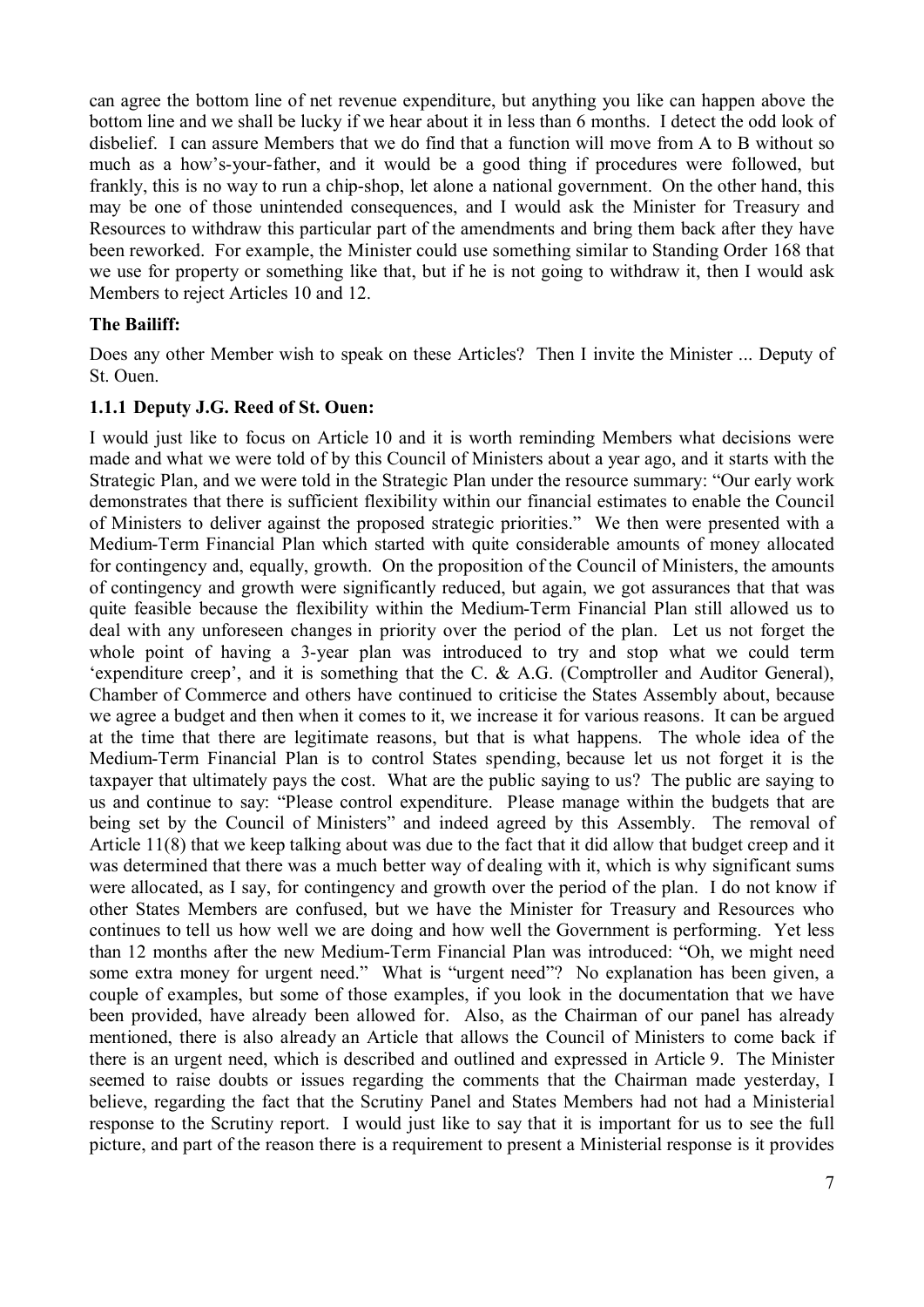and responds to a Scrutiny report and recommendations and findings contained in it. There is good reason for that, because if we look at S.R.18(Res), which was presented to the States on 5th December 2012 by the Minister for Treasury and Resources in response to the Scrutiny Panel's review of the Medium-Term Financial Plan, and we go to the response to finding 7, we get confirmation in a response from the Minister that flexibility is still there, flexibility has been provided for. He highlights in his response a number of different areas and options that the Council of Ministers, together with the Minister for Treasury and Resources, can use if there is a change of priority or a need to deal with certain matters within the period of the plan. Yet today - or yesterday, should I say - we are being told a totally different story. What has changed? Have we been told what has changed? No, we are just told: "Oh well, we have got to do it just in case. We need that extra flexibility." Where is the evidence? Where is the evidence that the Council of Ministers have demonstrated that they are delivering the savings, they are dealing with the priorities, they are managing within budget? In fact, the opposite exists, because the Minister for Treasury and Resources announced and shouted from the rooftops: "We have underspent by £42 million in 2012." £42 million. Well, if that is not flexible enough, Minister, and the Council of Ministers, I ask what is? Yet we are told: "Well, we need a bit more flexibility." I do not believe that the case has been made to reintroduce into the Public Finances Law (Jersey) Law 2005 at this time when we are only part-way through the very first Medium-Term Financial Plan that there is a need for this particular Article. I really do ask States Members to consider whether or not we should or there is a need and there is proof that this particular reintroduction of this Article 11(8) is required. Thank you.

#### **The Bailiff:**

Does any other Member wish to speak? Deputy Maçon.

#### **1.1.2 Deputy J.M. Maçon of St. Saviour:**

Very briefly. First of all, I would like to congratulate the Corporate Services Scrutiny Panel in what has been a thorough examination of these Articles. What is striking me is that, unanimously, all the members of the Corporate Services Panel are standing up and saying that first of all they would like an actual response to their report before we proceed, and I cannot understand for a moment why the Minister for Treasury and Resources is so keen on dealing with this. That does not seem to me as appropriate. I think that just out of courtesy, given that this is not an urgent matter, that it cannot wait, I do not think that it is appropriate to proceed in that manner. Secondly, I have concerns that the Corporate Services Scrutiny Panel have raised which is a u-turn on this case of 11(8) requests. Yes, we were told in the Medium-Term Financial Plan that we would bring in contingency funds in order to do away with this particular Article because it would not be needed, and the issue for that was to include contingency funding, but that put up the net expenditure of the States overall. I believe it was about approximately £20 million, but it was a figure to increase the overall States budget under the understanding that we would not need 11(8) requests, and now all of a sudden we are turning around and coming back and saying: "Well, thank you very much for that extra pot of money. Now we want this extra flexibility in the plan." It does not seem to make any sense to me and we are just making a u-turn. I did not support it then and I am very concerned about changing it yet again. I am also alarmed by what the Corporate Services Scrutiny Panel have brought to our attention today, which is about changing some of the governance procedures between shifting monies between departments - the Heads of Expenditures for absolutely any reason whatsoever, which again does cause me alarm. The reason for this is because as it is currently constituted under the Public Finances (Jersey) Law 2005, it is in order to protect services because it is tagged to certain services when they are transferring functions, but if we start to remove that, then what is the safeguard in order to protect the services that we as a States Assembly have agreed when debating the Medium-Term Financial Plan? Obviously one of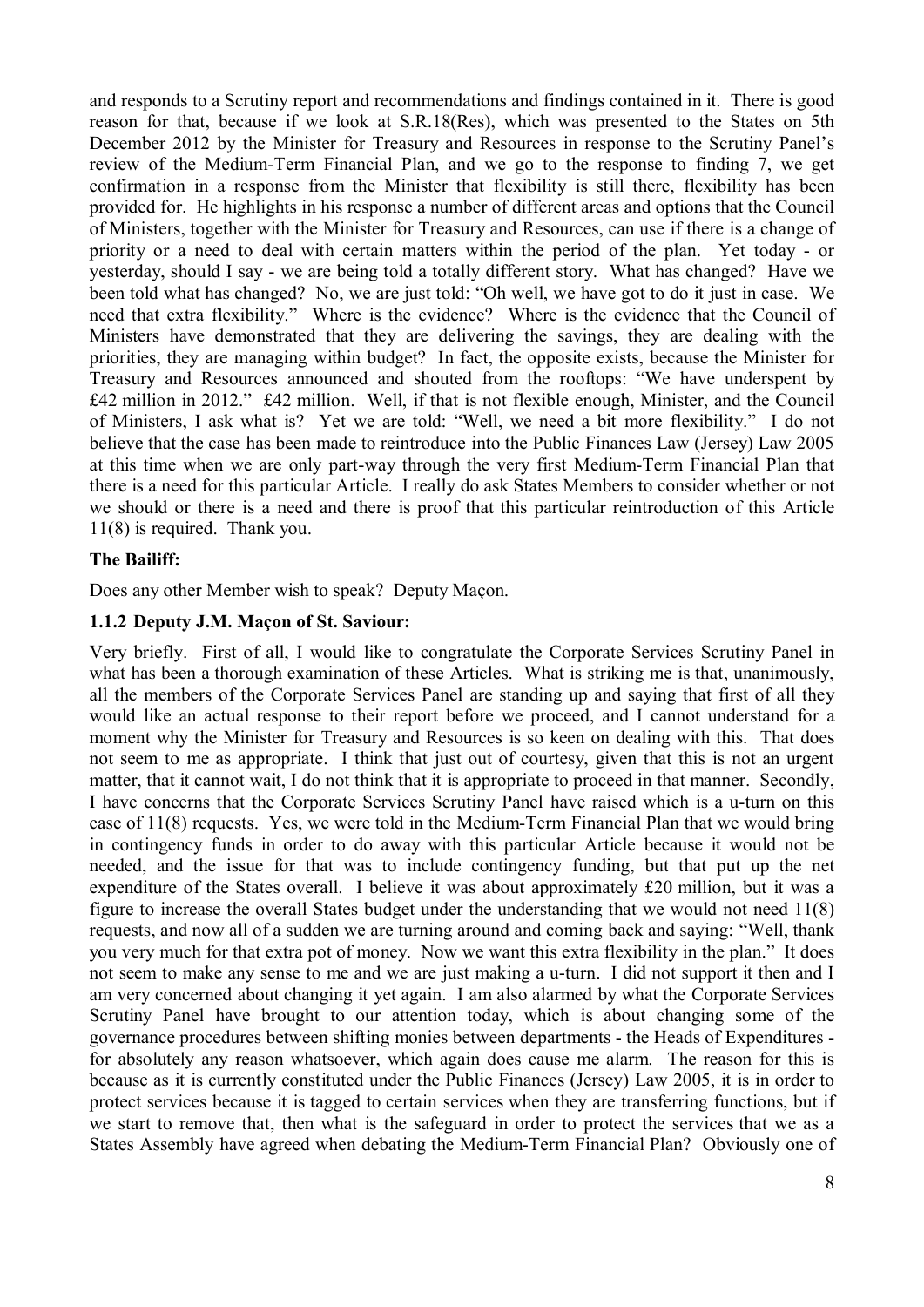our key functions is expenditure, agreeing that as a States Assembly, and providing to the Council of Ministers in order to carry out their spending plans… again giving them the ability to change it basically as and when they see fit.

### [10:00]

Where does that leave Back-Benchers, where does that leave other Members of the Assembly when we pass something in the Assembly? I am very concerned about these amendments and I would ask the Minister for Treasury and Resources to consider deferring this debate so that he can have proper time in order to consider the Corporate Services Scrutiny Panel's response, to allow the Corporate Services Scrutiny Panel… as we are often told that: "Scrutiny is held in such high regard and we appreciate the work of Scrutiny so much that we believe it is an important part of how the States Assembly functions... Oh, unless it is something we want, in which case we will carry on and ignore it." I do not think that is acceptable. I do think we need to stand up for Scrutiny and our colleagues on Scrutiny, who have worked incredibly hard over the summer in order to deliver this for us today and I would ask the Minister for Treasury and Resources to consider that, because I do not think at the moment it is appropriate to proceed.

### **The Bailiff:**

Does any other Member wish to speak?

### **The Bailiff:**

Very well, I invite the Minister to reply.

### **1.1.3 Senator P.F.C. Ozouf:**

I will address immediately Deputy Maçon's remarks, because I have a high regard for Scrutiny, but at the end of the day we sometimes have to agree to differ and I am sorry that on this occasion I have not been able - as I explained to Members in my email last night - to respond to the Corporate Services Scrutiny Panel report in a formal way. I would say in my defence, as I said in my email last night, I have already considered - and the Deputy Chief Minister was kind enough to sign-off an amendment while I was on leave - responding immediately to the Corporate Services Scrutiny Panel's report in relation to the issue, not a matter of these Articles, but immediately on issue of the reporting of the Treasurer of the States to the Council of Ministers. It is just simply not fair to say that we have not. I would also respectfully say to Deputy Maçon that he might not be aware that I addressed the panel on these amendments prior to lodging them, I think on 2 occasions. I wanted this debate and was requesting this debate because of the importance putting in on the statutory basis the Fiscal Policy Panel, whose terms of office have expired and have created a problem for me. I wanted this debate before the summer break. I briefed the Corporate Services Scrutiny Panel before lodging the amendments in June and I extended the period of time. I said "Yes, we would debate this in September", and I am afraid this is urgent, this is an issue that needs to be resolved because of the other provisions there and I want the Public Finances Law put in place on a proper basis so that we can do it, because much of this is agreed. I am afraid to say that on some occasions there is a political colour of different Members and the Corporate Services Scrutiny Panel have particularly strong views about issues in terms of public finance which might not even accord to what Deputy Maçon believes, and so it is not a bad thing, it is not a criticism, it is not a slur against Scrutiny to say that on occasion we will have differences of opinion. There are 2 issues which we do not agree on which I will address during the course of my remarks and I will be saying to Members that there is an entirely reasonable argument to allow Heads of Expenditure to be moved between departments. Frankly, on the other issue of whether or not this Assembly wants to give itself provision to make additional allocations during a 4-year term, that is a joint issue between me and this Assembly. Does the Assembly believe that it wants the ability during a 4-year term to allocate something additional to a department given a political priority, because this Assembly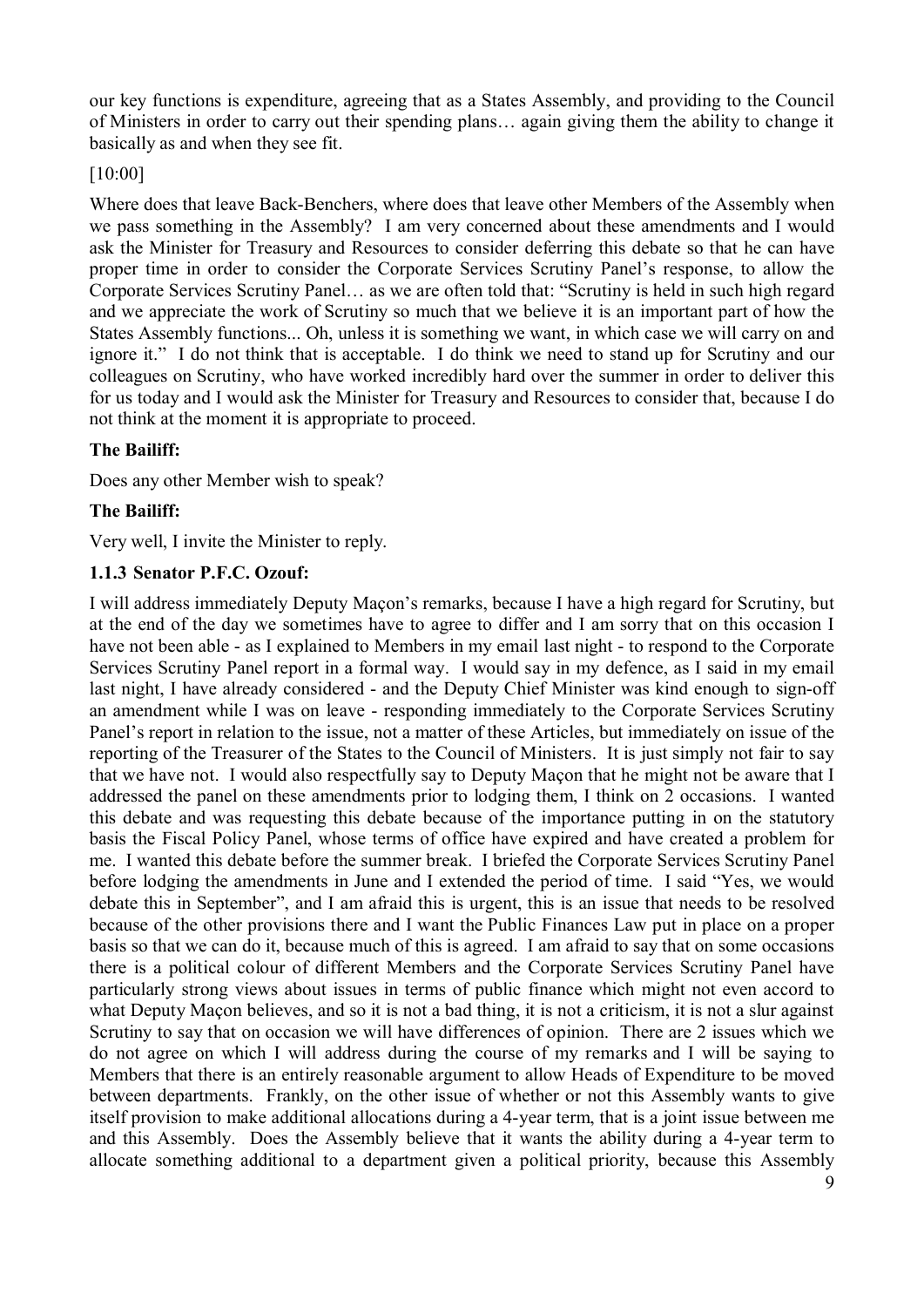could be in a position that it wants to do something, but the law does not allow it. That is clearly a matter for Members, but I do not think it is fair that Deputy Maçon casts me or the relationship with Scrutiny in that way. Now, Deputy Vallois, Senator Ferguson, Deputy Le Fondré spoke strongly, and indeed, Deputy Vallois, if I may say, she went perhaps a little too far in saying that on the 11(8) thing, that she was going to bring forward a proposition to completely do away with contingencies. I ask her to reflect upon those remarks and really whether or not that is the kind of Stateswomanlike approach that one may take. I think that was probably a petulant remark, because contingencies are absolutely required and they have improved the running and the appropriate running of the Council of Ministers. Contingencies were not available before, hence 11(8) requests were required and they came regularly. The Assembly allocated tough budget allocations to departments and contingencies were put in place, for example, as a protection to deliver some savings such as procurement and it is simply not right for Senator Ferguson also to say that the Council of Ministers has earmarked or has spent contingencies before they have been made. The Treasury and Resources Department this morning has given me a list of potential risks in 2014 and 2015 of new things that have come forward. Well, Senator Ferguson again seems to know what is on this list before I have even said anything, which is interesting. I will give one example of something that this Assembly today will deal with, which is an Assembly request potentially already endorsed by Deputy Young which was not foreseen in the M.T.F.P., which is a real-live example. The fact that the planning appeals alternative system is going to be more expensive - that was not envisaged in the M.T.F.P. - is an absolutely good example of this Assembly having something additional which we need to find resources for, which this Assembly is asking me in a later debate to find resources for. That is on the list of contingencies. Can we say to the Minister for Planning and Environment: "We want you to give a new appeals mechanism. We know it is going to cost more money, but you have to live within your own budget to do it" when it is going to cost £200,000 on a relatively small department that has been one of the leaders, if I may say, to the Minister for Planning and Environment in terms of delivery C.S.R. (Comprehensive Spending Review) cuts? Now, that is an example of a political priority which shows that you need contingencies and some flexibilities, and yes, I will give way to Senator Ferguson.

### **Senator S.C. Ferguson:**

I wonder, Sir, for the purposes of clarification the Minister would like to read out the list of contingencies he has there in front of him.

#### **Senator P.F.C. Ozouf:**

Well, they are quite long, I am not going to read out everything, but some of them - because it would just be not a good use of the Assembly's time - yes, I will summarise, because some of them are quite lengthy - the H.C.A.E. (Historic Child Abuse Expenses) expense claims. Now, that is the expense claim for the Historic Abuse Redress Scheme. That has been a use of the contingency. I defy any Member of this Assembly to say that that is not an absolutely appropriate and unforeseen amount in expenditure and the amounts have been there. There is an amount for the Band of the Island of Jersey. I cannot remember exactly what it is; I think it is for uniforms. That was something that was forgotten. Is there any Member of this Assembly that is going to say to me, to the Minister for Treasury and Resources, in something ... and yes, there will be things that are forgotten. We are a £700 million organisation and it is £20,000, and should we say the Band of the Island should not… or: "No, the Treasury cannot sort it?" Yes, we have put in place provision for additional funding for a Cadet and Military Liaison Officer, which is run out of Government House, doing excellent work in Grainville School and others with cadets and, yes, we put the additional funding, reaching disadvantaged youngsters and helping Grainville in terms of their arrangements. A bad thing? Something that was foreseen 2 years ago? I do not think so. There are contingencies for pay awards, the doctors' pay award, which Members may be aware of. There are other things to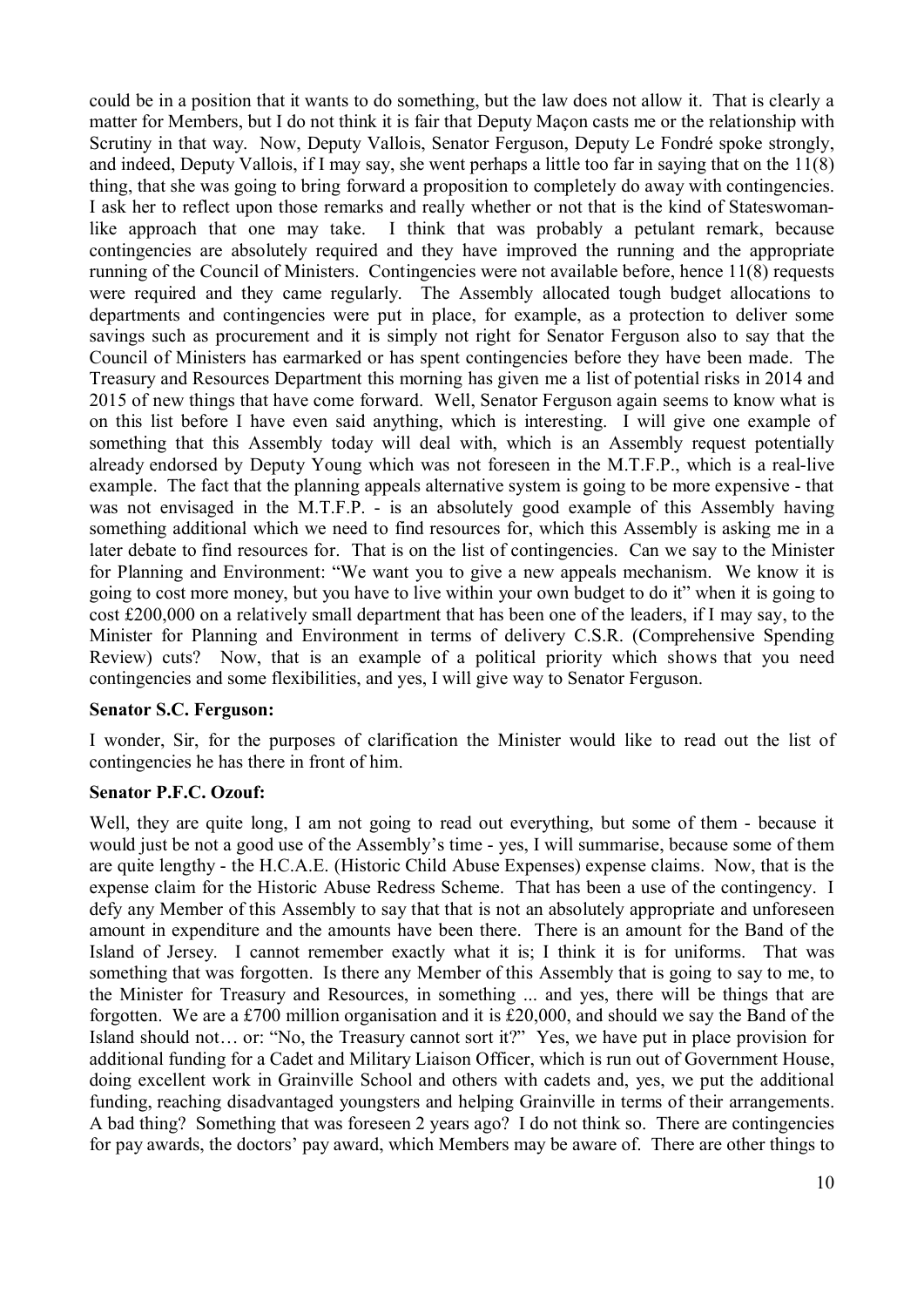do with the nurses' pay award and others. So are some contingencies held for the flexibility of negotiating the pay settlement. Entirely appropriate arrangements and Deputy Vallois knows the contingency has got some sub-allocations in terms of the pay award and others, and yes, looking forward there is a contingency item here forecast potentially for other Members bringing propositions for things that we may be asked to be spending money for and Members do bring propositions. There is a proposition from Senator Breckon asking for us to come forward with the compensation amount. Where will that come from? So yes, it is earmarked in Treasury contingency. Is that the Treasury being wrong, is that us saying ... "I am not saying we should agree to it" but it is there to do it. Nurses' pay award, countryside infrastructure, some Parish schemes that we want to do and bring forward. L.V.C.R. (Low Value Consignment Relief) costs, that was unexpected and nobody would ever say anything for that. There are other things in relation to, certainly, some aspects of the London Office were not originally put in place. Those are relatively small amounts. So the Charities Law, there are some arrangements that we think we need to put in place that was not provisioned there. That is a one-off amount. The Discrimination Law, there are some additional costs that were not envisaged at the time of the M.T.F.P. - I am just running through these - and there is the planning appeals thing there, which will come forward later, which is in 2015 at £148,000. Simply the issue, contingencies are agreed and an amount of money is agreed by this Assembly to be held by the Treasury to be released for departmental challenges and yes, it is difficult, and that is appropriate and we do need to assist. We need to be tough on departments, we need to be tough on them delivering their savings, but we do need to have some flexibility where that is the case and I need that flexibility, and surely it is not right for Deputy Vallois to simply say: "Do away with contingencies and every time a Minister has a problem, they need to come to this Assembly to solve that problem". That is simply unreasonable, Members are delegating to the Government of Jersey and the Treasury the operational running of departments and there are going to be unexpected items and we are tough on contingencies and contingencies are working well. The Deputy of St. Ouen: I am grateful to the Corporate Services Scrutiny Panel for recognising the tough financial management that has been improved over the last few years and certainly in my tenure and in the tenure of Deputy Noel and the former Connétable of St. Peter, and in our term of tenure at the Treasury and Resources Department, we have been tough and we have improved financial management. I will give way to Deputy Young, if he wishes.

# **1.1.4 Deputy J.H. Young of St. Brelade:**

I am sorry to interrupt the Minister for Treasury and Resources, but I am concerned about his explanation on the difference between contingencies and transfers. He has cited a number of examples where I am sure Members would want to ensure that we have flexibility, but I am still very confused over what are those changes; for example, the example he gave about planning applications, just what comes under the notion of 'requires additional sums to be voted in the plan' and what of it can be dealt with under transfers. I would have expected there would have been sufficient flexibility within the States budgets to deal with those sorts of items by transfers between vote. I would like that clarification. I am very unhappy with this process where we are throwing around a really important ...

### **The Bailiff:**

I am sorry, you cannot make another speech.

### **Deputy J.H. Young:**

My proposal is that Article be referred back under Standing Order 83 for this part in order to have an explanation in writing from the Minister to clarify this point before we vote on it.

### **The Bailiff:**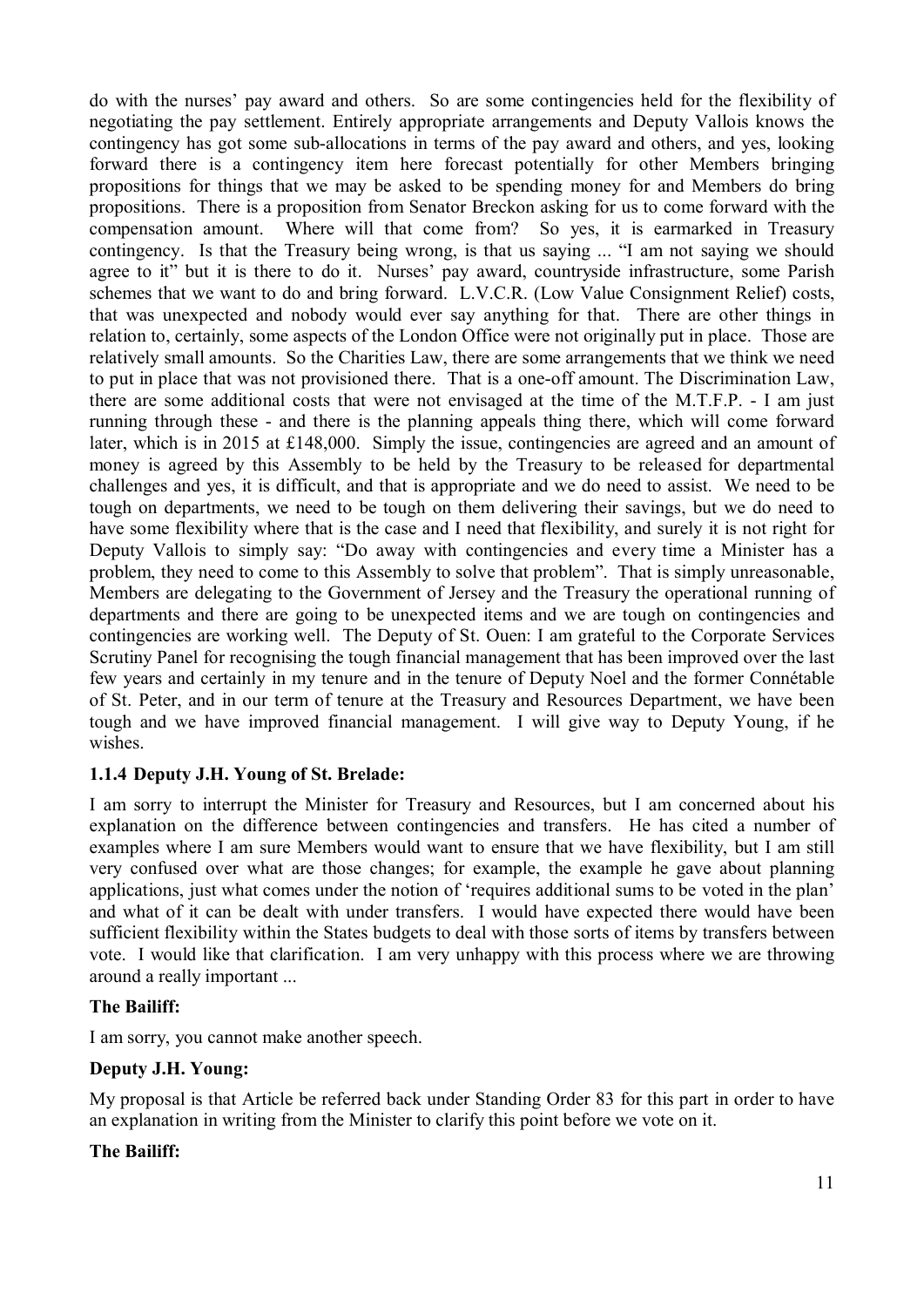I thought you just applied to intervene to ask a question, but ...

### **Deputy J.H. Young:**

The Minister gave way. I apologise if I strayed, but it is a point of order, Sir. I will withdraw that and do it after he has finished.

#### **The Bailiff:**

It is not a point of order. I think it is too late now. We are at the end of the debate. The Minister is replying and you cannot pop up and ask for reference back in the context of interruption of another speech.

### **Deputy J.H. Young:**

Could I have an answer to the question then, Sir? Could I have an explanation as to the difference between ...

#### **The Bailiff:**

Yes, of course.

### **Senator P.F.C. Ozouf:**

Indeed, happy to do so, and Members are equipped with knowing the arguments, and I will summarise them at the end of my remarks. This is not complicated, this is really quite simple, and I was in the middle of ... and Deputy Young, in a former life, had a responsibility. He was an accounting officer within a department and I will address virement issues which he will be aware of. I would imagine as a former Chief Officer, who used virements within departments, and certainly they were used from planning when I arrived at planning, he would say that flexibility is required. Flexibility was certainly well in force when I arrived at planning a number of years ago, so I am slightly surprised that he now wants to almost curb the flexibility. I am not giving way to any other Members.

### **Deputy M. Tadier of St. Brelade:**

I did have a point of order. It relates to the reference back, Sir. Under Standing Order 83, it does say that a States Member may propose without notice during the debate. Obviously that raises the question if the summing-up is part of the debate and I think decisions have been made in the past and the logic goes that if a Member has concerns that something has not been answered, that there is a piece of information that is missing, you cannot know that until the summing-up, because you wait for the summing-up to be given, and then if you are not satisfied with the summing-up that has been given, the information may still be lacking. I think in this case I feel the same as Deputy Young, that we need a formal response to the areas that Scrutiny have raised. They have not had a formal written response as we might otherwise expect and that is the basis for the reference back, Sir, so if I can ask that the reference back be made so that the Minister for Treasury and Resources can respond formally to the concerns that Scrutiny have, that they are still concerned about, so that we may all see that information before we make an informed decision.

### **The Bailiff:**

Sorry, I am just reminding myself of the exact terms of the Standing Order. The Standing Order says: "A Member of the States may propose without notice during the debate on a proposition" and I think that must be right, that the debate at the moment is continuing. I am not aware of it ever having happened before and I have to say, it seems to me leaving it extremely late, but nevertheless, I think that it is during the debate. It is only in order though… if there is further information or there is any ambiguity or inconsistency in information which has already been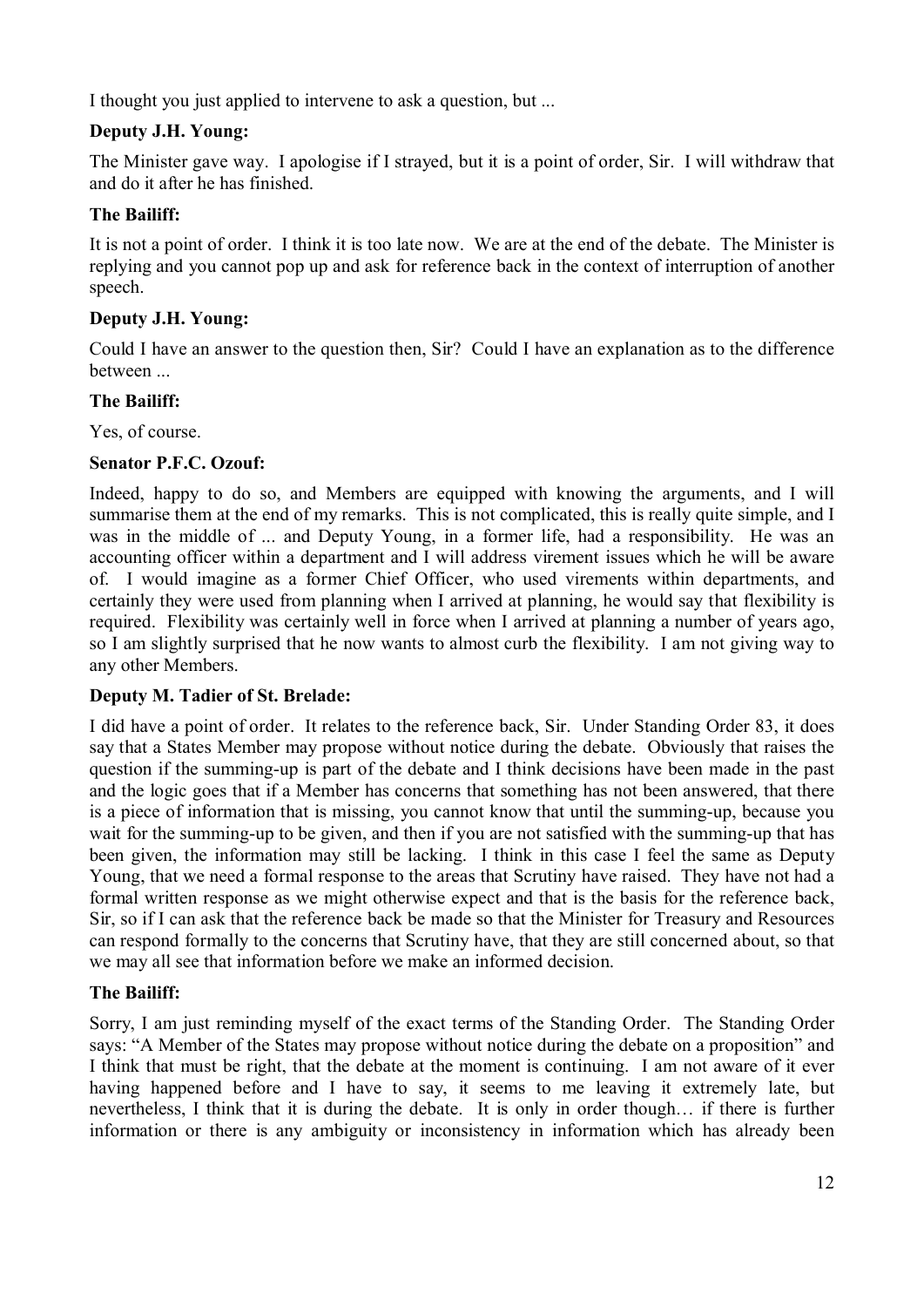provided to the States. Now, Deputy Young, can I have clarification on what is this further information you say is listed there?

[10:15]

### **Deputy J.H. Young:**

I would like the Minister for Treasury and Resources to clarify the difference between Article 10 allocations under this amendment and the variations in heads of expenditure under Article 12. I would like that clarified to explain on what occasions it is appropriate to use those things and I would like that in the context of a reply to the Corporate Services Scrutiny Panel's report.

### **The Bailiff:**

Can you not, first of all, ask him to deal with that in his reply?

# **1.2 Public Finances (Amendment No. 4) (Jersey) Law 201- (P.73/2013) - reference back**

### **1.2.1 Deputy J.H. Young:**

My concern is that this is a very complex business and this really needs fine detail and so I think my request is to have that written information as a reference back and then we can all make that decision when we have the proper information. That is my reason for the proposal.

### **The Bailiff:**

Very well. Is the proposition seconded? **[Seconded]** Well, then, I am going to accept it. So we now have a debate open on whether there should be a reference back but I do urge Members to be brief on this.

### **Senator P.F.C. Ozouf:**

I would say 2 things. If Members have the proposition before them, perhaps they could look at the individual articles. Deputy Young, there is absolutely no additional information that a further report that in the context of Scrutiny. I have effectively already responded to the Scrutiny request because Members will be aware of the 2 issues that we do not agree with, which I have already addressed and communicated overnight with Members and they have seen my argument. So there is nothing further that any Scrutiny response will be over that that I have already provided. In respect of the Articles 10 and 12, 10 is simply the reintroduction of this Assembly's ability to allocate an additional amount of money within the period of the financial plan, which is not a state of emergency, which is what the States would do. That is effectively what that is. This is a provision. It is not automatic, it is not a "pot", as Senator Ferguson said. It is a provision that allows for this Assembly to make an amount available. In relation to permitted areas of Heads of Expenditure, this permits departments to, with the authorisation of the receiving Minister and the giving Minister, to move resources from one department to another subject to the Minister for Treasury and Resources agreeing. It is a transparent process which must be done by Ministerial Decision and is reported in the 6-monthly report to the States. Those are the differences and I think that there is nothing further. I think that Members know exactly what those issues are. That is the explanation of what those 2 articles are and there is nothing further that I may add by referring this back. Deputy Young said yesterday that he had not read this until yesterday. I am not criticising him but it is, I think, clear to most Members if they have been reviewing their documentation.

### **The Bailiff:**

Does any other Member wish to speak on reference back?

# **1.2.2 Deputy J.A.N. Le Fondré of St. Lawrence:**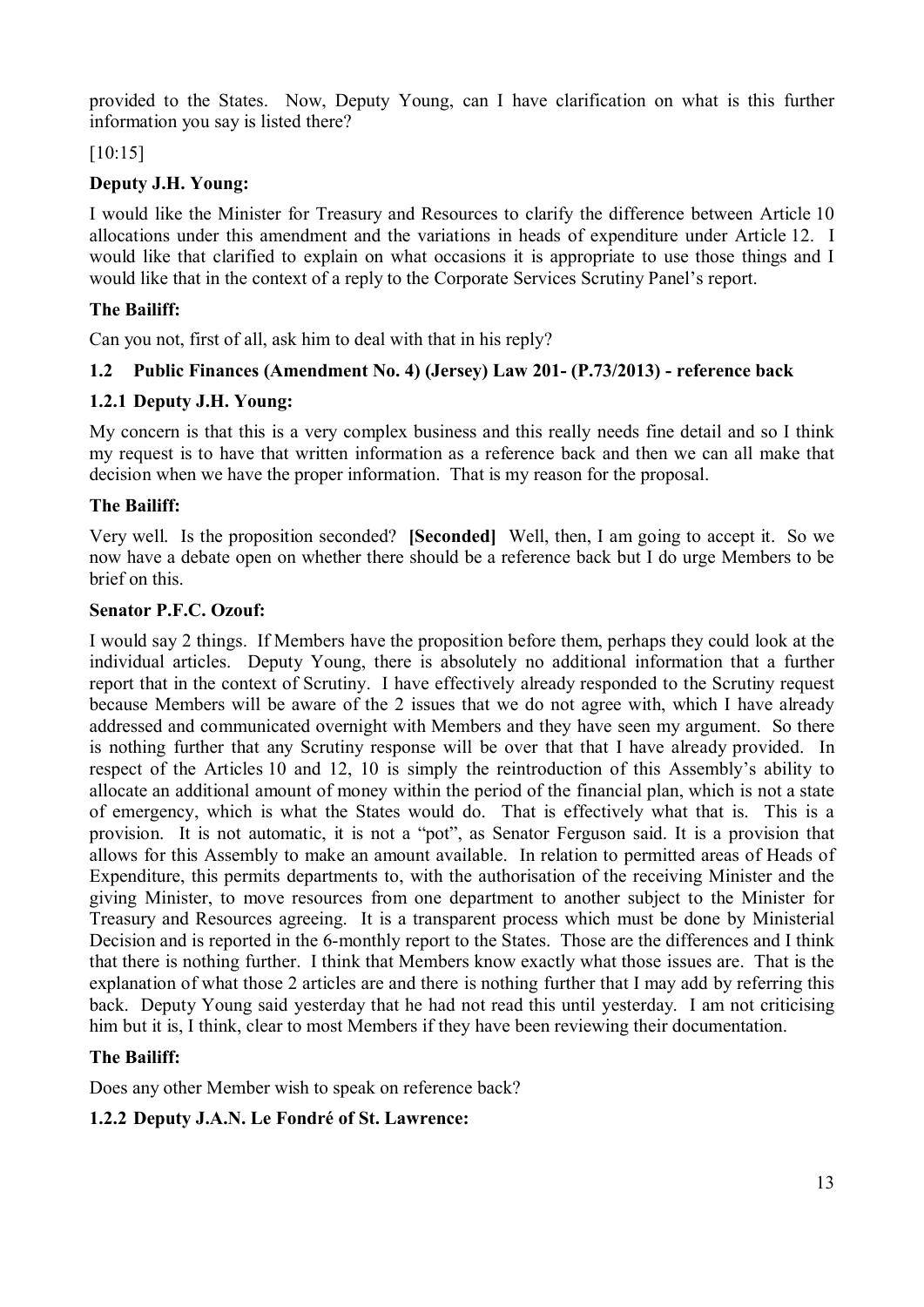I will support this because to be honest, I am highly fed up with how this whole debate has been handled from the perspective of, we are getting very late comments coming through from the Treasury and Resources Department on a report which has had a lot of time spent on it and was produced in good time at the end of the summer break. The perspective from that point of view that what we are doing at the moment, we are making decisions made upon emails we are receiving less than 24 hours before the debate. That is not a good way to make a decision. **[Approbation]** That is the summary and I think it will do no harm to calm it down a bit and to get some considered responses. I have to say in response to the Minister summing up that, for example, he has made reference to the Historical Child Abuse Enquiry. Now, my recollection is the H.C.A.E. was used as a compelling argument for the introduction of contingencies. So why have we gone from the argument and said we need contingencies, we have all supported that ...

# **The Bailiff:**

You are getting on to merits. Can you just confine yourself to the need for a reference back.

### **Deputy J.A.N. Le Fondré:**

Sir, that is why I am trying to get to the point. Clarification is required and I am using this as an example. We have had an argument way back to introduce the contingencies of about, I think, £27 million. What we are now turning around and saying is that we suddenly need greater flexibility for exactly the same reason used for the contingencies to basically spend more money than that £27 million. It will be fine because it will come back to the Assembly. I think we need a greater response from Treasury on that information before one goes into voting *pour* or *contre*. If this does not go through as a reference back in the next 2 minutes.

### **The Bailiff:**

Deputy Martin, did you wish to speak on the reference back?

### **1.2.3 Deputy J.A. Martin of St. Helier:**

Yes, and I did want to speak just briefly, Sir, as well.

### **The Bailiff:**

Go right ahead.

### **Deputy J.A. Martin:**

Really it is to endorse and may be helpful to the Minister for Treasury and Resources that as he said, he was disappointed that Deputy Young had not read everything and we all know that Deputy Young has a big proposition coming up a little bit later on in this debate which has probably been an example for why we might need to have Article 10 and even possibly 12. But the Minister for Treasury and Resources again, and with all their, let us say, officer support, has been very tardy on this and again, we have been supposed to read things overnight. A lot of Members had meetings after this last night. Myself, I did not get home until 8.45 p.m. Yesterday I had hours of things to do and do. Again, up at 6.00 a.m. this morning and I have just been able to open that email because I have the luxury of a Blackberry. I am not saying the information in there may be okay to carry on this debate in 2 weeks' time and I just think the Minister for Treasury and Resources should not be banging his head. He said it is urgent. This is absolutely urgent but I do think the way this is going, it could be a reference back whereas if he decided to defer it for 2 weeks so everyone did have a chance to digest the helpful comments, maybe ask a few questions and obviously there will be some who will still not be convinced that Article 10 is needed. I am probably a bit sceptical as well. Then Article 12. Why are we even bothering? Why are we planning for anything when we can just move money around and if we spend too much we will then go over the top. But the Minister obviously is the Minister for Treasury and Resources. He knows a lot more than me but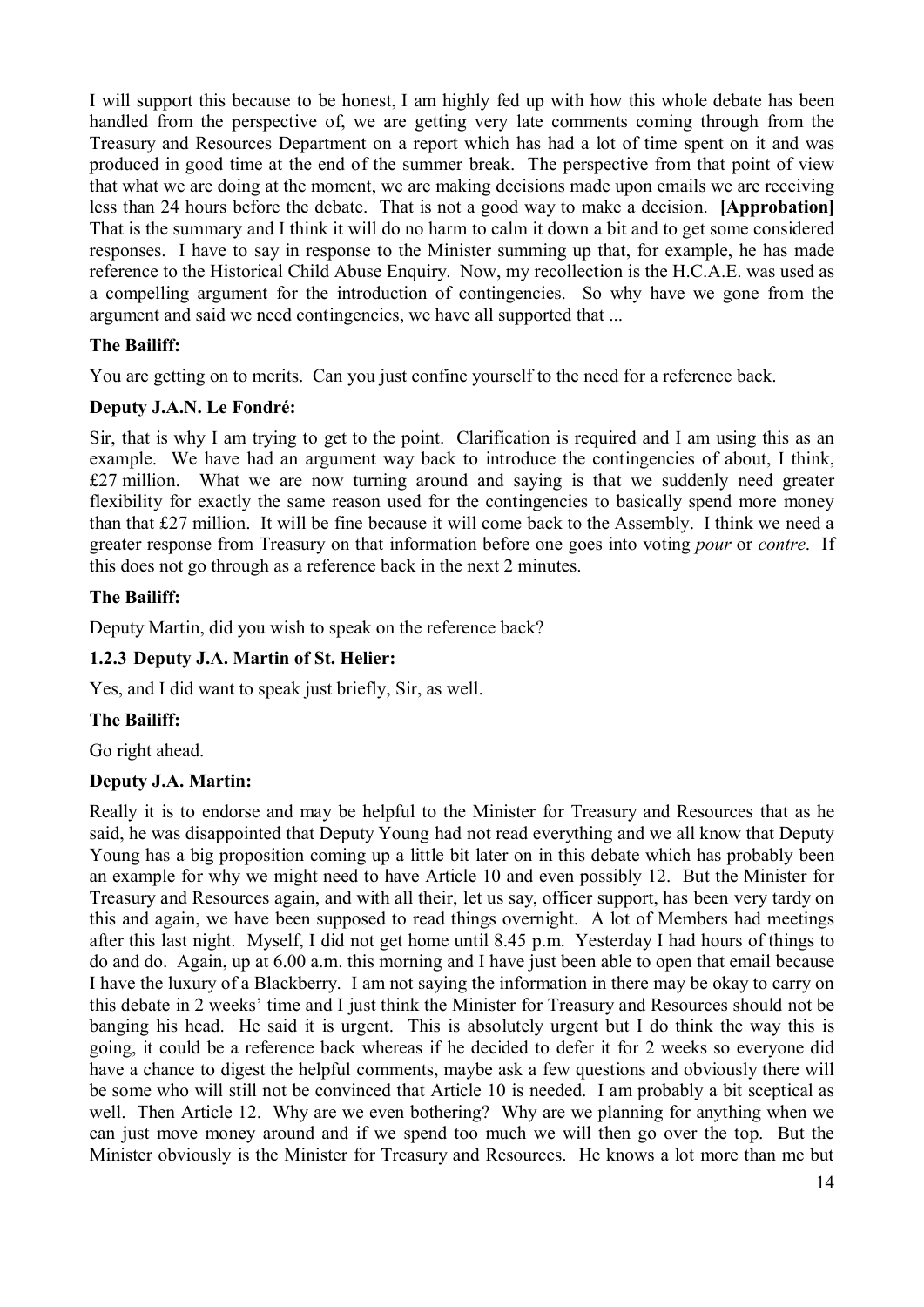sometimes what he does not see is the mood of the House. He really should not sometimes sit there making faces at people who are speaking behind him but listen to the whole mood of the house. **[Approbation]** I think this time, just to move it a couple of weeks, would not hurt. So that is really all I have to say.

### **The Bailiff:**

Does any other Member wish to speak on reference back?

### **1.2.4 The Deputy of St. Ouen:**

Just very briefly and to highlight again one of the comments made by our independent adviser in the report. He raises the issue that due to a lack of precision around what range of scenarios would qualify as being urgent is significant in this particular matter, unlike Article 9, which qualifies exactly what emergency and appropriate action would be taken at what point. So, with regard to that, it is absolutely right and it is an issue that the Corporate Services Scrutiny Panel raised, we need to fully understand and the States need to fully understand what qualifies as an urgent need. In fact, it would be beneficial to see that being mentioned and outlined underneath and in the context of this Article.

### **The Bailiff:**

Does any other Member wish to speak on reference back?

### **1.2.5 Senator I.J. Gorst:**

I appreciate that Scrutiny have done a lot of work on these amendments. They have had to do that over the summer recess and not all Members might have had the time to perhaps read it more than once, as with these amendments and therefore might feel that further information is necessary. But if I could just refer them to what the Minister for Treasury and Resources said at the start of the request for the reference back. We can sometimes try and make issues more complex than they are. I think that Scrutiny have done good work but they are in principle against the need to reintroduce what was 11(8) and that is a perfectly legitimate position to take. I do not think that we need more information to be able to make that decision today and I do not think that any further information is going to change the view of the Scrutiny Panel. They have quite clearly put forward their position and that is exactly what we asked Scrutiny to do, to review amendments, policy, legislation and come forward with an opinion and they have done that with the help of their professional adviser. From time to time, it will always be that Ministers may agree to disagree. The Minister for Treasury and Resources has largely agreed with many observations of the Corporate Services Scrutiny Panel and has largely accepted the Corporate Services Scrutiny Panel's amendments. In this particular area, he does not agree with them and we have discussed that at the Council of Ministers and the Council of Ministers supports the Minister for Treasury and Resources. The first Article, 10, which Members are asking for more information about is quite clearly, as the Minister for Treasury and Resources said, it is allowing this Assembly. It is the Council of Ministers saying that it thinks that this Assembly should not, indefinitely for a period of 3 years, tie its hands. So the power remains with this Assembly to be able to make those decisions and to deal with the information that it might require on an individual basis. It is looking back and there may be times when this Assembly wants to use the facility that Ministers are recommending and I think that is an eminently sensible position to be in. We would, of course, expect it to be in extreme circumstances but is it right to say that we do not want this Assembly to have that ability within the regulation? I think that what we are proposing now is that it is eminently sensible as a complete backstop position to have that ability within the regulation and therefore the decision is straightforward in that respect. Of course, 12 is about transferring between Heads of ...

### **Deputy M. Tadier:**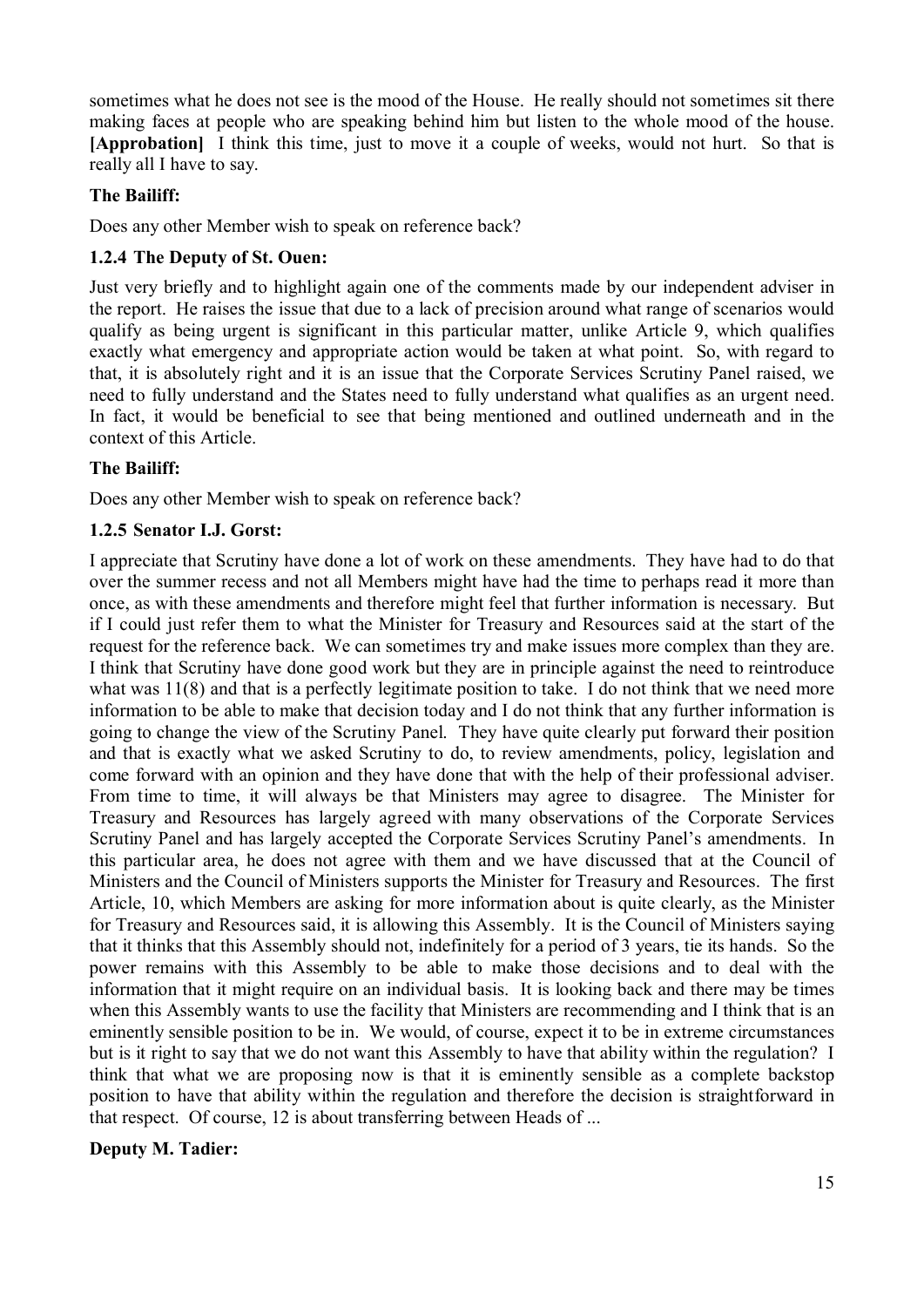Sir, a point of order. This is not related to the reference back. This is in the territory of the substantive debate.

### **The Bailiff:**

I think at the moment he is explaining why there is no further information, he says, that will be forthcoming. It is a simple issue, he says.

#### **Senator I.J. Gorst:**

I am simply saying why the information is already there and the decision is about whether Members wish to give themselves that backstop position or not. I do not want to use the words, "contingency-planning", but it is the ultimate contingency to give the Assembly that ability. Some Members have suggested that what would 2 or 4 weeks be? That again is on the surface a compelling argument but of course we know that the Treasury and Resources Department are busy preparing for the budget and that is going to be announced on 8th October, so we are very quickly going to be up against that position and therefore it is right for us to deal with it today rather than defer it because I, with respect, believe that the information is there. There may be a disagreement with Scrutiny about the best way forward but I think Members do have the information to make that decision this morning.

#### **Deputy J.A.N. Le Fondré:**

Sir, can I seek a point of clarification from the previous speaker? Only briefly. The Chief Minister made reference to the amendments from Scrutiny largely being accepted. Could you clarify that? Because the only one I am aware of is the position on Treasurer of the States, which I have to say ...

[10:30]

#### **The Bailiff:**

Deputy Le Fondré, that has nothing to do with the reference back.

### **Deputy J.A.N. Le Fondré:**

It is a comment he made, Sir, in his speech.

### **The Bailiff:**

I know he mentioned it in his speech but it has nothing to do with the reference back. Now, Senator Ferguson?

#### **1.2.6 Senator S.C. Ferguson:**

Yes, I will try and stay on the point. It would be helpful to the Assembly, if the Minister explained why the incorrect use of contingencies and increased flexibility, which he is asking for under this amendment, is in the interests of best financial management. It would help if he published a full list of the items on the contingency fund to support his arguments and to explain why the total elasticity enclosed in Article 12 is absolutely essential. These are items which must be explained to the Assembly because as far as the Corporate Services Scrutiny Panel goes, we are looking for best financial management and this is why we put forward the remarks and arguments that we did.

#### **The Bailiff:**

Does any other Member wish to speak on the reference back?

### **1.2.7 Connétable P.J. Rondel of St. John:**

I must say, people in this Chamber have short memories. Only earlier this week I recall hearing a radio programme where the Chief Minister was praising the work that Scrutiny do and as soon as Scrutiny ask for something to happen, it is outside of his position to give the support that is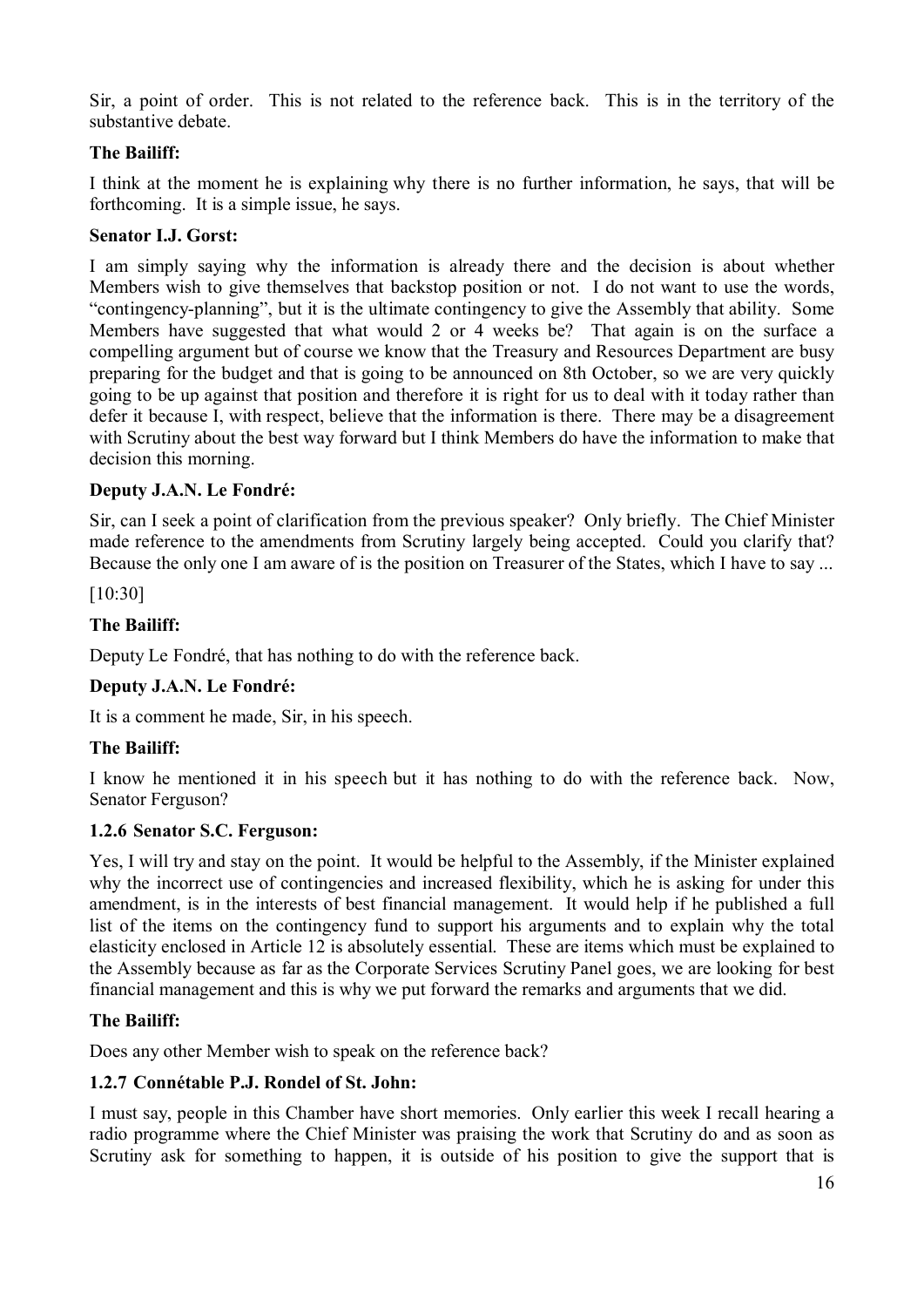required. Really, talk about talking with false tongue. This is the first occasion where there is a challenge up from members of Scrutiny and we are not giving the time that is being requested. The whole debate, as far as I was concerned, in this area of the debate is a re-run of the Health Insurance Fund and the way the money was taken out. As far as I am concerned, I would ask the Chief Minister to reconsider taking this away and giving the Scrutiny the time they require.

### **The Bailiff:**

Does any other Member wish to speak on the reference back?

# **1.2.8 Deputy M. Tadier:**

Sir, I will keep it brief. This is not about the Minister's right to disagree with Scrutiny. This is about proper process being followed and basic courtesy, I would suggest. Now, the Minister was quite revealing in his comment. He said: "Well, I do not need to provide the information because I have responded effectively because I sent this email last night." When did it arrive? 20.24 on Members' laptops if they happened to have it open at that time and certainly for my part - and I know for Deputy Young who has it on his tablet here - we cannot open these documents on our laptops anyway at the moment because the I.T. (Information Technology) function does not work. That is being looked at. Is it really satisfactory, I would ask rhetorically? How long did it take the Corporate Services Scrutiny Panel to research all those answers? It is only when the Minister for Treasury and Resources is effectively caught out because this has not been responded to formally. Why do we have a Scrutiny function at all if we do not have the courtesy to provide the information in a meaningful way? To say that we have the information in front of us, how many have had time to digest that information that only arrived last night? A smaller example in my own case, the reason I deferred, for example, the S.T.V. (Single Transferable Vote) and A.V (Alternative Vote) is, because I know we have had a long summer, Members may not have had a chance to read it. We have had expert advice and you have the time for the interactions. Scrutiny must be done in the open. The documents must be there. Not simply so that Members can say: "Well, we probably trust the Minister for Treasury and Resources on the balance of probability in this case." It needs to be there for all the information to be examined and we take a very dangerous step today if we continue to undermine Scrutiny in this way. We have already empowered Ministers under our system greatly, something the Machinery of Government Review talks about and if the Council of Ministers - after becoming increasingly more powerful - if we are to abdicate the responsibility from the Assembly to the Ministers and to give them more trust, the accountability mechanisms must be there and they must lie with the Scrutiny function. This is a basic courtesy. The information should be laid on the table for 2 weeks so that everybody can digest it and that any problems can be resolved in a non-rushed way. These are simple basic things that you would expect from a functioning Assembly. I ask Members to support this reference back and to support Scrutiny.

# **1.2.9 Deputy G.P. Southern:**

Very briefly I just draw Members attention to the complete absence of any pause whatsoever between the phrase: "I have every respect for Scrutiny but in this case we differ." The assumption is therefore: "Trust me. I know what I am doing, let me through with this."

# **1.2.10 Deputy E.J. Noel of St. Lawrence:**

I would just like to remind Members of the point that the Chief Minister said, a reference back would not provide any additional information. This is merely a difference of opinion between the Treasury and Resources Department, the Minister for Treasury and Resources and myself and Scrutiny in this matter. It is for Members - they have the information - it is for them to decide which camp they wish to be in.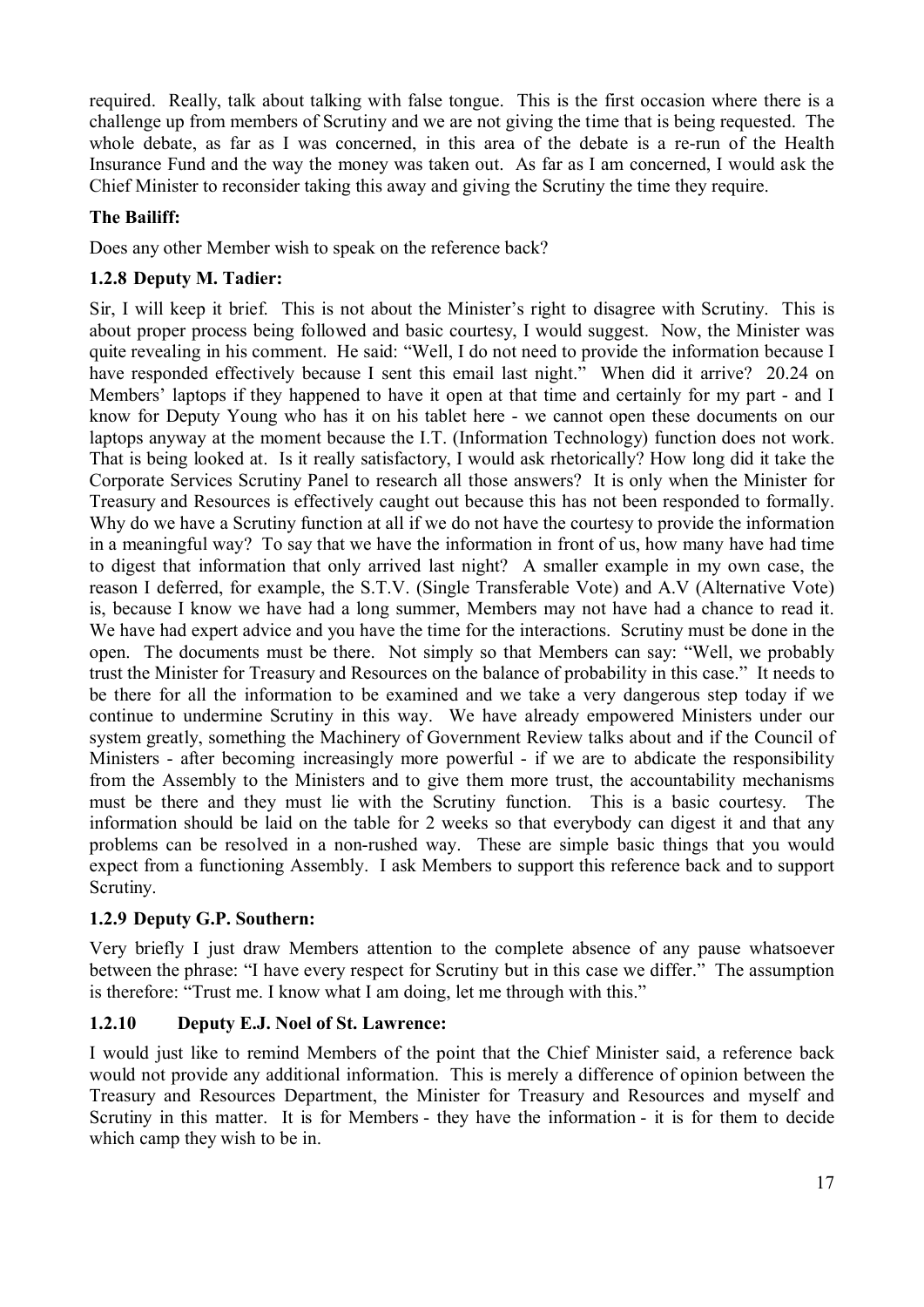# **1.2.11 Deputy J.M. Maçon:**

I think Members are also missing a point. When we have our responses from the Ministerial points in our report, it is also for the Scrutiny Panel to then consider what is the way forward, possibly change their stance when they receive that information and clarification. The Corporate Services Scrutiny Panel is asking for that opportunity. It is the process that this Assembly has agreed to when adopting the codes of practice. It seems rather bizarre that we can turn around and not support Scrutiny in this case because that is only fair and it is what we have agreed to do in all the processes. I do not believe that an email responding to some of the points the night before in the middle of a debate which concerns raising to the Scrutiny Panel, is going to be acceptable. Certainly I would not accept it as a chairman of a Scrutiny Panel and I do not think any other Members should accept it either. That is why I think we have to support Scrutiny and this reference back.

# **Senator P.F.C. Ozouf:**

Sir, can I just make a point of information which is fairly important? I have already responded to Scrutiny's draft response. There is a difference of opinion. I have already responded with a full, annotated version of the comments...

# **The Bailiff:**

You have spoken in this debate, Minister. Deputy Vallois?

# **1.2.12 Deputy T.A. Vallois of St. Saviour:**

I was a member of the Scrutiny Panel that looked at this. I can understand other Members asking for a reference back. In my own opinion, the only thing that I feel the Minister has not answered with regards to this particular area - because Scrutiny did come up with a compromise in their report with regards to Article 12 - is that the Minister for Treasury and Resources should give due consideration to proposing an alternative approach similar to that of Standing Order 168 for the transfer of funds between Heads of Expenditure and he has not stated whether he would consider doing that. I have not heard anything around that area. In my view, I think the arguments have been relayed about the 11(8), whether to have it or not and how good the contingency system is and the views of individual Members. Can I just remind Members that Scrutiny is about evidencebased reporting? This report has been done based on evidence and working with an experienced and professional adviser. When we are in this Assembly, independent Members have their own views and the Minister for Treasury and Resources has made that point and he seems to believe I am a petulant child but I just thought I would make the point here that although the Minister is saying that he has answered, there is a compromise within this report that he has not answered. So if he was willing to answer that then I would be happy. The reference back ... there has been a lot of time being put into this, not just from the Treasury and Resources Department but from the Scrutiny point of view. All the information is open, up for Members to read and identify and make a decision, and Scrutiny have been criticised repeatedly in the past about not doing enough legislative scrutiny. This has been done line by line. This has been put across and the Minister just does not agree with what Scrutiny have put forward and it is for this Assembly to decide whether they agree with that or not. In my view, if I was to get an answer as to whether that recommendation, I would not support the reference back.

# **The Bailiff:**

The Minister is half way through his speech at the moment so if the reference is successful, his speech will end. If the reference is unsuccessful, he will deal with whatever matters he wishes to deal with. Does any other Member wish to speak on reference back? Senator Farnham?

# **1.2.13 Senator L.J. Farnham:**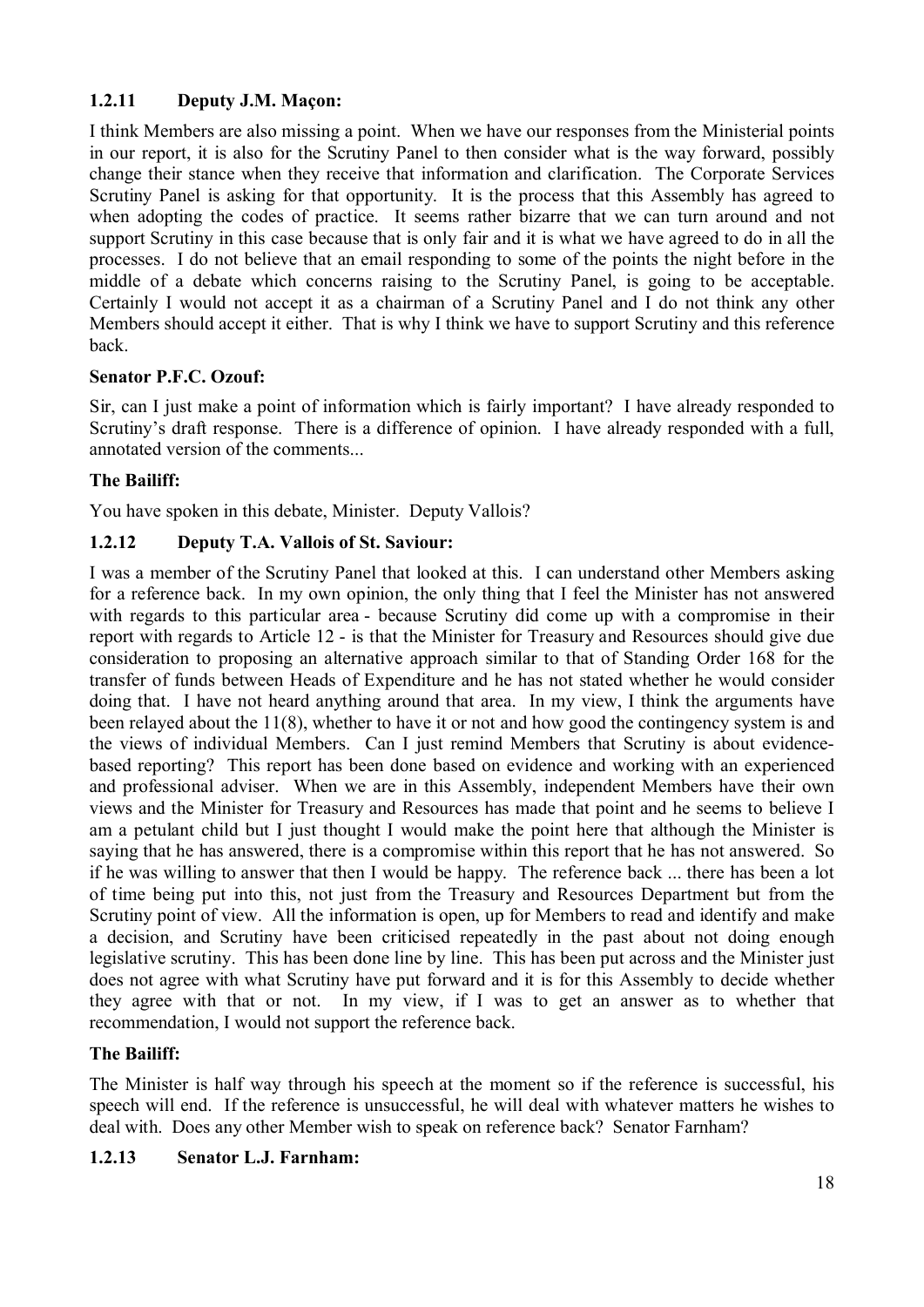I just wanted to address very briefly the situation with this email. So the Minister for Treasury and Resources sent a very short email and it took me all of 4 minutes to read the email and the attachment. I really think Members are trying to use this as an excuse. The reference back will only serve as a delay. The alternative, of course, is to support the amendment. But the email was perfectly reasonable and very helpful.

### **The Bailiff:**

Does any other Member wish to speak on the reference back? Then I invite Deputy Young to reply.

### **1.2.14 Deputy J.H. Young:**

I do not think I am the only Member to find this debate very difficult. It is clearly a very important subject and the choice we are asked to make goes right to the heart of our financial management. We need flexibility in our finances to be able to operate but we need the rules to be clear and understandable by everybody. I think we need clear, digestible information in which to make that choice. I apologise that I have not been able to get myself fully up to speed with this information. I accept this information has been out since June but the Scrutiny report obviously came at the end of August. It is a very big subject, very fat, a lot of issues in here, and here we are debating it without a formal response that clearly sets out the information on which to make that choice. I thought I was being helpful to the States because I do not like having to vote and being put in this position where we have the Scrutiny, Ministerial divide and we have to back Scrutiny or Ministers on our guts, as it were. I do not like that. I want to do it on the basis of information because I want that decision to be reliable. Of course, this email, as Deputy Martin said, I had to spend time preparing for other matters on today's debate and I did not open this email. I have opened it this morning, I cannot open the attachment. I am sorry but I just think one evening before the debate is just not enough on a crucial point and I am a little bit disappointed that my proposal, that I am going to debate later, is brought into this whole thing. I want to see flexibility, I want to see the rules clearer, I want them explained and I think it is so complex that doing it verbally across the House like this, without a formal document, is not best. I do not want a long delay. I just want a good process to make a decision. So, I therefore make the proposition for this reference back.

### **The Bailiff:**

Do you ask for the appel?

### **Deputy J.H. Young:**

Yes, Sir.

### **The Bailiff:**

The appel is called for then in relation to the proposition of Deputy Young that this matter be referred back. I invite Members to return to their seats and the Greffier will open the voting.

| <b>POUR: 15</b>             | <b>CONTRE: 32</b>          | <b>ABSTAIN: 0</b> |
|-----------------------------|----------------------------|-------------------|
| Senator A. Breckon          | Senator P.F. Routier       |                   |
| Senator S.C. Ferguson       | Senator P.F.C. Ozouf       |                   |
| Connétable of St. John      | Senator A.J.H. Maclean     |                   |
| Deputy R.C. Duhamel (S)     | Senator B.I. Le Marquand   |                   |
| Deputy J.A. Martin (H)      | Senator F.du H. Le Gresley |                   |
| Deputy G.P. Southern (H)    | Senator I.J. Gorst         |                   |
| Deputy of St. Ouen          | Senator L.J. Farnham       |                   |
| Deputy J.A. Hilton (H)      | Senator P.M. Bailhache     |                   |
| Deputy J.A.N. Le Fondré (L) | Connétable of St. Helier   |                   |
| Deputy S. Pitman (H)        | Connétable of Trinity      |                   |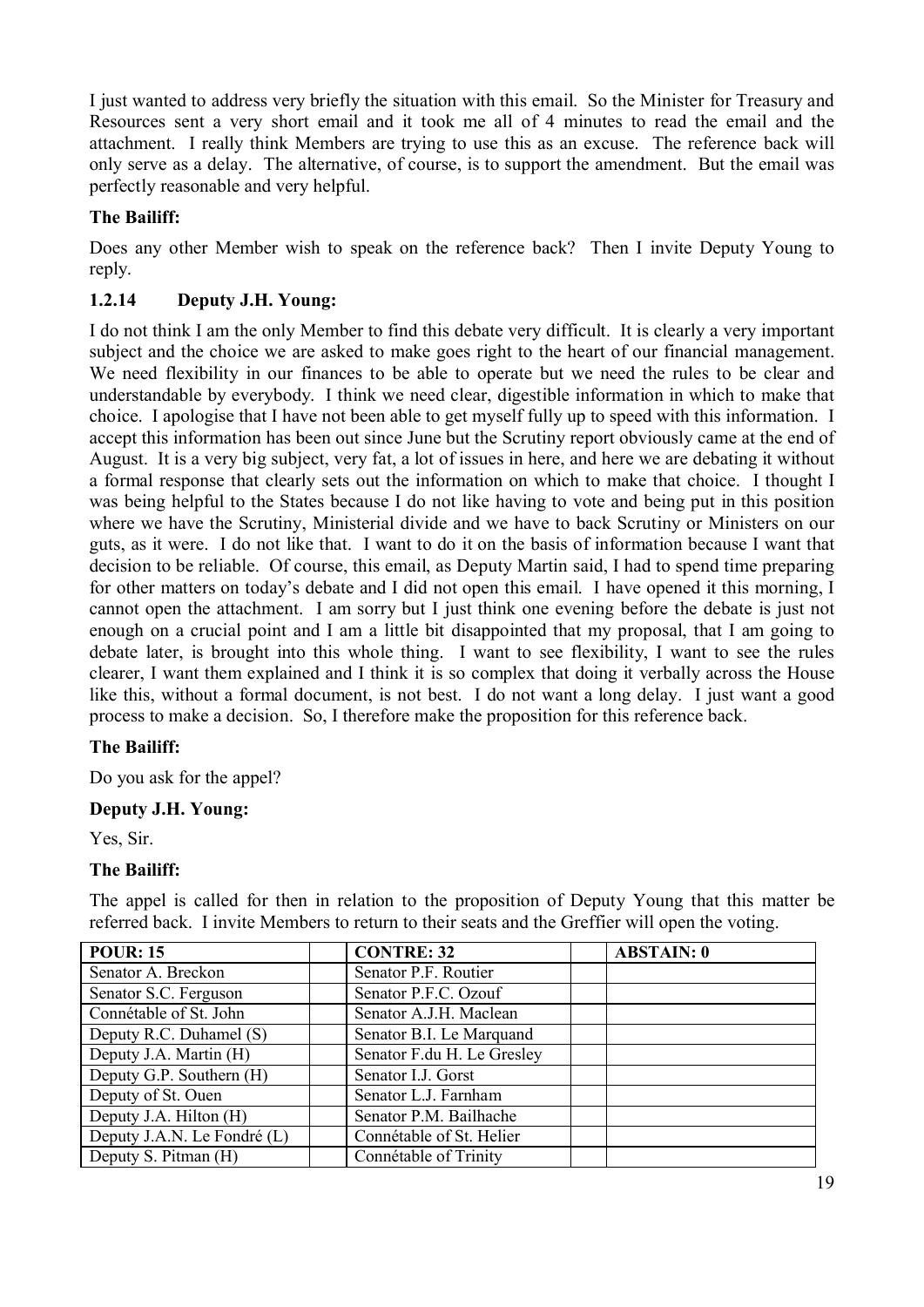| Deputy M. Tadier (B)       | Connétable of St. Clement    |  |
|----------------------------|------------------------------|--|
| Deputy T.M. Pitman (H)     | Connétable of St. Peter      |  |
| Deputy J.M. Maçon (S)      | Connétable of St. Lawrence   |  |
| Deputy G.C.L. Baudains (C) | Connétable of St. Mary       |  |
| Deputy J.H. Young (B)      | Connétable of St. Ouen       |  |
|                            | Connétable of St. Brelade    |  |
|                            | Connétable of St. Martin     |  |
|                            | Connétable of St. Saviour    |  |
|                            | Deputy R.G. Le Hérissier (S) |  |
|                            | Deputy of Grouville          |  |
|                            | Deputy of Trinity            |  |
|                            | Deputy S.S.P.A. Power (B)    |  |
|                            | Deputy K.C. Lewis (S)        |  |
|                            | Deputy E.J. Noel (L)         |  |
|                            | Deputy T.A. Vallois (S)      |  |
|                            | Deputy A.K.F. Green (H)      |  |
|                            | Deputy of St. John           |  |
|                            | Deputy J.P.G. Baker (H)      |  |
|                            | Deputy S.J. Pinel $(C)$      |  |
|                            | Deputy of St. Mary           |  |
|                            | Deputy R.G. Bryans (H)       |  |
|                            | Deputy of St. Peter          |  |

### **1.3 Draft Public Finances (Amendment No. 4) (Jersey) Law 201- (P.73/2013)**

### **The Bailiff:**

Very well. We will then return to the debate and the Minister's reply.

### **1.3.1 Senator P.F.C. Ozouf:**

I am grateful to Members for not agreeing to a reference back. I do not wish any discourtesy to Members. This is an urgent matter and I will return to the substance. I was not going to be in the Assembly in 2 weeks time and the next sitting after that is the budget statement and I am due to be in Washington for the I.M.F. (International Monetary Fund) World Bank meeting and must be immediately departing and I had already asked for this matter to be taken before the summer break. I think Members are going to be fully-equipped. I will be asking for a vote on each of the individual articles and Members who do not agree with the provisions simply can vote against it. I really do think that all Members will be perfectly equipped to know the arguments about the individual items. So I will just make a few final remarks, if I may, responding to those Members who spoke. I would just say to the Deputy of St. Ouen, no power is going to exist in relation to the variation of Article 10. No power is going to exist within the Treasury and Resources Department to do this without this Assembly's approval. I think that is absolutely vital. It is this Assembly that is going to be given the approval to ultimately vary the M.T.F.P. if it wishes. Frankly, if a Minister for Treasury and Resources is going to come forward in the next few years with an additional allocation that the Assembly does not like, then he or she is going to have to think very carefully. It is almost a vote of confidence about whether or not the Assembly has confidence in the ability of the Minister for Treasury and Resources to be running public finances and to make proper allocations. Ultimately, of course, doing what this Assembly wishes. I think that the areas where we do agree with the panel, and I know that the Deputy Vallois wants an alternative of a standing order but we simply do not agree. The Articles - if I can go through - Article 9 is simple and I think agreed. 10: it is a matter for Members. If Members want the flexibility for this Assembly to put more money into a budget, it is a matter for Members to do it. It is not a die in the ditch for the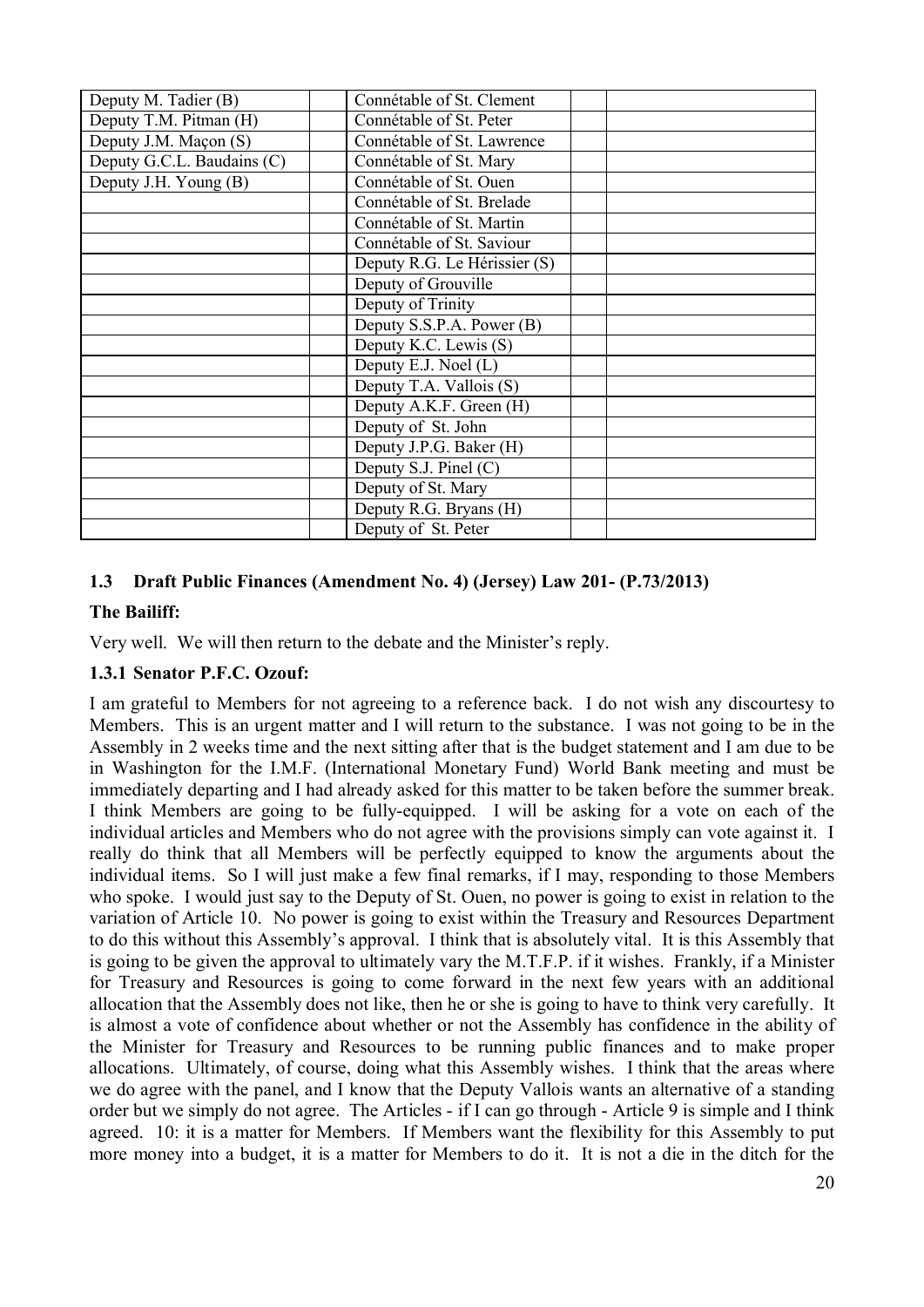Treasury and Resources Department on this one. Frankly, it is a matter for Members. It is a reasonable issue.

[10:45]

Article 11, Central Planning Vote: that is warmly welcomed by all parties. We all agree on that. As for the permitted variances of Heads of Expenditure, I will say in summing up, this is what I think the States Assembly wants the Council of Ministers to do. They want the Council of Ministers to work together to deal corporately and collectively with problems. From a Treasury and Resources Department point of view, before I go and allocate a contingency to a priority, I will go to Ministers and say: "Can you absorb this particular problem without us referring to contingencies before we take the step, if we get it, to go to the Assembly?" Moving Heads of Expenditure between departments is collective, collaborative, corporate working. Deputy Vallois, in a previous debate and on previous matters, simply said: "I do not want to know how you deal with it, Ministers, just get on with it." Well, this is Ministers being given the ability to get on with it. I hope he does not mind, but the Constable of St. Brelade kindly rang me this morning because he wanted some answers to some questions he had. He said: "What is the safeguard for Scrutiny? We scrutinise the budget and then you can change it, what are the safeguards around that?" That was an absolutely appropriate question and I would say that the safeguards are this: First of all, it is reported. If there is going to be a change ahead of expenditure, it is reported by way of Ministerial Decision and then it is going to be reported in the quarterly monitor and that reporting means that Scrutiny can ask questions about it. If they think the decision is wrong they can challenge it and they can bring questions. They can use the normal political process to bring ... it is the ability of being questioned, it is the ability of getting found out which stops you doing things, so that is an important safeguard and a protection. It is obviously reasonable, surely. Scrutiny panels themselves are sharing information, moving projects from one panel to the other; that is, in effect, a resources issue. I have to say that Members can treat the Treasury and Resources Department on their track record and I know that there is a C.I.P.F.A. report that has been put forward. I have to say that I am advised by the Treasurer of the States that the Treasurer of the States is on the C.I.P.F.A. Council and, as usual, with economists and lawyers, sometimes people will come to differences of opinion. The Treasurer of the States, who I think is held in very high regard - she is held in extremely high regard - and indeed the professional staff we have within the Treasury, they think that this is an appropriate issue that we should be dealing and give us the flexibility and, frankly, gives the Treasury and Resources Department the ability to have tough discussions with departments when an issue arises which we need to deal with. Consuming our own smoke is something that I think Members want us to do and this gives us the flexibility of doing so in a full reporting. I will just concede, if I may, one further thing, I do not think it is appropriate to suggest that the Treasury is run like a chip-shop **[Laughter]**. I have done a few jobs in my life but chipfrying is not one of them, at least not recently. Frankly, we can raise the tone and raise the level of this debate. I will say one thing that I have had a discussion with my Assistant Minister this morning and the Treasurer of the States about reporting because one thing that is fair to say of the C.I.P.F.A. report is to say that there is a lot of flexibility to departments. We vote a proposal to give the Health and Social Services Department an amount of money, and the Education, Sport and Culture Department, and they themselves, without any reporting, can move money between primary education, secondary education, social services or elsewhere. There is no reporting. What I have discussed this morning - which gives an indication to Members, of the toughness and the approach of the ongoing improvements that we want to make - I have been discussing this morning with the Treasurer of the States an appropriate new financial standard, a new direction which will require departments themselves to report virements within their own department's Heads of Expenditure, which is a further strengthening of a reporting to meet the Connétable of St. Brelade's issues because he is quite right to say that, yes, you vote an overall budget but then Ministers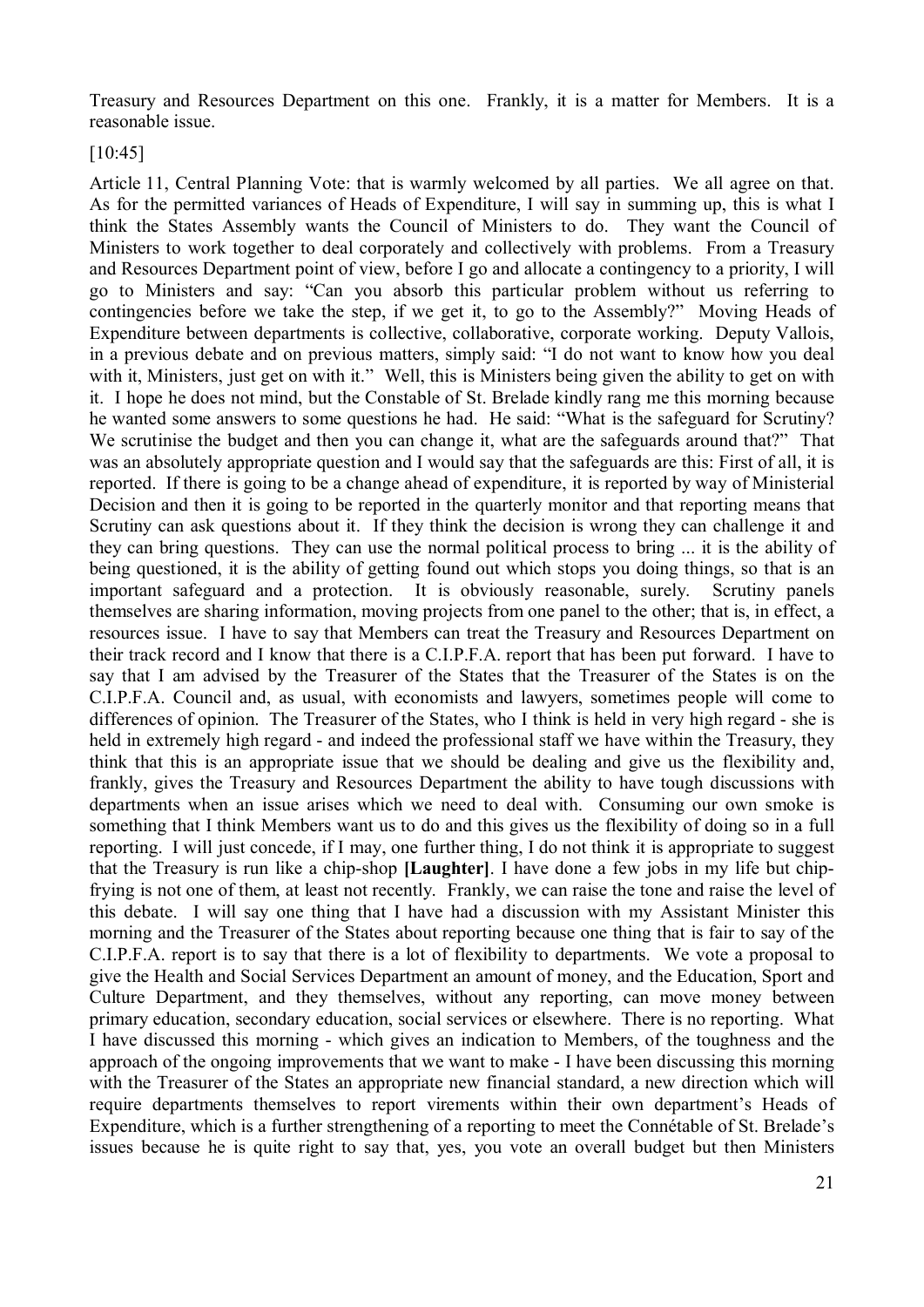themselves with their Accounting Officer can move Heads of Expenditure within their own departments. Therefore, there is an example of the Treasury and Resources Department wanting to constantly improve the transparency of the reporting of information and, if Members do vote in favour of this, I will commit to further - we now do a quarterly monitor. That has never happened before. We never reported financial information to Members except in the annual report. We now do quarterly reporting; we now get a 6-monthly publication of a report which is just going to be done and I will commit to Members of including in that quarterly monitor a summary of all the Heads of Expenditure movements and the Treasury and Resources Department will give consideration to do in-department virement reporting, something which Deputy Young will know happened extensively certainly in his department when he was Chief Officer and that perhaps reporting will be an appropriate and additional safeguard. Members I think have all the information. I propose the articles to be taken in order and that Members, if they do not like the 11(8) provision, they can simply vote against it. I think I have answered all Members' questions and I ask for the individual articles to be taken separately.

### **Deputy G.P. Southern:**

There is one question which I find has not been answered which is my question yesterday, and the Minister for Treasury and Resources quite rightly may well have mislaid his response to it, which was does Article 10 give this House more power to ensure that Ministers do deliver when this House votes for an issue like - and the example I chose was the Hoppa Bus which was voted by this House and yet the money was not found come the Medium-Term Financial Plan. Does it increase the power of this House to hold the Minister to account?

### **Senator P.F.C. Ozouf:**

I do not think it holds the Minister to account; you need to have a Minister for Treasury and Resources that is going to bring forward a proposition to bring forward that. But, you know, political priorities… I will not go into detail, there is flexibility. The Members are going to receive the full budget statement. There is in-year flexibility within a Medium-Term Financial Plan because there is an annual allocation of growth and one of money. Article 10 is ultimately a matter of a relationship between the Council of Ministers, the Treasury and Resources Department and this Assembly to say - notwithstanding all the other flexibility that you have, contingencies, moving money between Heads of Expenditure - on an extreme occasion you could bring forward an additional allocation. Frankly, I would be surprised if Deputy Southern was to agree with that. I do not think it is about holding Ministers to account. It is about giving this Assembly flexibility to do something and it is a matter for Members. I do not think I can add anything else.

### **The Bailiff:**

Very well, the vote is to be taken separately on each one of the articles in Part 3. First of all, Article 9, all those in favour of adopting Article 9 kindly show? Those against? Article 9 is adopted. Article 10, is an appel called for? Yes. We now are on to Article 10 and the appel is called for. Members will return to their seats and the Greffier will open the voting.

| <b>POUR: 30</b>            | <b>CONTRE: 12</b>           | <b>ABSTAIN: 2</b>       |
|----------------------------|-----------------------------|-------------------------|
| Senator P.F. Routier       | Senator A. Breckon          | Deputy R.C. Duhamel (S) |
| Senator P.F.C. Ozouf       | Senator S.C. Ferguson       | Deputy J.H. Young (B)   |
| Senator A.J.H. Maclean     | Connétable of St. John      |                         |
| Senator B.I. Le Marquand   | Deputy J.A. Martin (H)      |                         |
| Senator F.du H. Le Gresley | Deputy of St. Ouen          |                         |
| Senator I.J. Gorst         | Deputy J.A. Hilton (H)      |                         |
| Senator L.J. Farnham       | Deputy J.A.N. Le Fondré (L) |                         |
| Senator P.M. Bailhache     | Deputy M. Tadier (B)        |                         |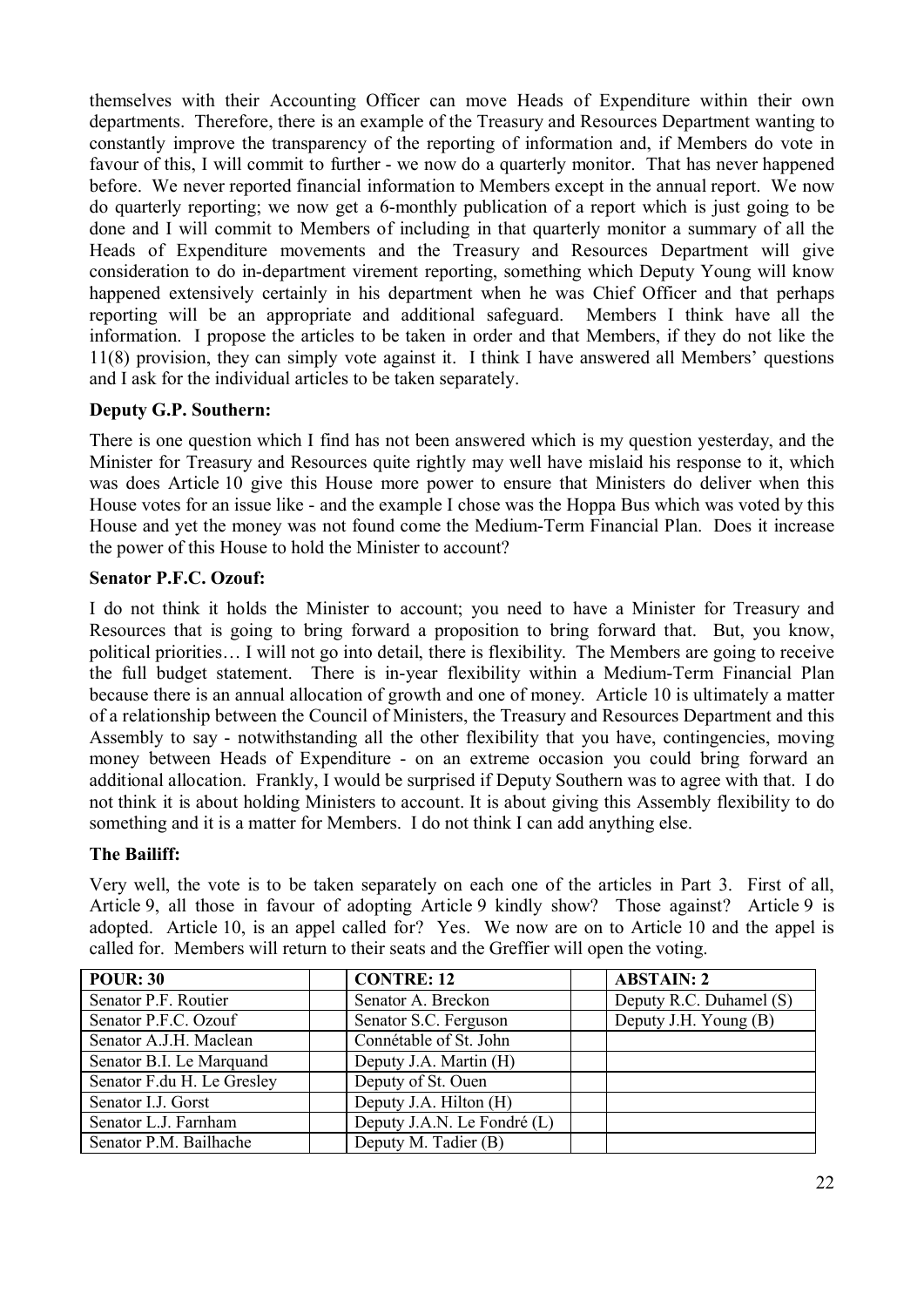| Connétable of Trinity        | Deputy T.M. Pitman (H)     |  |
|------------------------------|----------------------------|--|
| Connétable of St. Peter      | Deputy T.A. Vallois (S)    |  |
| Connétable of St. Lawrence   | Deputy J.M. Maçon (S)      |  |
| Connétable of St. Mary       | Deputy G.C.L. Baudains (C) |  |
| Connétable of St. Ouen       |                            |  |
| Connétable of St. Brelade    |                            |  |
| Connétable of St. Martin     |                            |  |
| Connétable of St. Saviour    |                            |  |
| Deputy R.G. Le Hérissier (S) |                            |  |
| Deputy G.P. Southern (H)     |                            |  |
| Deputy of Grouville          |                            |  |
| Deputy of Trinity            |                            |  |
| Deputy S.S.P.A. Power (B)    |                            |  |
| Deputy K.C. Lewis (S)        |                            |  |
| Deputy E.J. Noel $(L)$       |                            |  |
| Deputy A.K.F. Green (H)      |                            |  |
| Deputy of St. John           |                            |  |
| Deputy J.P.G. Baker (H)      |                            |  |
| Deputy S.J. Pinel $(C)$      |                            |  |
| Deputy of St. Mary           |                            |  |
| Deputy R.G. Bryans (H)       |                            |  |
| Deputy of St. Peter          |                            |  |

#### **The Bailiff:**

Then we come to Article 11. Is an appel called for on that or not? No. All those in favour of adopting Article 11 please show? Those against? Article 11 is adopted. We then come to Article 12 where an appel is called for. The appel is called for in relation to Article 12 and the Greffier will open the voting.

| <b>POUR: 30</b>              | <b>CONTRE: 14</b>           | <b>ABSTAIN: 0</b> |
|------------------------------|-----------------------------|-------------------|
| Senator P.F. Routier         | Senator A. Breckon          |                   |
| Senator P.F.C. Ozouf         | Senator S.C. Ferguson       |                   |
| Senator A.J.H. Maclean       | Connétable of St. John      |                   |
| Senator B.I. Le Marquand     | Deputy R.C. Duhamel (S)     |                   |
| Senator F.du H. Le Gresley   | Deputy J.A. Martin (H)      |                   |
| Senator I.J. Gorst           | Deputy G.P. Southern (H)    |                   |
| Senator L.J. Farnham         | Deputy of St. Ouen          |                   |
| Senator P.M. Bailhache       | Deputy J.A. Hilton (H)      |                   |
| Connétable of Trinity        | Deputy J.A.N. Le Fondré (L) |                   |
| Connétable of St. Peter      | Deputy M. Tadier (B)        |                   |
| Connétable of St. Lawrence   | Deputy T.M. Pitman (H)      |                   |
| Connétable of St. Mary       | Deputy T.A. Vallois (S)     |                   |
| Connétable of St. Ouen       | Deputy J.M. Maçon (S)       |                   |
| Connétable of St. Brelade    | Deputy G.C.L. Baudains (C)  |                   |
| Connétable of St. Martin     |                             |                   |
| Connétable of St. Saviour    |                             |                   |
| Deputy R.G. Le Hérissier (S) |                             |                   |
| Deputy of Grouville          |                             |                   |
| Deputy of Trinity            |                             |                   |
| Deputy S.S.P.A. Power (B)    |                             |                   |
| Deputy K.C. Lewis (S)        |                             |                   |
| Deputy E.J. Noel (L)         |                             |                   |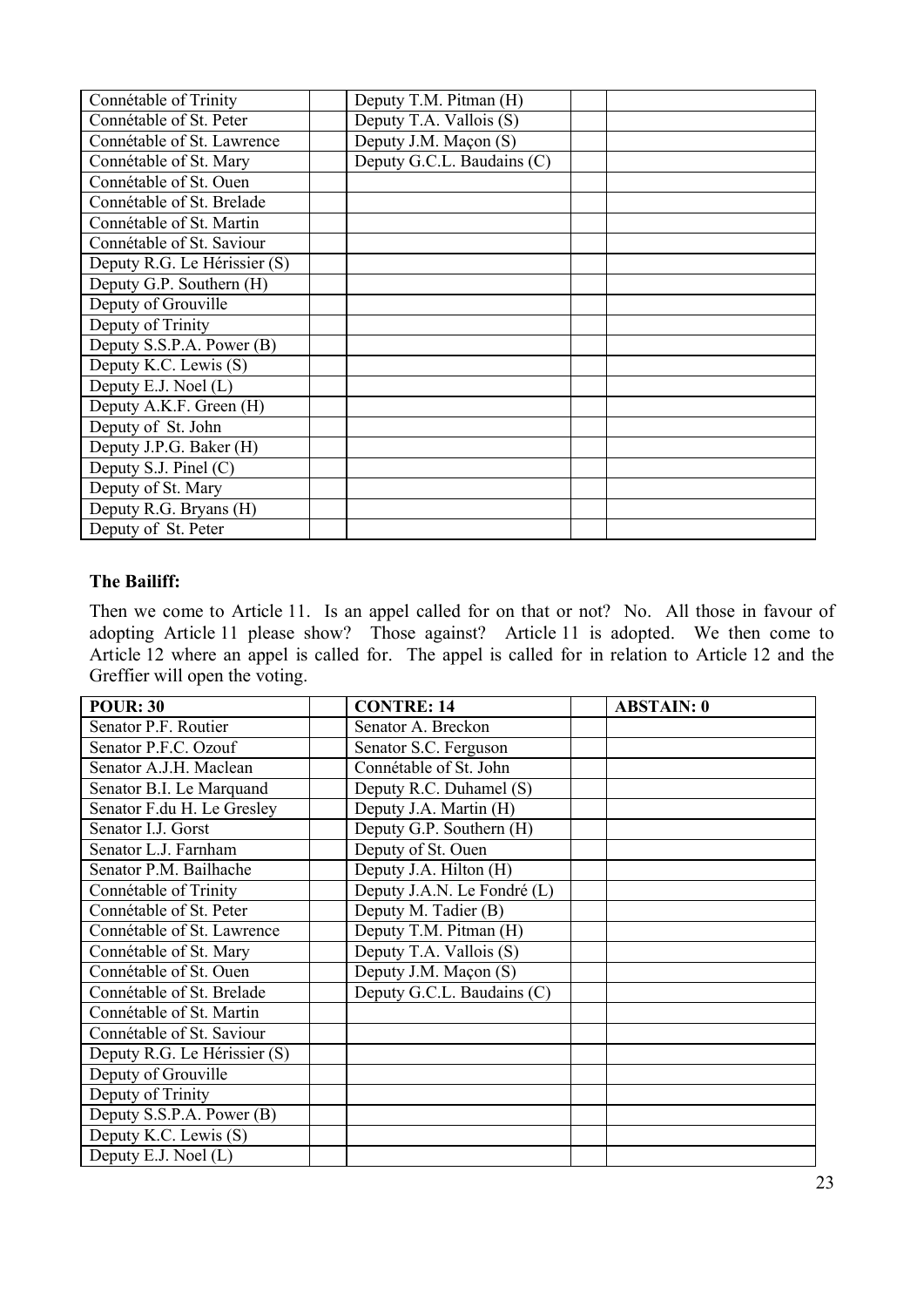| Deputy A.K.F. Green (H) |  |  |
|-------------------------|--|--|
| Deputy of St. John      |  |  |
| Deputy J.P.G. Baker (H) |  |  |
| Deputy J.H. Young (B)   |  |  |
| Deputy S.J. Pinel $(C)$ |  |  |
| Deputy of St. Mary      |  |  |
| Deputy R.G. Bryans (H)  |  |  |
| Deputy of St. Peter     |  |  |

### **1.4 Draft Public Finances (Amendment No. 4) (Jersey) Law 201- (P.73/2013) - Articles 13 to 17**

# **The Bailiff:**

Very well, then we move next to Part 4. Now on Article 13 is your own amendment, Minister for Treasury and Resources. I think you want to propose Article 13 as amended so I will just ask the Greffier to read the amendment and then you can propose all the articles in Part 4 but with Article 13 as amended. Greffier, would you read the amendment to Article 13.

### **The Deputy Greffier of the States:**

The second amendment, pages 24 to 25, Article 13, (a) delete the "(1)" at the beginning of the Article; (b) delete paragraph (2).

#### **The Bailiff:**

Yes. Minister for Treasury and Resources, do you propose Articles 13 as amended, up to 17?

#### **1.4.1 Senator P.F.C. Ozouf (The Minister for Treasury and Resource):**

Indeed, thank you. It is worth saying that the previous Comptroller and Auditor General recommended that the role of Treasurer of the States be further strengthened and the amendments proposed in 13 to 15 are aimed at achieving that. I highlighted earlier that we were happy to accept the Corporate Services Scrutiny Panel's observations in relation to the issue of the Treasurer of the States providing advice to the Council of Ministers on financial issues and my amendment in removing that delivers what Corporate Services wished. I was grateful that the Corporate Services Scrutiny Panel made strong comments that the independence of the Treasurer of the States should be maintained. Indeed, other Members have suggested that the inclusion of this article confused the reporting responsibilities to the Council of Ministers. But, for the reasons that the Corporate Services Scrutiny Panel put forward, I was pleased and I was grateful for the Deputy Chief Minister to agree that amendment in my absence. A further amendment is proposed which builds upon the Treasurer of the States' current ability to report directly to the States where any person who deals with money in contravention of the finance law, the amendment extends the circumstances in which the Treasurer of the States may report, to include a failure to comply with the financial direction and also instances where there has been a financial contravention of the law which, although it has been rectified, the consequence of the action, in the Treasurer of the States' view, were material or the money was material. In Article 16 we are proposing that a change is made on which the basis on which the States of Jersey accounts are prepared, this change is mainly required in order to reflect best financial practice and the changing financial environment and, therefore, enabling the Treasurer of the States to produce accounts which reflect changing and improved financial standards. The States will be informed of the appropriate accounting standards that will be used. I am sure that Members will agree that the way in which the States accounts are now produced, G.A.A.P. (Generally Accepted Accounting Principles) compliance, the transparency in which I think our accounts are held up as a model of small state jurisdictions. I do not think there is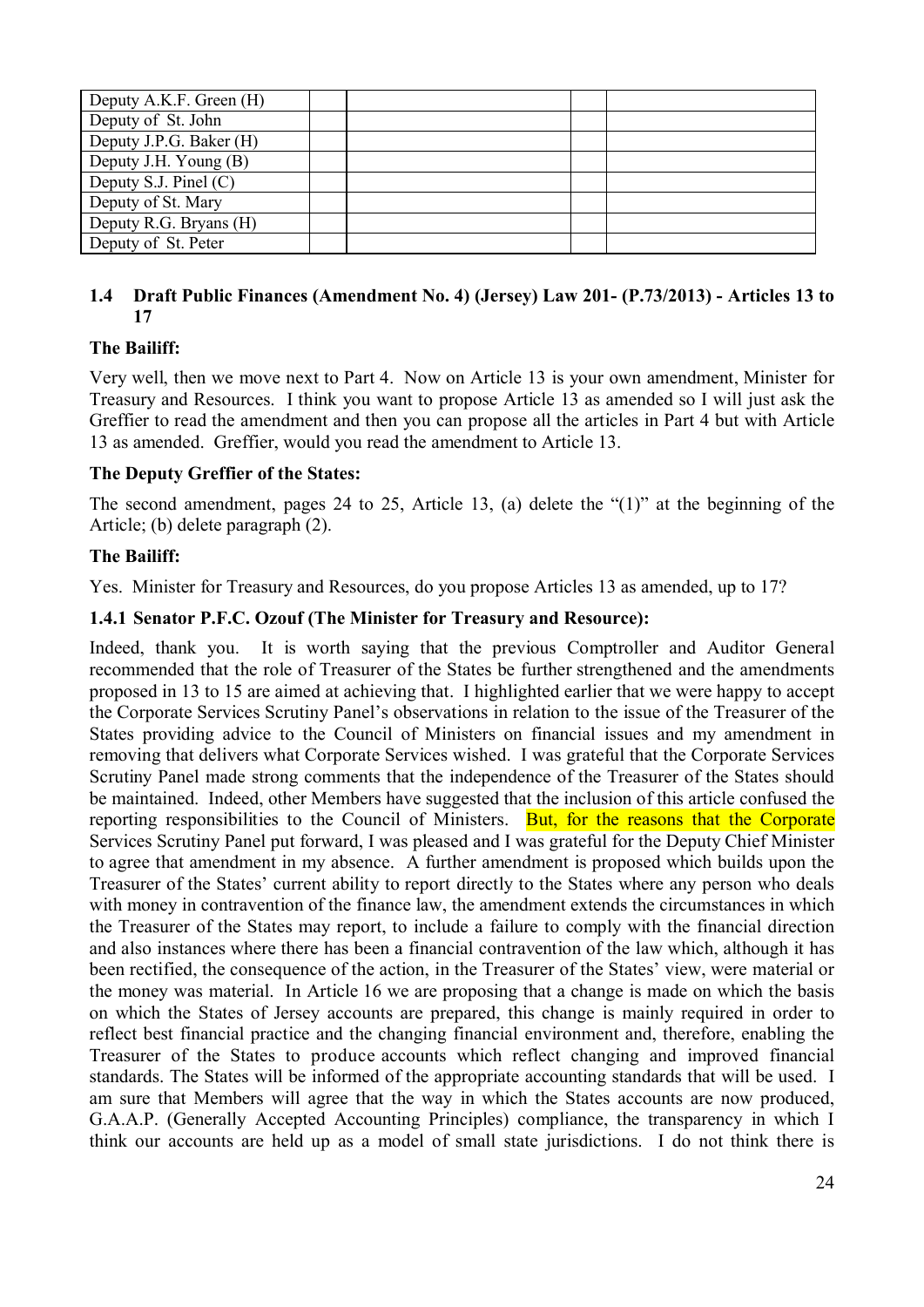virtually any state that I can find that has accounts to these standards and this article further will ensure that we continue to achieve that leadership role in best practice. Turning to the issues of Accounting Officers in Article 16, the current version of the law establishes a chief officer as Accounting Officer for the department, making them personally accountable for the economic expenditure of that department and this has been, if I may say, extremely successful in ensuring accountability since the introduction of Ministerial government. This amendment builds on this role, empowering the Minister to appoint an Accounting Officer for all States income, which includes income tax and impôts and also incorporates the same responsibility for trusts and special funds within the main law. I move Articles 13 to 17.

# **The Bailiff:**

Seconded? **[Seconded]** Does any Member wish to speak on any of those Articles?

# **1.4.2 The Deputy of St. Ouen:**

Just to say that we are certainly grateful and pleased that the Minister for Treasury and Resources is not proposing the provision for the Treasurer of the States to advise the Council of Ministers on the Public Finances (Jersey) Law 201- and it is not included within primary legislation, which was one of our recommendations. Clearly we felt that there was a significant conflict of interest and greater and improved management accountability would be provided with not including the Treasurer of the States as he had initially proposed.

# **The Bailiff:**

Does any other Member wish to speak to these articles? Do you wish to reply, Minister?

# **Senator P.F.C. Ozouf:**

Nothing further to add.

# **The Bailiff:**

Very well, all those in favour of adopting Articles 13 to 17 kindly show? Those against? They are adopted. Minister, what I would suggest next is that you propose Article 18, which seems fairly uncontentious, and then we will deal with Article 19 and debate on Article 19 separately.

# **1.5 Draft Public Finances (Amendment No. 4) (Jersey) Law 201- (P.73/2013) - Article 18**

# **1.5.1Senator P.F.C. Ozouf (The Minister for Treasury and Resources):**

Indeed. The introduction of Article 18 simply creates the non-Ministerial States body of a panel of the F.P.P. (Fiscal Policy Panel). I will be addressing in the next part the real importance of now putting the F.P.P. on a statutory basis. This is something that the Assistant Minister and I have asked Treasury to include and it is a really, really important further strengthening of the powers of this Assembly and the governance of good economic matters and I look forward to a debate on this shortly. So I just simply propose Article 18.

[11:00]

# **The Bailiff:**

Article 18 seconded? **[Seconded]** Does any Member wish to speak on Article 18?

# **1.5.2 Deputy J.M. Maçon:**

I am sure Members will endorse me, just to thank the current Members of the Fiscal Policy Panel to say that I do believe they have provided a great amount of expertise and wisdom to this Assembly while making their decisions and I fully endorse this measure.

# **The Bailiff:**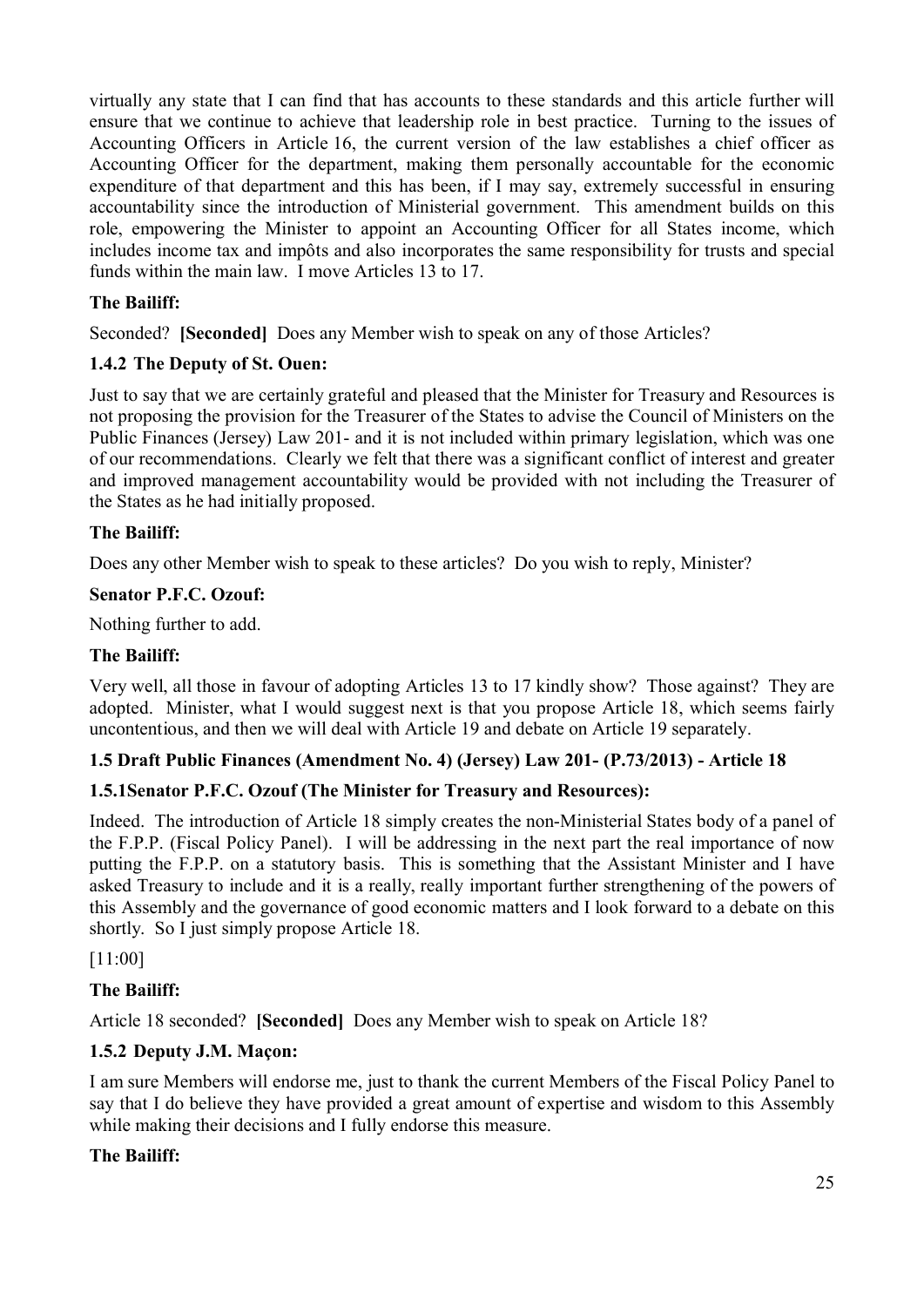Very well, does any other Member wish to speak? All those in favour of adopting Article 18 kindly show? Those against? Article 18 is adopted. Very well, so now do you propose Article 19?

### **1.6 Draft Public Finances (Amendment No. 4) (Jersey) Law 201- (P.73/2013) - Article 19**

### **1.6.1 Senator P.F.C. Ozouf:**

In P.133/2006, the Assembly set up the Fiscal Policy Panel. Notwithstanding the fact that they have conducted their activities and their reporting, I think, in a way that everybody would agree has improved the financial management and economic decisions of the States, I am confident that this putting on a statutory basis the F.P.P will provide and continue to provide this Assembly with unbiased, independent economic advice and make recommendations on the prevailing economic climate, both within Jersey and outside. The membership of the panel the article refers to will continue to be of at least up to 3 high calibre individuals who have relevant knowledge and experience to carry out the role. I am particularly keen that the independence of the panel is maintained and the appointment of the panel is not swayed by views of an individual States Member or, indeed, a Minister and, therefore, we will have a debate on the issue of the appointment of the members themselves in an amendment by the panel. I know that there will be views held by members of P.P.C. (Privileges and Procedures Committee) on whether or not this Assembly should vote for the F.P.P. members if I am proposing that the Minister is appointing members of the F.P.P., and that is just not the Minister appointing somebody that he thinks should be doing it, that is as a result of a process which is overseen by the Appointments Commission. But obviously we will come to that matter of who should finally sign-off on that. Personally, it is going to be a matter really for Members to decide. As far as the role and responsibilities of the panel are concerned, Members will see that it is extremely detailed. We have set out a detailed set of requirements for the panel, that is a protection and also a requirement and the plan aims to ensure that the States does get a report by the F.P.P. when there is any change in expenditure and that the F.P.P. reports to Members directly on any information. The panel under these arrangements will continue to produce an annual report, commenting on the global and Island economy and States finances, including, importantly, transfers in and out of the Strategic Reserve. The amendment has been drafted so to ensure that the report is produced - also perhaps differently from previously - in sufficient time that it can be considered for by Members and, indeed, the Treasury, prior to the annual budget debate. We have put some further new arrangements in place to ensure that the F.P.P., where previously they just reported prior to a debate, they now have to report earlier to ensure that I can consider that report and, indeed, Members consider amendments. This is a landmark decision. I believe that other small jurisdictions around the world are now following us and following our leadership in putting an F.P.P. in place and certainly I am going to look forward to briefing the Cayman Islands representatives later on today and tomorrow on our Public Finances (Jersey) Law. Among other things, we are sharing best practice among small jurisdictions and I know that this element and this F.P.P. is something which is held up as a model internationally now of good financial governance and good economic management and I commend the article to the Assembly.

# **The Bailiff:**

Is the article seconded? **[Seconded]** Very well, now there is an amendment to Article 19, lodged by the Corporate Services Scrutiny Panel and I will ask the Greffier to read the amendment.

### **1.7 Draft Public Finances (Amendment No. 4) (Jersey) Law 201- (P.73/2013) - amendment (P.73/2013 Amd.)**

### **The Deputy Greffier of the States:**

Pages 27 to 28, Article 19. In the inserted Article 56A, (a) in paragraph 3 (i) for the word "Minister" substitute the word "States"; (ii) at the end add the words "on a proposition signed by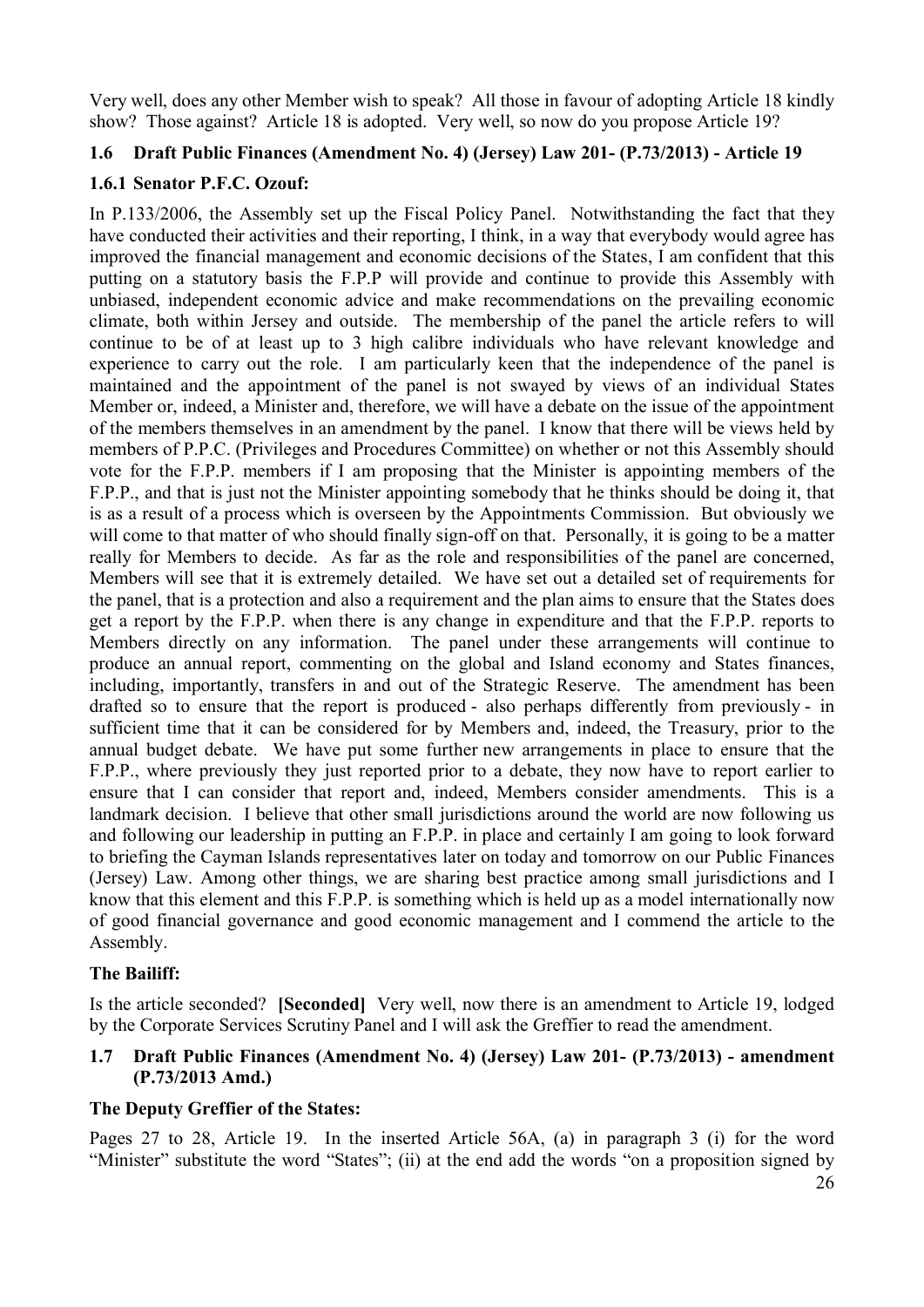the Chief Minister and the Minister for Treasury and Resources and lodged by the Chief Minister"; (b) in paragraph 4 delete the words "by the Minister"; (c) in paragraph 5 for the words "before appointing a member of the panel, the Minister", substitute the words "before signing a proposition under paragraph 3 the Chief Minister and Minister for Treasury and Resources"; (d) delete paragraph 6; (e) in paragraph 7 (i) delete the words "the Minister shall appoint"; (ii) after the words "a member of the panel" insert the words "shall be appointed"; (f) in paragraph 8 (i) delete the words "the Minister may appoint"; (ii) after the words "a person" insert the words "may be appointed"; (g) in paragraph 9 for the word "Minister" substitute the words "Chief Minister"; (h) after paragraph 9 insert the following paragraph "(10) If a member of the panel resigns the Chief Minister shall notify the States of the resignation at their next meeting"; (i) in paragraph 10 for the words "the Minister" substitute the words "the States on a proposition lodged by any Member of the States"; (j) delete paragraph 11; (k) in paragraph 12 for the word "Minister" substitute the words "Minister for Treasury and Resources"; (I) in paragraph 13 for the words "the Minister" substitute the words "the Chief Minister and the Minister for Treasury and Resources" and renumber the paragraphs in Article 56A accordingly.

### **1.7.1 Senator S.C. Ferguson (Chairman, Corporate Services Scrutiny Panel):**

It is meant to be a very simple amendment: it seems to have gone on for ever - I must apologise to the Greffier. It is a very simple amendment but it arises because of the law of unintended consequences. Some time ago we passed a proposition on revised procedures to appoint to various positions and these were proposed by the Privileges and Procedures Committee of the day in P.205/2009 with a view to streamlining States proceedings. Certain posts were not included in the new procedures as they reported directly to the States and not to the relevant Ministers. Effectively, these are positions which are required to be totally independent of political influences. It has to be absolutely obvious that they are totally independent and the particular posts that I am referring to are the Comptroller and Auditor General and the Greffier of the States. The F.P.P. reports directly to the States and like the Comptroller and Auditor General and the Greffier, it is also intended to be free from political influence. I am not saying that this occurs in the present regime, but it is a question of putting the proper systems in place. It is quite simple, we must do things in an orderly manner. The panel can quite understand the intention of bringing the appointments in line with ordinary States appointments but we felt that it is essential for the independence, both perceived and real, of the F.P.P. to be maintained and this is a view with which our advisers from C.I.P.F.A. also concurred. It does seem to the panel that if the F.P.P is not perceived to be independent and is independent then their advice to the States loses its credibility. We have no problem putting them on a statutory basis but we must keep it independent and undeniably independent. The proposition appointing the F.P.P. will be brought to the States by the Chief Minister and the Minister for Treasury and Resources. This is in a similar manner to the way that the Comptroller and Auditor General is appointed. Very simple: we just want to put a nice solid system in place so that everybody is happy and there is undeniable independence. I commend the amendment to the Assembly.

#### **The Bailiff:**

Is the amendment seconded? **[Seconded]**

#### **1.7.2 Senator P.M. Bailhache:**

The object of the Scrutiny Panel in relation to this amendment, insofar as Senator Ferguson expressed it as ensuring the independence of the F.P.P., is, I am sure, an object that is shared by all Members. But this amendment would, in my view, place the Assembly in a position which, in principle, a legislature should not find itself because this Assembly is not the appropriate body to make appointments to senior positions other than in very rare circumstances such as Senator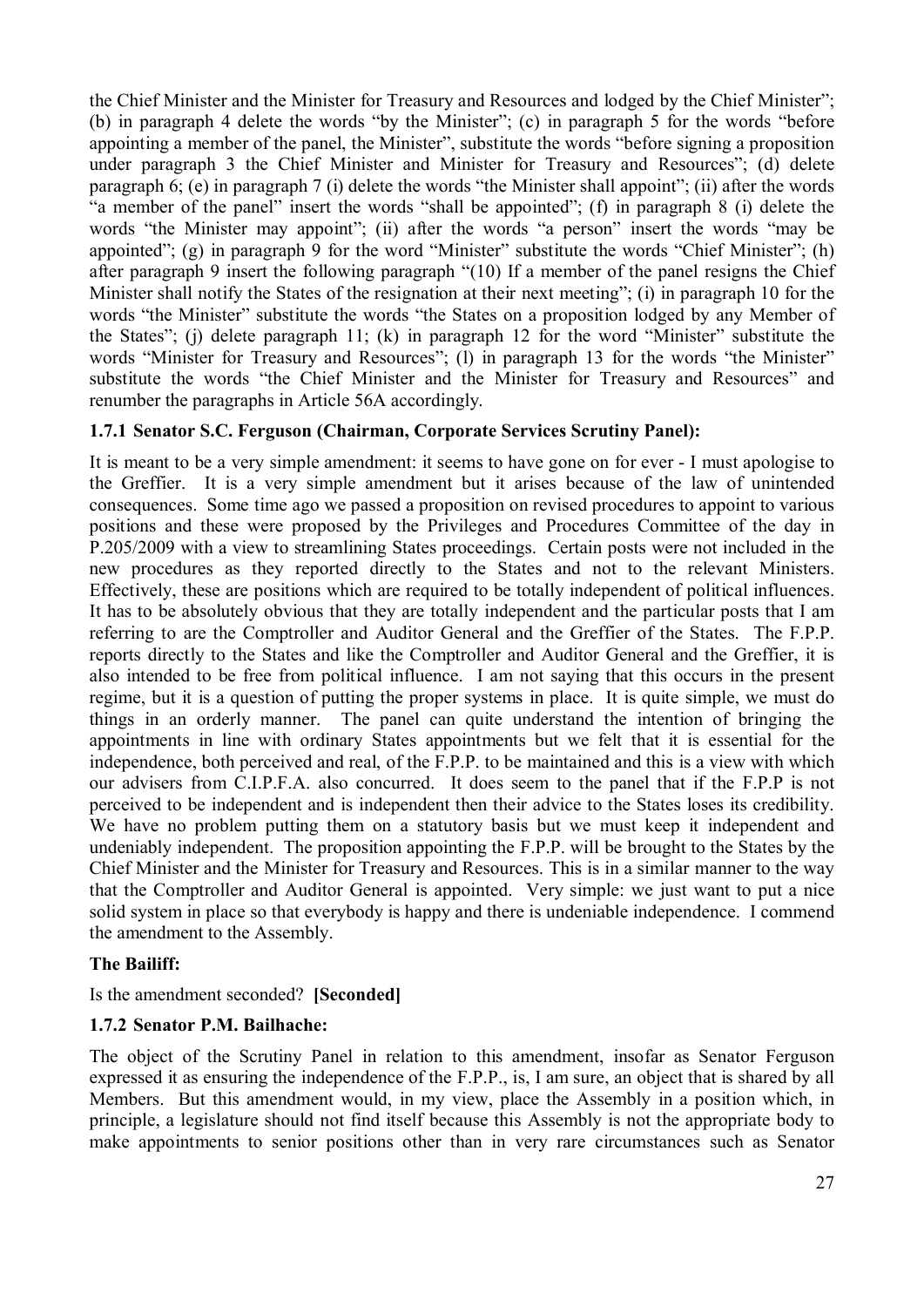Ferguson has outlined, like the Greffier of the States and the Comptroller and Auditor General. The reason for that is that things can so easily go wrong if this Assembly is put in the position of an appointer. If a Member has concerns about a nomination, a public States debate would ensue and that is not really the way to address these concerns. It is not fair to prospective appointees to have their characters and abilities made the subject of public debate in that way. So often in those circumstances the States are driven to consider whether they should debate such a proposition in camera and that is, I think nearly all Members would agree, in principle wrong. We sit in public, debates should take place in public and for the Assembly to go into camera to debate this kind of thing is almost a contradiction in terms. I saw Deputy Le Hérissier nodding and, as a matter of fact, he put it as well, I think, as anybody could put it, on 16th January 2008, during a debate on whether the States should move into camera*.* Deputy Le Hérissier said this: "I am very ambivalent about this. I thought we, as an organisation, Sir, have always been embarrassed by these debates. We have never thought a 53-person recruitment and appointments panel was the way to handle personnel issues, just as it does not handle Government reform, and I am very embarrassed. People have been put through what appears to have been a very professional appointments process and while I do not doubt for a moment that Deputy Southern may have some valid points to raise about an individual, it really raises some very serious points about our belief in the validity of the process. I really feel for these people, they have been put through it." If the Assembly does move into camera, experience has shown, sadly, that the transcript of such a debate can find its way on to the bloggersphere. The privacy of such a debate is not, in fact, always respected. I accept, as Senator Ferguson has said, that in instances like the Greffier of the States and the Comptroller and Auditor General, it is right, it is necessary that the States should make those appointments because those offices are directly accountable to the States. But Senator Ferguson said the F.P.P. reports directly to the States, I am not sure that that is right. Certainly their reports come to the States but it is not the case, I think, that the F.P.P. has a direct relationship with the States. If Members will look at Article 56E - I seem to have lost it, thank you - other reports prepared, they produce an annual report.

[11:15]

Firstly, at 56C they produce an annual report upon the state of the economy in Jersey and the States finances but then 56E, Other Reports: "The Minister may, for the purposes of the preparation of the draft budget, request that the panel prepare a report." Paragraph 3: "The Minister may request that the panel prepare a report in respect of proposals for any significant change" and so on. These reports obviously will come to the Assembly but they are sent to the Minister. The relationship of accountability, such accountability as there is, is the relationship between the Minister and the F.P.P. Perhaps I should just add that in Senator Ferguson's amendment that there is nothing that would change that state of affairs, the relationship between the F.P.P. and the Minister would remain exactly the same. But I ask Members, if they would, to look at Article 56A in the appendix to Senator Ferguson's amendment which sets out the article as it would be if this amendment of the panel is adopted. Down at the bottom, paragraph 10: "The appointment of a member of the panel may be terminated by the States on a proposition lodged by any Member of the States on any of the following grounds." Then down to paragraph (d): "That the person is otherwise unable or unfit to discharge his or her duties as a member." So any Member with an axe to grind could lodge a proposition and, in principle, there would then be a debate in public about the abilities of a distinguished member of the F.P.P. and his or her ability to discharge his or her duties properly as a member. Distinguished economists do not like having their reputations dragged through the mire and it seems to me that this would be quite a significant deterrent to many economists who might otherwise think that it was appropriate to accept an invitation to serve on the F.P.P. If they knew that if something went wrong, some advice was given with which a particular member took a particular exception and the consequence could be a public debate on their capacity, I think that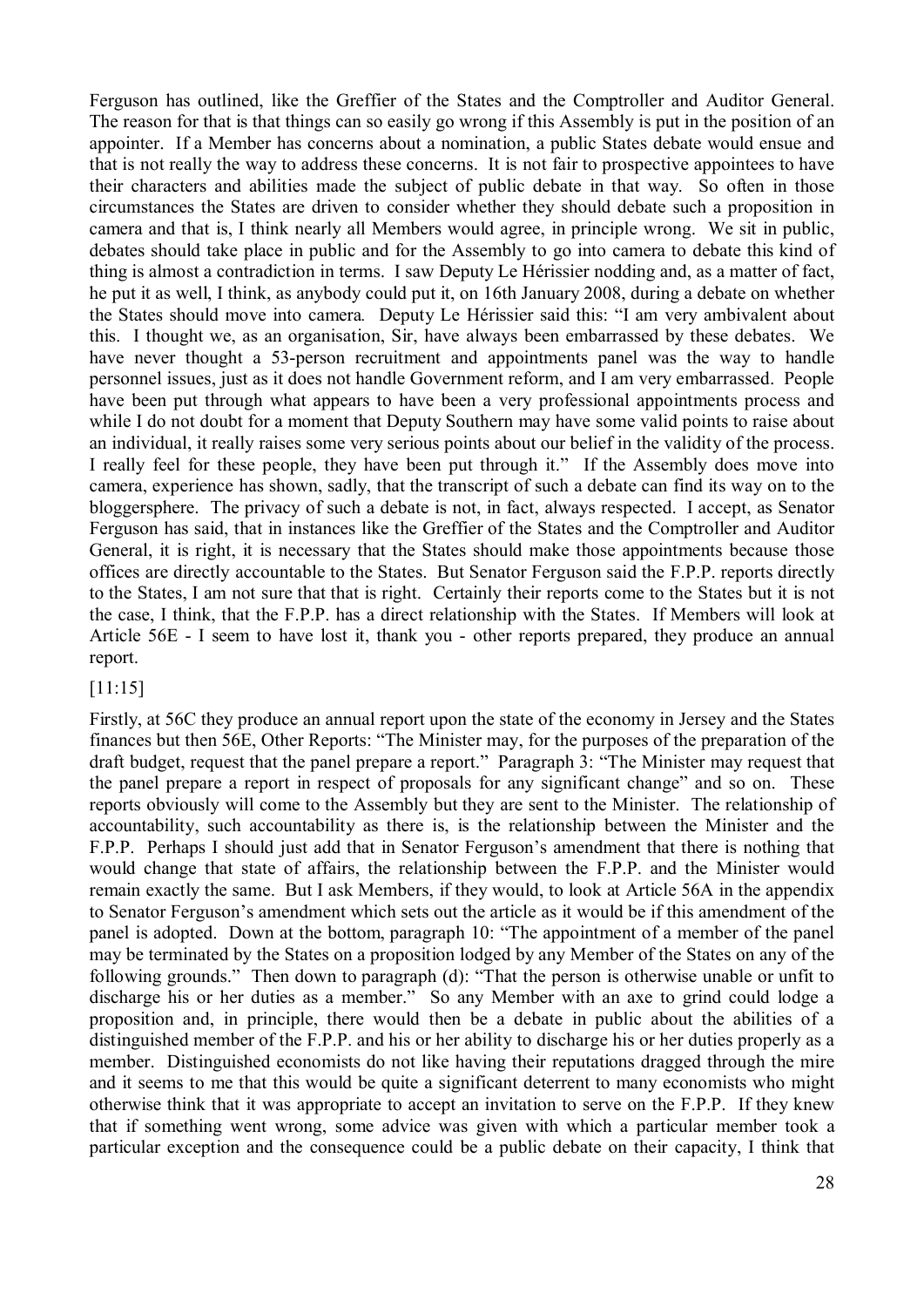many economists would be deterred from applying to sit on this panel and that, I think, would be a great detriment to Jersey. The Minister for Treasury and Resource's power to appoint is not to be exercised without any constraint. Before making an appointment he has to seek the views of the Appointments Commission and, in my experience, the purpose of the Appointments Commission is to ensure a rigorously fair and independent process in the making of appointments. Certainly my experience of the Appointments Commission in the appointment of members of the Electoral Commission underlined the complete independence of that process. I am not sure that the requirement for the States, either to rubberstamp the process on the assumption that nobody objected to a proposal about the membership of the F.P.P. or to engage in a debate with all the difficulties that were so eloquently expressed by Deputy Le Hérissier earlier on, would improve matters in any way and I hope Members will reject this amendment.

### **1.7.3 The Deputy of St. Ouen:**

Just to pick up on a couple of points that Senator Bailhache makes, and I think we get to the heart of the problem because Senator Bailhache quite rightly says if you look at what is proposed by the Minister for Treasury and Resources, the Fiscal Policy Panel does not seem to have a direct relationship to the States but in their own words and following the comments that they made with regard to draft legislation, they said: "The draft legislation appears to dilute the practice we have established and we are concerned about the impact this could have on transparency and the Panel's independence. To be consistent with the existing framework and practice, it should be absolutely clear in the legislation that the Fiscal Policy Panel is not an advisory body to the Minister, but a body that advises the States as a whole." This is why the panel chose to bring this amendment to the States because it recognises that what is being currently proposed by the Minister makes the Minister the key driver, not only behind the appointment but places a requirement on the Fiscal Policy Panel to provide appropriate support to do its work with capability to request further through the Minister giving ... has the capability to request a report in circumstances of significant change in States activity or economic conditions. It is, therefore, clear that there is a strong level of Fiscal Policy Panel accountability to the Minister. That is what they wrote and raised concerns about. This is why ... and they highlight the issue of being independent. That is the strength that they have at the moment and it gives us, the States, the confidence, when we read their comments in their reports and we go to the briefing, that they are independent and not simply reflecting a Minister's view. They do not want to get into that position and I believe, as I say, that is why the Corporate Services have brought the amendment. Indeed, again, it is easy for the Minister for Treasury and Resources to question the capabilities of the independent adviser, but certainly it has not bothered the U.K. Government in the past. Our adviser who was involved in helping us to look at the Medium Term Financial Plan, by the way - so he is not new to the game - their concern is that the proposals put forward by the Minister would be too prescriptive and if imposed in statute may negatively affect or inhibit the Panel's professional ability to provide optimal advice, unhindered by practical issues of accountability that temper independence. In other words, they are saying: "Be careful. You have got something good at the moment. Take care of it, look after it, enhance it, do not compromise it."

### **Senator F. du H. Le Gresley:**

Could I just seek a point of clarification from the last speaker? The quote that he has read out, would he agree that the words were introduced by ... expressed concern to an earlier draft of the agreement and not necessarily the current proposition in front of us?

### **The Deputy of St. Ouen:**

Exactly, but its sentiments are very clear, whether it is an earlier draft or this draft. They have not changed.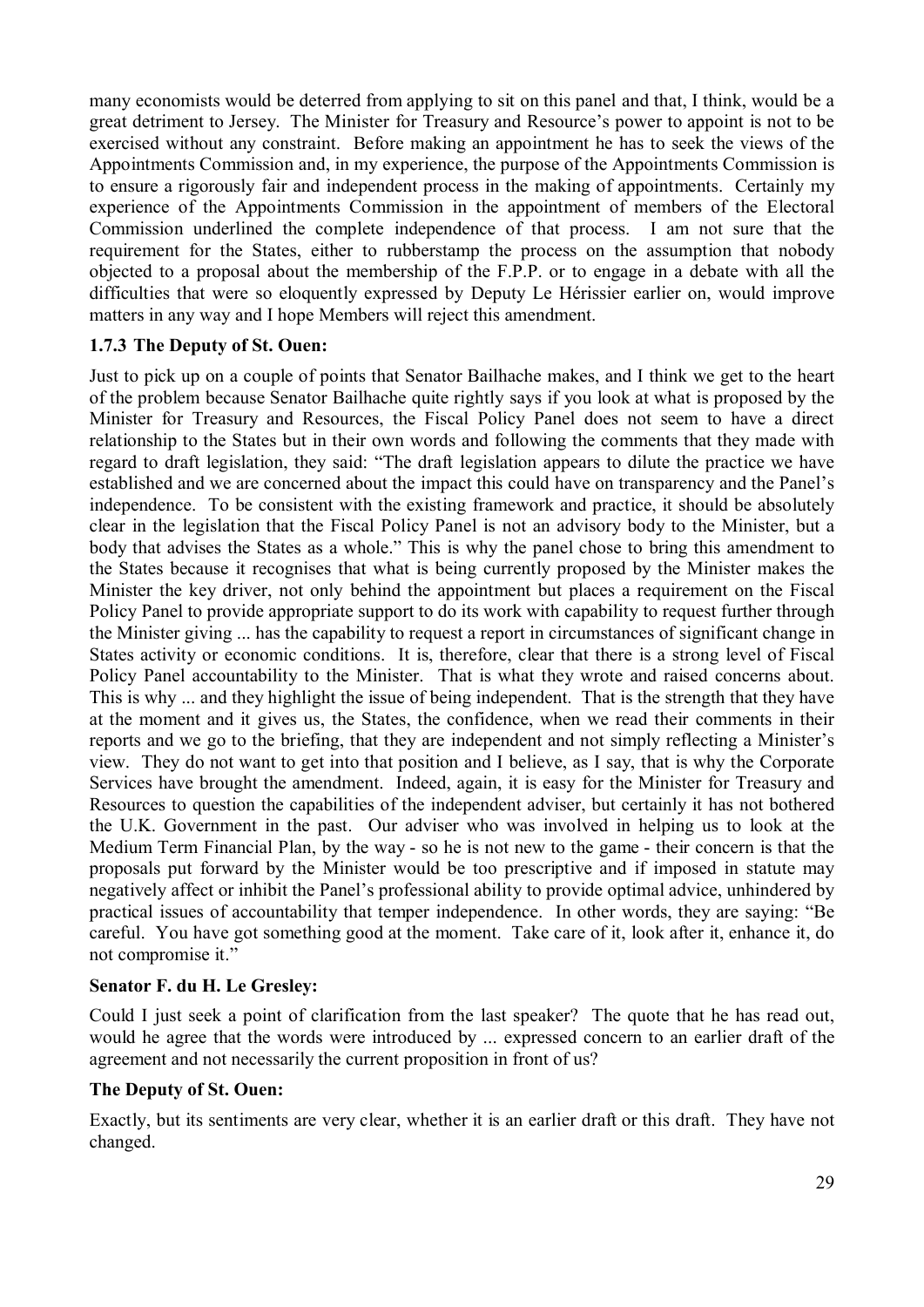#### **The Bailiff:**

Does any other Member wish to speak?

#### **1.7.4 Senator P.F.C. Ozouf:**

I am grateful for Members' concern and, indeed, Corporate Services' concern about the independence of the Fiscal Policy Panel because former Senator Le Sueur and myself - who effectively conceived this panel - wanted absolutely that for this Assembly and, indeed, we are putting in place a control on our decisions and a reporting of our decisions back in 2006. We discussed this previously when we were on the Finance and Economics Committee. We wanted to subject the then Finance and Economics Committee and then, of course, it was eventually Treasury and Resources ... we wanted to be subject to proper rigorous, independent, economic analysis and that is why we brought it forward. It is curious and, indeed, we ourselves, nobody else has asked us, no Member of this Assembly asked us to move from just simply a proposition to putting it on a statutory basis, we are proposing to put it on a statutory basis. We are proposing to put the article in to ensure that Article 56 be independent of the panel. It is a curious state of affairs that we are being almost told that we are doing things that are not compliant with what we set out to do. It is ultimately going to be a matter for the Assembly. The Treasurer of the States is not an appointment by this Assembly but in the Public Finances Law, which is the underlying law which we are amending, is independent and there is absolutely a statement of that independence. There is no doubt that the panel is independent and the Assistant Chief Minister, Senator Bailhache, is quite correct when he does say that while there is a reporting provision by the F.P.P. to this Assembly, which means that they are unfettered in their ability to report, there is a relationship between the F.P.P. and the Minister because the Minister is asking the F.P.P. to do things. Now, that is a bit like asking a judge to consider an issue, asking a court to issue a matter. That is the nature of the relationship. Now, really, Members must consider, is the process that I have put forward to appointment of the F.P.P. possibly … and that is not myself but a future Minister for Treasury and Resources, could a Minister for Treasury and Resources really effectively influence the Appointments Commission and do something to give an impression that the F.P.P. is independent? Well, the independence article is there. The F.P.P., once they are there, can report. Publicly, they write their reports, completely unfettered by the Minister in what they are doing. The questions are asked but they are … and the appointment. Well, we have set up the Appointments Commission. The Appointments Commission is there to ensure that Ministers cannot appoint their mates or their people that they like or do not like … well, probably like - you might not want to appoint somebody you do not like, I suppose, for something. But the Appointments Commission is there to do that and many Members of this Assembly will have been through appointments processes. They are the ones that safeguard the independence so while I would have the ability… and we are going to obviously and I am in discussion at the moment with the F.P.P. about the end of their terms of office and I have been quite clear, I would like to refresh … it is good to have new blood on the F.P.P. and I will discuss appropriately with the Chief Minister and Council of Ministers whether or not it is appropriate to perhaps lift the membership of the F.P.P. to 4. I think we should have not all the appointments that are ending at the same point in order to have a constant cycling of members and certainly, I will be honest with Members, I will say that when a process of appointment to the F.P.P. is there, I will write to economists, and I hope other people, to say: "Would you apply to this process?" and that is right. There are economists, senior people, ex-members of the M.P.C. (Monetary Policy Committee) that would need to be approached to say: "Would you be interested in applying for membership of the Jersey F.P.P.?" Now, that is a whole different situation from then saying that you are going to be appointed because it is the Appointments Commission that makes the appointment and oversees the appointment. Now, that is there and further, the Minister, lest there be any doubt that there is some sort of cosy relationship with the Appointments Commission and that they have cooked-up together their own preferred candidate and the Minister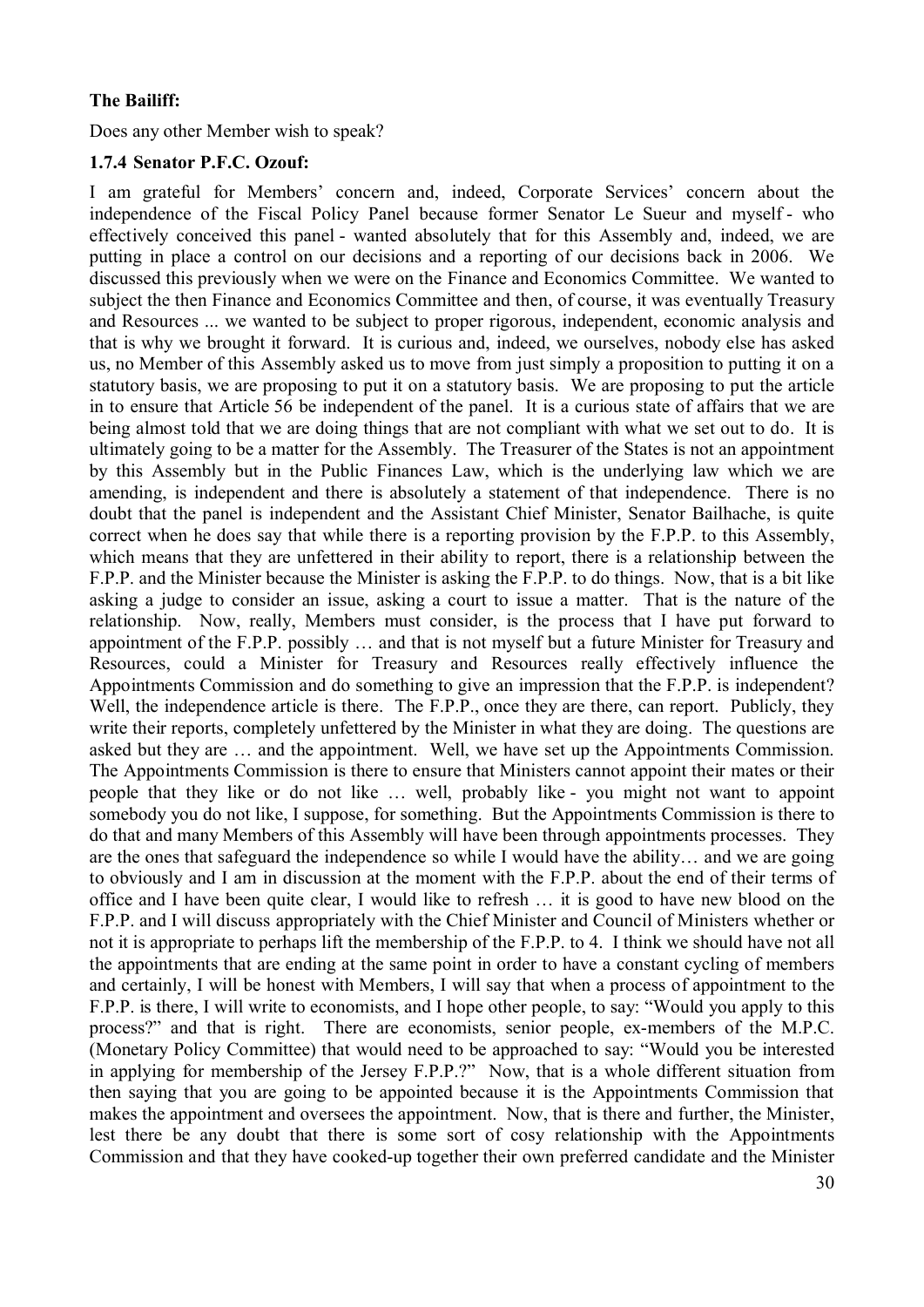for Treasury and Resources can inappropriately interfere with the Appointments Commission and get his preferred … because there is a colour of economic adviser. You can have Mr. Blanche Flower on one side and you can have … well, you could have some of Senator Ferguson's friends on the other side. I mean, there is a colour of economic advice that might meet different requirements, let us be clear about that.

[11:30]

But the protection is there under Article 56A Article 6 that the Minister must at least 2 weeks before appointing the person that the Appointments Commission has said, not the Minister said, must notify Members the intention of appointment of that individual. Now, I think, if I may say, Senator Bailhache's observations about the risks of the politicisation in this Assembly of somebody being either criticised or spoken about or the provisions as the panel put forward mean that another Member of the States may, I think, if I have read the amendment correctly, another Member of the States may put forward another candidate. I think that is what the amendment says. Forgive me if I have not quite understood that. This is all the wrong situation. I am afraid we ... as Senator Bailhache says, I do not think that we should be subjecting people that have gone through a proper process ultimately, particularly economists who will have different political views and be coloured by economic considerations. We want a balance of people. We want some … and the current membership of the F.P.P. does have a colour of different economic views. That is what is the actual tension of the debate. They argue, they argue about whether or not you should be spending more, whether you should be austere, whether or not you should be doing fiscal boosting or activism, *et cetera*. That is what happens. The M.P.C. in the U.K. advising the Governor of the Bank of England on interest rates and now the additional responsibility, they have a tense argument. Now to therefore then subject those individuals to political comment in this Assembly and risk their own … because this Assembly, when it is debating individuals, it does say careless things in relation to individuals and particularly whether or not we are going to appoint them, we will be saying things and I do not think that that is right. Ultimately it is a matter for Members. It is not a die in the ditch but it is a preferred approach. I think that my amendment unamended which has all sorts of protection, the protection of the panel, in statute, the fact that the appointments are being made by the Appointments Commission and the fact that the appointment itself must be subject to a notice period before it is made, I think that is sufficient in order to ensure independence. So I did give consideration to whether or not agreeing to the Senator … to the Corporate Services Panel. It is a matter for Members. It is not a die in the ditch but on balance, I think the amendment should be rejected.

### **Deputy T.M. Pitman of St. Helier:**

Could I seek clarification from the speaker?

### **The Bailiff:**

Yes.

### **Deputy T.M. Pitman:**

The Senator said that in his view the amendment meant that one of us, one of the Assembly, could put forward another alternative candidate. Is that correct because I do not think it is and it is probably quite an important issue for a lot of people.

### **The Bailiff:**

The proposer no doubt will deal with that in reply.

### **Senator P.F.C. Ozouf:**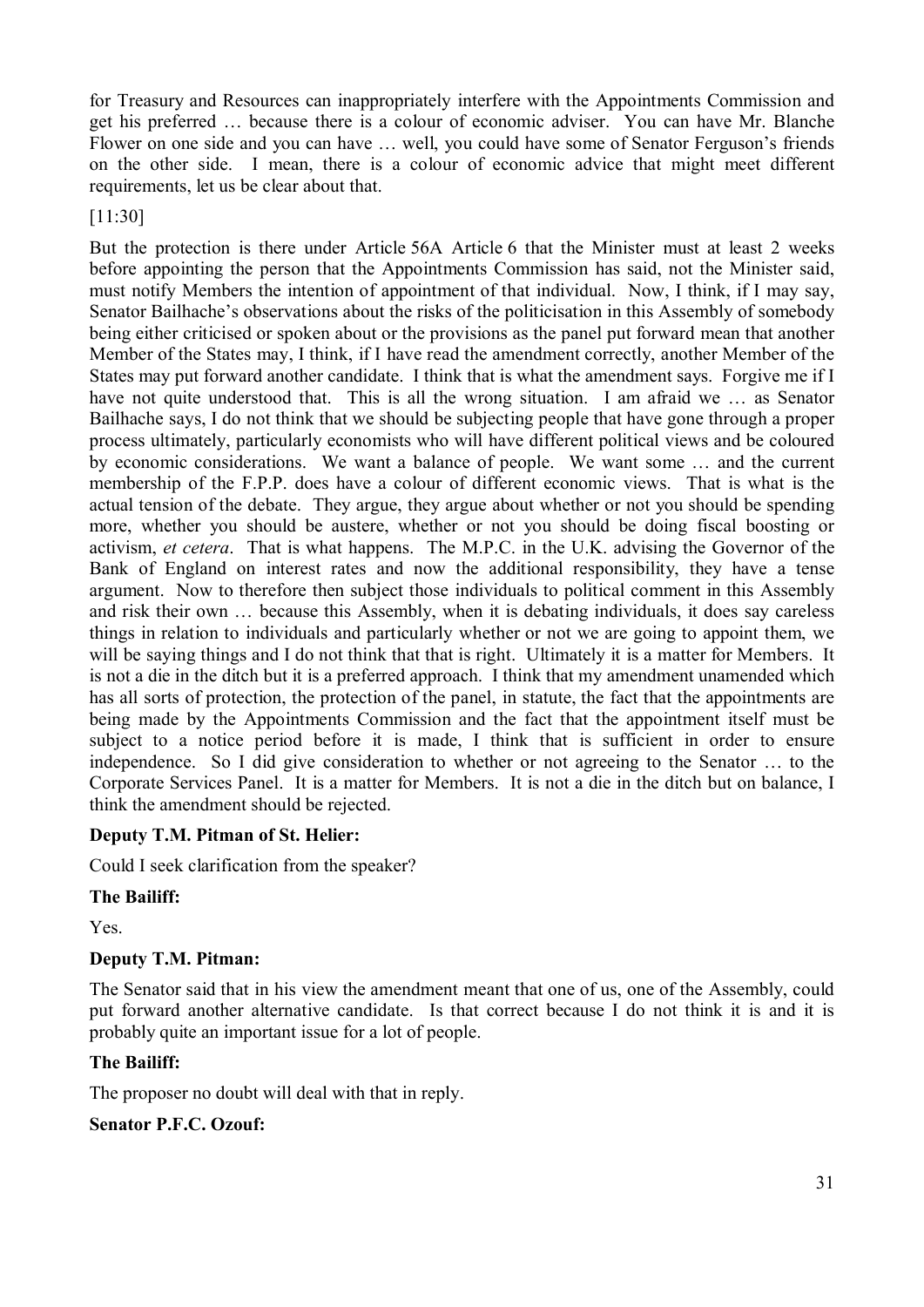It was my question, Sir. I am not clear whether or not the proposition signed by the Chief Minister and Minister for Treasury and Resources could be amended.

### **The Bailiff:**

I would have thought not, in the sense that the appointment has to be on a proposition signed by the Chief Minister and Minister. In other words, it is their nomination. The States can reject it, tell them to go away again. I do not think the States could put forward somebody because that person would not have been proposed by the Chief Minister and Minister. So I think my interpretation is that, no, individual Members would not be able to raise an alternative. They could reject what the Minister says and tell him to go away and start again.

### **Deputy T.M. Pitman:**

Yes, Sir, I did think that was right, thank you.

### **1.7.5 Deputy T.A. Vallois:**

It is a difficult one maybe for the States Assembly to grapple with because it is very much a technical matter and it is a discussion that this Assembly has to have because everything that the Minister for Treasury and Resources has just stated is exactly the same processes that I and the Chief Minister have to go through in appointing the C. & A.G. Now, the C. & A.G. has to be of high calibre and after what happened after the last C. & A.G., what happened previously and P.A.C. (Public Accounts Committee) being left without an adviser technically, we were glad to have the high calibre of people that did come forward for the post and it is this States Assembly that appoints that C. & A.G. for the actual reason of perception of the independence of that office. The C. & A.G. has to, by order of this Assembly, attend the P.A.C. meetings to advise upon information with regards to accounting standards and financial management within the States, her remit that is appointed and her terms of reference as per the States Assembly which is under the Public Finance Law under Part 6. The reason why the Corporate Services Scrutiny Panel have put these amendments forward, we recognise the arguments about the possibility of Members denigrating professional people coming before the States Assembly and there are concerns around that and we have had that debate over whether we should allow the Appointments Commission to get on with that and I am in agreement with that but the question we have to ask ourselves is the perception and the actual view, the conflict of interest or the independence of the panel as per the C.  $\&$  A.G. Now, do the F.P.P. purely advise and report to the Minister for Treasury and Resources? Upon the evidence that we obtained during our review when the original proposition came forward to the States about the independence of the Fiscal Policy Panel, in that, they were absolutely clear in the independence and the reporting to this States Assembly. Now, the C. & A.G. goes through an extremely rigid process of the Jersey Appointments Commission. The H.R. Department helped myself and the Chief Minister to find a well-respected recruitment company to find people who would be able to serve in the capacity of the C.  $\&$  A.G. A large amount of people put their names forward; very good and very professional people came forward. That process was vetted via the Jersey Appointments Commission. Myself and the Chief Minister attended the interviews and we appointed a person based on the short listing and the appropriate skills. Then we had to bring that appointment to the States Assembly to be endorsed and the reason why we do that is because everybody has to see the credibility and the importance of the role of the C. & A.G.'s office. Now, what we are saying is that the F.P.P. should be held and seen in the same regard because their advice, their reporting, is to the States Assembly. This is not about whether we believe certain people are going to do bad things behind the scenes or not. This is about perception and actual independence of an extremely important and crucial role to the States Assembly. Now, Members may view that what the Minister for Treasury and Resources has put forward is the correct thing but I would ask them to just keep in mind the fact is that the C. & A.G. process is exactly the same as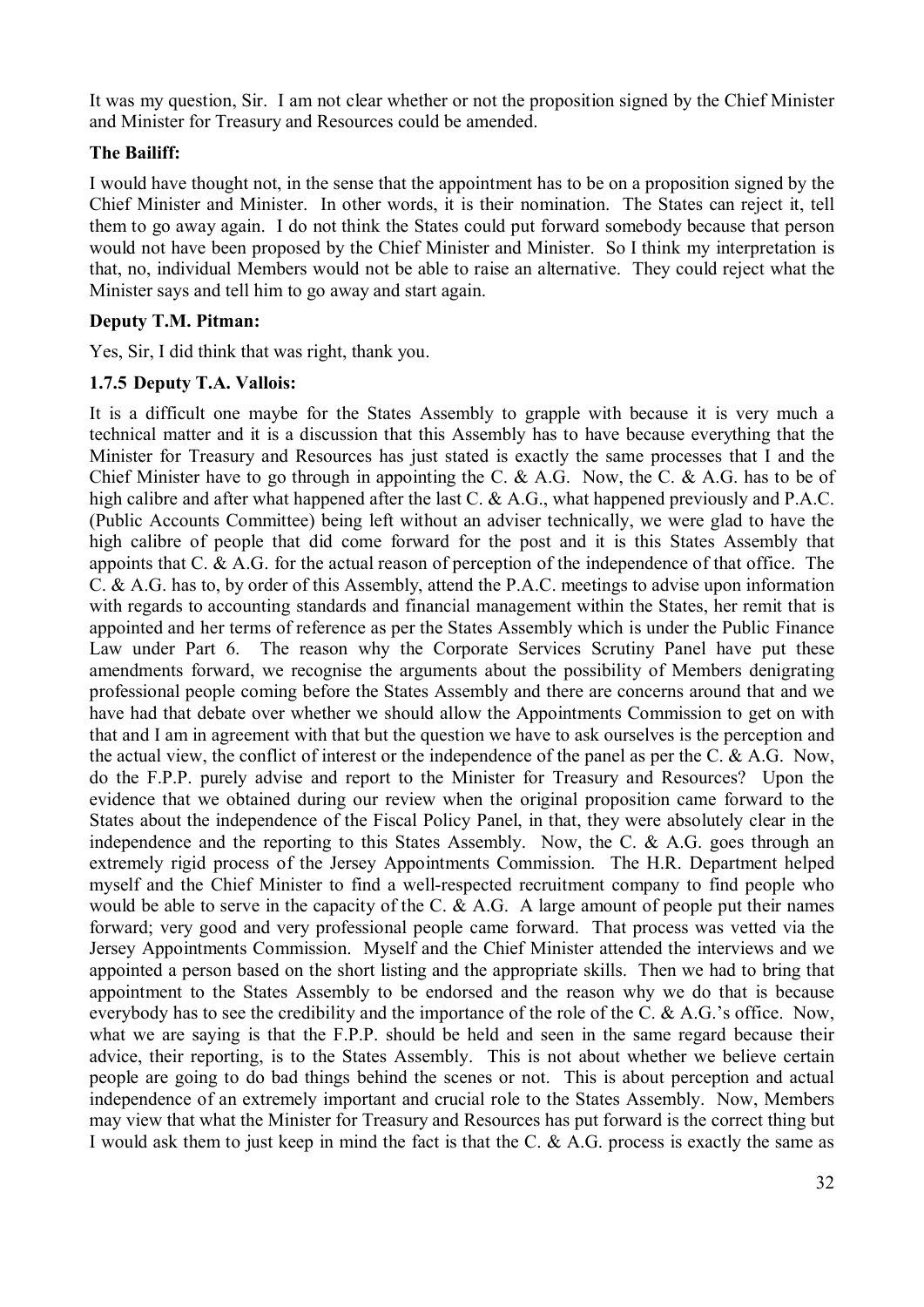the Minister for Treasury and Resources has explained just before myself as they would go through with the Fiscal Policy Panel. However, the C. & A.G. officer is endorsed and I make that extremely importantly, that this States Assembly endorses that appointment. It shows that 51 States Members have support for that individual to carry out the important office of the C. & A.G. and the point in having the independence and showing the independence of the Fiscal Policy Panel is that this States Assembly, 51 States Members, have support for the independence and the reporting of the Fiscal Policy Panel and that is the reason why the Corporate Services Scrutiny Panel put this forward because this is an important area for the States Assembly to consider when moving forward and identifying the differences between what the executive and the Ministerial teams do in terms of advising and reporting and how that happens and how the non-executive and the Back-Benchers can hold that to account or this States Assembly hold individuals to account. So it is a higher level of considering how we administer ourselves appropriately going forward and who we consider and how we consider them to be independent because it is not just about us but it is about the public's perception of these people and the way that the information is reported and I just leave that with Members and ask them to consider that upon the voting of the amendment.

#### **1.7.6 Deputy R.G. Le Hérissier of St. Saviour:**

I have obviously got to speak, having been quoted in … having pursued a line and I entirely agree still with those sentiments which Senator Bailhache kindly alluded to. But I think I was listening to Deputy Vallois who made a very spirited case for simply replicating the C.A.G. process in this process and I think there is a difference in the sense that we are appointing a group of people and that the chance, so to speak, for mischief is greater. It also should be said the reason I express those sentiments and still do is there have been some awful debates, particularly when we have been looking at local people and this is probably where the C.A.G. appointment and the Fiscal Panel are different because almost by definition, they will be outsiders to bring an outside view and not be, so to speak, contaminated by our system. I think what was happening with certainly local appointments was everybody was dreaming-up a bit of gossip they had heard perhaps about an individual or some were and these things were being dragged out in, I thought, an incredibly unprofessional manner and we were not looking at the skills that were required, whether the person had the skills, in a very rigorous fashion that: "I have heard so and so about so and so and they are on the side of the establishment or they are anti the establishment." All those factors were coming into play and it was descending into a most unprofessional circus quite frankly and that is why I expressed those sentiments and I am very pleased that Senator Bailhache has brought them up, so to speak. The dilemma I face, I would prefer - and this may sound hypocritical in the light of what I have said - in a sense the Deputy Vallois approach about the C.A.G. but it also has to be remembered when the C.A.G. position comes before the States, when the Greffier's position comes before the States, the processes have been so thorough that it would almost be seen as impolite - it should not be but it would be seen as impolite - to say: "Well, I happen to have another person up my sleeve." I mean, it would almost be impossible to answer in that fashion because there would have been such a rigorous process. So from that point of view, it is highly unlikely that somebody in the States is going to say: "I have heard on the grapevine that so and so is totally incompetent despite all this work by the Appointments Commission" and so forth. In other words, it is almost in the best sense of the term, a rubberstamping. I would like to see more checks and balances in the appointment of the Fiscal Policy Panel but I have this real fear, where it is a group, where it involves economists, you know, if you put 12 in a room, you get 13 opinions, this kind of approach. There will be people saying it does not represent the right spread of opinion and the Minister could have done this with the group. He could have stacked the group with his clones, so to speak, or people who for various reasons engage in group-think but I still believe, if there were the right checks and balances… and I am like Deputy Young, I wish I had come to this in a more thorough way and earlier. I would have liked something, for example, that the Minister would be required to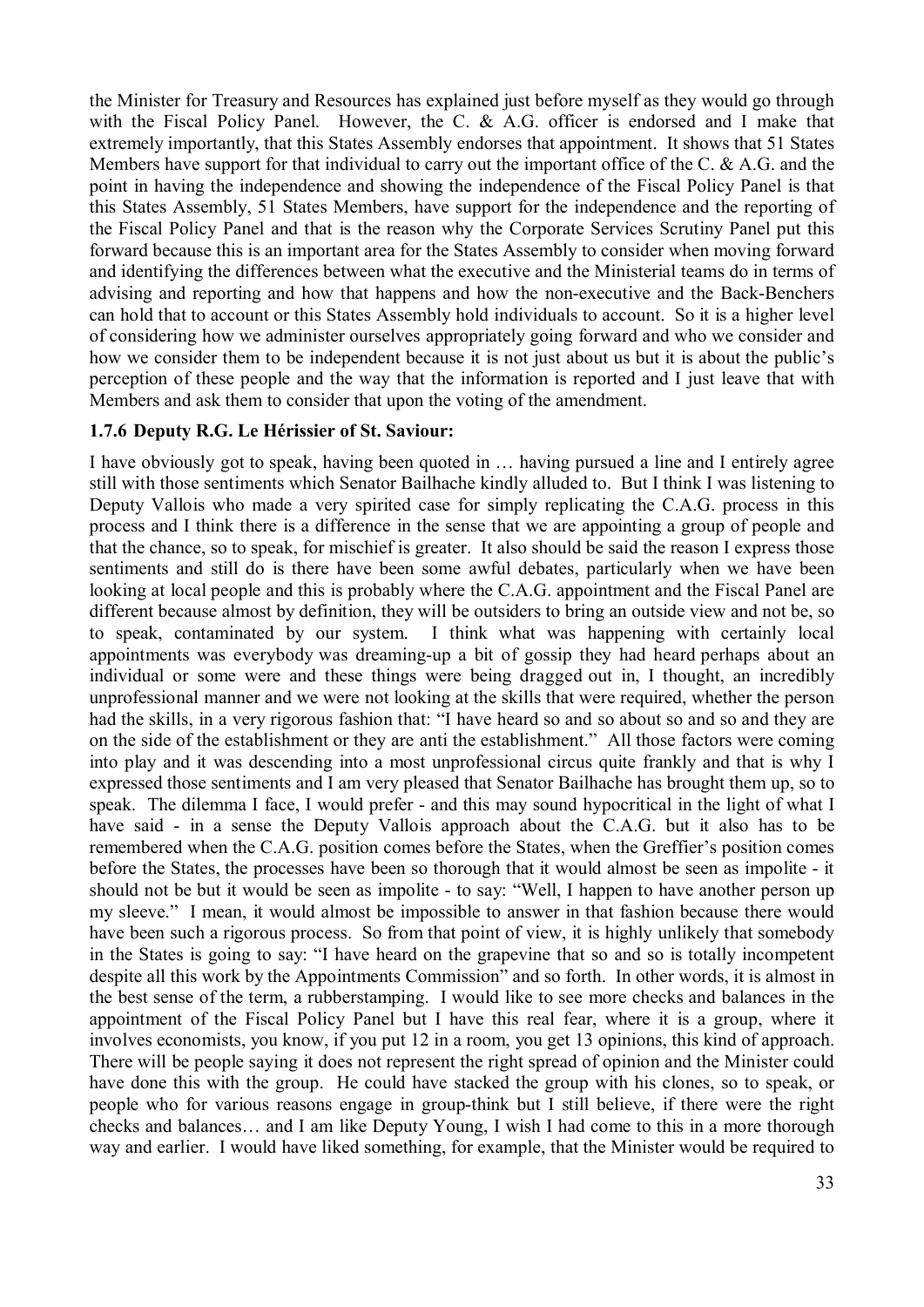consult but not to get the endorsement of, to consult the Corporate Services Scrutiny Panel, for example, as to how the group should be constituted. I would not wish them to be compromised, I would not wish them to be told later: "You approved, therefore you are not in the position to say anything counter what has now emerged," not in that way, but just as a process of consultation and they would give their views as to the slate of candidates, as to the spread of opinions that are being represented in the group that he is bringing forward to form the membership. That, I think, would be a good check and balance rather than, as Senator Bailhache in quoting me said: "51 is now the case, 51 people acting as an appointment and recruitment panel" which is clearly not satisfactory. I would like to see that and the final longstop would, in any case be, if it was obvious that the Minister for Treasury and Resources was leaning too much, for example, on the Appointments Commission or it appeared to be the case of the names being sent there or it was quite clear that he was not following or he was not rationally answering the advice put forward by the Fiscal Policy Panel, then obviously the … sadly the little used option of a vote of no confidence could be brought forward, that he is utterly and wilfully disregarding the views of this independent panel and let it be upon his head, not upon the head of the panel. So with a rather messy approach trying to reconcile my previously expressed views with the situation, it is a rock and a hard place situation, I do not like the States being actively involved in appointments, even though you could argue: "Oh, that is the ultimate accountability, that we be involved." It does not work. It leads to awful situations of people on half-baked bits of gossip and half-baked assertions as to where people lie on the pro and anti establishment line, for example. I would prefer a stronger view, but at the moment, I will go with the Minister's view and I would like to suggest that he puts forward to the Corporate Services Panel: "This is what I intend to do. This is the kind of balance that is emerging. Can I have your views without in any way compromising you and without in any way suggesting that this is your endorsement?"

#### [11:45]

#### **1.7.7 Deputy J.A. Martin:**

This one, when I listened to Senator Bailhache, you do think that, yes, sometimes it does come down to the States and we have to discuss individuals which sometimes might not be the right thing, sometimes it has turned out that it absolutely was the right thing. What worries me going back to when the Fiscal Policy Panel came into force and the credence that they are now given, which is totally understandable, Senator Ozouf, the Minister for Treasury and Resources basically aligns them with the people who advise the Bank of England which I think the people in the money in the Island would also agree. I am not that far up on that high level spending. As long as I can make the bills meet at the end of the month, I am okay. But what I do realise, this panel over the years has become the word of God really. What they say goes. I mean, the timely, targeted, temporary and, if every proposition brought by a Back-Bencher had to fit those 3 and maybe that is a right thing, maybe that is a wrong thing, but on this process I go back to Senator Ozouf again. He said it himself and Deputy Le Hérissier said it, you put economists together and you might get a different answer. I do know the Corporate Services advisers at the Société once did question the 3 Panel members and they had come up with completely different ways of cutting the cake. Now, the Panel who were appointed obviously had the ear of the Treasury. So that is where I have been quite frightened, just listening to this debate. The power that the Fiscal Policy Panel does have understandably, who appoints them, and Deputy Vallois said it starts at the beginning and an independent process starts with an independent recruitment agency. I heard Senator Ozouf say he would be asking people to put their name forward for interview. I do not get that that is so independent as going out to an independent recruitment agency which will go the whole of England, maybe further. So I think the Minister for Treasury and Resources was… he did say in his opening remarks he could live with either way. I would sooner see the argument where Senator Bailhache is saying it is not very nice if people have got their name ruined in the States of Jersey.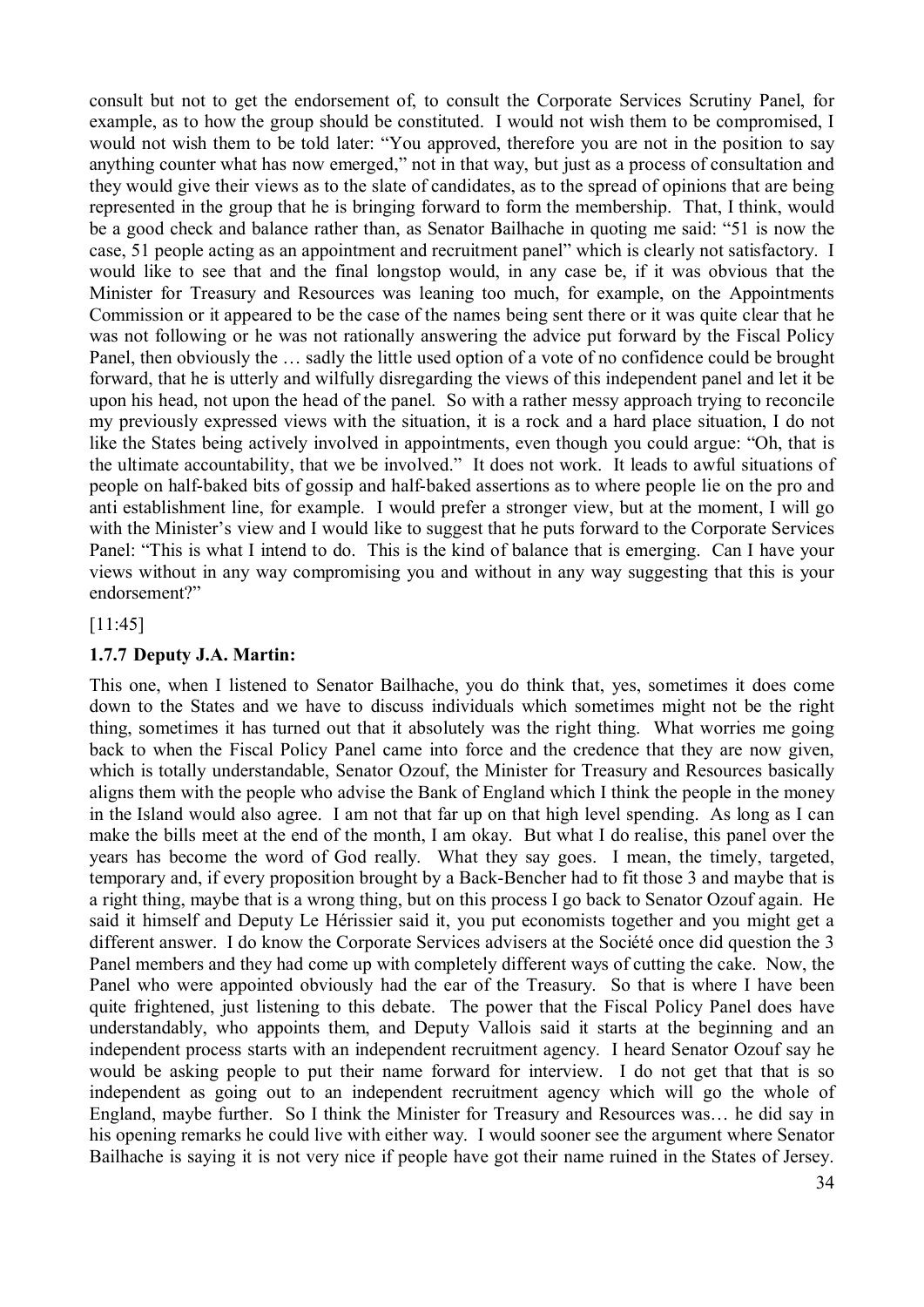Sometimes you listen to Deputy Le Hérissier and there is part of his speech you can steal for your own argument because he did say that the vigorousness, if it is done properly, would stop that that far down the line but he does not think we should be as a States appointing members. I think it is new, it is coming in statute. The Minister for Treasury and Resources said it may not be 3 all at once and really not a good idea to keep it all at once so it could be rolling so it would be just one member on a rolling basis. Again, also Senator Bailhache mentioned 10(d), that any States Member on a grudge or a whim or probably any other reason could bring a proposition if we put it in the hands of the States under 10(d) that the person is otherwise unable or unfit to discharge his or her duties as a member of the Panel which again I do not think would happen. It would have been resolved under (a), (b) or (c) well before it got to (d) if the person displayed any of the above. So I do think we are making heavy weather of this as it is a new appointment in the fact that it is now going to statute, it is all written down, the independence and what they will do. I would rather at the moment go with the amendment from Corporate Services Scrutiny Panel and because of the importance and the independence of this Panel being set up in statute.

### **1.7.8 Senator F. du H. Le Gresley:**

It is quite opportune that I rise to follow the last speaker because I totally disagree with what she just said. I remind Members today we are debating draft legislation. We are not just having a discussion about the role of the Fiscal Policy Panel. We are drafting legislation that will be in force for years to come and I would say to Members that you could not vote for this amendment on the basis of the wording of clause 10 of the proposed 56(a) change. You could not vote for a situation and the Deputy who spoke last just said: "I do not think this would happen." Well, I am sorry, you do not introduce new legislation on the basis: "I do not think that this would happen." You could not have a situation where an individual Member of this Assembly could bring a proposition to remove a member of the Fiscal Policy Panel just on a whim. You know: "I do not particularly like that person and they seem to always be dominating the Fiscal Policy Panel views. So I am going to bring a proposition because I will be allowed to under this change in legislation to get rid of them and I can say whatever I like about them," as Senator Bailhache made clear when he spoke. You just cannot pass legislation today, I would suggest to Members, that would bring in such a flexible and quite frankly stupid change to our laws. Now, I say this in quite an anger because I do not think the members of the panel took advice on what they were trying to change. I think they simply supplemented "a member" for the wording in the original proposition. I do not think they thought about what they were doing but the repercussions would be immense. I have a panel that reports to me called the Employment Forum and I am responsible for the appointment of the members and I bring a report to the Assembly to advise them of changes. Can you imagine if the Employment Forum was subject to this sort of scenario where any Member could bring a proposition to remove a member of the Employment Forum? So, for example, and this is an extreme example and he is not in the Assembly at the moment, if Deputy Southern was not happy that the Employment Forum kept recommending a minimum wage that he was not happy with, he could bring a proposition in his own name to remove members of the forum who he thought were biased against employees. Now, he could do that and he could put all the arguments against the individuals who sit perhaps on that forum who he does not think should be suitable and by the same token, another Member who thinks that we should have a much lower minimum wage in Jersey would attempt to remove perhaps all the employee representatives. You cannot pass legislation on the hoof, I would suggest, and I would ask all Members to reject this amendment.

### **1.7.9 Deputy J.M. Maçon:**

I do not rise as Chairman of P.P.C. to address this because I have not had a chance to discuss this exactly with my committee. What I would ask Members to do is look at the next item of business because all the fears and concerns that have been alluded to could exactly happen in our exactly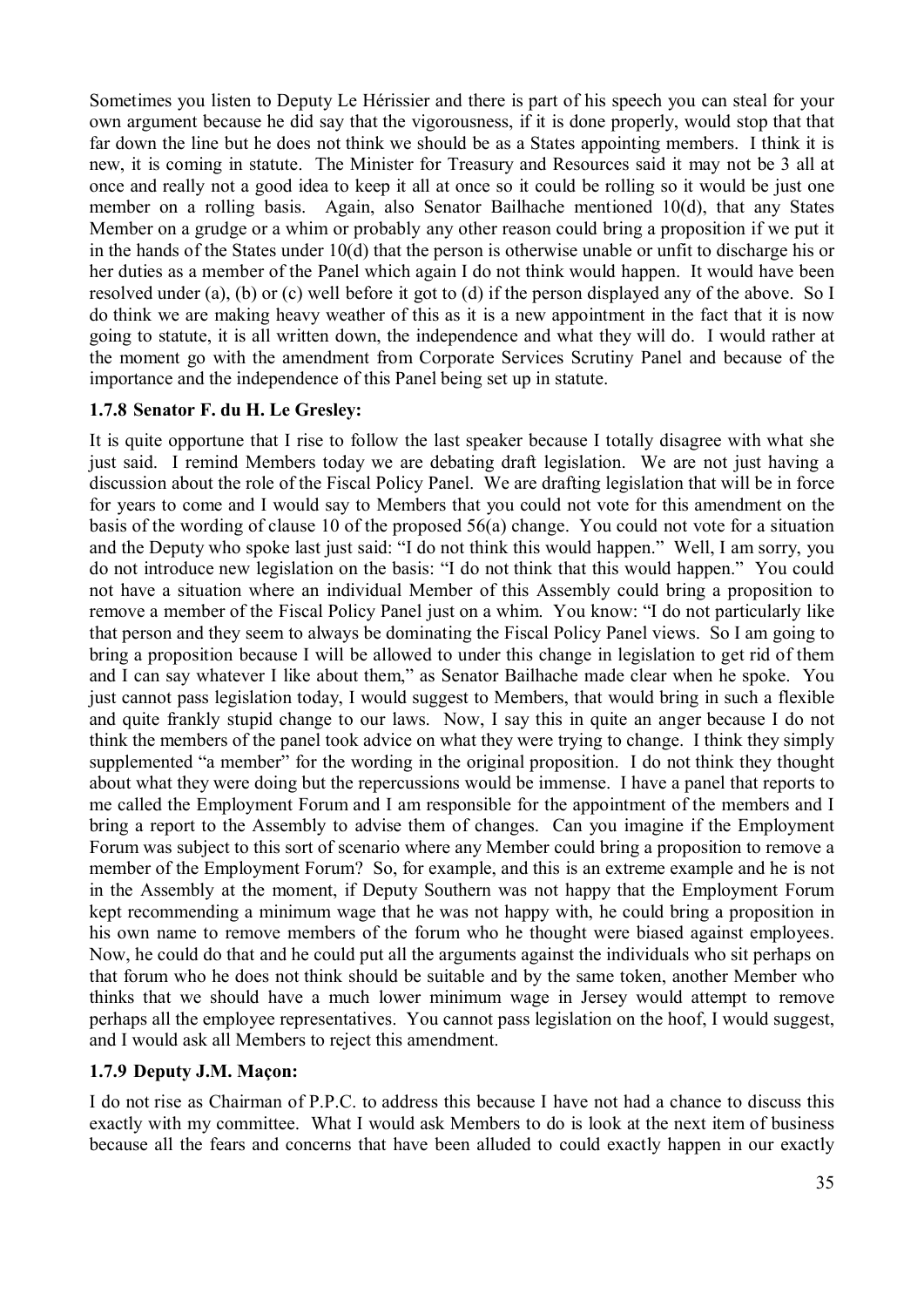next debate. So I think what the debate has shown, we have a total mixture of ways in which we appoint people to different panels, depending on what it is and how it goes or even what Deputy Le Hérissier commented on about his concerns but if there was a concern about the member, there is nothing stopping them, as the Deputy did, lodging a question to the Minister about the appointment. So for him to turn around and say: "I am uncomfortable with the appointments process because they did it better, if I want to raise a concern within the Assembly, I have still got the opportunity to do that through an oral question" but you could do that through the appointments process. So it seems to me that we are juggling different systems and sometimes we seem to say: "Oh, it is absolutely okay" and sometimes we seem to say: "Oh, we are not so happy with it." So turning to this, I am not strongly one way or another because it seems that we manage both systems depending on who we want. The Minister for Social Security said it would be awful if we did that with the Employment Forum but he has got other members of tribunals that he appoints which again the same situation could occur that if Members did not like them for whatever reason, they could say that during the debate. So I think it does come down to for better or for worse, the professionalism of Members within this Assembly. The issue, I suppose, is we have that safeguard in those systems because if something has been missed by the Appointments Commission, or something comes to light, that Members at the last opportunity do have an option of saying something in this Assembly. On the other hand, you have to remember with the amount of appointments that do go through the Assembly, very little often is ever said about any of them apart from, of course, congratulating them and thanking them for what they are doing and that happens in the majority of cases. I know sometimes that does not happen but that is part of the safeguarding system and it comes down to individual Members' discretion and professionalism about how they wish to handle that which again explains why I am not particularly swayed one way or another. The strongest argument, I think, which I am concerned more with, it is more this issue of perception about perhaps I think for a Minister, for any Minister, is it safer perception-wise to have them appointed by the Assembly than to have a Minister appoint them in that process, albeit overseen by the Appointments Commission. But in my mind, I am slightly swayed more towards what the Scrutiny Panel is suggesting because of that but I think what I have to point out to Members is that the concerns that have been raised, we choose different methods of appointing people. The next item of business points that out and those concerns could happen so to say: "Well, we do not want it for the Fiscal Policy Panel members but we are quite happy to have it for other categories." It just seems to me that is not really a logical way to address this matter and I will carry on listening to the debate but I just wanted to point out those things and bear in mind the next item of business that we will be discussed.

# **1.7.10 Deputy G.P. Southern:**

Just briefly to remove any doubt, I have no objection to the membership of anybody that advises the States and the Minister for Social Security in particular. I occasionally do have variance with the policies that they suggest or the decisions that they arrive at and will continue to oppose them where I think it is appropriate but not individually. On the general issue, I think the principle I will adopt is that this House should give away as little of its power as possible to Ministers and that is an indication to the way I will be voting.

# **1.7.11 Senator A. Breckon:**

Just a couple of points on the appointment of people who are not Members of this House. Of course, they do not have the right to reply or defend themselves. I mean, if Deputy Southern and Senator Le Gresley stand for Minister for Social Security, then they both have the opportunity to say things and respond to that in questions but ordinary Members do not. In my experience, I remember years ago the Joint Advisory Council which was made up of members of the public, as it were, and appointments were approved by this House. It was a particularly embarrassing debate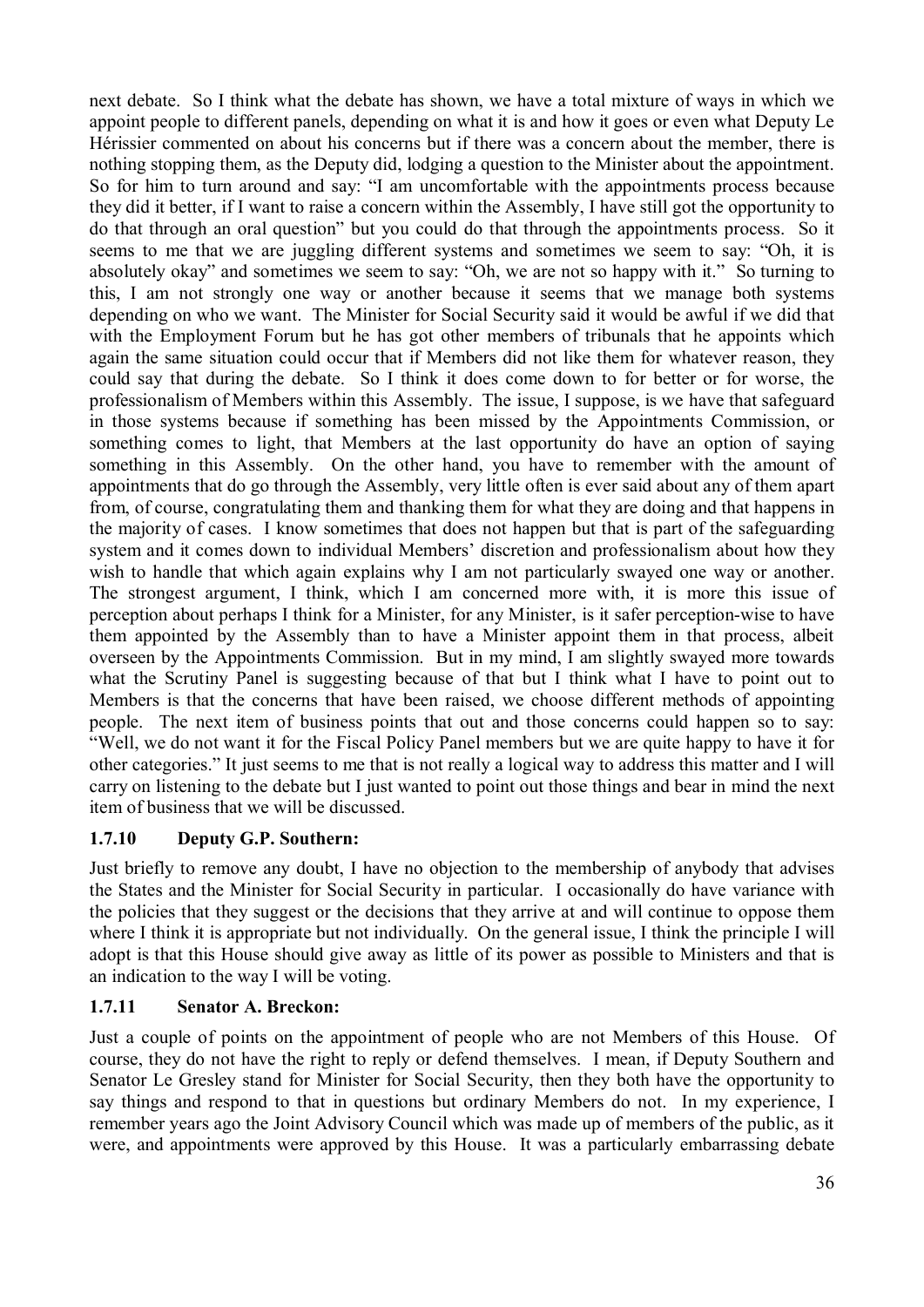where the merits of members of the public were discussed in an open forum. From my experience, that put people off from applying. They said: "Well, why should you lot be maligning somebody?" and there was another instance, I think it was the then Deputy of St. John who is now the Constable of St. John where 3 Members were proposed for something and he had a particular problem with one of them but he would not say which one it was and I think, if I remember rightly, I think we went in camera so that the merits of whoever it was could be discussed. Now, we now have a rigorous process.

## [12:00]

The agreement was - and I am sure Deputy Le Hérissier will remember this - if possible take this away from this House because of that embarrassment factor. Now, we have got Ministers and as Senator Le Gresley said, he has got certain responsibilities, as do others, of bringing… I think of Economic Development. I was aware we were informed of appointments. Now, if there is a problem with any of that, I am sure any Member could raise that. For me we need to get people involved from outside but we need to make it as user-friendly as possible and I think if there was the possibility of discussion and debate about the personal merits of somebody, then it could put people off and because of that, we could lose people who had something to offer who say: "Well, yes, I would not mind doing this but I do not particularly want to go through that process if somebody could pop up and say something very uncomplimentary about me" when they have walked into this without that. For that reason, I think we should stay with the main proposals because it does give the Minister the rights to do that but having said that, questions can be asked and there are some checks and balances within that. So I think for me it is the sensible thing to do at the moment, so it allows those who may wish to give - some do it, do not forget, freely - their time and effort without the hindrance, as I would see it, of an embarrassing debate in this Assembly.

## **1.7.12 Deputy E.J. Noel:**

I am grateful to follow Senator Breckon. I would just like to remind Members of the instance that he is referring to, and it is when we were looking for a chairman and non-executive board members for the States of Jersey Development Company. Members will recall this happened in the previous Assembly that one of our colleagues, for whatever reason, took a dislike to one of the proposed board members, and in doing so we lost the chairman designate. Really my plea to Deputy Maçon is mischief does happen in the States so we cannot always be relied on for our professionalism, and I would urge him to support the Minister and myself in having the robust guidelines that we have set out, along with the oversight of the Appointments Commission and bodies such as the F.P.P. Particularly whether you can have a different colour of members of that panel should not be appointed by this Assembly.

# **1.7.13 Deputy M. Tadier:**

I think it is important that we do not get taken in here as to what is the real reason, and I think some Members have hit the nail on the head there, whether that is the sole intention, the reality of it is it does consolidate more power with the Minister, taking it away from the Assembly. The questions about accountability structures quite rightly do need to be asked. If we are really putting the focus on this about protecting members of the public from embarrassing and unnecessary debate, well, first of all I do not see that happening, and secondly it can happen already in other formats. In question time this week we had quite legitimate questions being raised about whether or not it was appropriate for a certain individual to be appointed to a certain post, given the fact that he had a conflict of interest. Those debates can still take place. Can we really imagine that if the Minister wants to get rid of somebody from a panel that questions are not going to be asked subsequently? He will have to quite rightly be asked questions by the media and by this Assembly: "Minister, why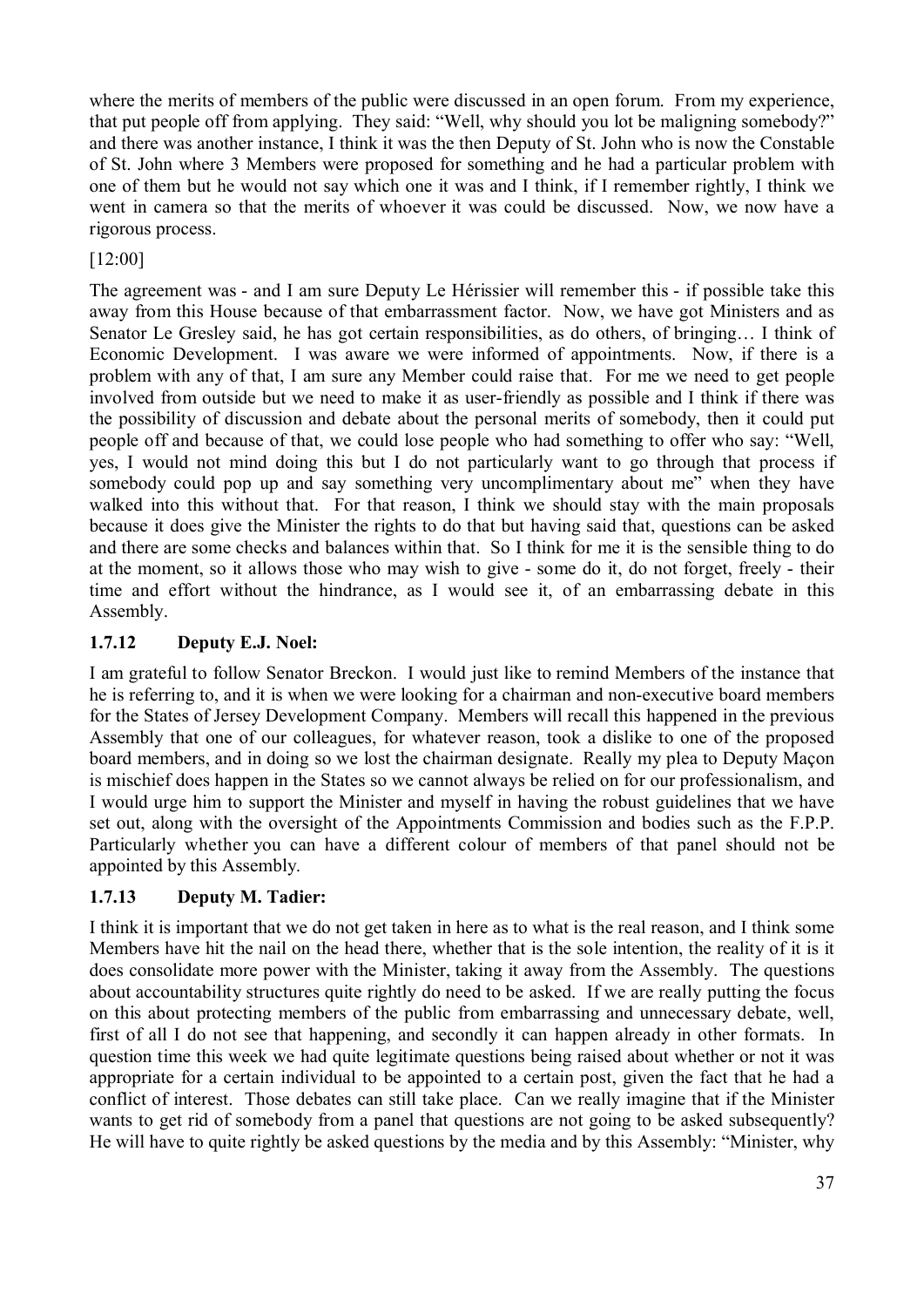did you get rid of that person from your panel? Was he or she not performing correctly?" Either the Minister will not tell us publically, which is very strange because what is the accountability mechanism there, or otherwise he does tell us the truth in the Assembly and it is equally embarrassing for that individual who has been removed. So one way or the other we do need accountability. We also need to put faith in the States Assembly. I do not see anybody in their right mind is going to bring a proposition to get rid of an individual for personal reasons. They may wish to quite legitimately question the policy direction that is coming forward by a particular panel because it just does not seem correct or it may seem politically biased. If that is the case, and I say it is a big if, then why would a States Member not bring that to the States, and also it would have to have the approval of the rest of the Assembly in order for it to be passed. So I think we are making too much heavy weather of this and that on balance we do need to support the amendment that is being put forward.

### **1.7.14 Senator S.C. Ferguson:**

I may not mention everybody, if I do not I will thank them for taking part and apologise. Senator Bailhache: we talked about 56(e) but 56(e) is a change from the original law. That is the amendment. I was a bit disappointed, and I am sure it was unintentional, but I think the Assistant Chief Minister was somewhat insulting to Members because Members raise queries from genuine concerns. To imply that we would gratuitously insult people is really quite insulting to Members. I did take the time to check and the original concept of the Fiscal Policy Panel came from a discussion that the Minister for Treasury and Resources and Senator Le Sueur had with the previous Comptroller and Auditor General. Then it was brought to the States in P.133/2006 and it was quite clear on independence. It was also clear that it would be an appointment by the States on the recommendation of the Minister for Treasury and Resources. That is fine, but what we are doing here if we approve the Minister for Treasury and Resources' amendment, and not our amendment to the amendment, is in fact we are changing a States decision without being aware of it. I am sorry but we need to look at what we originally agreed. We agreed that the F.P.P. would be appointed by the States, on the recommendation of the Minister for Treasury and Resources. I just leave that with Members. I do not like changing decisions if I do not know I am changing it. I do like to know what I am meant to be doing. When Senator Ozouf talked about independence and so on, it is not just a question of independence, it is a question of the perception of independence. The crucial difference is in the eventual sort of ratification of the appointment. As I say, the original proposition required it to be appointed by the States, on the recommendation of the Minister for Treasury and Resources. I was a bit intrigued too, the Minister for Treasury and Resources is starting to think: "Well, we have had the F.P.P. for some time" we have got them run in and they are understanding Jersey which takes a bit of time, and he is thinking it is time for a change. Why? What has suddenly brought that about? Mind you, on the same basis we could be thinking that we ought to have a new Minister for Treasury and Resources so he had better watch it. [**Laughter**] I will not rise to the comment, sir, it is not worth it. But, as I say, this is changing a decision of the States without telling us. I thank Deputy Vallois for her contribution, as usual it was short and absolutely to the point, which is more than I can perhaps say for Deputy Le Hérissier, which is long and not always to the point. Yes, we have had problems with appointments, but his comment about maybe the Scrutiny Panel should, well, almost get to the point of interviewing the panels. No, I am not sure that is a good idea. The problem is, of course, that Scrutiny Panels have the same economic knowledge limitations as Ministers so that we might take the 51-member recruitment panel away, but we are adding a 5-person one. So I think perhaps we will leave that one. Deputy Martin's points on independence were very well made, as ever, thank you. Senator Le Gresley was a bit annoyed about the way this was going about and he wondered if we had even visited the law drafting offices about the amendment. We did. We looked at the Comptroller and Auditor General's legislation and we went to the law drafting offices and said: "This is what we are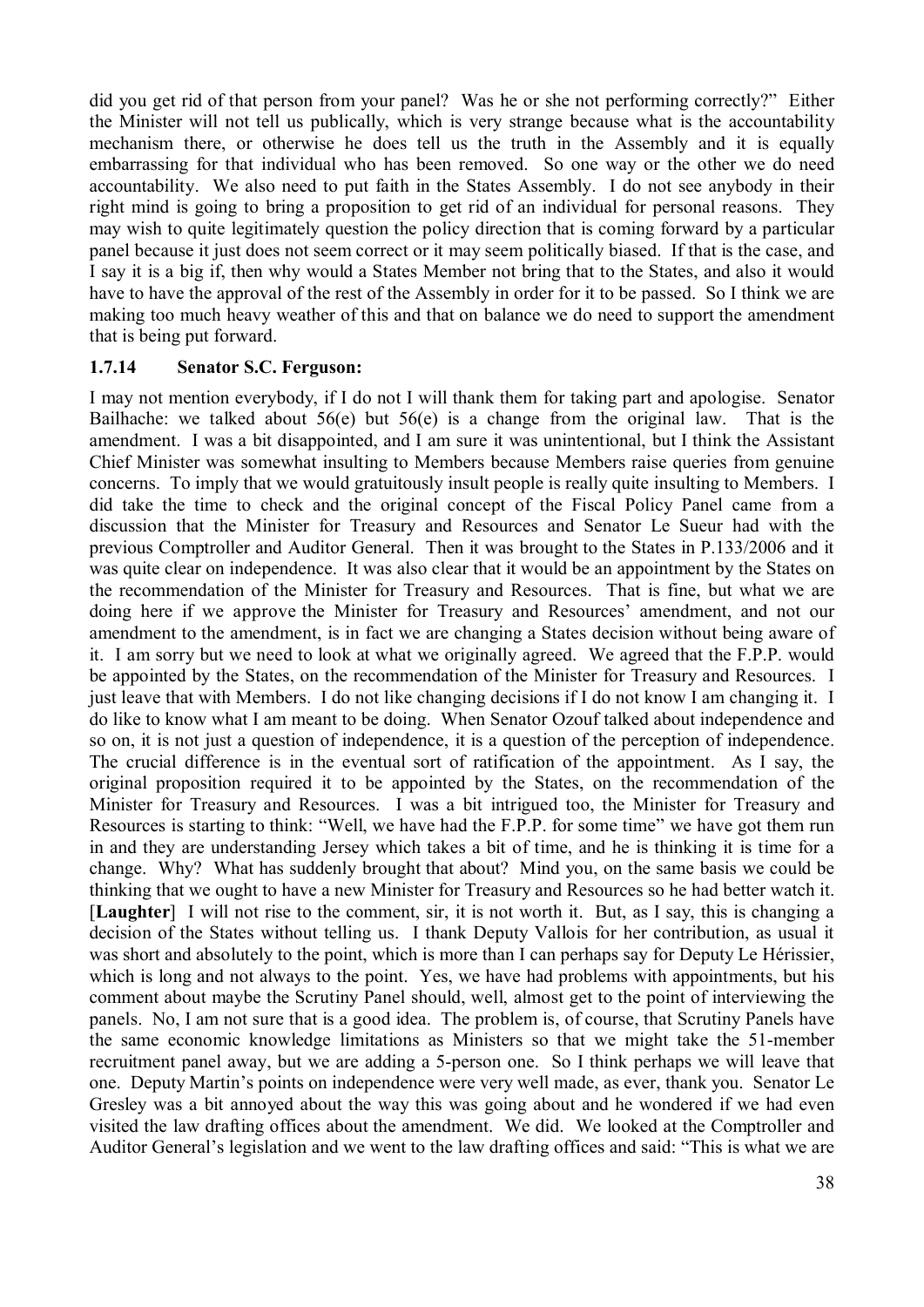wanting to do, does this fit the bill?" We had it cleared that way. If you look at Article 44 of the main law, which people may not have with them, but I will quote it, Article 44 says that: "The States may revoke appointment of the Comptroller and Auditor General on a proposition signed by the Chief Minister and the Chairman of the Public Accounts Committee, or on a proposition signed by at least 12 Members of the States." For some reason the law draftsman has put that down to one, it may need amending that, but basically it is there. That is our precedent for it. Deputy Maçon made a good case for perhaps reviewing procedures. Deputy Maçon was also absolutely right, it is a question of perception. I thank Deputy Southern for his contribution. Senator Breckon commented on it and in actual fact, as other Members have said, we do not need to comment on appointments to insult people, we can do it quite well without an appointment. I think we are perhaps being a little precious. Deputy Noel made a comment on the fiasco on one of the appointments and, yes, that was a previous appointment which was being organised by the Minister of Treasury and Resources, so make of that what you will. Deputy Tadier was correct in that we do need accountability. Basically we want an amendment to give the Fiscal Policy Panel the confidence that they have their independence and that we can look at their reports and know that it is absolutely independent, there is no bias, this is exactly what they are thinking. I ask Members to vote for the amendment.

### **The Bailiff:**

Do you ask for the appel?

#### **Senator S.C. Ferguson:**

Yes, please.

#### **The Bailiff:**

The appel is called for then in relation to the amendment to Article 19 of the draft law which has been lodged by the Corporate Services Scrutiny Panel. I invite Members to return to their seats and the Greffier will open the voting.

| <b>POUR: 13</b>             | <b>CONTRE: 31</b>            | <b>ABSTAIN: 0</b> |
|-----------------------------|------------------------------|-------------------|
| Senator S.C. Ferguson       | Senator P.F. Routier         |                   |
| Connétable of St. John      | Senator P.F.C. Ozouf         |                   |
| Deputy R.C. Duhamel (S)     | Senator A. Breckon           |                   |
| Deputy J.A. Martin (H)      | Senator A.J.H. Maclean       |                   |
| Deputy G.P. Southern (H)    | Senator B.I. Le Marquand     |                   |
| Deputy of St. Ouen          | Senator F.du H. Le Gresley   |                   |
| Deputy J.A.N. Le Fondré (L) | Senator I.J. Gorst           |                   |
| Deputy M. Tadier (B)        | Senator L.J. Farnham         |                   |
| Deputy T.M. Pitman (H)      | Senator P.M. Bailhache       |                   |
| Deputy T.A. Vallois (S)     | Connétable of St. Helier     |                   |
| Deputy J.M. Maçon (S)       | Connétable of Trinity        |                   |
| Deputy G.C.L. Baudains (C)  | Connétable of St. Peter      |                   |
| Deputy J.H. Young (B)       | Connétable of St. Lawrence   |                   |
|                             | Connétable of St. Mary       |                   |
|                             | Connétable of St. Ouen       |                   |
|                             | Connétable of St. Brelade    |                   |
|                             | Connétable of St. Martin     |                   |
|                             | Connétable of St. Saviour    |                   |
|                             | Deputy R.G. Le Hérissier (S) |                   |
|                             | Deputy of Grouville          |                   |
|                             | Deputy J.A. Hilton (H)       |                   |
|                             | Deputy of Trinity            |                   |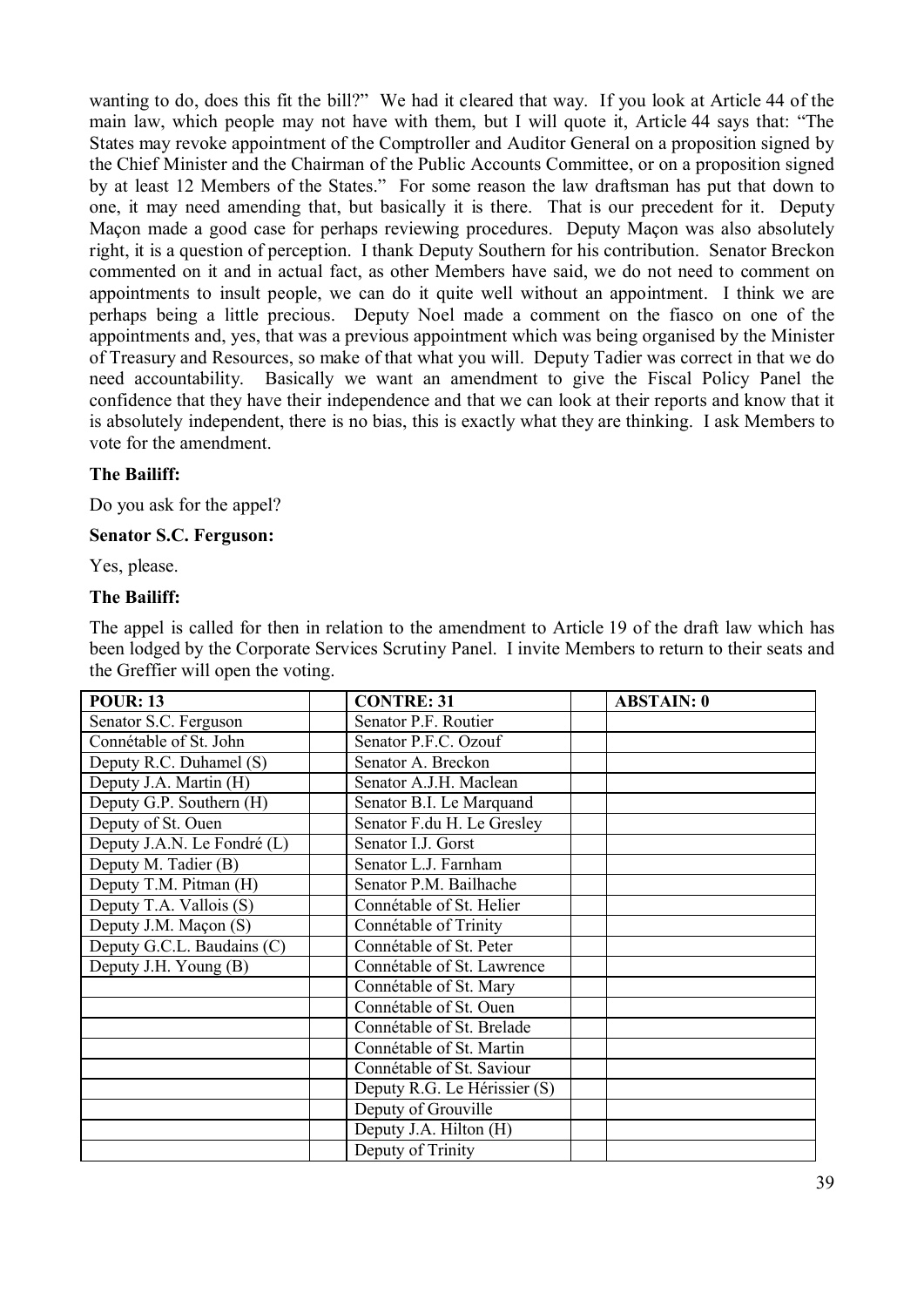| Deputy S.S.P.A. Power (B) |  |
|---------------------------|--|
| Deputy K.C. Lewis (S)     |  |
| Deputy E.J. Noel (L)      |  |
| Deputy A.K.F. Green (H)   |  |
| Deputy J.P.G. Baker (H)   |  |
| Deputy S.J. Pinel (C)     |  |
| Deputy of St. Mary        |  |
| Deputy R.G. Bryans (H)    |  |
| Deputy of St. Peter       |  |
|                           |  |

## **The Bailiff:**

Very well, that concludes the amendment and, therefore, we return to the debate upon Article 19 in its original form. Does any Member wish to speak on that? Very well, all those in favour of adopting Article 19 kindly show. Those against. Article 19 is adopted. Minister, how do you wish to proceed?

[12:15]

### **1.8 Draft Public Finances (Amendment No. 4) (Jersey) Law 201- (P.73/2013) - Article 20 to 23**

# **Senator P.F.C. Ozouf:**

I will take, if I may, Part 6 together, which are the remaining articles.

# **The Bailiff:**

The whole of Part 6?

## **1.8.1 Senator P.F.C. Ozouf:**

Yes, sir. Turning now to the final Part 6, I am proposing minor changes in the way that special funds are set up. These changes will ensure that States special funds established by proposition will be able to retain income and will enable any Minister to lend from a special fund, subject to restrictions. The amendment 21 is an amendment which will allow in future Parts 3 and 4 of the Public Finances Law, which deal with the administrative process, as many of the things that we have been discussing in this amendment of the M.T.F.P. in budgets, arrangements in Part 4 for States training operations, and that these changes in the future could be made by regulations. There is a move to ensure that where we can we give this Assembly the ability to make changes to underlying laws by regulations and I am advised by law officers that this is not going to cause any concern with undermining the powers of the principal law because this is generally administrative arrangements and it is perfectly in order to give States the regulations power to make changes in future. I will answer any Members questions on those articles.

### **The Bailiff:**

Are those articles seconded? **[Seconded]** Does any Member wish to speak on any of Articles 20 to 23? Very well, all those in favour of adopting those articles, kindly show. Those against. They are adopted. Do you propose the Bill in Third Reading, Minister?

### **Senator P.F.C. Ozouf:**

With great pleasure.

**The Bailiff:**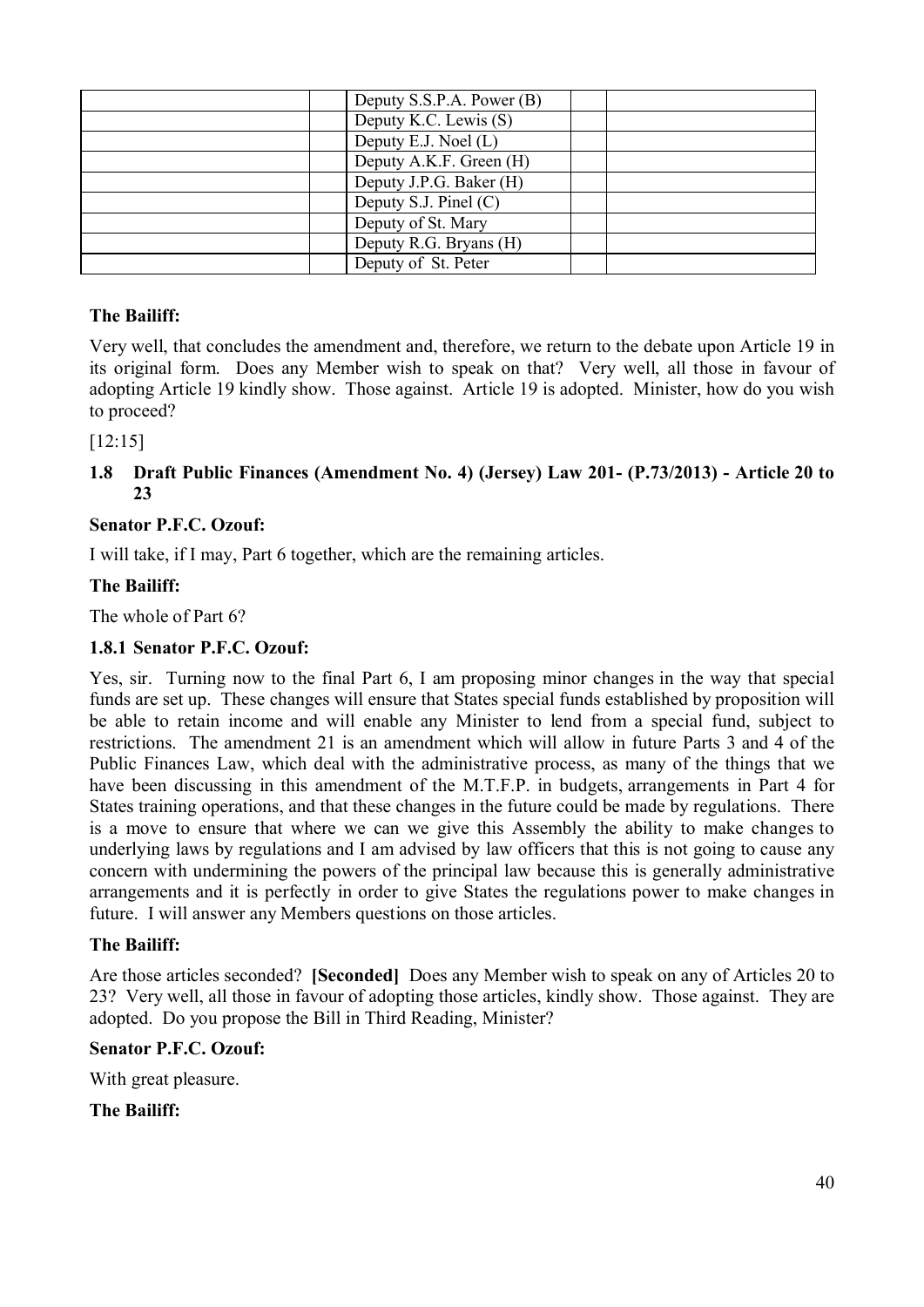Seconded? **[Seconded]** Does any Member wish to speak in Third Reading? All those in favour of adopting the Bill in Third Reading kindly show. The appel is called for in relation to the adoption of the Bill in Third Reading. I invite Members to return to their seats and the Greffier will open the voting.

| <b>POUR: 35</b>              | <b>CONTRE: 6</b>            | <b>ABSTAIN: 0</b> |
|------------------------------|-----------------------------|-------------------|
| Senator P.F. Routier         | Senator S.C. Ferguson       |                   |
| Senator P.F.C. Ozouf         | Deputy of St. Ouen          |                   |
| Senator A. Breckon           | Deputy J.A.N. Le Fondré (L) |                   |
| Senator A.J.H. Maclean       | Deputy M. Tadier (B)        |                   |
| Senator B.I. Le Marquand     | Deputy J.M. Maçon (S)       |                   |
| Senator F.du H. Le Gresley   | Deputy G.C.L. Baudains (C)  |                   |
| Senator I.J. Gorst           |                             |                   |
| Senator L.J. Farnham         |                             |                   |
| Senator P.M. Bailhache       |                             |                   |
| Connétable of St. Helier     |                             |                   |
| Connétable of Trinity        |                             |                   |
| Connétable of St. Peter      |                             |                   |
| Connétable of St. Lawrence   |                             |                   |
| Connétable of St. Mary       |                             |                   |
| Connétable of St. Ouen       |                             |                   |
| Connétable of St. Brelade    |                             |                   |
| Connétable of St. Martin     |                             |                   |
| Connétable of St. Saviour    |                             |                   |
| Deputy R.C. Duhamel (S)      |                             |                   |
| Deputy R.G. Le Hérissier (S) |                             |                   |
| Deputy J.A. Martin (H)       |                             |                   |
| Deputy of Grouville          |                             |                   |
| Deputy J.A. Hilton (H)       |                             |                   |
| Deputy of Trinity            |                             |                   |
| Deputy S.S.P.A. Power (B)    |                             |                   |
| Deputy K.C. Lewis (S)        |                             |                   |
| Deputy E.J. Noel (L)         |                             |                   |
| Deputy T.A. Vallois (S)      |                             |                   |
| Deputy A.K.F. Green (H)      |                             |                   |
| Deputy J.P.G. Baker (H)      |                             |                   |
| Deputy J.H. Young (B)        |                             |                   |
| Deputy S.J. Pinel (C)        |                             |                   |
| Deputy of St. Mary           |                             |                   |
| Deputy R.G. Bryans (H)       |                             |                   |
| Deputy of St. Peter          |                             |                   |

### **2. Jersey Appointments Commission: Reappointment of Member (P.79/2013)**

### **The Bailiff:**

Very well, that concludes that matter. We now move to P.79/2013, Jersey Appointments Commission: Reappointment of Member, lodged by the Chief Minister. I will ask the Greffier to read the proposition.

### **The Assistant Greffier of the States:**

The States are asked to decide whether they are of the opinion, in accordance with Article 18(7) of the Employment of States of Jersey Employees (Jersey) Law 2005, which is concerned with the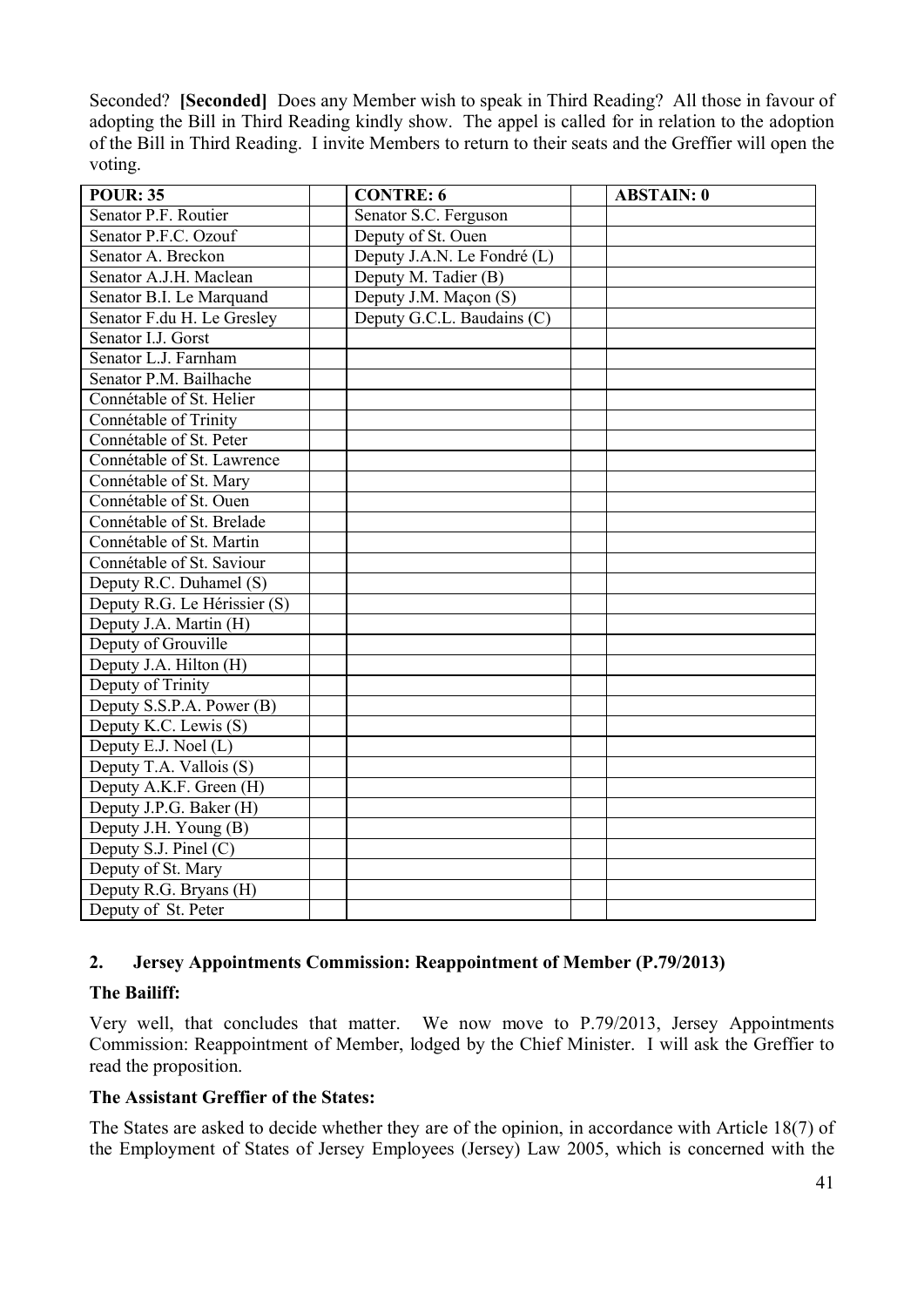reappointment of commissioners to the Jersey Appointments Commission, to reappoint Mr. Julian Rogers as a commissioner of the Jersey Appointments Commission until 23rd February 2014.

# **2.1 Senator I.J. Gorst (The Chief Minister):**

Thank you. Yes, it is as the Assistant Greffier has just read out. I would like to thank Mr. Rogers for his first term of office and I hope Members will support this extension to a second, albeit short, term.

# **The Bailiff:**

Is the proposition seconded? [**Seconded**]

# **2.2 Deputy M. Tadier:**

I do not have a comment to do with the individual himself but I do have a question about the recruitment processes for this in general. Can I ask the Chief Minister to explain what safeguards are or are not put in place - probably more likely - to ensure that the representatives here are representative of wider society. I say that in so far as last time I checked 50 per cent of the population were female, yet 100 per cent of these individuals are male. That is just one way of looking at the demographics, but there are no doubt other factors which could also be highlighted about the particular traits that these characters may have, to do with age, background, *et cetera*. So could the Chief Minister comment on that, whether it is a concern for him that boards of this nature which are themselves appointing other bodies should be representative in the modern era?

# **2.3 Deputy T.A. Vallois:**

This is just more administrative questions about the roles of Members on the Jersey Appointments Commission as to whether there will be an intention any time to remunerate commissioners or the chairman even of holding a Jersey Appointments Commission role, and why it is only until the February 2014 period that he is appointed until. Thank you.

# **The Bailiff:**

Does any other Member wish to speak? Very well, I will ask the Chief Minister to reply.

# **2.4 Senator I.J. Gorst:**

Thank you, and I thank Deputies Tadier and Vallois for their questions. Deputy Tadier, I think previously when we have been bringing forward Members to the Appointments Commission has made similar observations and there is no easy answer to address his concerns. He is aware that we do not run a quota system and historically it has been largely those who have applied, and I think it is certainly the case that the most recent position which needed to be applied from open competition, it was only males that applied in that instance. I have no doubt that simply placing an advert, as I have said before, in the local media and then just looking for people to apply as an old approach to these processes and there should be a more proactive approach of suggesting that individuals with the appropriate skills should consider applying. That is certainly the way that we will be moving to. In some regards, that, I hope, will answer why it is only a short second term because the H.R. Department is reviewing the role of the Appointments Commission and we hope shortly to be considering some proposals at the States Employment Board. If those are reviewed then they will need to come to the States for consideration because I think what Deputy Tadier is saying is that we need to be ensuring that these are very important posts and positions and we need to ensure that they continually are fit for purpose and that their remit may need to change, (a) in light of experience, (b) to make them fit for the future. With regards to payments, they do already receive payment but I do not have the amounts in front of me, so I cannot answer that question. But they only receive, as far as I am aware, payments for days that they are sitting. But there is a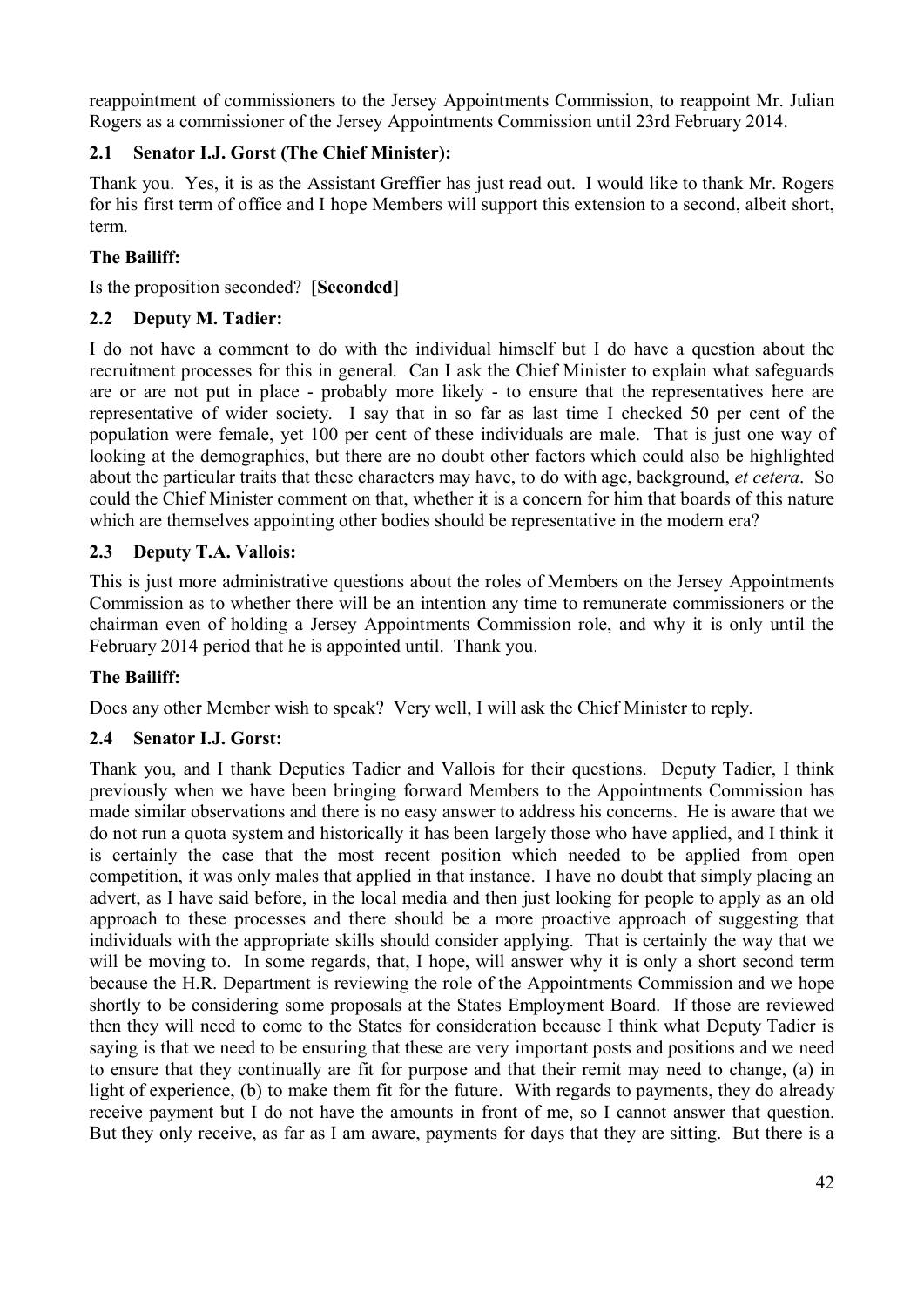budget within the Human Resources section of the Chief Minister's Department for the Appointments Commission. I maintain the nomination.

# **The Bailiff:**

All those in favour of adopting the proposition, kindly show? Those against? The proposition is adopted.

## **3. Draft Adoption (Amendment No. 6) (Jersey) Law - (P.80/2013)**

The next matter is the Draft Adoption (Amendment No. 6) (Jersey) Law P.80, lodged by the Chief Minister and I will ask the Greffier to read the citation.

## **The Greffier of the States:**

Draft Adoption (Amendment No. 6) (Jersey) Law 2000, a law to amend further the Adoption (Jersey) Law 1961. The States, subject to the sanction of Her Most Excellent Majesty in Council, have adopted the following law.

### **Senator I.J. Gorst:**

I would like to ask my Assistant Minister, who is the Chairman of the Legislation Advisory Panel which this piece of legislation arose from, as did the next one, to act as rapporteur for this item and the next item.

### **3.1 Senator P.M. Bailhache (Chairman of the Legislation Advisory Panel - rapporteur):**

This bill or the purpose of this bill is to remove a provision that discriminates against homosexual men. It is a small amendment but it is an important amendment. It seeks to amend the 1961 Adoption (Jersey) Law by repealing paragraph 3 of Article 11, which prevents a single male from adopting a female child unless the court determines that there are special circumstances. If such an application comes before the court then the court has to examine the matter extremely carefully to see whether it can identify special circumstances justifying overriding this presumption. A corresponding provision in the English statute, the Adoption Act, was removed in 1975 but the provision remains on our statute book. In 2009 and 2011 there were cases before the court, and I declare that I was a member of the court on both occasions, and the judgments of the court requested this Assembly to consider whether Article 11(3) of the law ought to be repealed. The request for consideration by this Assembly was based on the rationale that the provision in the Adoption Law is outmoded. It is based upon an assumption that men pose a *de facto* risk to female infants. Furthermore, it assumes that fathers are unable to meet the emotional needs of a female infant, whereas, of course, there is no such assumption in relation to a woman meeting the needs of a male infant. The courts, if the Assembly adopts this amendment, will remain under the duty to ensure that the primary consideration is the welfare of an infant but that will be the sole consideration before the court, should it have to consider, in future, an application by a male to adopt a female child. I accordingly move the principle of the bill.

# **The Bailiff:**

Seconded? **[Seconded]** Does any Member wish to speak on the principles?

# **3.2 Connétable M.P.S. Le Troquer of St. Martin:**

I think it will be a difficult contribution for me today to make in this probably short debate. I understand, and it is shown many times in the proposition, that it is the Royal Court, up until now, that had to be satisfied for the child's best interest, and it is mentioned many times, to promote the welfare of a child, *et cetera*, before allowing a single male to adopt a female child. The court has to be satisfied, I should say, of the special circumstances, that is what they had to look at and that is what we are debating today, the removal of that. It is stressed many times in the proposition, and I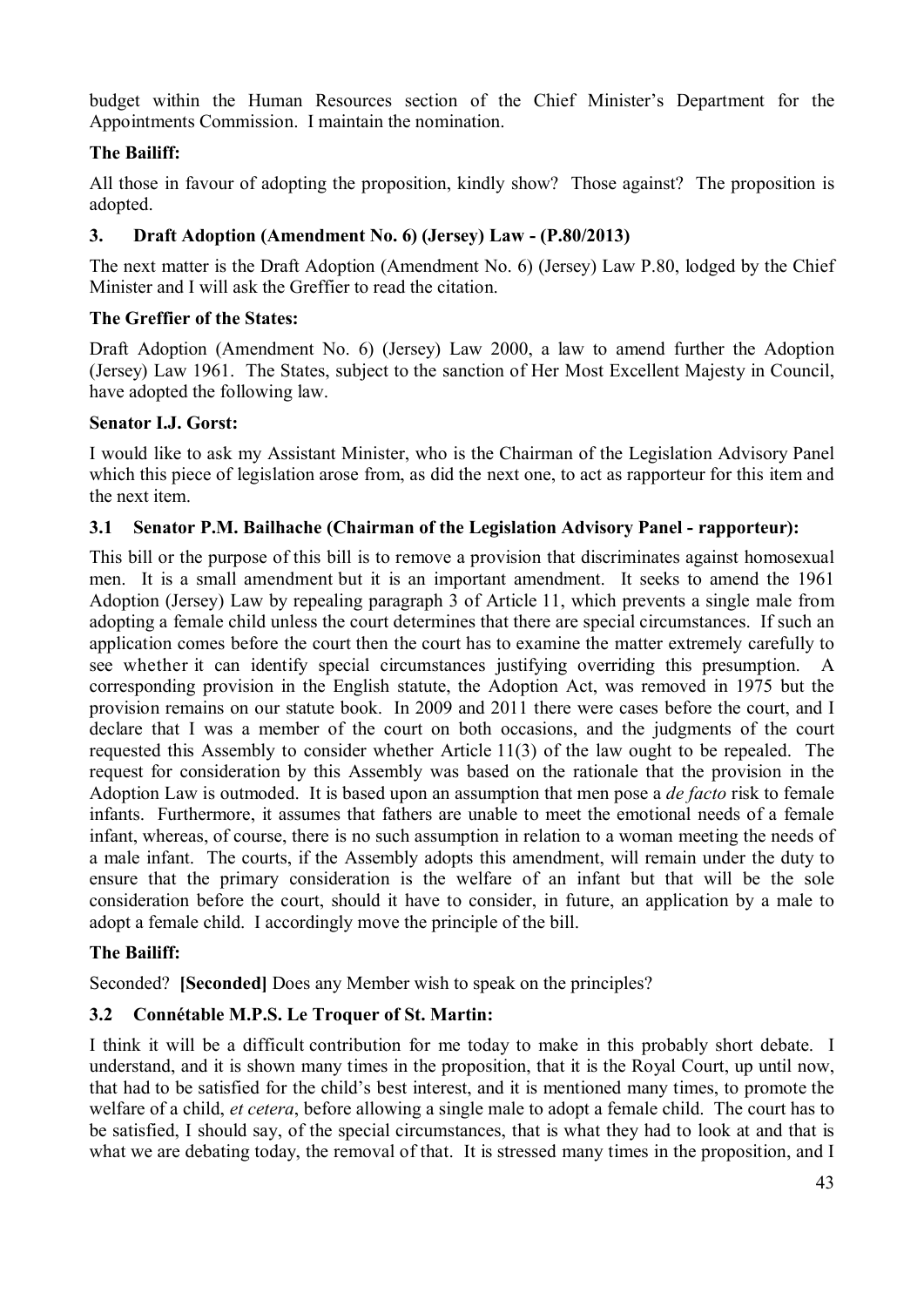am sure we all appreciate the role the Royal Court has undertaken to ensure the best interests of a child. Where I have a difficulty is the whole Article 11 of the law. I accept that we are not discussing the whole Article 11 today. We are debating just a part, Article 11(3), and I find it difficult to support that part, as I do not really support the article as a whole. I suppose I could have brought my own proposition to seek a change for some of the provisions for the adoption law but I know that I would have probably had little chance of success in this Assembly. It may be a proposition to the effect that a single male or single female could not, without thorough Royal Court examination, adopt a female or male child respectively. There is a whole range of scenarios. We know we have occasions where a husband or wife cannot have children and wish to adopt. I admire those couples who may wish to bring up a family and have no difficulty with that, who open up their own home and their lives to raise children. There are those scenarios where someone will lose a partner and wish to adopt the child they were raising before the death. Again, I have no difficulty. The same again when relatives wish to adopt a child following some major issue in a family, maybe the parents are killed or through serious illness and death. My difficulty is where a sole male or male and his partner, or, indeed, a female with a female partner wish to adopt a child. I accept today we are discussing the female adoption aspect only and removing reference to the Royal Court. Maybe we should, indeed, be adding that a female cannot be adopted by a male. I do not feel I can support making adoption of a female child by a male easier, even if there was continued proviso that the Royal Court would prioritise a child's best interests.

### [12:30]

The law indicates that up until now the Royal Court intervention occurs when consideration is being given to the adoption of a female child by a sole male. Removing this proviso surely gives greater power and greater authority to the officers dealing with adoption and removes yet another important role for the Royal Court to consider, more authority for civil servants, and not that I criticise their excellent and very difficult and upsetting role that they have to undertake on a daily basis in such circumstances. The proposition contains human rights advice. It starts by telling us that the proposition is compatible with the European Convention. However, it goes on to explain that it is the continued existence of Article 11(3) of the Adoption Law that gives rise to the difficulty if it was not replaced. Strange, I would say, that the use, deliberations and decisions made by the Royal Court of this Island might breach human rights legislation. If we have to change and repeal this, then why are we having to discuss it, why bring it to this Assembly at all? Everyone has a right to respect for his or her private life and family life and all the issues of the proposition: race and colour, sex, religion and political opinion. I have no difficulties with any of that and I hope Members will respect my opinions too. However, we do have another element to this equation. Someone else has human rights and we have the child, maybe a baby. It will be having decisions made on his or her behalf for their entire future and who have little say in that decision making. A child might be being placed in the care of a male or same sex relationship that already exists. A child is a result, is a gift of a relationship between a man and a woman, with the love of a couple. If a person wishes to live in some other arrangement, be it alone or man and man or woman and woman, then that is their choice. But I am troubled that they may wish to have a child to make up that family. I am thinking of that child who grows up with a different perspective of life to male - female relationship. There will be Members here today maybe upset and surprised at my views and comments. I may be a lone voice. However, I feel I owe it to this Assembly an explanation as to why I will vote against the proposition.

#### **3.3 Senator P.F.C. Ozouf:**

I was not going to speak in this debate but as I think probably the only out Member of this Assembly, I have to, I am afraid, rise just to make a very brief remark in relation to the Connétable's comments. I do not think his comments are related to the particular Article and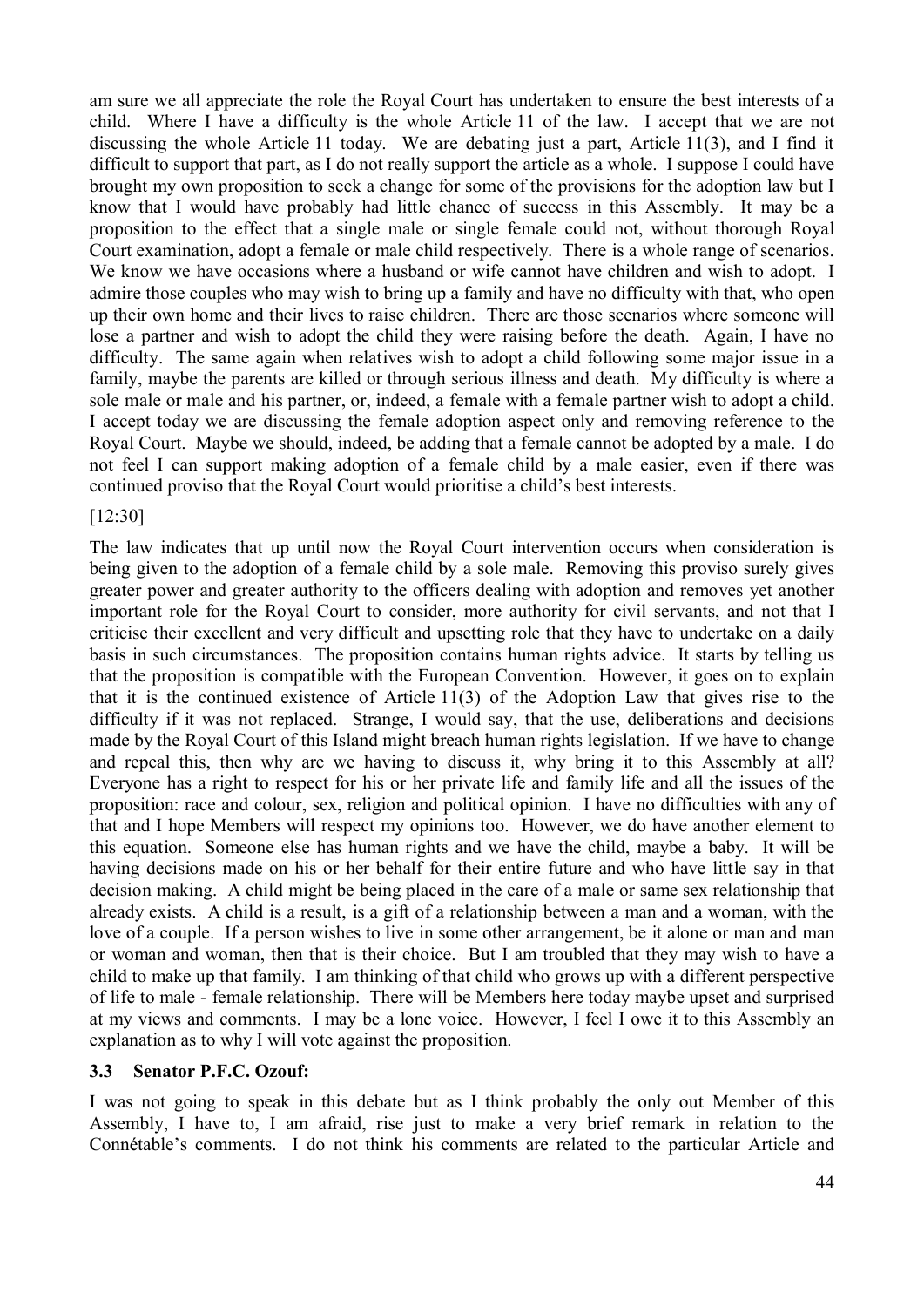amendment that is before the Assembly. But I have to say that the Connétable's views, while sincerely held, are, frankly, wrong. I am afraid that sexual orientation, as he suggests, is not a choice. I am afraid that it is the way that individuals are made and it is certainly the way that I am made. It is, frankly, outrageous, in this day and age, in 2013, to suggest that it is wrong for a same sex couple not to be able to adopt or bring up a child. He needs to perhaps meet some of the people that I know, some of the people that are friends of mine, who bring up children in a loving, stable, supportive family environment. His views are outmoded, are outdated, are offensive, and, in my view, he is entitled to his view but we should not send out of this Assembly, I hope, a message that in 2013 we have a view that children that should be adopted or need to be adopted should not be adopted by either a single individual who is gay, who is homosexual, or a couple who choose to give a young individual, a young child, the support and a loving environment of being able to be brought up. I find such remarks wrong. I welcome the amendment. I thank the Deputy Chief Minister for having signed it and the Assistant Chief Minister to having brought this amendment to the Assembly, which I do not think is what the Connétable raised.

### **3.4 Connétable S.A. Rennard of St. Saviour:**

I have an adopted child. At the time when I started the adoption I was a one-parent family. I then found another gentleman, bless his heart, and I got remarried. We then went through a lot of scrutiny, both of us, to find out if we were acceptable to adopt this child, who I had had and looked after since it was born. We did go through a lot of checks. There are a lot of checks made before you can adopt a child. I think the most important thing that the people who checking us did say: "It is important that a child has love and understanding." This is what I was able to give -- sorry. If the child had not been allowed to remain in my care, it would have been transported to Guernsey and the Guernsey children come here. I would have considered every time then where the child was and what it was doing and then we would have had to -- this is slightly off the present thing - but we would have had to decide when a young child knocked on the door, as to why we had given it away. A child just needs a lot of love and understanding and if it can only get that from one person, well and good. Sometimes there are families where there are 3 or 4 and the families argue all the time. I am going to go with this amendment because I think what is important here is the love and the understanding that a child gets from either one person or 2 [**Approbation**] and I do feel it is very important to not consider anything else than the child. I say the people that are adopted or the adoptive people who want to look after this child are vigorously gone through a lot of checks. I can honestly guarantee you that; finance, everything. Please vote for this amendment so that a child can have a loving parent or parents and that they can have the love which they definitely deserve.

### **3.5 Senator I.J. Gorst:**

I just wanted to rise in light of the Connétable of St. Martin because I think, as he has admitted in his comments, he was not talking about the amendment before us today.

# **The Bailiff:**

Well, he went wider but he is opposing the amendment for the reasons he gave.

# **Senator I.J. Gorst:**

Indeed, but I think his concern arose from the actual Article, as he himself suggested. I just wanted to say that what this amendment does, and I hope Senator Bailhache will be able to explain this, is simply bring the law into line with the considerations that the Royal Court will be taking, i.e. in the best interests of the child. I would suggest that is the overriding consideration and that should be the overriding consideration, and I would suggest that any other consideration which might be put up for that is not correct. I think it is not correct to say that every child is a gift and a result of love. There are some very difficult circumstances and I do think, of course, the difficulty is how the court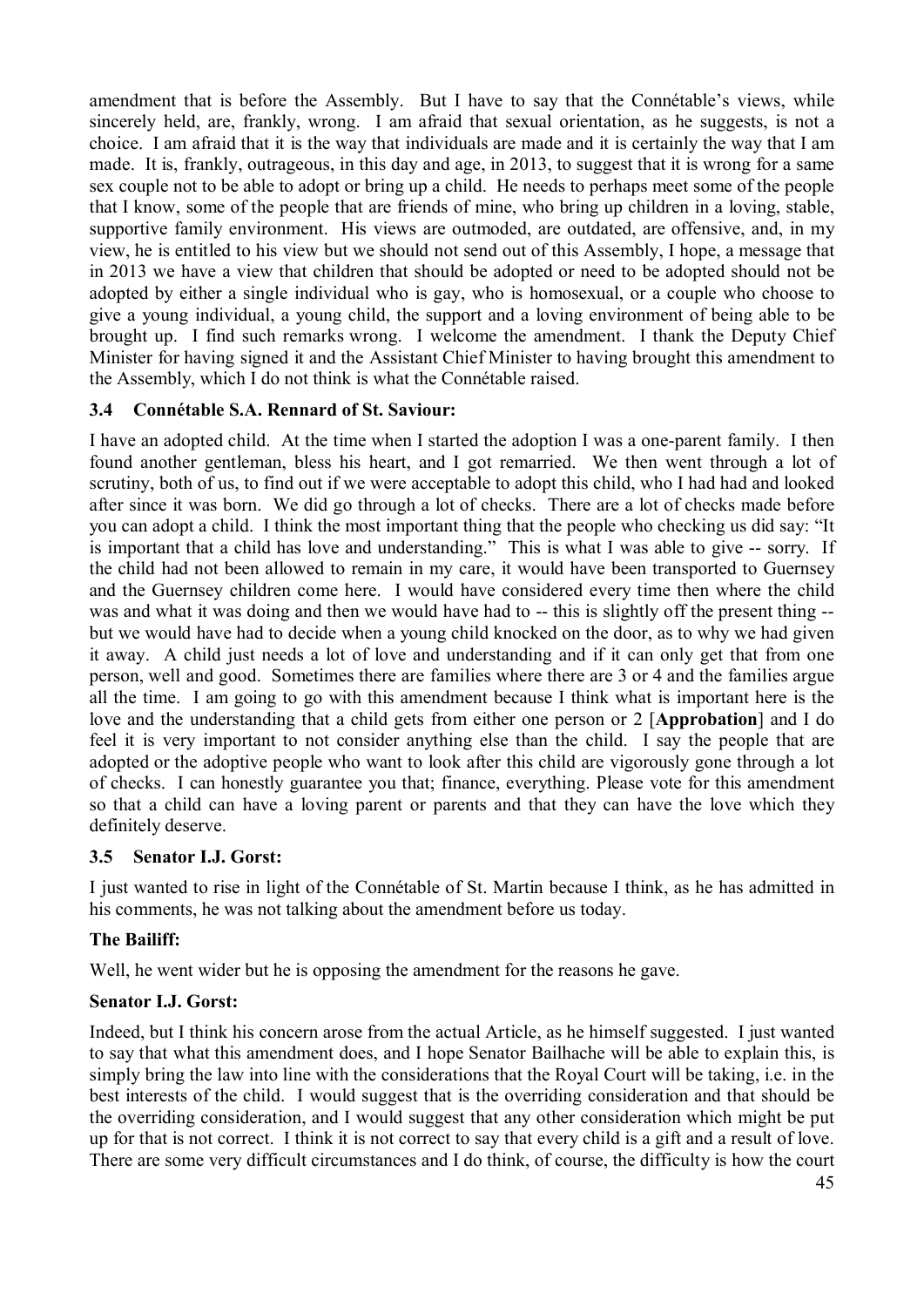and the agencies interpret the best interests of the child. But the best interests of the child should be the overriding consideration. I believe that it is. It already is. The judgments of the courts show that and therefore this is an amendment to the law, bringing it into line with the consideration that is already the overriding one. Thank you.

### **3.6 Deputy G.C.L. Baudains of St. Clement:**

Listening to Senator Ozouf's comments, I have to say I agree with the first part. It is a shame that more people do not appreciate the fact that sexual orientation is not a choice but it is the way one is made. I completely agree with that but that is where I part company with him because, while I respect his views on what he said afterwards, I believe he should also respect others' views in the same vein. As the Constable of St. Martin said, this could contain a very wide range of scenarios. I shall not attempt to cover all of them as he did, but suffice to say when I first read this proposition I struggled to find a rationale behind the proposition. The only reason that I could find was that for some reason same-sex couples would be denied the opportunity to adopt a female child. It seems to me, carrying forwards the paragraph 3 of Article 11 of the 1961 Law, that in certain circumstances it might be the male child that would need to be in the minds of the court. The other reason, in fact the raison d'être of this proposition, seems to me, I suspect, it is mainly to facilitate homosexual couples, either male or female, to facilitate their ability to adopt children. I am of the view, and this is my opinion, that such circumstances are not an appropriate environment for raising children and therefore I doubt I will be supporting this proposition.

## **3.7 Deputy M. Tadier:**

Last night after a meeting I went to, somebody told me of what happened in the US when they were debating civil partnerships, same-sex marriage and the subsequent adoption that goes with it. Somebody had left a sign outside a church saying: "Jesus had 2 dads and he turned out all right", which I thought was quite apt. There is not one thing that Christians have to believe. The Constable of St. Martin needs to be commended for his bravery and freedom of speech is something that should be protected at all costs. But quite rightly, if other Members do not agree with that and it is a minority voice, then he will also come under some fire in the Assembly. But obviously that stays in the Assembly and that is the right way to do business. There is an issue because when making the speech it was not clear to me whether or not he was opposed and others may be opposed to the fact that a single male can adopt a child who happens to be female or whether the underlying issue is that male, if he is homosexual, should not be allowed to adopt the child. That seems to be the underlying issue, which I can understand some people have certain religious beliefs which may entail that. There is an issue, though, of course, is there not? Because, and Senator Ozouf again, who made an equally compelling and passionate speech which I commend him for and which I agree with entirely, is that if you have a family situation where a mother dies and then a father wants to adopt that female child, why should he not be able to do that? There is also the broader question about the family unit in the modern era and about how you engage with that child. It is much better to live in an open and honest family which talks to each other than it is for, let us say, a homosexual male who is in a sham relationship with a female. He could quite rightly, or not quite rightly, under the current situation be masquerading, adopt a child because he ticks all the boxes and then imagine what kind of family that child would be living in, whether it is a boy or a girl. The other implication is if we do not allow males to adopt children, if you have a scenario where, again, the female dies, the male is left with a daughter, if we are to be logical, under the Constable of St. Martin's rationale, immediately, the moment that the mother dies, that child should be taken away from the father because the father cannot look after a female child who may be his own. We may feel as though it is simply not right for a male to be looking after a female child. It is bizarre. It is frankly bizarre and I think those comments needed to be made and I do not see any reason for not supporting this.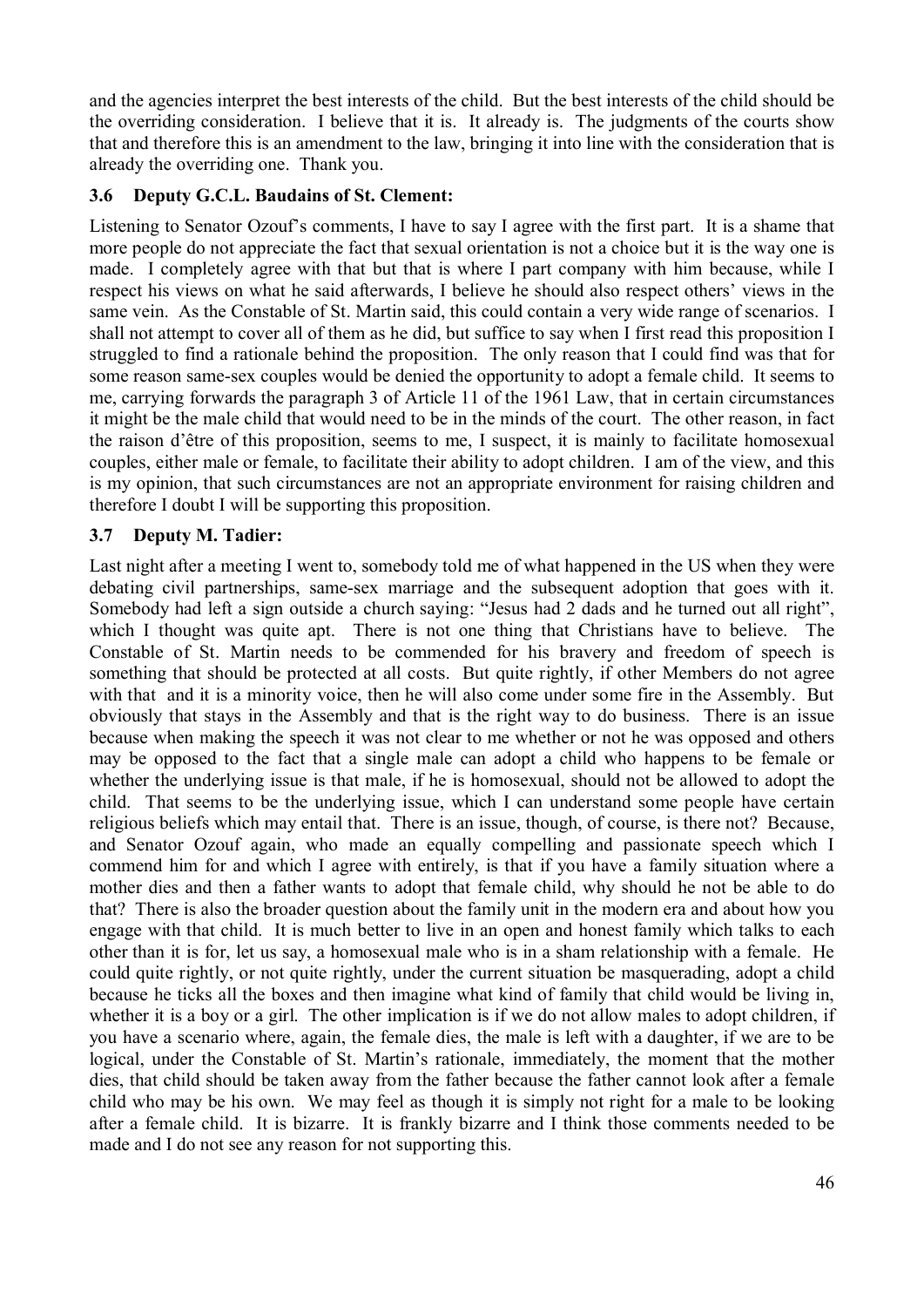# **The Bailiff:**

Does any other Member wish to speak? Deputy Pitman. I see we are now at 1.45 p.m.

# **Deputy T.M. Pitman:**

Thank you for giving me a chance to speak, Sir.

# **The Bailiff:**

Is any other Member wishing to speak after this? Deputy Martin. Does everyone wish to continue for a short while? Very well. Deputy Pitman.

# **3.8 Deputy T.M. Pitman:**

I am going to speak for an hour, so do not worry; dinnertime is coming. I do not often agree with the Constable of St. Saviour but I do agree entirely with her sentiments. I think ideally we would all say that a child should hopefully have a mother and a father. However, the reality in the work I used to do, I have seen that many parents who never, ever should have had children and their lives have been absolute hell.

[12:45]

It is surely better that that child gets the love, as the Constable said, from someone. Provided that person has been vetted and they are the material to make a good parent, then I think that is what really should be of prime importance. It is ironic that all of these objections are often tied to the church and the church, of course, has done more to enable, and some people might even say sponsor, child abuse and cover-ups than any institution in the history of mankind, and that is a fact. We know the church in America certainly had got huge funds put aside for the abuse that they have covered up when the welfare of that child has just been secondary to everything else. I have seen a lot of children, as I say, grow up in my previous work. I think if they were asked what was the most important, I re-iterate, and this is why I am going to support this, is that somebody loved them and somebody was there. It really does not matter at the end of the day whether that is a man, a woman, a heterosexual, a homosexual. People are always going to have their own views on this but if we are really talking about the welfare of the children then I think that we have to support this. Because that is what it does come down to, I think; love and doing what is right for the child. Having both a mother and a father is absolutely no guarantee, I repeat, that a child will get all they need in life. So, I think people should just put any personal views and misgivings aside and take the view of the Constable of St. Saviour, if they are not going to take my views, because kids come first and I think this is potentially to be a good thing as long as it is all monitored as stringently as we think Jersey does do. I hope Jersey does, because if it is not, then we have not learnt very much off the Haut de la Garenne.

# **3.9 Deputy J.A. Martin:**

I will be brief and I was asked by the Minister as I lead on the children's area under the Ministry of Health and Social Services too, if there was something, probably extra to say, to say it. I would just like to re-iterate what the excellent speech by the Constable of St. Saviour said. Yes, and I do respect other people's opinions, but we are here to make laws and laws that are fair for everybody. We at the Ministry for Health and Social Services are dealing with a law that is 52 years-old. It was passed in 1961 and it has not been changed. We vigorously check everybody who comes up for adoption. We do not always get the right sorts of people, whether or not they seem to be in what the Constable of St. Martin describes as a loving heterosexual relationship. We have got so many children who, by the time they do reach adoption, have already got some really special needs, emotional needs that we need exceptional people who can give the time and hopefully try and repair the damage that has already been done. This just gives us a tool to stop these cases going to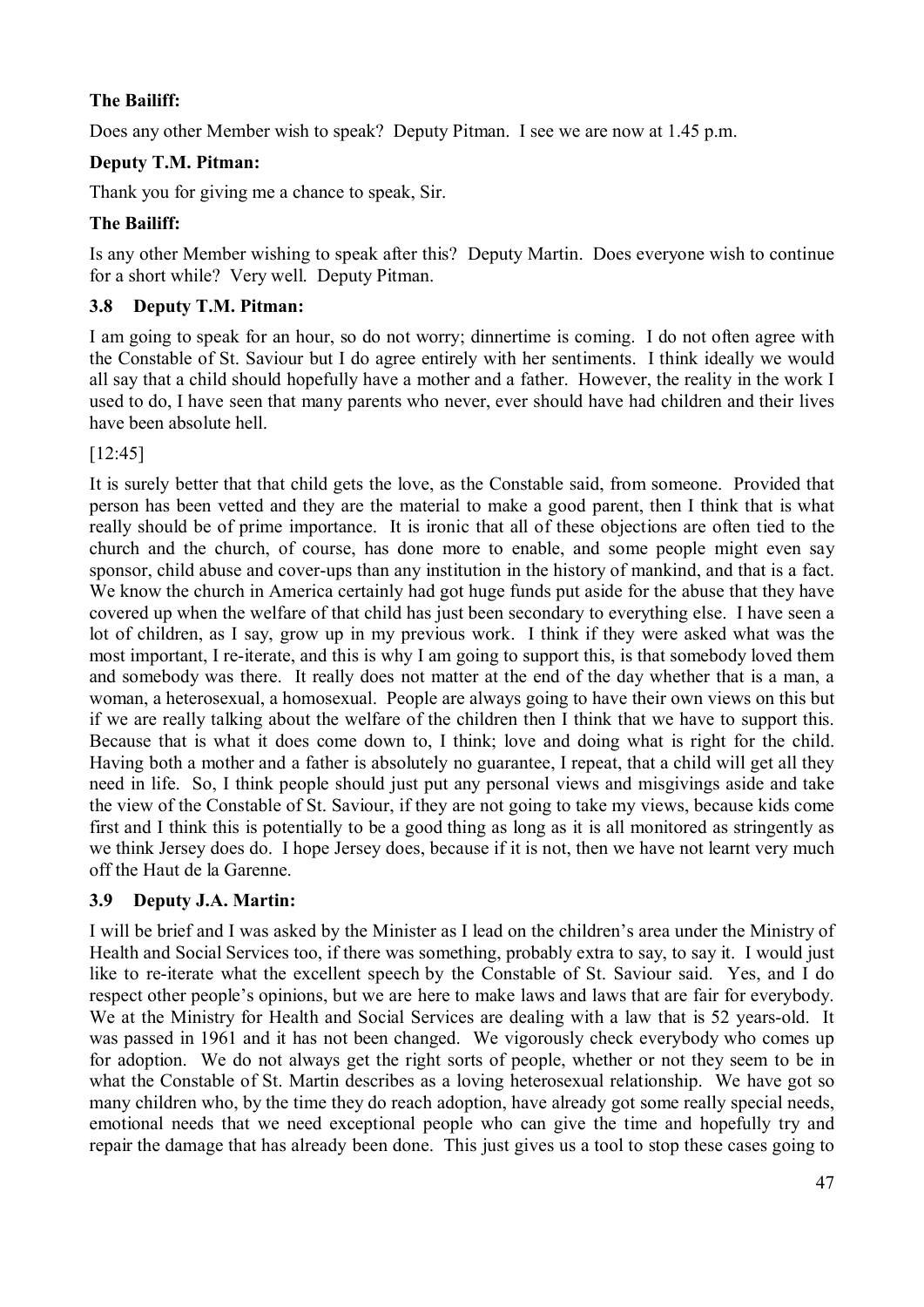Royal Court, hanging around, making them longer than they need be. But please be assured at the Ministry of Health and Social Services, the checks, as the Constable of St. Saviour said, we do more now than we ever did, and rightly so, of the respective adoptive parents. We check, there are always ongoing checks and there is always ongoing advice. If adoptive parents need any help we are there. It used to work out that Guernsey children who could not ... we would swap islands. We do not do that now, which is good. We go, we look at the needs of the child, the individual needs, and very rarely do we have a little cuddly baby. We are talking about different; sometimes we do but very, very rare. But families in 2013 come in all shapes and sizes and it is all about what that family can give to the child. We have second families living together. We always hope that everything is taken into consideration. Yes, is a man better whether, whatever sexual orientation, to give a female or a male child emotional support? It is down to the individual and it is down to the child. This is a nonsensical amendment. Senator Bailhache put the law in context and I think many Members have put the rights of the child. I would like it to go through obviously unopposed, but obviously we all respect that some people for different reasons cannot understand this. But for my personal, well, it is not personal, it is seeing the families, all different sorts of families, in 2013, how they work with help, with support groups and everything that goes with it. So, I really hope that we can all support this and I really just thank the Assistant Chief Minister for bringing this. I think it is very, very long overdue. Thank you, Sir.

### **The Bailiff:**

Is there any other Member wishing to speak? Then I will call upon Senator Bailhache to reply.

#### **3.10 Senator P.M. Bailhache:**

I am grateful to Members who have spoken. I will not, I think, deal with the individual contributions except to say that I hope the Greffier will pick up when it comes to doing Hansard that Deputy Martin called this a nonsensical amendment but I think she meant it would be nonsensical not to adopt the amendment. It seems to me that it is important that 2 things should emerge clearly from the Assembly today. The first is that homophobia is outdated and is no longer acceptable in our community. **[Approbation]** The second one is that the rights of children in our community are paramount. There is nothing more important in the context of this part of family law than that as many children as possible should be given the opportunity of growing up in a loving and supportive environment. The adoption law and the obligation of the courts under the adoption law is to give primacy to the interests of children. But there is a clog on that because Article 11(3) of the law sets out an obligation in the circumstances set out in that paragraph not to make an adoption order unless the court is satisfied that there are special circumstances. It is that clog on the law which it is the purpose of this amendment to remove. I do not think it that it would be appropriate to go into the background of the children involved in the first case in any detail but I think I will say this. The children had been brought up for the first 9 or 10 years of their lives in an entirely dysfunctional family where substance abuse, criminality and violence were the norm. When the adoption service first came to deal with the children the boy was an extremely troubled young man, violent himself in school, ignoring requests from teachers, making enormous difficulties for the educational environment where he was. The female child looked as if she were intellectually challenged, such were the difficulties that she had experienced in the early years of her life. The adoption service found it very difficult to find adoptive families to take on these 2 extremely challenged and difficult children. The only people who were prepared to do it were a homosexual couple who were living in the Island and one of them was prepared to give up his job in order to look after the children and to act, as it were, as the quasi mother to them. The family were reported in the national press not very many weeks ago and in fact the *Jersey Evening Post* published an article about them. The transformation in those children was quite extraordinary. The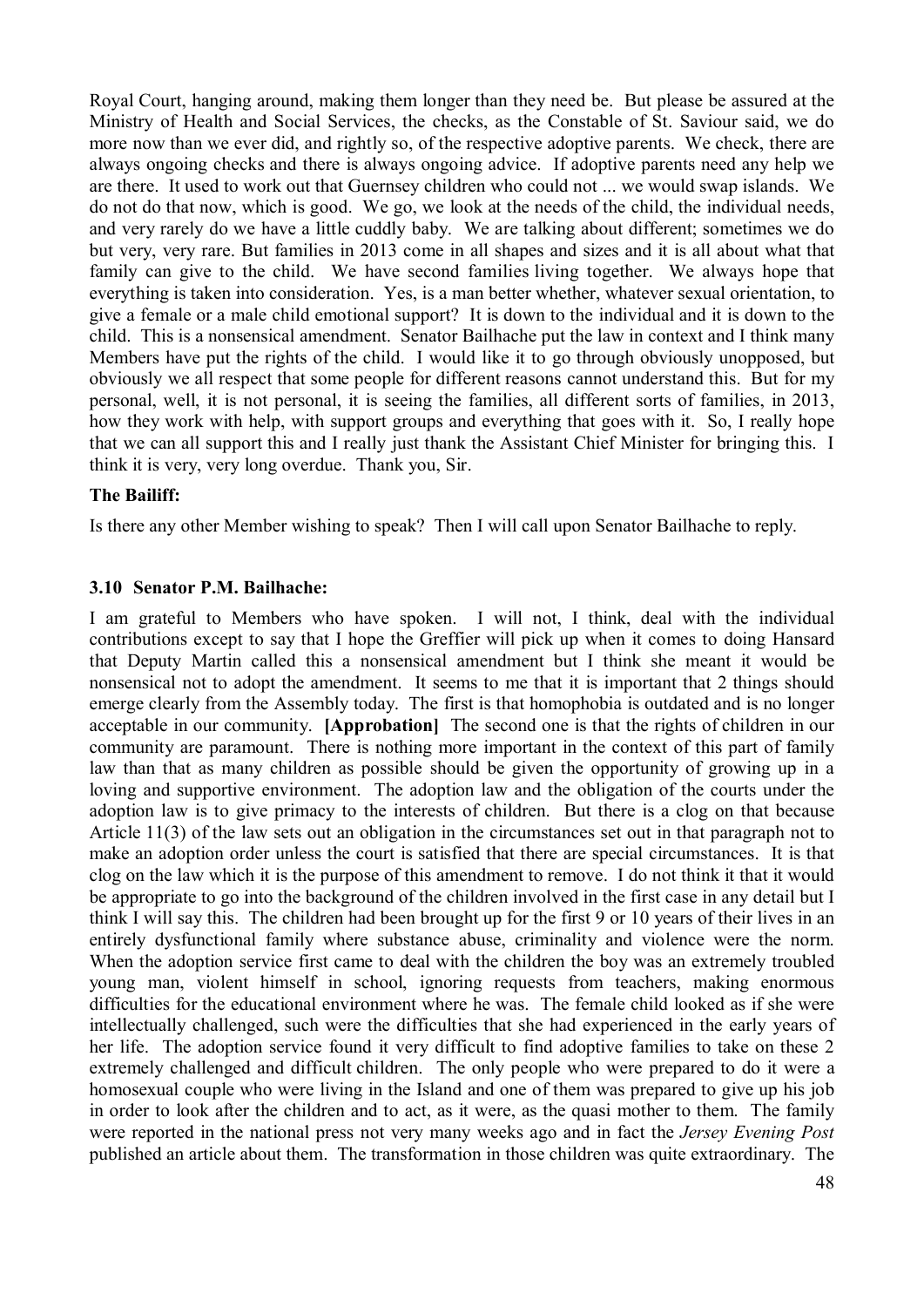female child no longer gave the appearance that she had before, the male child was smiling and full of happiness and full of love. That was the effect of placing these 2 troubled young people in a proper environment rather than keeping them in an institution. That is the purpose of this amendment to the Adoption Law and I hope that Members will support it unanimously. **[Approbation]**

#### **The Bailiff:**

Is the appel called for? The appel is called for then in relation to the principles of the legislation, projet 80. I invite Members to return to their seats and the Greffier will open the voting

| <b>POUR: 36</b>              | <b>CONTRE: 3</b>           | <b>ABSTAIN: 0</b> |
|------------------------------|----------------------------|-------------------|
| Senator P.F. Routier         | Connétable of St. Martin   |                   |
| Senator P.F.C. Ozouf         | Deputy of St. Ouen         |                   |
| Senator A. Breckon           | Deputy G.C.L. Baudains (C) |                   |
| Senator S.C. Ferguson        |                            |                   |
| Senator A.J.H. Maclean       |                            |                   |
| Senator B.I. Le Marquand     |                            |                   |
| Senator F.du H. Le Gresley   |                            |                   |
| Senator I.J. Gorst           |                            |                   |
| Senator L.J. Farnham         |                            |                   |
| Senator P.M. Bailhache       |                            |                   |
| Connétable of Trinity        |                            |                   |
| Connétable of St. Lawrence   |                            |                   |
| Connétable of St. Mary       |                            |                   |
| Connétable of St. Ouen       |                            |                   |
| Connétable of St. Brelade    |                            |                   |
| Connétable of St. Saviour    |                            |                   |
| Deputy R.C. Duhamel (S)      |                            |                   |
| Deputy R.G. Le Hérissier (S) |                            |                   |
| Deputy J.A. Martin (H)       |                            |                   |
| Deputy G.P. Southern (H)     |                            |                   |
| Deputy J.A. Hilton (H)       |                            |                   |
| Deputy of Trinity            |                            |                   |
| Deputy S.S.P.A. Power (B)    |                            |                   |
| Deputy K.C. Lewis (S)        |                            |                   |
| Deputy M. Tadier (B)         |                            |                   |
| Deputy T.M. Pitman (H)       |                            |                   |
| Deputy E.J. Noel $(L)$       |                            |                   |
| Deputy T.A. Vallois (S)      |                            |                   |
| Deputy A.K.F. Green (H)      |                            |                   |
| Deputy J.M. Maçon (S)        |                            |                   |
| Deputy of St. John           |                            |                   |
| Deputy J.P.G. Baker (H)      |                            |                   |
| Deputy J.H. Young (B)        |                            |                   |
| Deputy S.J. Pinel $(C)$      |                            |                   |
| Deputy of St. Mary           |                            |                   |
| Deputy R.G. Bryans (H)       |                            |                   |

# **The Bailiff:**

Senator Ferguson, do you wish this matter referred to your Scrutiny Panel?

### **Senator S.C. Ferguson:**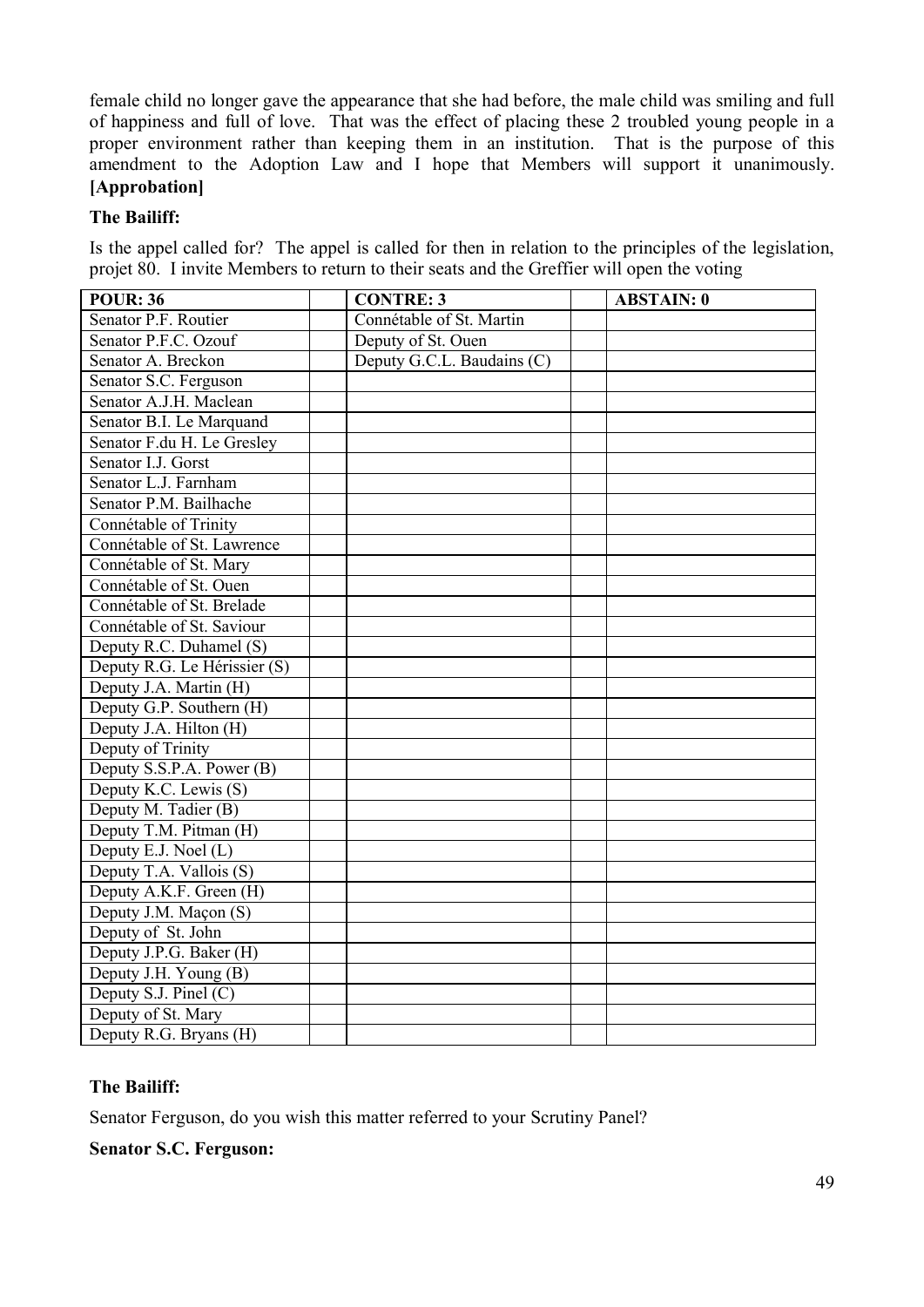No, thank you, Sir.

# **The Bailiff:**

Senator Bailhache, do you wish to propose the articles *en bloc*?

## **Senator P.M. Bailhache:**

I wish to propose them *en bloc*.

## **The Bailiff:**

Are they seconded? **[Seconded]** Does any Member wish to speak on the individual articles? All those in favour of adopting Articles 1 and 2 kindly show? Those against? They are adopted.

## **Senator P.M. Bailhache:**

I move the bill in third reading.

# **The Bailiff:**

Seconded? **[Seconded]** Does any Member wish to speak in third reading? All those in favour of adopting the bill in third reading, please show? Those against? The bill is adopted in third reading.

# **LUNCHEON ADJOURNMENT PROPOSED**

### **Senator P.F. Routier:**

I propose the adjournment.

### **The Bailiff:**

The adjournment is proposed. The Assembly will reconvene at 2.15 p.m.

### [12:57]

# **LUNCHEON ADJOURNMENT**

[14:16]

## **4. British Nationality Act (H.M. Armed Forces Exemption) Bill: extension to Jersey (P.81/2013)**

### **The Bailiff:**

Now the next matter on the Order Paper is the British Nationality Act (H.M. Armed Force Exemption) Bill: Extension to Jersey Projet 81 lodged by the Chief Minister. I will ask the Greffier to read the proposition.

### **The Deputy Greffier of the States:**

The States are asked to decide whether they are of opinion to signify, pursuant to Article 31(1)(a) of the States of Jersey (Jersey) Law 2005, whether they agree that the provisions of the British Nationality Act 1981 (H.M. Armed Forces Exemption) Bill of the United Kingdom Parliament should, when the Act comes into force, extend to Jersey as summarised in the report of the Chief Minister dated 12th June 2013.

# **4.1 Senator P.M. Bailhache:**

In 2005 the States made provision in the States of Jersey (Jersey) Law 2005 that provisions of any Act of the United Kingdom Parliament purporting to apply to Jersey should first be referred to the Assembly so that the States might have the opportunity to indicate their views on the proposed United Kingdom Act. The purpose of this proposition is therefore to give the Assembly the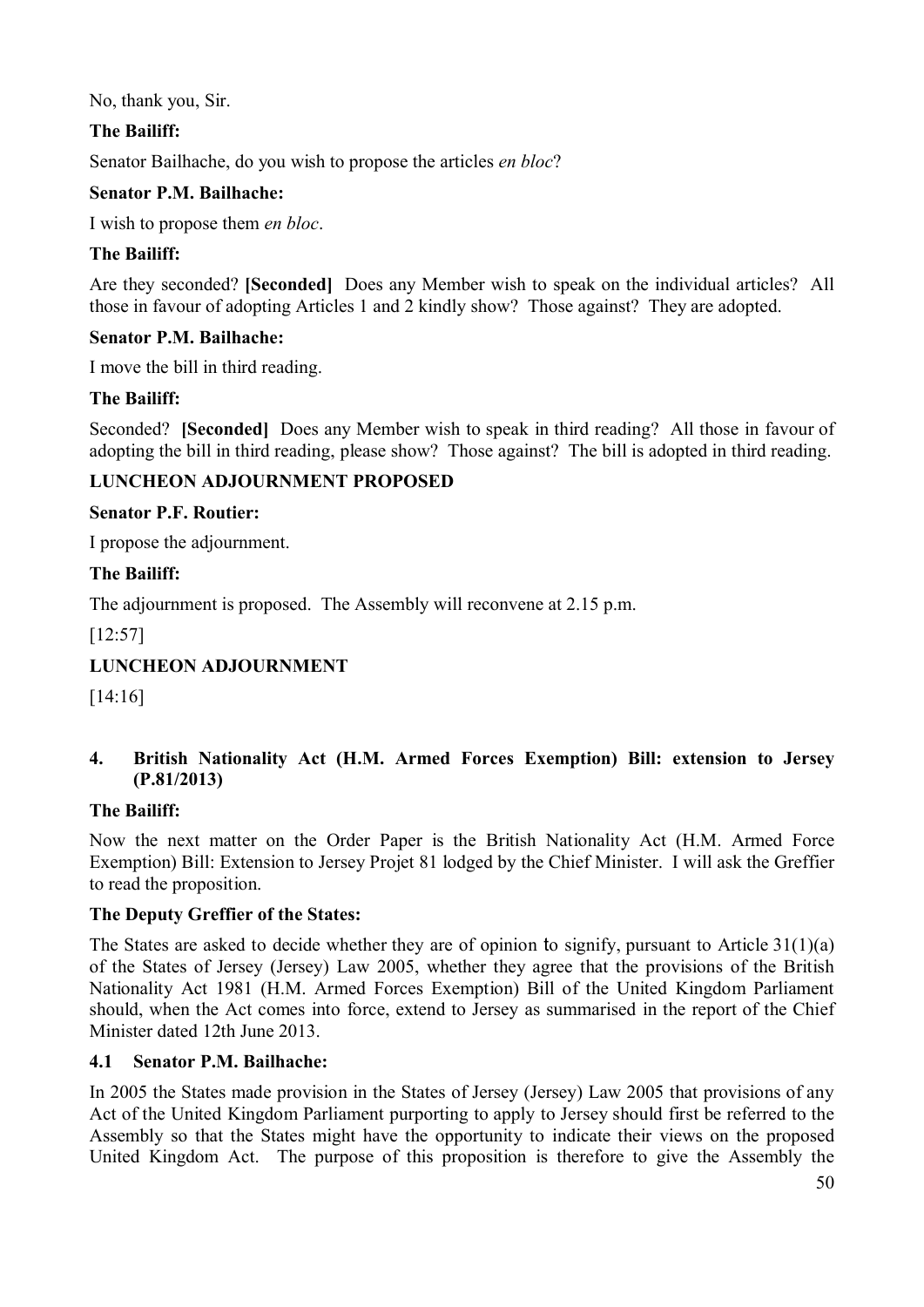opportunity to consider whether there is any Jersey interest in the proposed amendment to the British Nationality Act which might lead us to consider that the Act should not apply in Jersey. At present the British Nationality Act 1981, which applies to Jersey, contains a provision that anyone wishing to be naturalised as a British citizen must be in the United Kingdom as there defined on the first day of the 5 year qualifying period. Currently those serving overseas can apply for naturalisation without meeting the residence requirement. However, they must be overseas at the time of the application and still serving in the Crown service, including the Armed Services. The proposed amendment broadens this exemption so that it covers those who have left the forces and are in the United Kingdom. Service and welfare organisations such as the Royal British Legion have been very supportive of this change in the Act and indeed have been instrumental in persuading the United Kingdom Government to bring forwards the amendment. I am sure that Members will agree that is no adverse Jersey interest, at least I hope Members will agree, and that the amendment which will be of benefit probably only to a small number of servicemen and others should be approved, I move the proposition.

# **The Bailiff:**

Is the proposition seconded? **[Seconded]** Does any Member wish to speak on the proposition? All those in favour of adopting the proposition, kindly show? Those against? The proposition is adopted.

# **5. Commissioners of Appeal for Taxes Office: reappointment of members (P.83/2013)**

# **The Bailiff:**

We come next to Projet 83 - Commissioners for Appeal on Taxes Office, reappointment of members - lodged by the Minister for Treasury and Resources. I will ask the Greffier to read the proposition.

# **The Deputy Greffier of the States:**

The States are asked to decide whether they are of opinion – in accordance with Article 10 of the Income Tax (Jersey) Law 1961, as amended, to approve the appointment of the following as Commissioners of Appeal for the Taxes Office for the periods stated: Mr. Philip Barber (3 years), Ms. Jacqueline Collins (4 years).

# **Senator P.F.C. Ozouf (Minister for Treasury and Resources):**

Sir, this is one Deputy Noel will be putting forward.

# **5.1 Deputy E.J. Noel (Assistant Minister for Treasury and Resources - rapporteur):**

We are seeking Members' approval to reappoint 2 individuals as Commissioners of Appeal for the Taxes Office. The detailed background, knowledge and experience of those individuals are outlined in our report. The Commissioners of Appeal are appointed by virtue of Article 10 of the Income Tax (Jersey) Law 1961 and are an independent and impartial body that exists as the first point of appeal for taxpayers, both individuals and businesses, who are in dispute over decisions and rulings made by the Comptroller of Taxes. We are seeking reappointment for one of these individuals for a 3-year term commencing on 1st July 2013 and for the other, a 4-year term commencing on the same date. The Appointments Commission has requested that the terms of office for these 2 individuals are staggered so that as both are retiring at the end of the proposed term those retirements can be staggered and will provide an opportunity for more seamless handover by any new Commissioners that are appointed. Further, we can confirm that the reappointment of these individuals as Commissioners of Appeal for the Taxes Office is supported by the Appointments Commission. Both these Commissioners have made an invaluable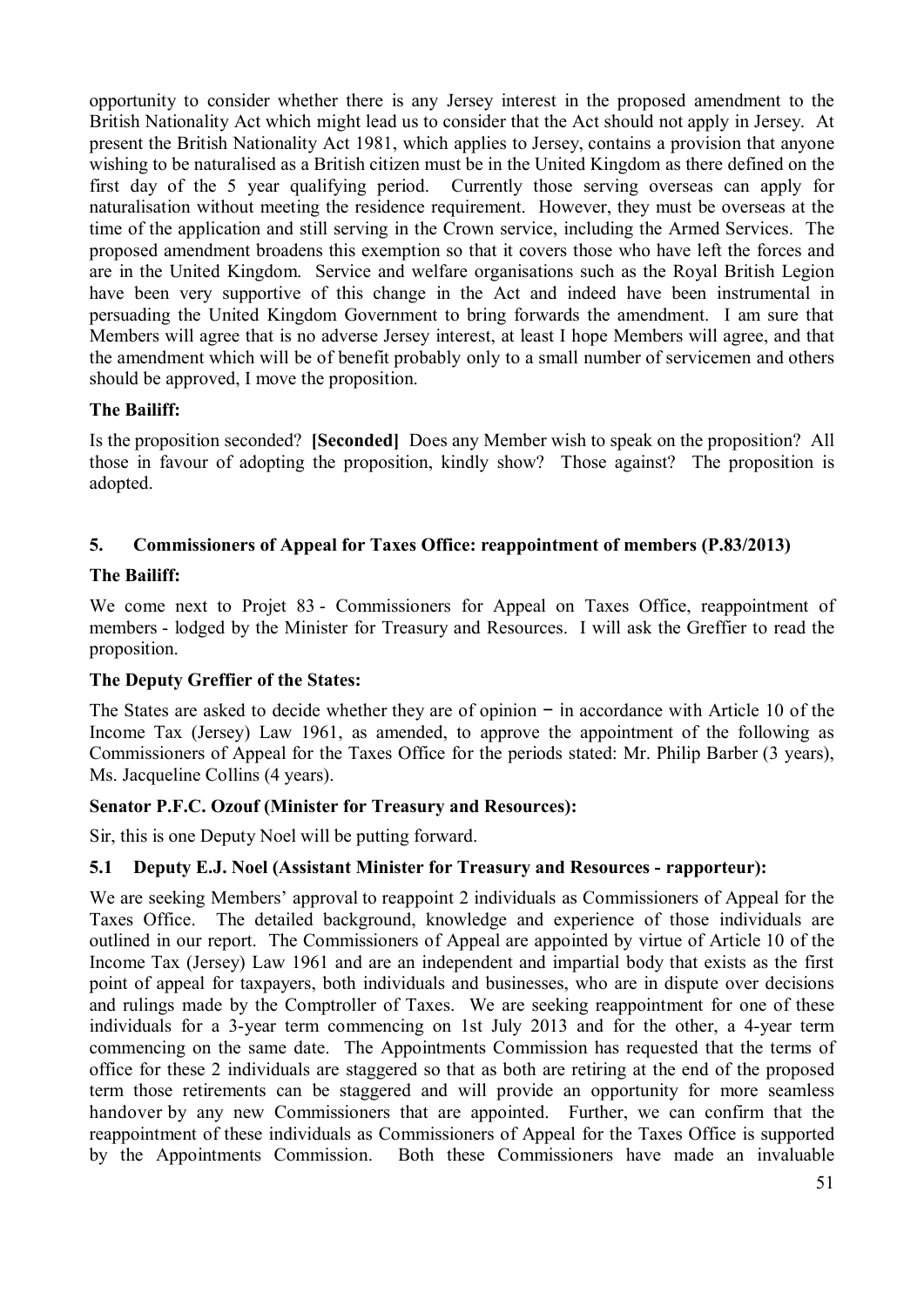contribution during their previous terms of office, hearing appeals from taxpayers and making decisions based on sound judgment and an in-depth understanding of the Income Tax Law. They both possess integrity, common sense and patience which are essential qualities for this role and we would like to take this opportunity to thank them and the other 3 Commissioners for their services to date. We hope that Members will provide their support in approving these reappointments.

## **The Bailiff:**

Is the proposition seconded? **[Seconded]** Does any Member wish to speak on the proposition?

## **5.2 Senator S.C. Ferguson:**

Yes, I am not querying the probity or anything of these 2 particular people but we have a system here, the procedures of which have been criticised to the ends of the earth this morning and here we are applying it this afternoon. I think probably I would like to refer it to P.P.C. and ask that they should consider this and consider whether we should be in fact standardising our approach to this because this is totally contradictory to what we have been discussing this morning.

# **5.3 Deputy R.G. Le Hérissier:**

There have been over the years, made by myself, several requests to do the very thing that the good Senator has mentioned, and hopefully the new chairman will take this on board. No doubt, if he has a spare minute he will bring this up with his committee. The inconsistency in appointment procedures, the Senator is quite right, I do not think it should cut across this but I would like to ask the rapporteur, could he tell us why all of the proceedings are in private and why it is not possible to publish decisions with personal details removed?

## **5.4 Deputy J.M. Maçon:**

Very briefly. Just to thank Members for their contributions and I will be raising that with the P.P.C. in the long-term but I would just put it down with a caution that it would appear Members decide to take things as they will as things go on. We are having this debate, no one is saying anything negative about these people, I really think some people make heavy weather when they do not necessarily have to.

# **5.5 Deputy J.H. Young:**

I am sure we have got very excellent candidates here but I wonder if we could be advised about whether the Appointments Commission… or are there any rules about the retirement ages for some people. We are dealing with candidates with very long and distinguished service, I wonder if we have consistent arrangements in any way across these appointments generally. Particularly, as I understand, Jurats, I think, retire at 72, is it? I would just like to know are there any guidelines on these questions.

### **The Bailiff:**

Does any other Member wish to speak? I call upon the rapporteur to reply.

# **5.6 Deputy E.J. Noel:**

Members will know that I sat on a P.P.C. sub-committee with other colleagues and it is a matter that we did consider, the appointments that come to this Chamber for approval, and that subcommittee did report back to the main P.P.C. Committee along the lines that we thought that there should be the very minimum amount of appointments coming to this Assembly so that matter has been raised with P.P.C. and I am sure the new chairman and new committee will be looking at that in due course. In terms of Deputy Le Hérissier's question, it seems to be a case that we are damned if we do, damned if we do not. In the past we have not put details in and we have been criticised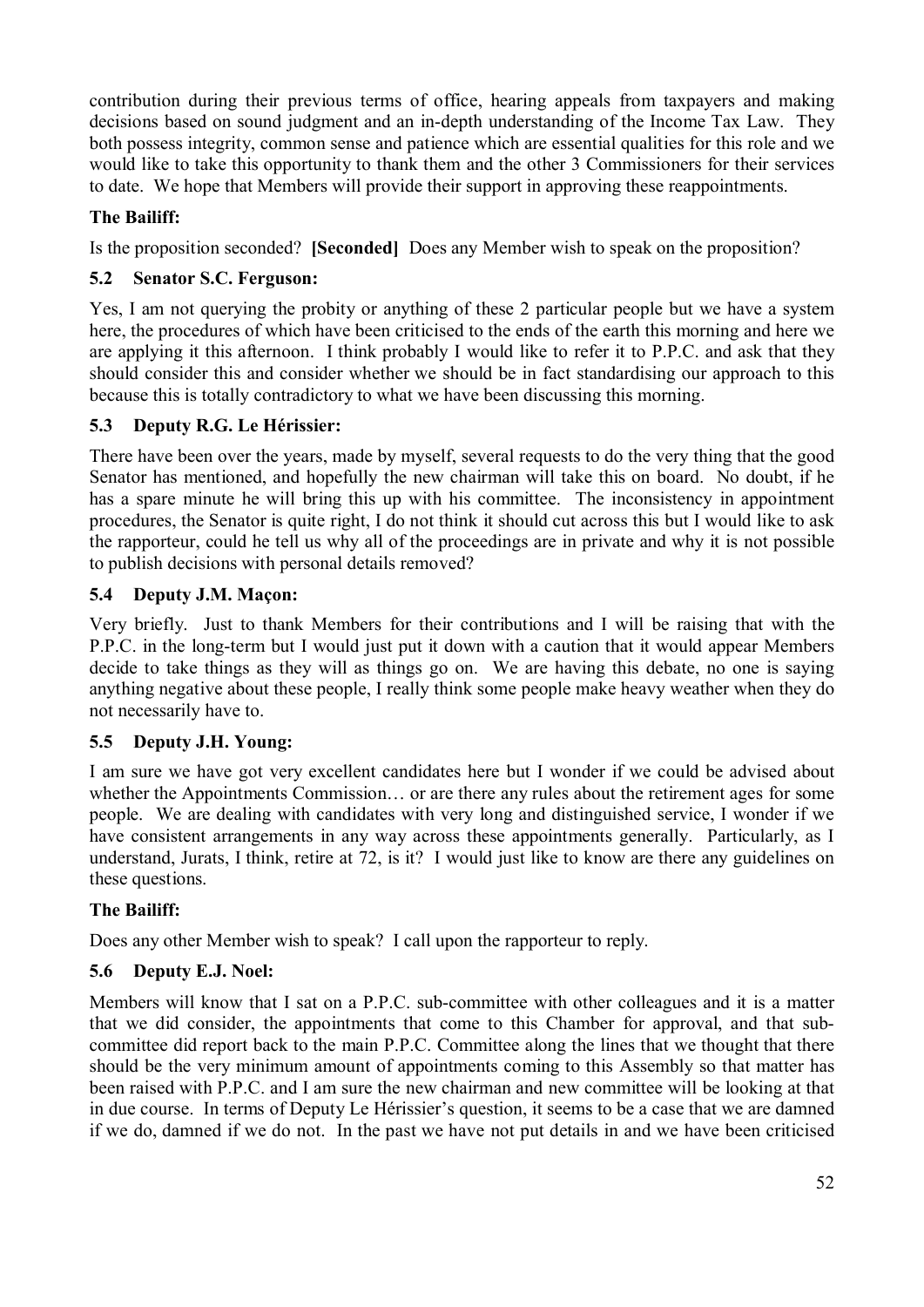for not doing so and when we do put details in we are criticised for doing so. It is one of those cases.

## **Deputy R.G. Le Hérissier:**

Can I clarify, I was not referring to the individuals, I was referring to the judgments which are apparently totally private.

### **The Bailiff:**

The question was about the decisions of the Commissioners of Appeal not about the personal details of these Commissioners.

### **Deputy E.J. Noel:**

There is a valid reason for that and that is to maintain the confidentiality with the individual taxpayers concerned, regardless of what the Commissioners opine on the day. It is a private matter between an individual taxpayer and the Income Tax Department. To answer Deputy Young's consideration, I believe that is more of a matter that should be taken with the Appointments Commission to see that there is some continuity about retirement ages and the like. I maintain the proposition.

## **The Bailiff:**

All those in favour of the proposition, kindly show? Those against? The proposition is adopted.

## **6. Draft Customs and Excise (Amendment No. 7) (Jersey) Law 201- (P.85/2013)**

## **The Bailiff:**

We come next to the Draft Customs and Excise (Amendment No. 7) (Jersey) Law - Projet 85 lodged by the Minister for Home Affairs and I will ask the Greffier to read the citation.

### **The Deputy Greffier of the States:**

Draft Customs and Excise (Amendment No. 7) (Jersey) Law. A Law to amend further the Customs and Excise (Jersey) Law 1999. The States, subject to the sanction of Her Most Excellent Majesty in Council, have adopted the following Law.

# **6.1 Senator B.I. Le Marquand (Minister for Home Affairs):**

This amendment has 2 different effects, both of which are of a technical nature. The first effect is to remove the ability of a person who is either suspected of carrying more than  $\epsilon$ 10,000 into or out of the Island and who is about to searched under the terms of Article 37, or the second category is a person who is about to be searched under Article 53(1) which is a general searching power for Customs and Excise Officers which relates either to looking for chargeable goods on which duty has not been paid or prohibited goods or restricted goods. At the moment both the provisions indicate that they have a right to go either to a senior officer or to a Jurat. Now, in practice there is always a senior officer on duty and therefore we do not think that the provision of going to a Jurat as a right of appeal against a decision to search should continue. So the first aspects of this simply remove the references to a Jurat so that the right of appeal in relation to a search is to a superior officer. Searches only take place where the Customs and Immigration Officers have reasonable grounds for a search and there are written guidelines in relation to this. The second effect is to extend the existing power to levy a penalty summarily not exceeding 3 times the level of duty payable on goods which have been imported or exported. That is existing powers under Article 65(1) of the law and what we are seeking to do here is to extend that so there is now a similar power, or will be a similar power, which applies to excise duties.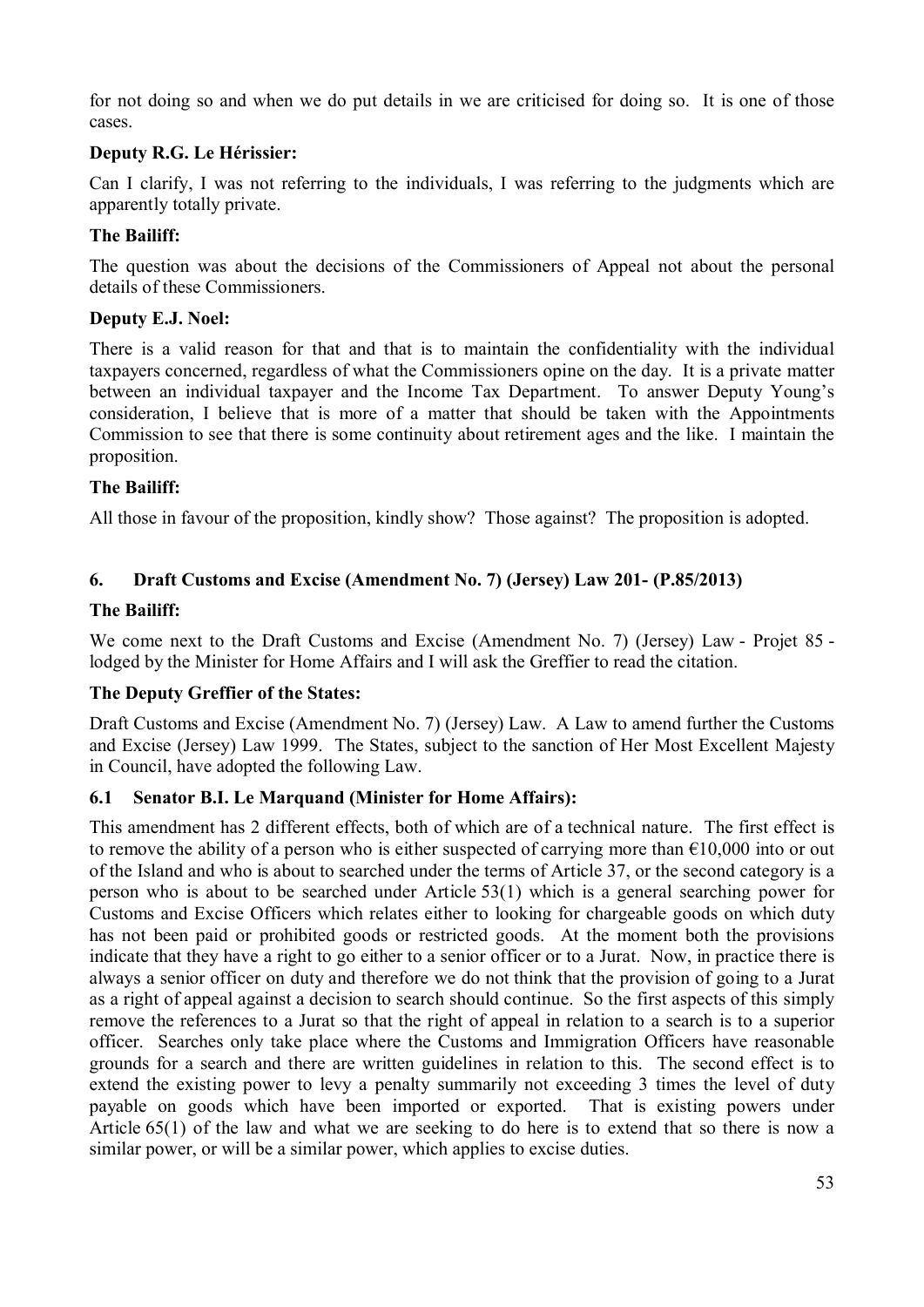# [14:30]

Now, normally of course this type of penalty is imposed when people are trying to bring things in or take things out and have not declared it. The excise duty one is so much more subtle and the best example I can give of this - possibly the only example I can give of this - is in relation to red diesel, which pays a lower rate of duty but is not meant to be used in cars, only in boats because of the lower rate. So if someone was found to be using this in their car they would have committed an offence and what is intended now would be a power for the summary making of a fine by a Customs Officer. They can alternatively be taken to court of course, but this is designed to deal with minor cases with relatively small amounts involved where it is not thought necessary to take them to court. Included in the paperwork is the human rights advice in relation to that particular power, which is quite interesting. The advice effectively is saying: "This is okay for Customs and Immigration Officers to have this because there is firstly a right of appeal to the Minister. The fact there is that is not okay from a human rights point of view because there is also a further right of appeal on to the court." That makes this provision okay. As I say, I we already have this power, we are simply seeking to extend it to a different category of case. I therefore move the amendments in principle.

# **The Bailiff:**

Is the principle seconded? **[Seconded]** Does any Member wish to speak on the principles?

# **6.2 The Connétable of St. Martin:**

If I could just ask a question of the Minister. I did look at the word "superior officer" and I know it is written in the law and 'senior' is much better unfortunately but it does have virtually the same meaning. I am wondering if the Minister could tell us what senior officer is on duty and will this senior officer be on a standby allowance, assuming there will be less work or no work for the Jurat as such and there will be a call upon the senior officer of the department? This is especially under Article 37(c).

### **6.3 Deputy G.C.L. Baudains:**

I notice on the bottom of page 4 there is a reference to a superior officer, I wonder if the Minister in his response could tell us if they are specially bred for the purpose or what exactly a superior officer is? Seriously, I do have a problem with this proposition because in my view the Jurat was an independent person that you could turn to, almost a built-in appeal system, which is now, in my view, being removed for expediency and I am not happy about that.

### **The Bailiff:**

Does any other Member wish to speak on the principles? Very well, I invite the Minister to reply.

# **6.4 Senator B.I. Le Marquand:**

A superior officer would be an officer who is senior to the initial officer. Having said that, the note that I have got - I made some further inquiries today anticipating possible questions - seems to indicate that the first officer to make the decision would not be at the lowest level but one level up. Therefore this would be an officer of second level up. Such an officer is normally on duty 24/7, whether they are paid a call out allowance for that or not, I know not. But the fact is that we already have an officer fulfilling this particular function so it is not going to increase particular costs. I think the important thing is that it is not one officer who is making the decision but somebody further up is reviewing it if the person so wants. It is a right effectively to appeal. People very often will agree to be searched there and then. I hope that has answered the question. I am afraid that I have never really got my head around the names of all the different levels of officers within the Customs and Immigration Department so I apologise to Members for that. I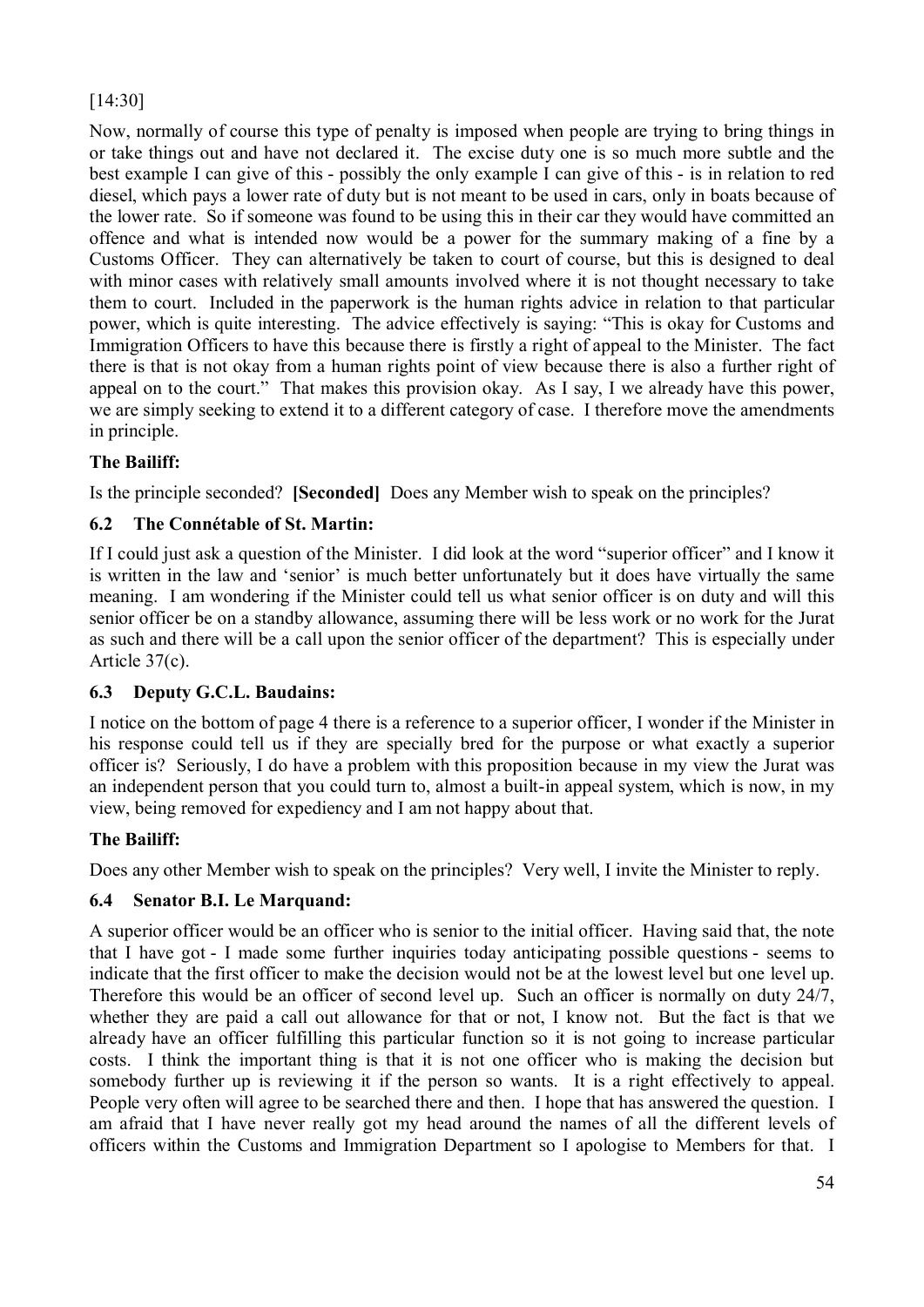cannot give you the exact rank by name as I would be able to do if it was in the police force. I maintain the principles.

### **The Bailiff:**

The appel is called for in relation to the principles. I invite Members to return to their seats and the Greffier will open the voting.

| <b>POUR: 35</b>              | <b>CONTRE: 1</b>           | <b>ABSTAIN: 0</b> |
|------------------------------|----------------------------|-------------------|
| Senator P.F. Routier         | Deputy G.C.L. Baudains (C) |                   |
| Senator A. Breckon           |                            |                   |
| Senator S.C. Ferguson        |                            |                   |
| Senator B.I. Le Marquand     |                            |                   |
| Senator F.du H. Le Gresley   |                            |                   |
| Senator I.J. Gorst           |                            |                   |
| Senator P.M. Bailhache       |                            |                   |
| Connétable of Trinity        |                            |                   |
| Connétable of St. Lawrence   |                            |                   |
| Connétable of St. Mary       |                            |                   |
| Connétable of St. John       |                            |                   |
| Connétable of St. Brelade    |                            |                   |
| Connétable of St. Martin     |                            |                   |
| Connétable of St. Saviour    |                            |                   |
| Deputy R.C. Duhamel (S)      |                            |                   |
| Deputy R.G. Le Hérissier (S) |                            |                   |
| Deputy J.A. Martin (H)       |                            |                   |
| Deputy of St. Ouen           |                            |                   |
| Deputy of Grouville          |                            |                   |
| Deputy J.A. Hilton (H)       |                            |                   |
| Deputy J.A.N. Le Fondré (L)  |                            |                   |
| Deputy of Trinity            |                            |                   |
| Deputy S.S.P.A. Power (B)    |                            |                   |
| Deputy K.C. Lewis (S)        |                            |                   |
| Deputy E.J. Noel (L)         |                            |                   |
| Deputy T.A. Vallois (S)      |                            |                   |
| Deputy A.K.F. Green (H)      |                            |                   |
| Deputy J.M. Maçon (S)        |                            |                   |
| Deputy of St. John           |                            |                   |
| Deputy J.P.G. Baker (H)      |                            |                   |
| Deputy J.H. Young (B)        |                            |                   |
| Deputy S.J. Pinel (C)        |                            |                   |
| Deputy of St. Mary           |                            |                   |
| Deputy R.G. Bryans (H)       |                            |                   |
| Deputy of St. Peter          |                            |                   |

### **The Bailiff:**

Deputy Maçon, do you wish this matter to be referred to your Scrutiny Panel?

### **Deputy J.M. Maçon:**

No, thank you, Sir.

## **The Bailiff:**

How do you wish to propose the Articles, *en bloc*, Minister?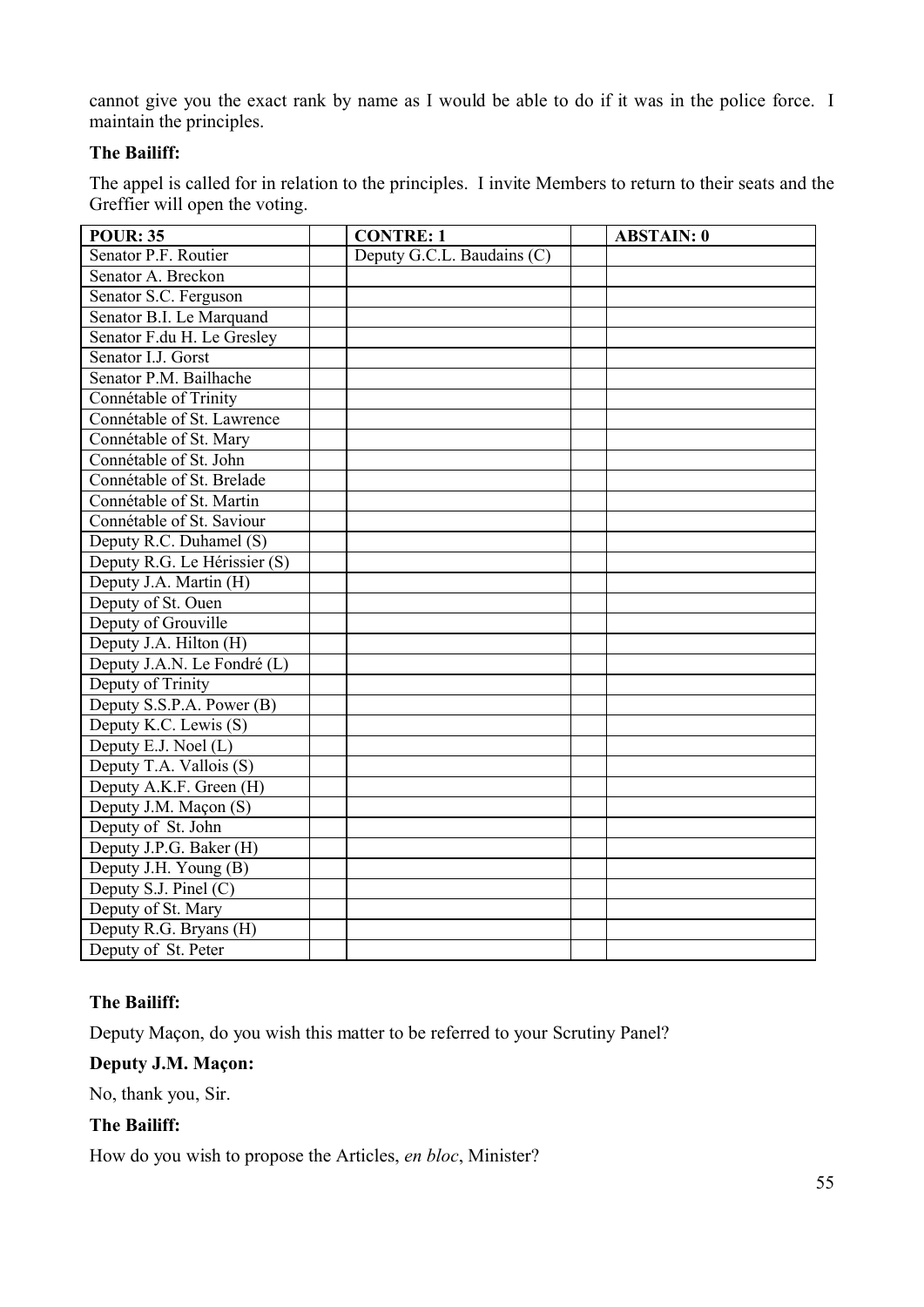### **Senator B.I. Le Marquand:**

I am going to propose them *en bloc*, not to go over the same ground again but just simply explain to Members what each one does. Article 2 relates to the change in relation to the search for money; Article 3 relates to the change in search for goods upon which duty has not been paid or which are prohibited or restricted; Article 4 is this wider power to levy a summary penalty, that is the first part and the second part is being added in a duty to notify to the Attorney General where a penalty has been inflicted; Article 5 is simply the citation which indicates it will come into force 7 days after it is registered. I move all the Articles together.

### **The Bailiff:**

Are they seconded? **[Seconded]** Does any Member wish to speak on any of the individual Articles? All those in favour of adopting Articles 1 to 5 kindly show? Those against? They are adopted. Do you propose the Bill in Third Reading, Minister?

### **Senator B.I. Le Marquand:**

I most certainly do.

### **The Bailiff:**

Seconded? **[Seconded]** Does any Member wish to speak in Third Reading? All those in favour of adopting the Bill in Third Reading, please show? Those against? The Bill is adopted in Third Reading.

## **7. Planning Appeals: revised system (P.87/2013)**

### **The Bailiff:**

The next matter is Projet 87, Planning Appeals: Revised System, lodged by the Minister for Planning and Environment. I will ask the Greffier to read the proposition.

### **The Deputy Greffier of the States:**

The States are asked to decide whether they are of opinion − (a) to agree that a new Planning Appeals process to replace the present appeal provisions in the Planning and Building (Jersey) Law 2002 should be established to determine appeals against decisions made under the Planning and Building (Jersey) Law 2002 entirely on their merits, with the exception of deciding points of law arising from such appeals, with the new system consisting of an independent Inspector considering the case along with all the material evidence and reporting findings to the Minister for Planning and Environment who would then determine the appeal; (b) to agree that applicants for planning permission should be able to require a decision to be made if an application has not been determined within an identified timescale; (c) to agree that appropriate mechanisms and procedures should be established with the agreement of the Jersey Appointments Commission to permit the appointment of independent Inspectors to consider appeal cases and advise the Minister as appropriate, with the Judicial Greffe administering the appeal process and appointing an Inspector with appropriate skills and experience to consider each appeal; (d) to agree that the new appeal system should be designed to allow appeals to be considered either on the basis of written representations or by means of an Appeal Hearing and to agree that a fee may be charged for each appeal; (e) to request the Minister for Treasury and Resources to allocate funding from a source to be identified by that Minister for the years 2014 and 2015 for the Judicial Greffe to administer the process and engage the required Inspectors as appropriate, with the Minister for Planning and Environment then being accountable for public finance and manpower purposes; (f) to request the Minister for Planning and Environment to bring forward for approval by the States detailed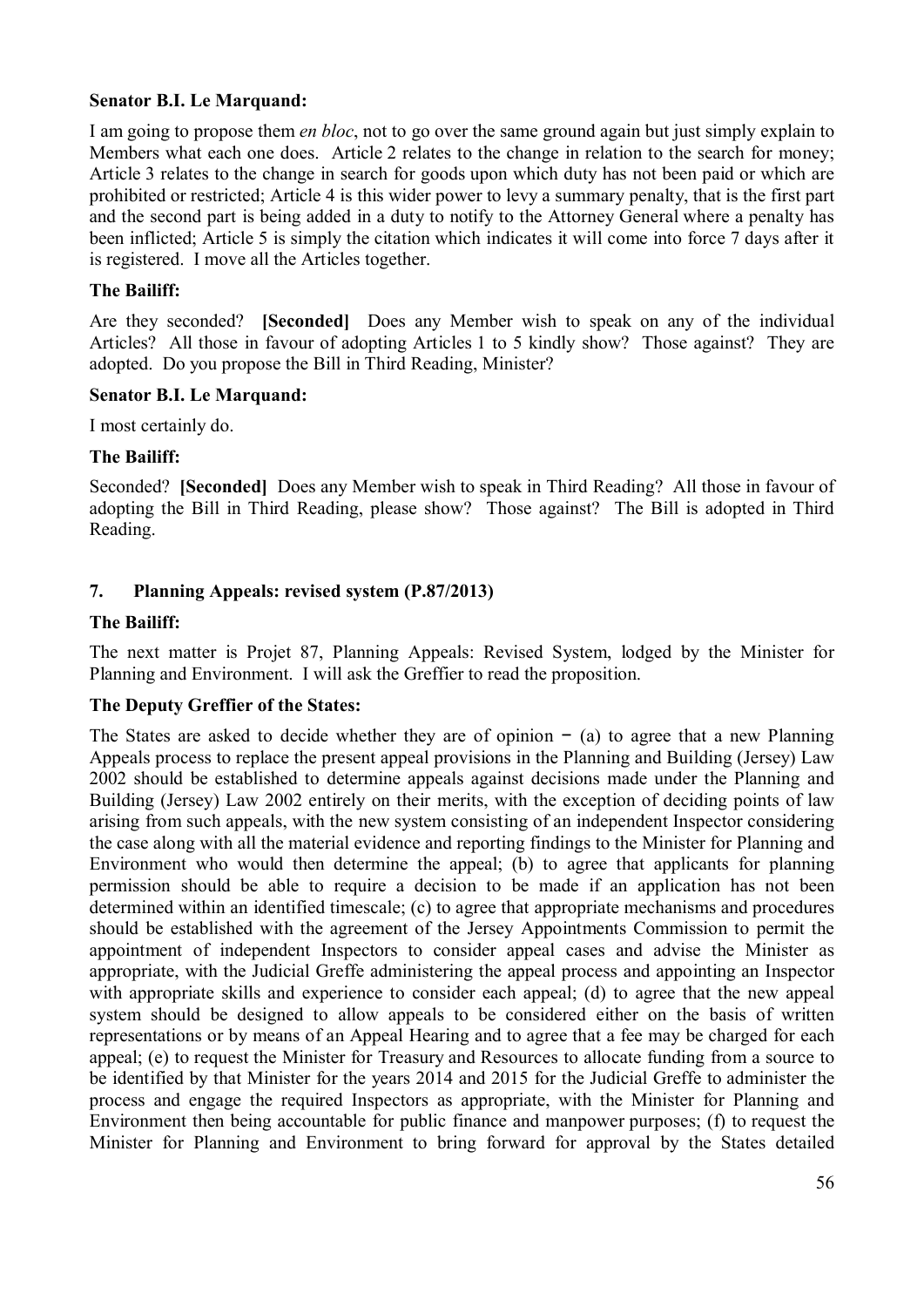proposals on the structures and procedures for the new appeals process together with the necessary draft amendments to the Planning and Building (Jersey) Law 2002 to enable the new appeal process to be established.

### **7.1 Deputy R.C. Duhamel (The Minister for Planning and Environment):**

Right, I would first like to place on record my thanks to the officers and the people of the Greffe for the excellent - I think it was excellent anyway - report that accompanies the proposition. For those who have read it, you will certainly have come to the conclusion that this report lays out the thinking or the large quantities that were engaged in terms of the Minister for Planning and Environment coming to his conclusions on the proposals that have been put before you this afternoon. The former Chief Planning Inspector of England and Wales, Mr. Chris Shepley, in a review of Jersey's planning system in 2005 said: "The existence of an open, fair, impartial and accessible appeal system is in my view essential to the operation of the planning system. Its value is not just in resolving disputes objectively and efficiently, although of course this is crucial, but its existence also pervades the whole of the system, even when it is not used. The knowledge that it may be used is taken into account by the decision maker. Conversely the applicants will not appeal frivolously to a properly independent body but will do so only if they believe they have a good case. They will know that the body is not subject to influence and that all parties with an interest will have equal access to it." There have long been concerns over the lack of an appropriate system to address appeals against decisions by the Minister for Planning and Environment. This has not just been appeals for planning applications but all the other decisions, such as the listing of buildings, building by-law decisions and enforcement notices and so on that can be made. These concerns were recognised in successive reviews into the planning process. In 2008 the Third Party Planning Appeals Committee of Inquiry said that: "The Committee feels that an appeals commission would have been a more equitable and less daunting approach to planning appeals." In 2010 the Development Control Process Improvement Programme said: "There is wide support for introducing an independent appeal mechanism examining planning merits as exist in all other British Isles jurisdictions." In 2011 the Reg's Skips Committee of Inquiry said: "The present situation is manifestly unsatisfactory. People should be able to challenge, without significant ado, regulatory decisions that affect or curtail their rights to enjoy their property as they would and possibly too their business interests and even their rights to family life." Changes were made to the Planning Appeals Process in the 2002 law. These changes included the introduction of third party appeals against planning decisions in an attempt to simplify the Royal Court process. However, it is clear that process is still too complex, too expensive and too formal. This deters people from appealing and leaves a sense of frustration in the planning process as a whole. As Mr. Shepley rightly said, "the existence of a proper appeals process pervades the whole system and makes it more responsive and responsible in decision making." I want to introduce such a process that considers issues on their merits. A process that has clear and unbiased independence; a process that is accessible and much cheaper than at present and a process that is transparent and resolves appeals quickly and simply. Decisions by the Minister for Planning and Environment or the Planning Applications Panel could have a lasting impact on the landscape and character of Jersey and must be carefully considered taking into account the responsibilities to the community as a whole. This will be the same with any appeals process. The merits of each case must be at the heart of considerations. The sometimes complex technical aesthetic policy and legal arguments that are raised with appeals should be weighed by someone with relevant qualifications, experience and skills, but that does not mean to say that such people should be the final decision makers. The accountability of any decision maker should be clear to underpin the credibility of any new process and I am certain that final responsibility must lie with a democratically elected and accountable individual. This is the case in the U.K. and the Isle of Man and should be the case, in my view, in Jersey. I propose to establish a system that allows an independent, suitably qualified and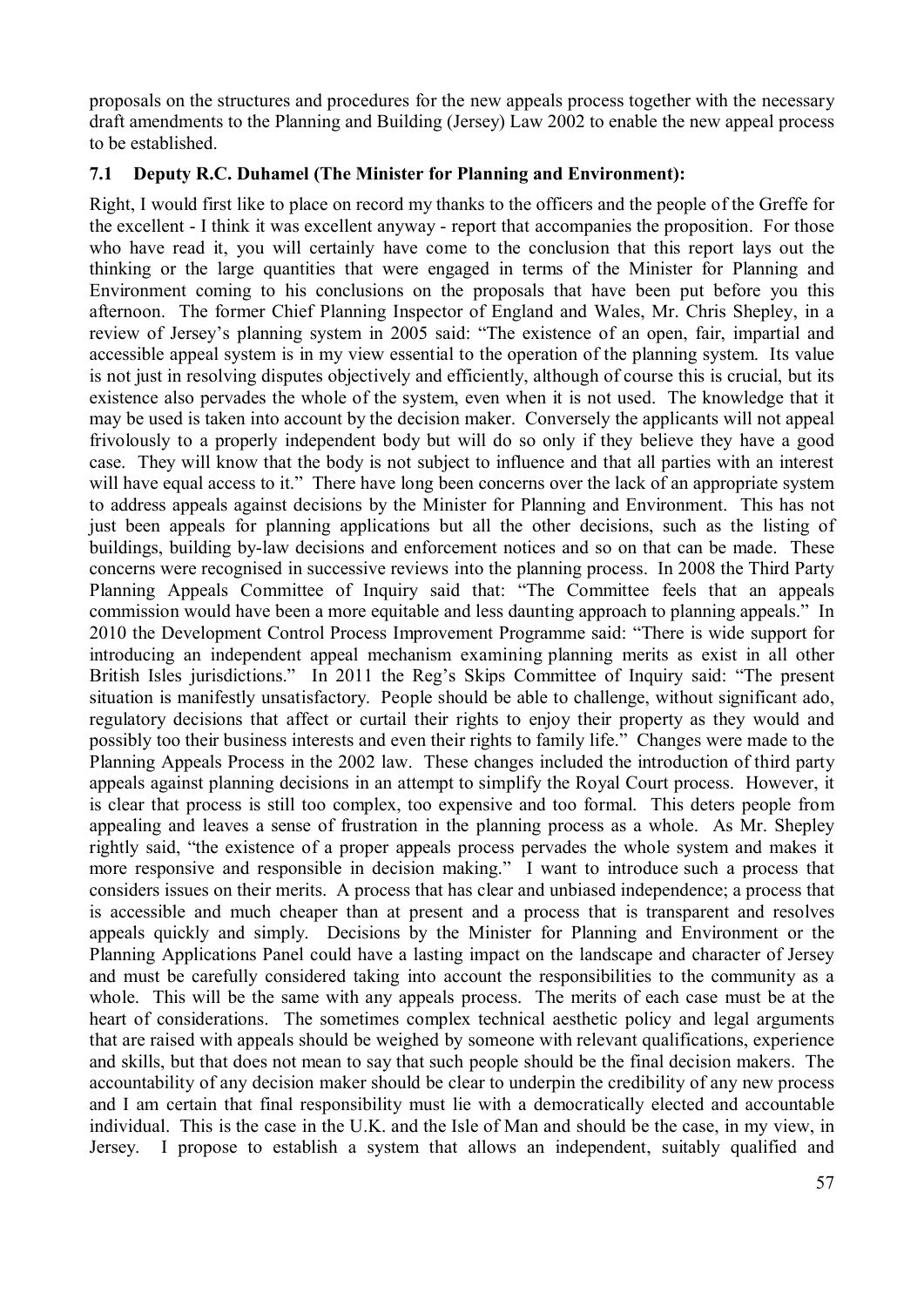experienced Inspector to consider the merits of each appeal. The Judicial Greffe has agreed to administer the process so that it will be taken away from the Department of the Environment and ensure all parties are treated equally. There will be an opportunity to allow consideration of an appeal on the basis of written submissions or face to face at a hearing. All appeals will be considered in this manner. That means appeals against a building by-law decision or conditions attached to permissions, enforcement and other notices requiring action, the listing of buildings, places or trees, along with the more obvious appeals against a planning decision. There have been extremely limited appeals over these other matters in recent years. This is because the prospect of engaging with the Royal Court over such a matter is daunting. But the frustration of not being able to test a decision is not acceptable and anyone subject to a decision should have reasonable and easy access to challenge that decision. The same process will apply to all these appeals and with that will come better decisions, better service and better accountability. The single process will standardise the system and ensure equity across the board. It will also be the least complicated way to address appeals rather than having different rules and procedures for different types of appeals. Creating different systems for different types of appeal is inefficient, complicated for those involved and can be unfair on different parties. All interested parties will be invited to be involved in this arrangement and anyone who was involved with the original decision can reiterate their position. Comments received in connection with the original decision will automatically form part of the consideration by the Inspector.

#### [14:45]

So far as applications for planning permission are concerned, the established ability of first and third parties to appeal a decision will remain. Also retained are the same conditions as to who can make an appeal. After considering the issues and assessing the facts and opinions, the Inspector will then report to the Minister who will make the final decision in the light of the Inspector's findings. The Inspector's report to the Minister would be a publicly available document and if the Minister wished to differ from the Inspector's findings then the Minister would have to be very clear as to why that was the case. As with all administrative processes, there will remain an opportunity to ask the court to review the process and decision but this would be on a far more limited circumstances basis than at present. My proposition puts the merits of the case at the heart of consideration: it brings independence, both of assessment and process; it brings accessibility with a simple appeal lodging and process; it brings transparency with all documents freely available to all parties; and it brings accountability. What must not happen is that decisions are taken by non experts who are not accountable. Consideration of the merits of the case by people who have not got the relevant qualifications, experience and skills to assess the sometimes complex technical, aesthetic, and policy and legal arguments would not be appropriate. It will be unsatisfactory in itself but could also aggravate any feelings of injustice that may be caused by a decision to a party where the appeal does not go their way and ultimately undermine the credibility of the planning process. With the Minister deciding appeals there will be a knock-on effect to the way that the Minister functions. To make impartial decisions, the Minister will have to withdraw from the first tier of decision-making; that will mean not only on decisions themselves but any discussion or involvement prior to the first decision. Being involved at this stage would prejudice the Minister's position. Instead the Minister will concentrate on involvement in policy and strategy-making, including masterplans and development briefs. These documents will inform the first tier decisions. The new Ministerial role will require the Planning Applications Panel to make decisions on all potentially contentious planning applications without any reference to the Minister. Only if an appeal arises from a decision will the Minister become involved and then only after an independent assessment of the case by an Inspector. As well as introducing a system to deal more appropriately with appeals, I want to allow applicants for planning permission to receive decisions in a timely manner. At the moment there are targets for making decisions - 8 weeks for the smaller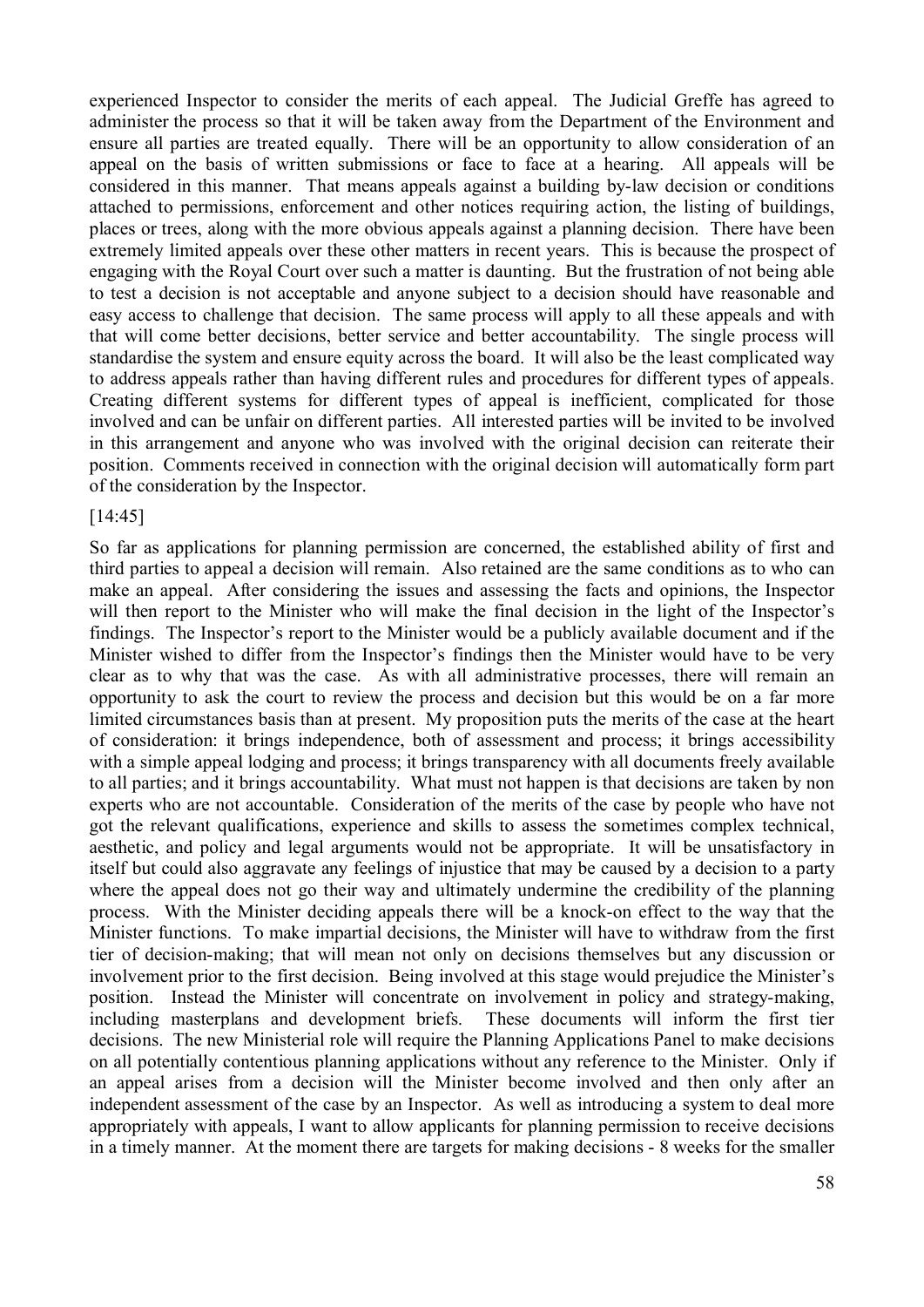proposals and 13 weeks for larger schemes - against which the department measures itself. Once these target dates have expired I propose to allow applicants to insist upon a decision within 28 days to move the process forward. An approval will satisfy the applicant, a refusal will allow the appeal process to commence. My proposition will establish an open, fair, impartial and accessible appeal system. It will allow not only the independent scrutiny of decisions but also crucially at the same time recognise the fundamental issues of sovereignty and accountability that a mature and democratically accountable planning process requires. The changes will still result in someone within the process not getting the decision they desire. A new appeals process cannot change this but it should go some of the way to make those involved feel that they have had a fair hearing and an involvement in the decision being reached. So, in summary, this proposal delivers an independently administered system and decisions by independent inspectors; delivers an equitable process for both first and third parties; is a system based on the planning merits of the case; is a timely and punchy process for quicker appeal decisions; is substantially cheaper to all concerned from the Royal Court process; provides for democratic accountability for planning appeal decisions; introduces a request to ensure decisions are made by the department in a timely fashion; covers all forms of appeals from planning to building by-laws to trees to listed buildings; allows both hearing and written representation appeals; removes the Minister for Planning and Environment significantly, removes the Minister from decision-making on planning applications and instead focuses the Minister on strategy and policy; and finally it removes the recent concerns over primacy of decision making between the Minister and the Planning Applications Panel. This proposal has the wider backing from the professionals involved in the planning process, from planning officers to architects to the development industry. It is a far better system than the one that we have now, it will be more accessible, cheaper, easier to use and more transparent. I therefore move the proposition.

## **The Bailiff:**

Is the proposition seconded? **[Seconded]** There are 2 amendments to the proposition. The first one to be taken is that of Deputy Young. So I will ask the Greffier to read the amendment unless Members are content to take the amendment as read, it is quite long. Deputy Young, are you happy to take it as read?

# **Deputy J.H. Young:**

Absolutely, Sir.

# **7.2 Planning Appeals: Revised System (P.87/2013) - amendment (P.87/2013 Amd.)**

# **7.2.1 Deputy J.H. Young:**

Everybody in the Island knows that our planning systems require urgent improvements and particularly our appeals system. I welcome the fact we are having the debate today and there is much of which I agree within the changes, but there is a fundamental difference. A sincerely held point of difference of opinion. My amendment addresses that. It appears at first sight to be complex and page 9 of my amendment sets out the amended proposition as it will be if my amendment is approved, and I would direct Members' attention to that one page. I think really when you read that amended proposition as it would be, my feeling about it - and I had this feedback from others - it is a commonsense proposal for a planning appeals tribunal, which had it come from the Minister himself would almost certainly have been approved by the Assembly as a no-brainer. I had hoped of course that this would be accepted. This is not the case and therefore I have to ask the Assembly's indulgence this afternoon to explain why I have to bring that amendment. The fundamental point is that the Minister has rejected the establishment of a Planning Appeals Tribunal, considering it to be unacceptable to decide appeals because the tribunal is made up of non-elected persons. But of course I did point out, however, the Royal Court who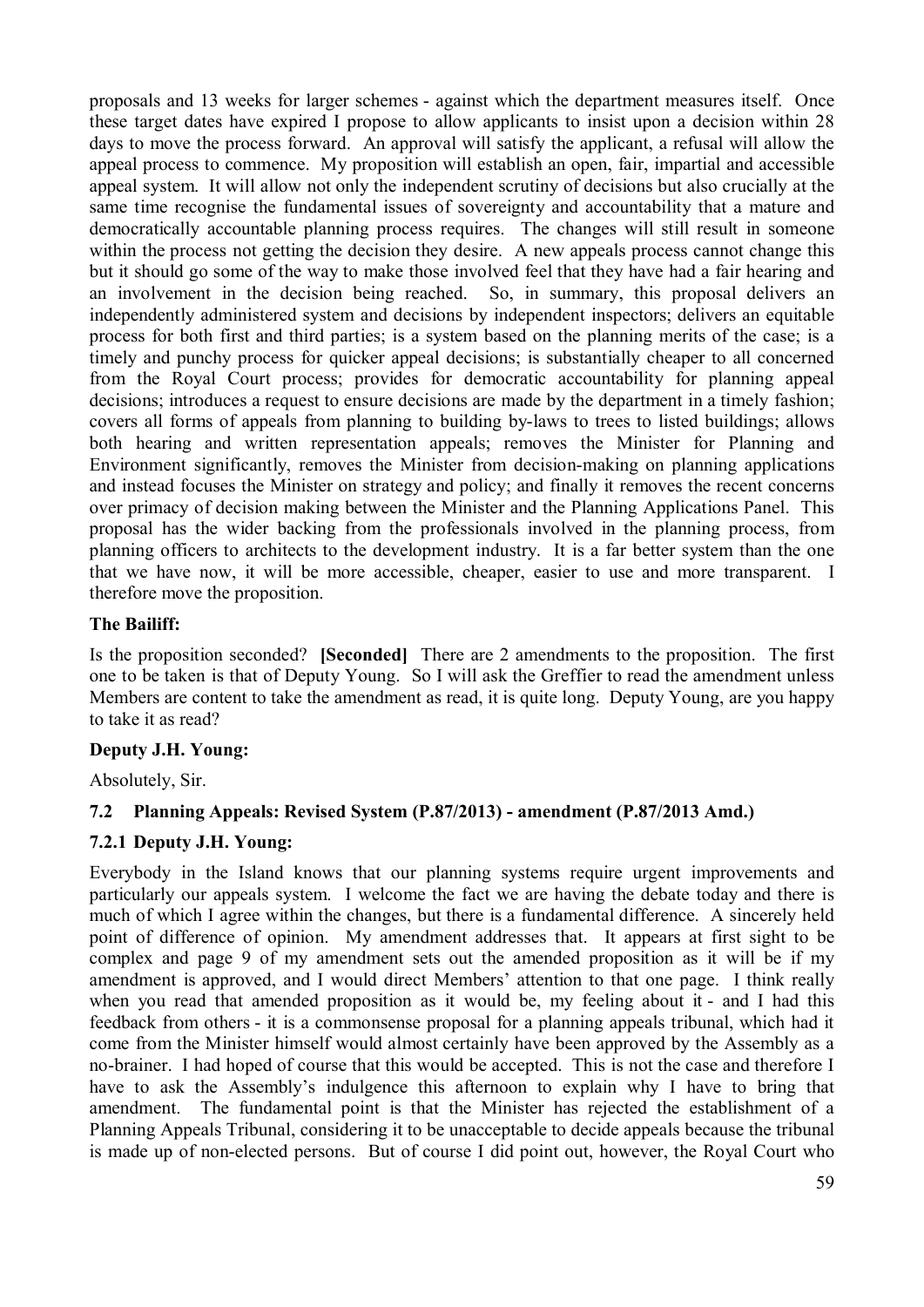have been deciding planning appeals for decades are also not elected. But the Minister has gone further in his revised system: he has proposed to decide appeals himself. Members who attended the presentation of the new appeal system on Monday - I think there were 13 of us there - will have heard the Minister's Chief Officer acknowledge that although the Minister's own proposal achieves much of what the Minister said, an appeal based wholly on planning merits, one which is accessible and affordable for the public. But he accepted that there are arguments against the implications of the Minister's proposal, there are valid alternate things to do other than appoint the Minister in the role of the appellate body. The Chief Officer admitted that there were advantages and disadvantages to the proposal and a debate was therefore needed on the future role of the Minister for Planning and Environment. Opinions differed and alternative views on the principle of accountability independence were valid. I would like to put on record my acknowledgment of the responsible way in which the Chief Officer of the department presented that to Members. Other than the appeals administration being done by the Judicial Greffe, which I wholly support and welcome, I disagree strongly with the Minister's claim that his own recommended process for deciding appeals is independent. The Minister is the person responsible to the States for all planning decisions, whether they are made by the planning panel, his planning officers, for the procedures they use, the policies themselves, the masterplans, all enforcement actions, historic building listing, protections of special places and so on. That responsibility, all these actions and decisions, are made in his name. That responsibility is simply not compatible with the Minister also making the decisions on appeals against those decisions. No matter how convoluted a procedure is proposed, I believe this fundamental defect cannot or should not be circumvented. So my amendment seeks to amend the Minister's proposals to substitute a planning panel to replace the Minister's role in the new system which would ensure absolute independence, remove any perception of a lack of independence and avoids any unacceptable impact on the future role of the Minister. The amendment that I have lodged says that a planning tribunal of 3 members will hear each appeal, they will have the right of decision, members will be drawn from a panel of a maximum of 10 members. Whereas under the Minister's proposed new system, appeals will be heard by one Inspector and I believe this arrangement of a single Inspector lacks balance. I think the Minister's own proposal accepts that this is lacking and he addresses the role of U.K. Planning Inspectors, where they are brought in and sit alone to hear appeals. Paragraph 2.10 in the Minister's report says: "Such individuals would lack local sensitivities." I agree. In Guernsey Planning Inspectors are brought in and they hear appeals but they have 2 other tribunal members which experience shows that they add balance and provide that local input into the appeal. My amendment proposes Planning Inspectors are appointed as part of the panel of 10 members, so I am not saying not have them but have them as part, plus a deputy chairman and chairman which is there for administrative reasons with other suitable persons - and this is the key thing - with appropriate skills and experience being appointed as members. I have not set out what those appropriate skills and experience might be, I leave that to be determined by the Minister. The Minister rejects, though, a tribunal made up with these other persons. The Minister's report says: "It would not be appropriate for what would be a decision-making body where the majority of members would lack the direct skills and experience of considering our planning applications." I think this is dismissive, certainly without even an attempt to decide on what skills and experience would be necessary and it is disrespectful of the skills we have in the Island, and the voluntary commitment which those putting themselves forward would offer us. In my experience, and it is pretty long experience of planning officers, they do not have a monopoly on sound judgment. I value their skills but they do not have a monopoly. The membership selected for the panel I propose will be for the Minister to recommend. He would have the choice of the mix of Planning Inspectors and other appropriate property-related skills and experience. I mention here people like architects, surveyors, people who are well used to working in property matters. I believe there are many such persons, those currently in practice in different areas and those retired from practice. I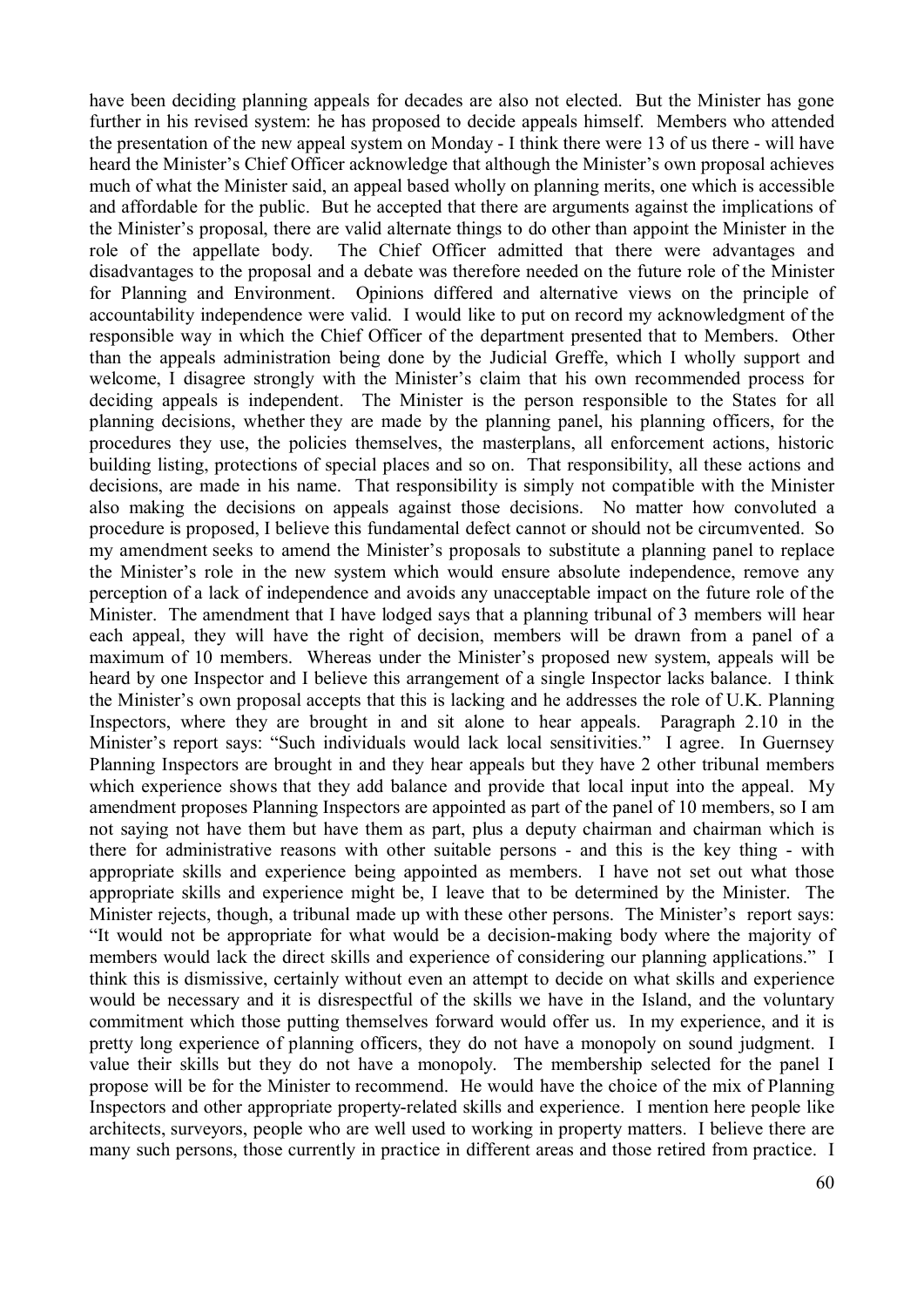have left the flexibility, as I have said, for the Minister to decide the mix. Of course the tribunal members would only be recommended for appointment only after a proper selection process run by the Appointments Commission to ensure their suitability, qualifications and ability. They would receive training to prepare themselves, as happens in Guernsey, from the various training boards, the tribunals, and they would develop proper procedures for conducting hearings. Of course this exactly follows what we have already in the tribunals, we have 3 social security tribunals, a mental health tribunal, a very successful employment tribunal and recently we have added the role of dealing with a discrimination law. They do provide access to justice, which is efficient, transparent, affordable and accessible and of course with virtually a rate of no challenge to their decision in the Royal Court. The key thing, all are independent of their Ministers who do not interfere with their decisions. Of course my amendment would create, if approved, a planning appeals tribunal similar to that in Guernsey, which has operated very successfully for 3 years. Administrative tribunals are well known in England, well proven; they have their own judicial service, provide training and they set standards of conduct which I submit such a tribunal would follow here. Of course in the U.K., as in Guernsey, the tribunal seek to apply the Franks principles of openness, fairness and impartiality and the Nolan principles of standards in public life. I regret to say the Minister's alternative proposals for a lack of independence simply do not meet these principles and the Minister's proposal is not independent or transparent.

#### [15:00]

The States have twice approved the setting up of a planning tribunal in 2002 when the planning law was approved and recently in March on the proposition I brought to the Assembly. I submit there is nothing in the Minister's proposal which justifies a departure from the principles. The Minister's proposal to withdraw from the responsibilities for applications I believe is contrived and creates an artificial illusion of independence. I think it seeks to circumvent Ministerial responsibility for planning matters and I believe it would distort the planning system rather than improve it. But, of course, I can understand some Members, perhaps disagreeing with the Minister's recent decisions, might feel tempted to go along with the Minister and his proposal to remove himself from application matters leaving all planning applications to members of the panel. But I submit this would lead to a decision-making vacuum by the Minister in setting planning policies, knowing he would never have to implement them himself and the panel would have to follow those policies and they would have no influence or participation in policy revision or setting. There are issues about separation of Ministers in the Planning Applications Panel's current processes but there are solutions to this which are less damaging than the Minister's proposal. Of course what we have got here is these are implications for all future Ministers for Planning and Environment. It is not about our present Minister; nor if we disagree with his decision; or it should not be about some blatant overreaction to the excessive influence and involvement the previous Ministers of Planning and Environment were said to have in planning applications: it is about the role we seek for the next Minister. To get this issue out of the way, I am being quite clear, I have no aspirations for this role, I want that to be clear. I am not doing this in disguise for any ulterior motive, this is about getting a sound process so that a new future Minister will have all the tools to do the job and a proper soundly based appeal process which is long overdue. We are too small a community to adopt a U.K. style Minister for the Environment operating remotely and out of touch from the planning system, making the Minister's role a back room theoretical role of setting policies only. I submit our people, our Islanders, we all expect a hands-on Minister to take the lead in shaping development in the Island and to shape and look after our environment. We are too small to do it otherwise. It may suit the U.K. with 400 planning authorities but not when we are one single community. We have one planning authority. Of course I hear the Minister cites the A.J.A. (Association of Jersey Architects) and the Construction Industry Council supporters but all I can say is having spoken to individual professionals and architects I have heard contrary opinions and it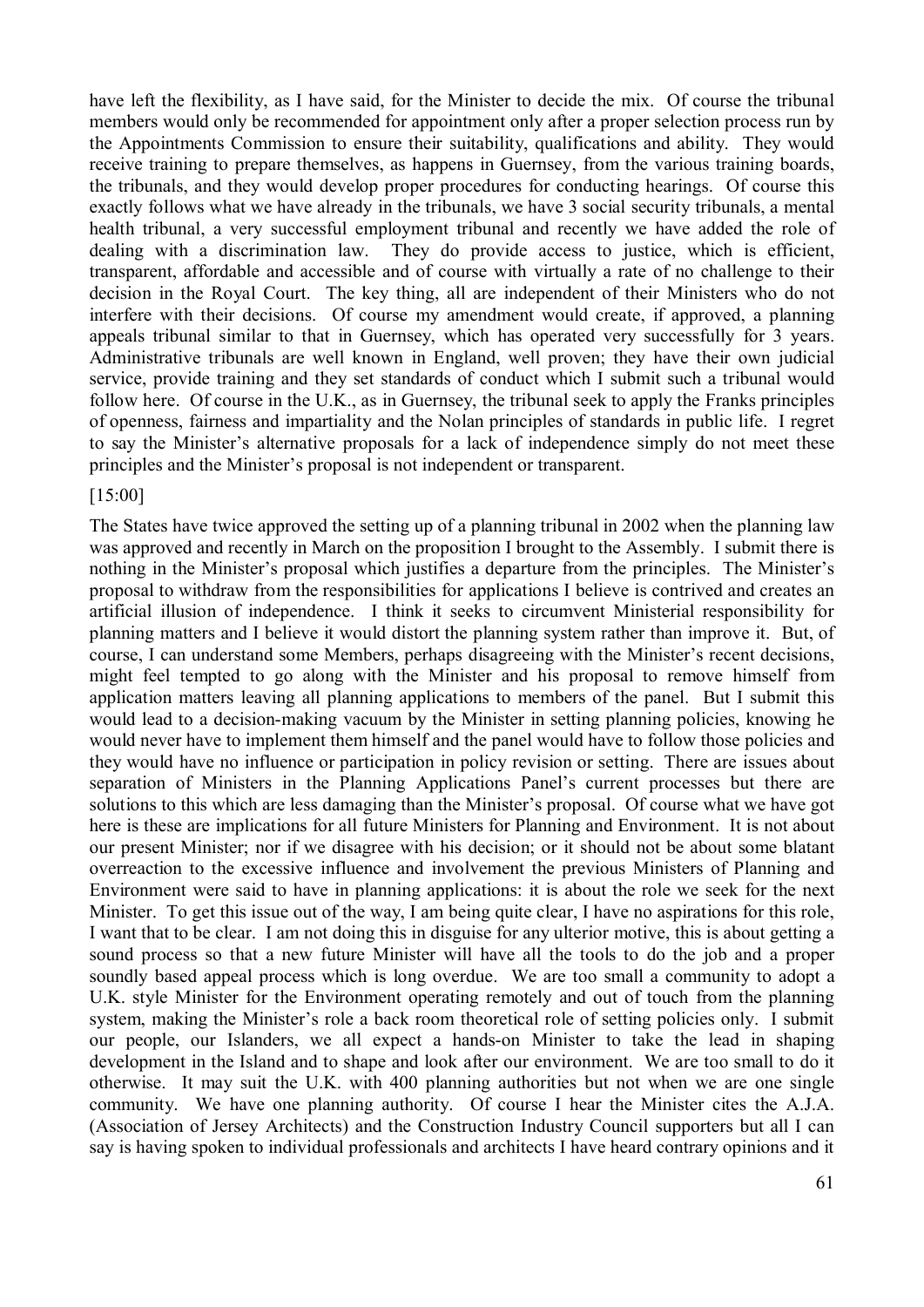has been suggested to me that the Minister has agreed with the A.J.A. to provide a pre-application advice service which will be capable of being relied upon. This, of course, is something which has long been needed and I have long advocated. I do not know whether this has influenced those bodies, given what they are now saying but I think it is too important a matter for short-term tradeoffs. The Chamber of Commerce has indicated their views and their support for the viewpoint I am putting forward. I have very many professional and lay people who see the lack of independence in the Minister's proposals as a fundamental defect. One known local architect, a former Planning Inspector himself and with experience of conducting appeals, described the proposals for the final decisions to be made by somebody who has a key role in the planning process as ill-considered and dysfunctional. He expressed the view that if the Minister's proposals are adopted without amendment this system will lead to many mistakes and injustice. There will be an absence of checks and balances and the appeal system will lack transparency. He predicted that the system would need to be unpicked in the future if the amendment is rejected. Hopefully now the Minister might rethink. There are a number of particular arguments that I want to highlight. The Minister's report says that the Guernsey appeal load is supportive of the argument that under my amendment the number of appeals could not be supported. I have spoken to the Deputy Chair in Guernsey and they have advised they have the capacity to do double the number so that really does not hold water. Then there is a suggestion in paragraph 2.8 that the tribunal I propose would have excessive legal involvement. The reverse is the case, especially based on Guernsey: lawyers only ever become necessary because of the convoluted legal and procedural arguments over unreasonability that occur now, they would all fall away. Then we get to the key issue of accountability, democratic accountability. In the Minister's report - and the Minister said so today - a tribunal of unelected individuals overruling a democratically elected decision-maker is unaccountable. I pointed out the fact that this has been the case for decades with the Royal Court but I think it is wrong for him to say they are not accountable because in the event that the tribunal erred, made a mistake, by process or fact to the extent that their decision was considered unreasonable, I believe the Minister would be able to seek a judicial review of the tribunal decision in the Royal Court. Of course the Minister has the resource and wherewithal to do this. He would exercise his judgment if they have made a big mess of it, whereas under the Minister's proposals the thing turns the other way. Appellants would have to seek judicial review of a Minister's decision were there some irregularity or deficiency in it. Seeking a judicial review of a Minister's decision would put the appellant at serious financial risk and face potential ruin if they lost. In Jersey there is no protection from costs in such action, even if the judicial review was brought in the public interest. So in reality for ordinary people judicial review I would submit is not a feasible option. Of course the Minister also challenges that non-Planning Inspector tribunal members would have a conflict of interest and therefore should be ruled out. I think he overstates that issue. Providing the Minister appoints people of standing to the tribunal I believe conflicts can be avoided by members publicly declaring they are conflicted in any matter to which this applies and withdrawing from taking a role in it. This routinely happens in all walks of Jersey life. We cannot escape that in a small community: we have to look after our own affairs. If we applied the Minister's criteria to all public appointments we would have no honorary service. My amendment requires the chairman of the planning tribunal to carry out a leadership and co-ordination role to provide the Minister and the public with an annual report which would include information on recurring problems of planning policies or where policies are out of date or difficult to interpret. I believe this will lead to improvements in policy setting. I believe it will not be possible with the Minister's proposal for a single Inspector to report individually. I believe it would result in their work being unco-ordinated as far as policy consequences. So I think the Minister's proposed appeal system is loaded in favour of the Minister and will lead to injustices and arguably worse in respect of the independence than we have now. Of course the Minister then goes on to say he would have to have a very good reason to go against the Inspector's recommendation. Well, I think, yes, but the Inspector's reports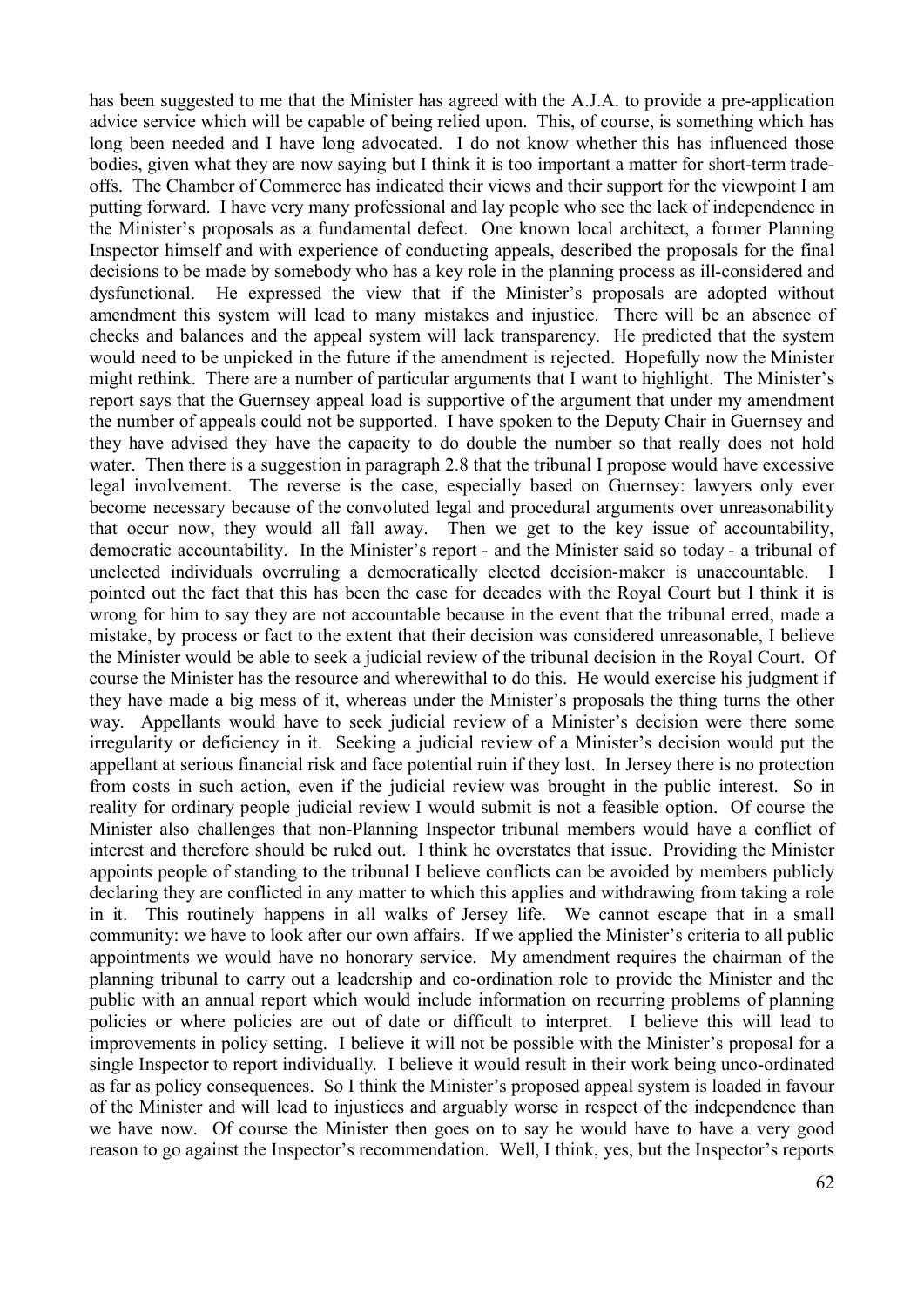on Plémont and a recent one on the sheltered housing at St. Ouen, demonstrates in reality that the Minister simply would have to substitute the inspector's decision for his own. What does that mean? Well, our experience has been with single Inspectors' reports that they are not subject to challenge, complaint procedures are not available, attempts to make complaints or at least to open up issues with Inspectors have been rejected, their procedures therefore are not transparent, transcripts are not available and I think this really results in a system where the Inspector is unaccountable. They have not been prepared to answer questions, in effect they are hiding behind the Minister. My fear is that the Minister's proposal would make this the norm for all appeals: lack of transparency. Of course then the report clearly says: "Well, how would the Minister make this decision?" It will clearly be taken in secret because no one will know the basis of it. Incredibly paragraph 2.27 of the Minister's report says: "These decisions will be taken by the Minister without any interaction with the Department of the Environment." Without any. So this, therefore, gives the Minister, whoever he or she is in the future - this is not a personal thing - to have the personal opportunity to influence or interfere with the appeal decision in whichever way he or she chooses based entirely on their own personal preferences. This is simply not a fair process and it is the worst possible unsafe appeal system. It would fail any test of transparency. But there are even more threads to this. The report also says the Minister, while proposing to withdraw from planning applications as a means of seeking to circumvent this conflict or this role and lack of independence intends to maintain for himself or herself in the future the ability to cherry-pick the applications and refer them direct to the Inspector who then recommends the decision to the Planning Applications Panel. Is this consistent with the Minister's proposal to withdraw from application decisions, I ask? How will he make his referrals or what is it based on? Is it going to be based on his advice or is it his personal views? Oh, there is an application I think I am going to have a look at. Why? Then what does he say to the Inspectors? The Minister sets the terms of reference in effect, what does he say: "I do not like this, have a look at it" or what does he say? Then of course the Planning Applications Panel, what do they do? Do they have any real choice in this, under such a system? I think this personal involvement there is to simply remove any transparency from the appeal. I am getting close to the end; Members will be pleased. The Minister's proposal also is that the majority of appeals are taken on written representations and the purpose of this is quite clear, to save money. I believe this arrangement to be unsatisfactory as the department's submission - this is in the appeal itself - and we know this in practice is much more thorough and comprehensive than the appellants. Often the case is the appellant writes one letter and the department produces a very well-prepared document. If the hearing is on those documents alone it is one-sided, so no competition. Experiences in Guernsey are exactly that: that information is nearly always missing, key points are not covered and they are only identified in the hearings. They have come out of the hearings. But of course also the majority of appellants, what do they want? They want their opportunity to be heard. That is what this is about: to be heard. Of course they will put up with an unpalatable decision if they have had an opportunity to be properly heard and they believe the decision fair and soundly based. So to deny this to appellants is to undermine the whole purpose to improve the public confidence in the planning system that the Minister seeks to approve and we all want. So my amendment includes the proposal that the appellant should be able to choose either an appeal on the papers or a hearing subject to the chairman of the panel making sure that procedure is the right one. One final point on costs: I have set out in my report what I believe to be a modest additional cost compared with the Minister's proposal. If my amendment is agreed and the second amendment from Deputy Le Hérissier to continue with the rest of the consideration which will reduce the number of appeals is also approved, then this additional cost in mine will be reduced. But either way I believe the additional cost is modest and I propose my amendment.

#### **The Bailiff:**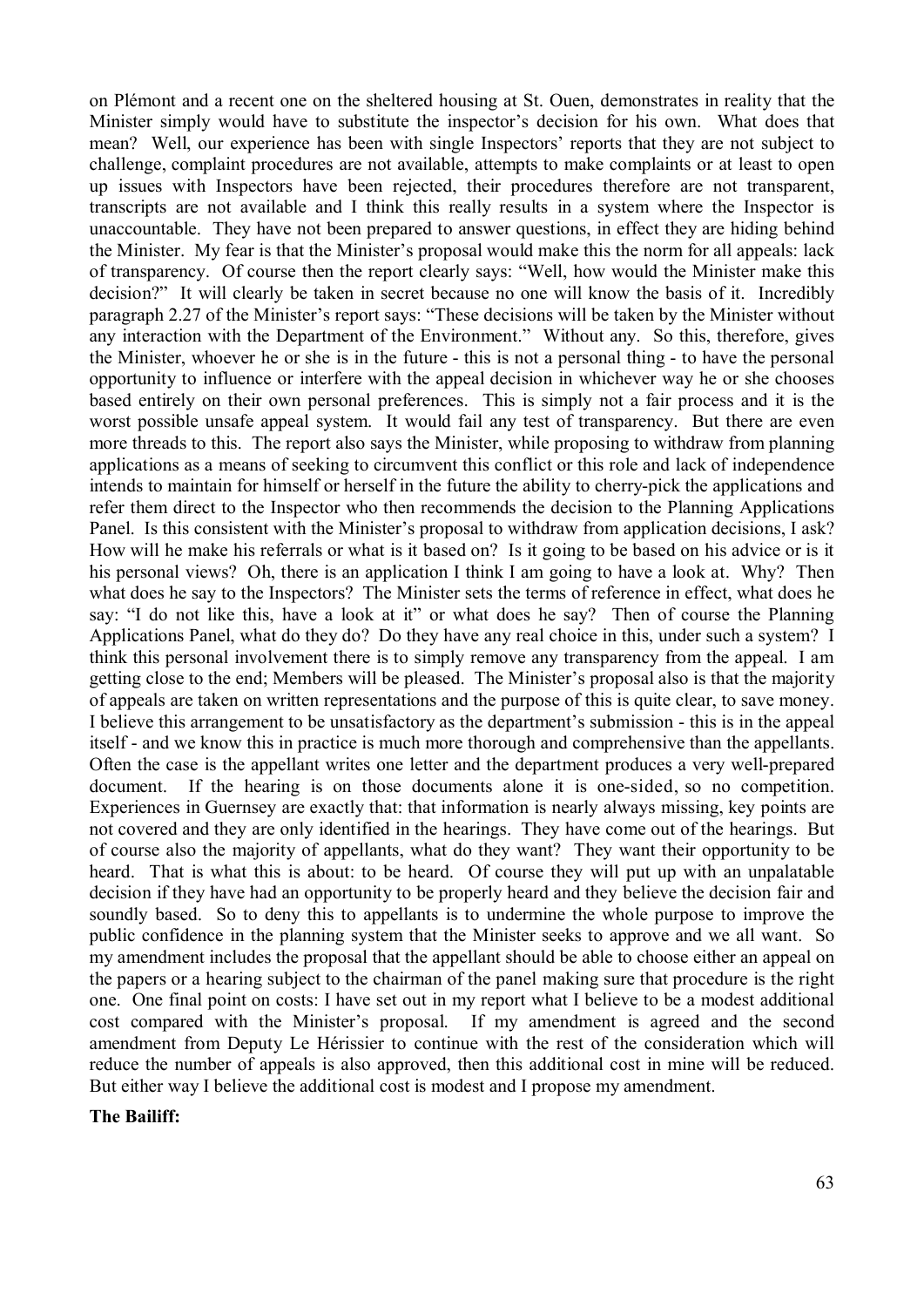Is the amendment seconded? **[Seconded]** Does any Member wish to speak on the amendment? Yes, Minister.

## **7.2.2 Deputy R.C. Duhamel:**

It is difficult to know where to start. There is so much that has been said that is clearly wrong or takes a different interpretation and a deliberate misinterpretation of what is being put forward perhaps.

## **The Bailiff:**

No, Minister, you cannot allege a deliberate misinterpretation. You will withdraw that, please.

### **Deputy R.C. Duhamel:**

I will withdraw that. In responding to Deputy Young's proposition I would just like to briefly highlight how my department has formulated the work on the main proposition which we will come on to shortly. In proposing the appeal system that is before us, I have taken substantial professional advice from chartered town planners within the States who have a wide range of experience from jurisdictions around the world. I have visited my counterparts in the Isle of Man and in Guernsey and we have taken advice from other Inspectors and looked at the systems both in England, Wales, Scotland and Ireland. Principally what is being proposed is very much in line with the Secretary of State's position - in charge of the environment - within the U.K. and we have a similar model in the Isle of Man. I think we need to move in that direction because it is a system that works and it is a system that allows adequate emphasis to be placed on an appeal system which is professionally based and still retains the opportunity of the Minister to make cases for planning inquiries to be challenged on issues of Island-wide importance.

### [15:15]

I think the way that is set out in the U.K. does exactly that. We are not passing over the responsibility; in fact, the Secretary of State retains the right to agree or disagree with these Planning Inspectors. In a lot of cases the decision-making is delegated and merely ticked off but the absolute right remains with the elected representative: the Minister or equivalent in charge of the department of the environment and planning system. We have also taken into account the views of other professionals involved in the appeals and development process and the feedback we have received - and it is all there for people to read - during the operation of our current first and third party systems. Inevitably, in being given the support of the professional bodies that I have alluded to, the Architects' Association and others, there have been differences of opinion within those bodies and organisations but the overall outcome is that they are supportive. Again, all of those documents are available to Deputy Young if indeed he has not seen them already. So I think it is wrong for him to promote a position where he is saying that on the basis of the one or 2 people perhaps that he has spoken to with professional qualifications who might well be one or 2 of those who took a different point of view, that that represents the consensus view of those organisations. It does not and I would like to dispel that criticism or inference. It has been the blend of the work, in speaking to all of the interested parties, that has led us to the professional solution which forms my proposition. The main response to Deputy Young is to provide a professional solution and not to try and water it down with lay members. We hold different opinions as to the use and relevance of appeal bodies or appellate bodies with volunteers coming forward but we do have a different opinion. I am not discounting the honorary and the voluntary work that is given to many other organisations within the Island and I think that is fair to commend the time and effort that those persons put into these organisations. Absolutely right. So we must not let that blind us to the issue. What is being suggested here is that instead of putting the appeals to a single professional Planning Inspector, who will not be the same Planning Inspector because there is a list of them to be drawn upon by the Judicial Greffe according to their whim and organisation, there will be a number of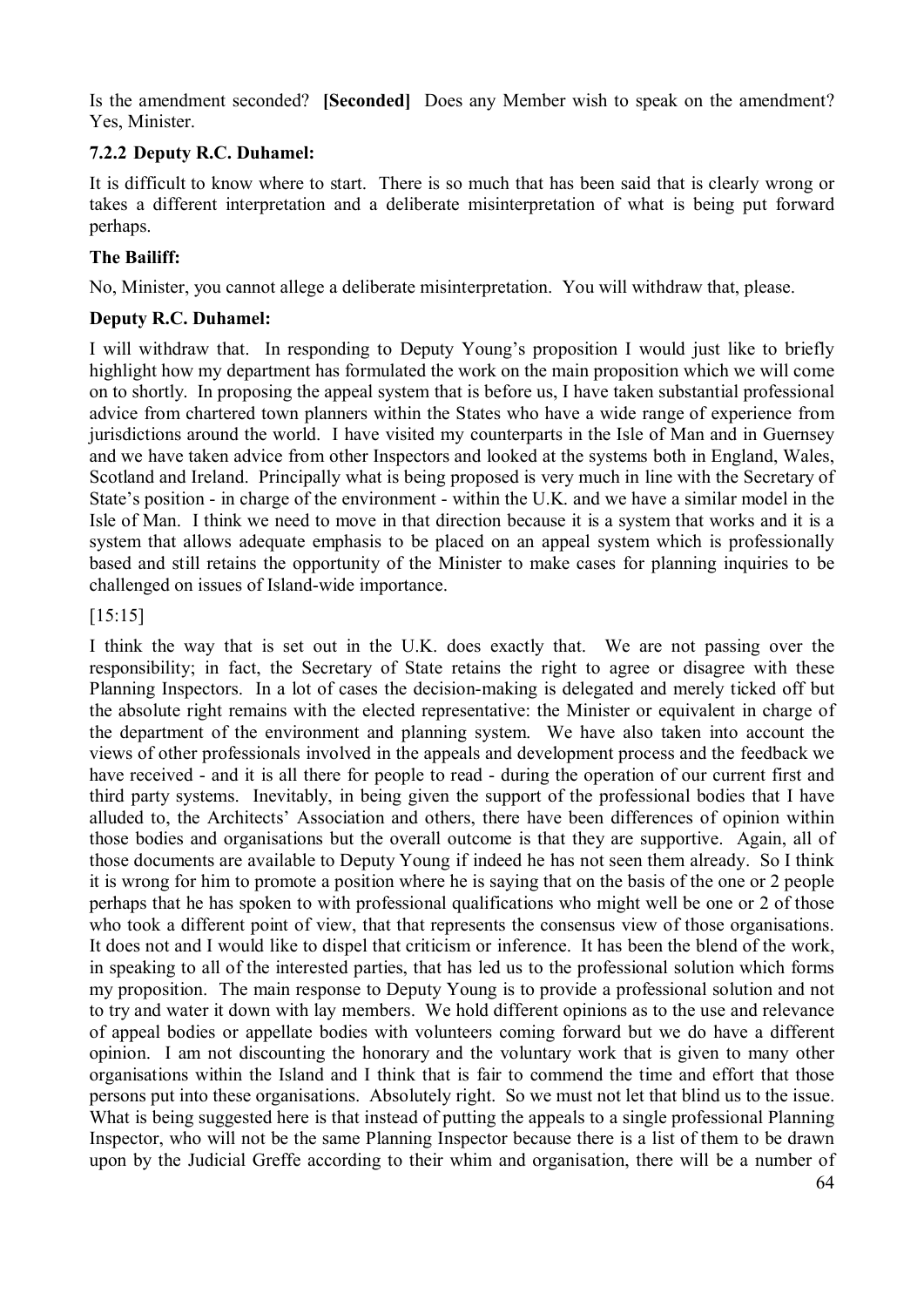professional persons who will be able to bring professional consistency into the merit-based systems that are being challenged. If we allow ourselves to have a body of lay people… and Deputy Young is suggesting maybe 10 or others. He is also suggesting that it be chaired by a legal person, thereby perhaps encouraging a legal process under that tribunal arrangement than perhaps would be otherwise. We are straying, or beginning to stray, into an organisational structure that starts to, in my mind, query whether or not the clear kind of judgment of cases to be judged on their merits is going to be able to work. This is a new system for Jersey and it is quite clear in my mind that whatever system is set up has to be absolutely consistent and there must not be any suggestions that due to the choice of members on a particular panel or the ability of an appellate body to choose the process by which they make their reference to for further consideration of decisions, that must not be allowed to happen. We have heard Deputy Young suggest that we need people to bring a local flavour to the decision-making in Jersey and I would put forward the counterproposal that that is exactly what we do not necessarily wish to bring forward. It is merits, and merits - unfortunately, or fortunately depending which point of view you take - are very, very different to local issues flavouring the type of decisions that we should be taking. It is a technical issue and I think it needs technical people who are completely independent of the Island who do not have any axe to grind or any professional associations or otherwise with the Island to be put in a position to make those technical judgments and assessments in an unfettered way. So I consider that Deputy Young's proposals lack the independence that I am proposing with these panel members identified also by the Minister or the chair and approved by the States. It also includes lay people in the process and my view and the view of my advisers is that they will be unlikely to demonstrate the relevant qualifications, skills and experience to weigh complex issues that are often raised. This will result in consideration not on the merits of the case, which is what the system is being designed to do. I think it will open up the perception or reality that unsuitable individuals are considering the issues with an inherent bias, either real or perceived, and that cannot be good. So in short I think that lay people would also be unaccountable for their decisions in a way that elected members are. Further, they would be brought into conflict with the elected States Members who made the first-tier decisions in the first place. This removes the democratic accountability from the process. It is my and my professional advisers' view that tribunals will be a more complex form in terms of administration and hosting. We are told that if there are likely to be some 200 appeals per annum and nobody knows whether that will be the figure or not - then we have the position of the organising body having to pick 200 different groups of people to arrange the administration for all of those persons to come together. Certainly I do not think the cost of doing that is going to be less than involving one professional person or for a register of such professional persons that is held in the U.K. I think the co-ordination would be more difficult, particularly if the volume of appeals were to grow. Certainly my intention that the charging structure that is being proposed in order to offset the costs must be such that it does not represent a disincentive for anyone who wishes to appeal the decision on merit grounds to be in a position to do so. Certainly if we had thousands of appeals, the process that Deputy Young is suggesting would be cumbersome to say the least. I also do not believe that Deputy Young's amendment provides the clarity that my proposition does and is certainly not as streamlined. This amendment seems to continue to allow decision-making on applications by the Minister and the Planning Applications Panel and possibly together, and possibly overriding each other, which is a material effect. On previous decisions that the previous Minister for Planning and Environment made there is a criticism that has been expressed to me, not only by Deputy Young but by other Members of the House, that perhaps that Minister in question possibly strayed into making too many decisions and as a result of that we have had a number of Planning Inspector reports and other mechanisms put forward in order to curtail the decisionmaking of the Minister for Planning and Environment to such a level as that he is generally much, much less involved and that is what we are doing. In coming forward by proposing that the Minister is removed, and any successive Minister after me, from dealing with day-to-day planning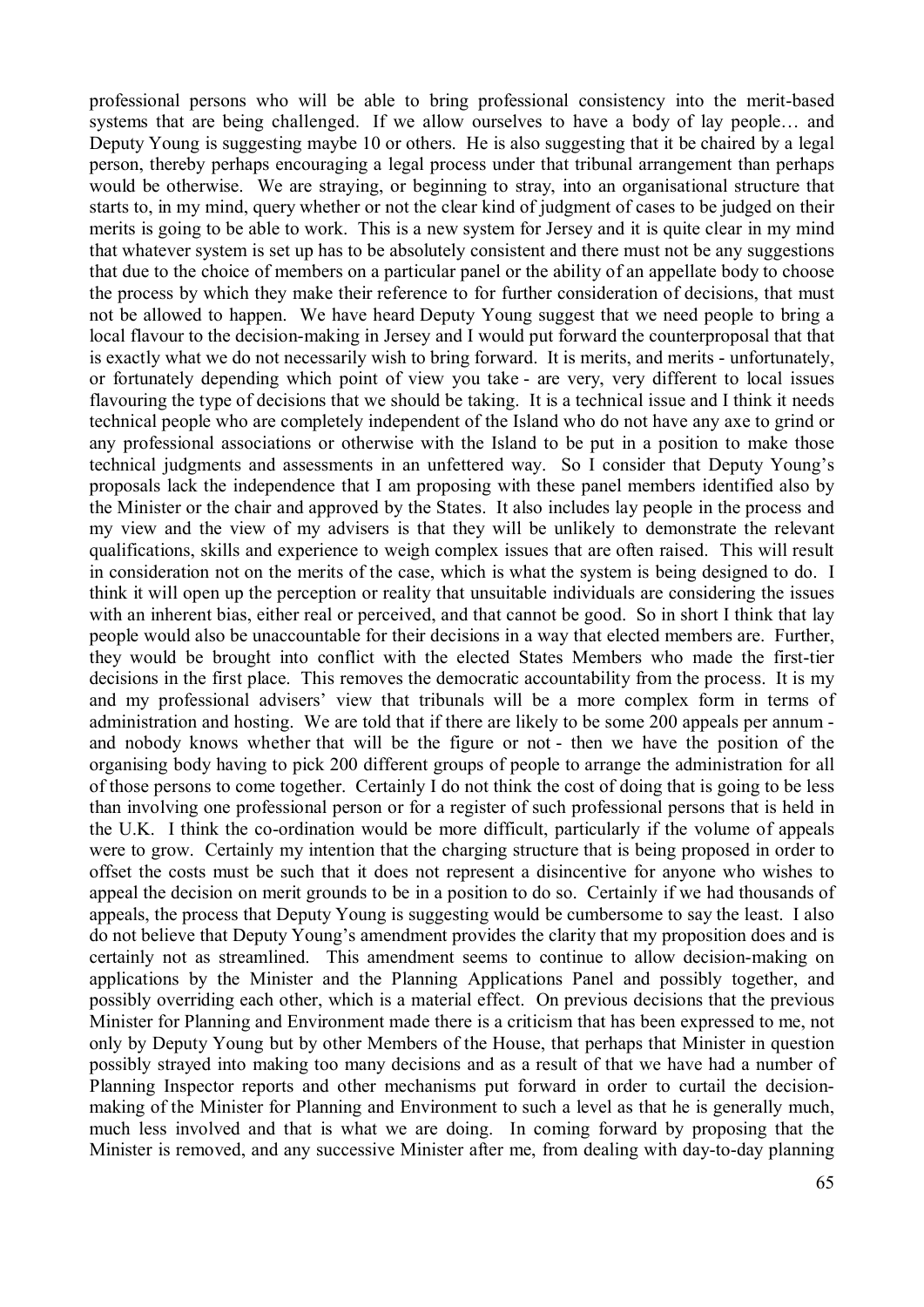applications, I think that is entirely what is being asked for and it is entirely right that we should move in that direction. The role, although Deputy Young does not agree with it, of the Minister for Planning and Environment I think is more closely associated with focusing on strategic issues, on policy-setting and on the law. I do not think it is right necessarily that the Minister for Planning and Environment should be involved to the level that his system would suggest in working with the Planning Applications Panel to make lower-level, if you like, decisions. I do not think that necessarily will be the right way forward. It certainly would be out of context and out of the general kind of drift that other Members have been encouraging me to move in which is to limit the extent to which the Minister for Planning and Environment makes planning decisions and to concentrate on those 3 areas: strategic planning, policy planning and the legal aspects in order to do the first 2. The experience of Guernsey as the system to follow is, in my view, not the system to follow. We have a system in Guernsey whereby the decisions are not taken by the Planning Inspectors; he is just there as an adviser. It is being suggested that the lay people working collectively are those who do make the decision to bring the local flavour to the decision-making. As I mentioned earlier, I think a merits-based decision is not really based on the flavour of the decision-making in a particular place. We have looked further afield and, as I say, we did not really have to go particularly far because I think the system that we should be copying is the U.K. one. It is my view that as the Minister and as politicians we should look to the main principles of what we want the appeal system to deliver and that is that it should be independent, professional and open, cost-effective, planning-merits based, easy to use and timely. We should not be involving ourselves in trying to design intricacies of a system either most of us will not use or to be used in a form that is confusing, less streamlined and unsympathetic to the general drift of what is being asked for. We should rely as far as possible, but with the proper scrutiny of our professionals who have looked to professionals in other places, and merely what we are doing here is copying the U.K. as we do in a whole host of other places. A few other points: Deputy Young made heavy play about pre-application advice and saying that I was contriving a system of withdrawing from the planning decisions in order to come back later with pre-application advice which would perhaps, in his inferences, be doing the same thing. That is not the case, although I would agree with him that pre-application advice does need to be tidied-up for the department but not necessarily to the level that he was suggesting that pre-application advice should carry with it a decision that will be made by other parties making the decision that the application will be granted. He also made play that there will be difficulties if the tribunal erred. What is being proposed is that the decisions made by the tribunal are binding on the Minister and on the Planning Applications Panel. The system that I am suggesting at the moment would be able to be challenged. The Minister, in seeking to agree with the Planning Inspector's views as to the technical merits of the application or not, if he went against the advice that was being offered by the technical people as he would be able to do in any decision where advice is given, would have to find proper reasons, record those reasons and publish those reasons as to why he was straying outside of that advice. That is quite similar to what we do now. I do not think it is right to infer or imply as Deputy Young did that the Minister will be making decisions in secret - that is certainly not the intention of the proposition - and that no reports will be issued in order to give the reasons as to why the Minister is arriving at his particular decision.

#### [15:30]

The last point, I suppose, not to keep Members for too long, is that Deputy Young made an inference that the proposals that were being put forward were to be encouraging written applications in the main and that no hearings or limited hearing rights will be granted. That in fact is not the case. What we are saying is that there will be equal weight - or even unequal weight applied across both sides as to the applicant's preference as to whether he would prefer to come in to do a written application or to have a hearing. We want to open up the system because the whole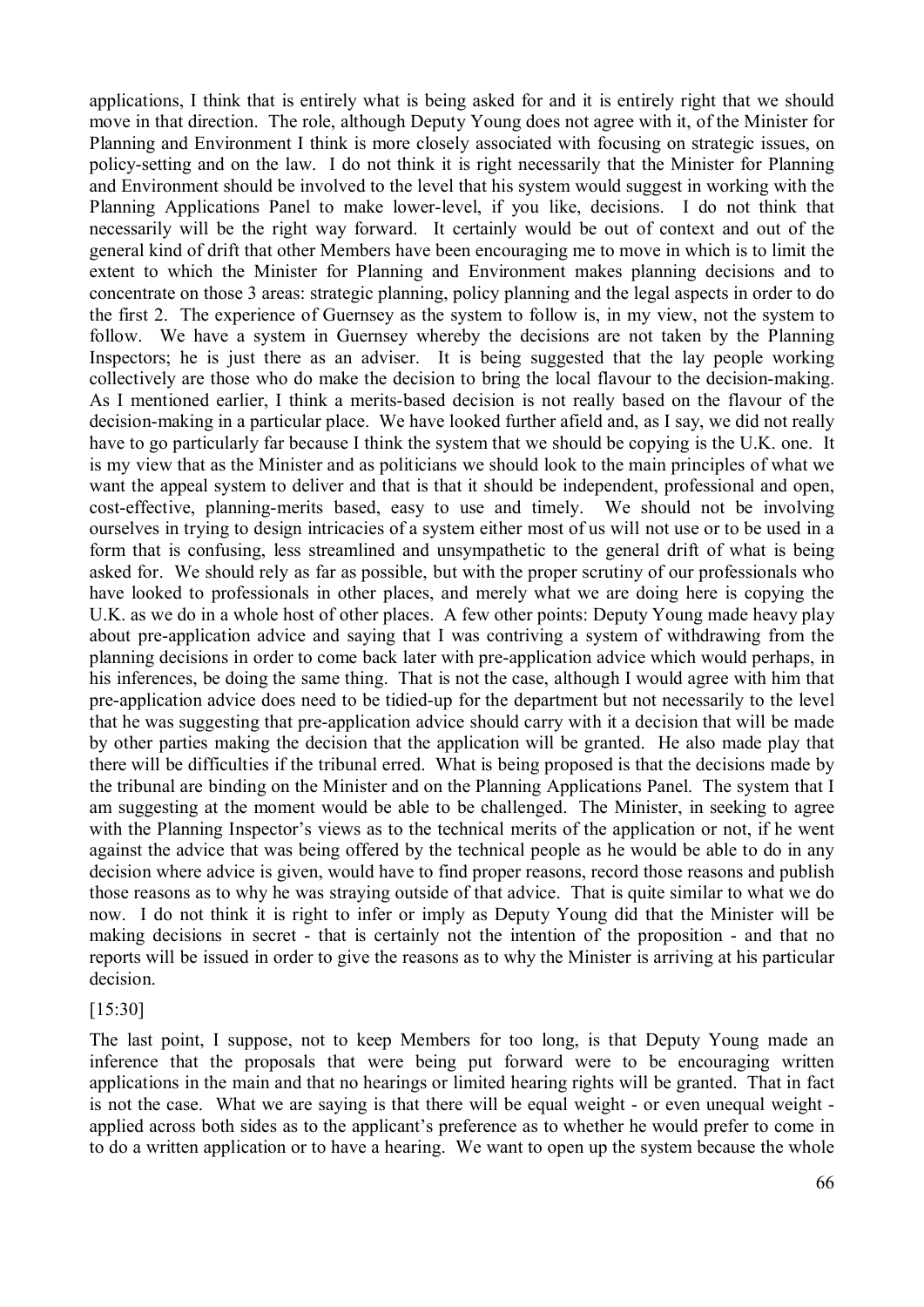point of a planning merits-based system is to be as open as possible and to give people their day in court, so to speak, or their day with the Inspector process, the opportunity of saying what they want to say without having to fund it through expensive legal persons who will be doing most of the arguing for them if it was a conventional court case. So, all in all, the system that I think we are proposing is the better one. Inevitably, they are differences of opinion, they are deep differences of opinion, on this particular one point. I think it must be right that a democratically-elected representative of the States be accountable for decisions that are being made and I think it must be right in this particular case that to use or over-use lay members or to set up a system that over-uses those persons and squeezes out the Minister to make decisions lower down, when in actual fact that, in my view, is not his particular major function of the job, is taking the wrong emphasis and placing the wrong emphasis on the Minister's job. I think really that in essence is the difference between us. It must be said that the biggest changes that the Deputy has made in coming forward with his system is to take my system by and large and to strike out "the Minister" and to place "tribunal". So in actual fact we are in agreement with pretty much everything that the department and myself brought forward in the main proposition bar that one change. I think we are right. I think that the system I am proposing will provide a better system. It still allows the Minister to be accountable to the House for whatever decisions he might make. It still openly allows a further challenge to the Royal Court on the issues of whether or not the Minister is being unreasonable or not in taking into account, or not taking into account, the extent that he has stated in his report, the Planning Inspector's advice. I think the underlying benefits over and above moving in this appeals direction is that it does allow the Minister and the decision-makers lower down, notably the Planning Applications Panel, to be in no doubt as to what they are supposed to be doing in terms of making the decisions and giving them the authority to make the first party decisions, streamlining the whole system to make sure that there is only one place that we go to decide on the appeal system that is going to be taken and allowing the Minister, as I said earlier, to be freed-up to the extent that he can look at the policy-making strategy setting in the way that is already done but to a greater degree. On that basis, I think I am urging Members to reject this amendment and would ask Members to support me.

### **7.2.3 Senator F. du H. Le Gresley:**

I was one of the Members who supported Deputy Young's proposition P.26. I went against the Council of Minister's rules, if you like, on this one because I thought Deputy Young made a very good case on the day. But I am not going to support him today because he requested that the Minister speed up the process of review for an independent planning appeals process and was not prescriptive in how that should be provided. He did… and I will quote him from his proposition P.26 of 2013 on page 11, in case he does not have it with him, he says: "41. In this report I have made the detailed case for the replacement of the existing planning appeals system (i.e. to the Royal Court). I have not recommended the detailed structure, but set out some principles upon which the Independent Planning Appeals Tribunal should be based. I consider that this task is more appropriately carried out by the Minister for Planning and Environment, using the resources of his department." My point here is that the Minister for Planning and Environment has officers of high qualifications who have given him, in their opinion, best advice based on the review of schemes in other jurisdictions. They have chosen to use the scheme that is used in the Isle of Man. I do have the paper here from the Isle of Man which sets out their scheme. The officers have advised not to follow the Guernsey scheme which basically is Deputy Young's proposal. Now why would I say that the Isle of Man scheme is better in my opinion? Well, I have sat on the Planning Applications Panel, albeit for a short period of time. Those of you who were in the previous Assembly will remember that I made a bid to be the Minister for Planning and Environment at a very early stage of being a Member of this House which was rather perhaps foolish of me, but nevertheless I did. Why did I do that? Well my experience on the Planning Applications Panel - and I can see my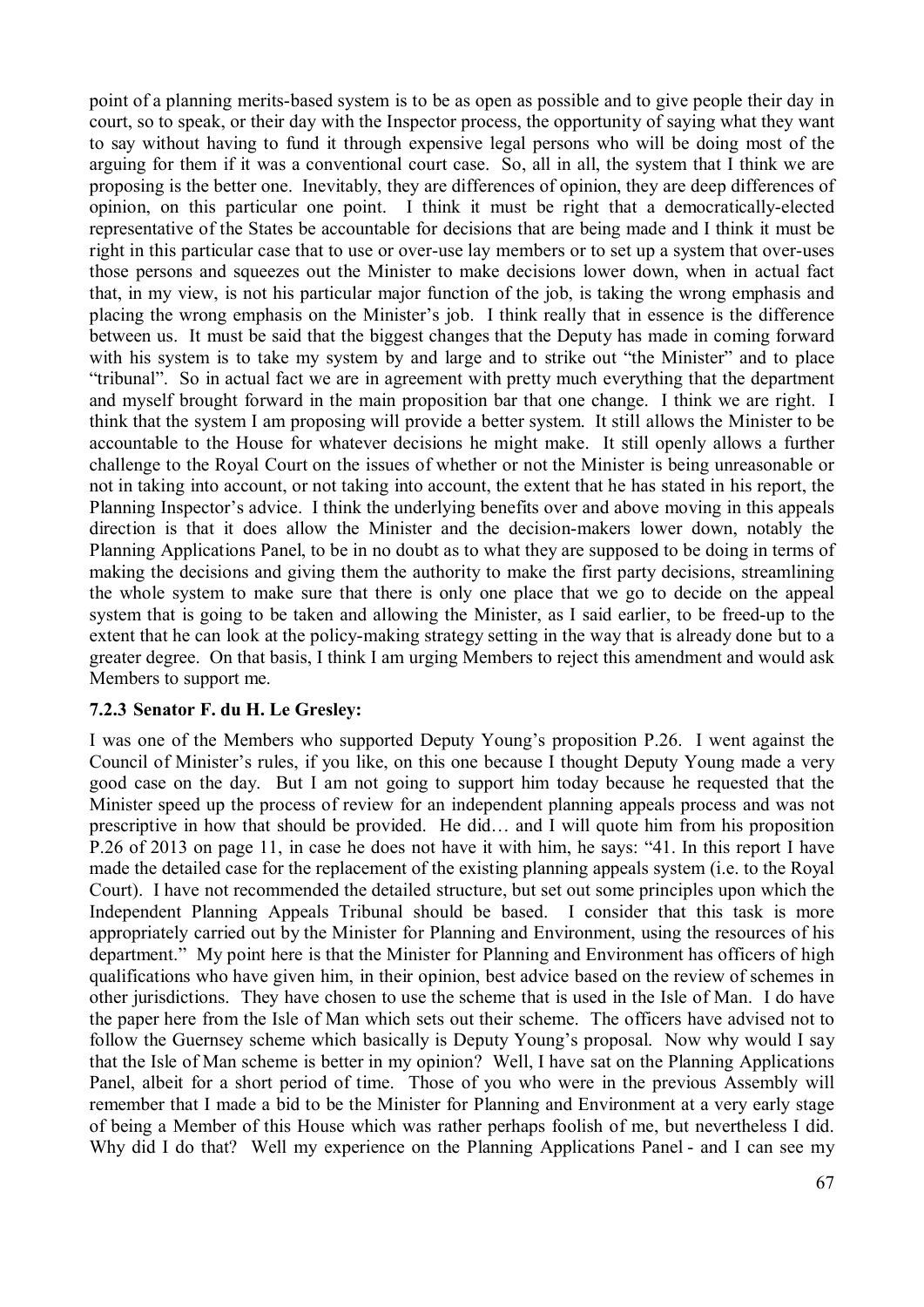colleagues looking at me who were with me - is that it is not a very good process. Why is it not a good process? Well, the Minister quite rightly has made great play, not only in what he has said, but in his proposition, about a merits-based appeal system. Now what does that really mean? Well the answer is, is that lay people really only make their decisions subjectively. I recall that we had a member of the panel - and their ears will be burning soon - that did not like porthole windows. Now we would be told that he would have great difficulty approving a building with porthole windows. I am not saying that that was the only decision that would have brought him to that conclusion but those are the sort of subjective comments that did worry me as a member of the panel. We had other instances which I do not wish to embarrass any other Members but we do all have our preferences. Some people like dormer windows and some people like big gardens. It can go on and on. So being a member of the Planning Applications Panel is a very difficult process. You are not qualified and no Member of this Assembly is qualified to make real planning decisions. Those members on the Planning Applications Panel rely on the advice of officers. I hope it has improved since I was a member of the panel under the new Minister because, really, I will give you a typical day as a Planning Applications Panel member. You arrive and there is a rickety old bus and you climb on it ... **[Laughter]** you climb on it. If you are lucky - and I stress if you are lucky, because obviously the papers arrive late - you had a chance the night before to read a pile of papers about that high. Now nowhere in any of those papers was there a plan for any of the developments that you were about to see. Not one plan. So, I may be a lay member but I do have an idea what a plan looks like. So we would go out on site at a rapid speed across country lanes and arrive at some farm development in St. Mary, and I remember one in particular. The officer would arrive and it would be freezing cold and you would be standing there and he would get out all his plans. He would pull them all out and one person would be holding that one, another one down here, and he was saying: "This is where the development is and these are the ..." and then we would leave the site and we would never see that plan again. The only time you would see that plan again is when you arrive at the hearing when suddenly on screen are the plans, maybe not necessarily the ones you saw on that site because they probably blew away or they got dirty. So it is not a good process. Now, I am sure it is improved under the new Minister because, quite honestly, if I had become Minister I would have sat down with those panel members for 2 or 3 days before. I would have said to them: "Look, if you want to be on this panel, you have to give a lot of time and I cannot let you make decisions that affect lives of people just based on a quick *resumé* of the case, a quick site visit ..." if you are lucky because not all site visits were done: "... and advice of officers. You really are doing a very serious job here and you really have to take this into consideration." So this is the sort of system that we have. Now, why I have said all that is because I do not believe that the Planning Applications Panel process is robust and, therefore, you have to have a planning appeals process that is robust. You do not want all lay people. You do not want a former architect who used to think that using granite on every building was the only way to build in the Island. You do not want those sorts of people giving planning decisions or overturning decisions of the Planning Applications Panel. I am sorry, but you do not want that. What you want is a qualified Planning Inspector who has nothing to do with Jersey, who only looks at the merits of the case, i.e. he understands drawings, he understands all the implications of our Island Planning (Jersey) Law. Has anybody read the whole of the Island Planning (Jersey) Law? I defy anybody in this Chamber to tell me ... well, we have one ... who has read that from cover to cover. I hope the Minister has but it is a massive document and yet the Planning Applications Panel is having to make decisions against that document. One would expect that if we go with the Minister's proposal, we would have a panel of Planning Inspectors who would read that document, who would understand it because, let us face it, we do not all understand some of the detail about planning in this Island. So we would have experts. They would be, if we follow the Isle of Man process, the panel of Isle of Man Inspectors, appointed by the Council of Ministers, are usually affiliated to the R.T.P.I. (Royal Town Planners' Institute) and retirees from the Planning Inspectorate in the U.K., i.e. they are from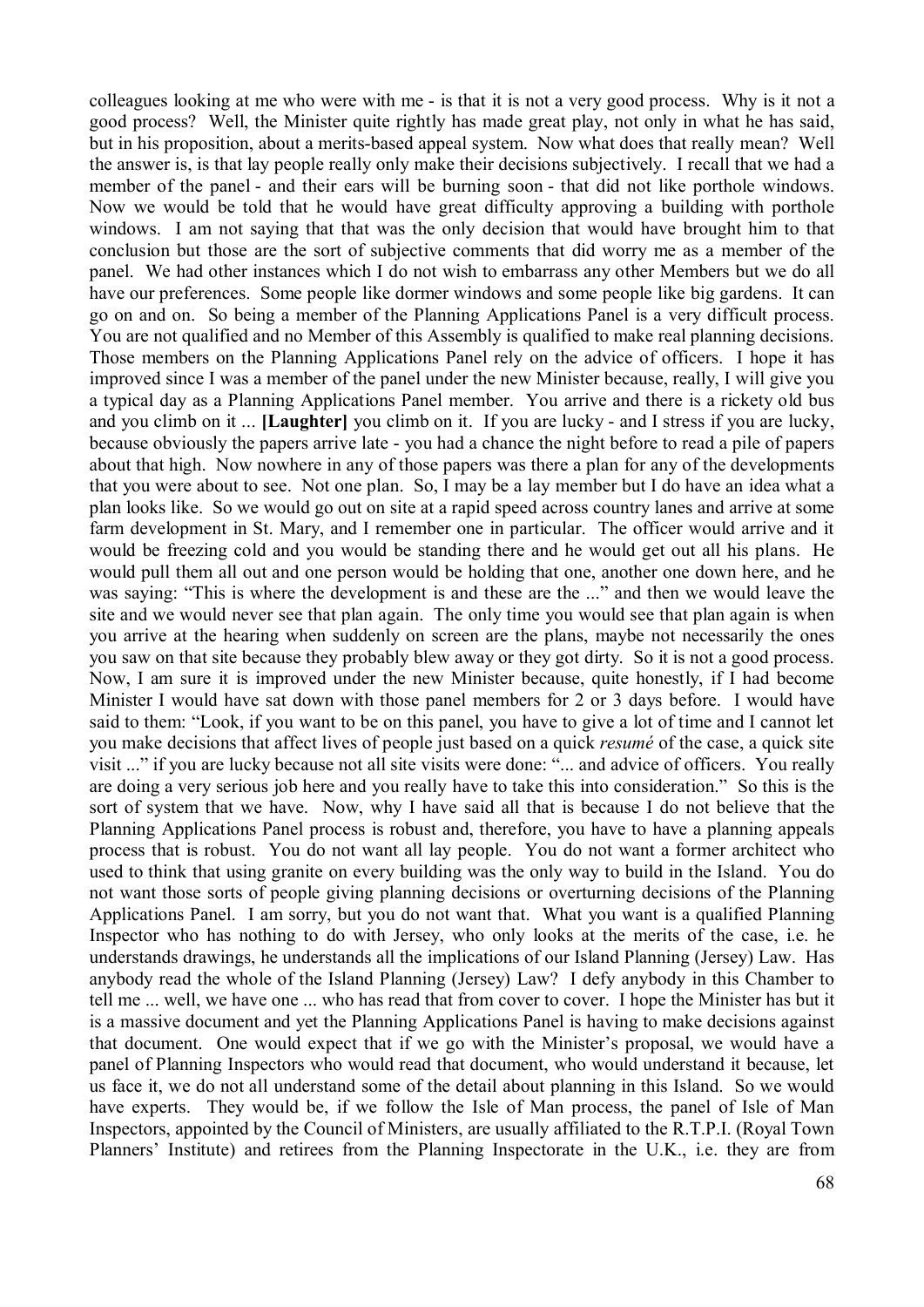outside of the Isle of Man. So they have to be qualified. What is the point of appealing to somebody who is a lay member, who is a retired architect or retired surveyor when quite honestly they are not qualified to do a merits based assessment. I will give you an example, we have a health appeals tribunal in Social Security. Now, would you want to go to a health appeals tribunal on the basis that you are appealing about your illness or your disability, to a group of people who just happen to be interested in people who are sick. Would you want to or would you want to go to a panel that consists of retired doctors or people currently in the field of medicine or whatever? People who are professionals who understand these things. Not a group of well-meaning, retired, former architects or surveyors. That is not the sort of people you want to have the final decision. You want the experts. So that is why I am sorry but Deputy Young has not got the right solution to the problem that we have with appeals. Of course we need to have an appeals process and that is why I supported him. I am going to possibly upset you, Sir, but I will try not to. In Deputy Young's original proposition, he made reference to why the Royal Court was failing to deliver a satisfactory appeals process and he said that Jurats, who obviously form part of the planning appeals panel, are generalists and unlikely to have up-to-date and detailed knowledge of the Island Plan policies or the procedures of the Planning Department. Neither are they property specialists, nor do they usually have a proper professional background. That is exactly the reason why we want to use Planning Inspectors because if we create a panel of 10 lay members, we end up with the same situation that Deputy Young identified with the Jurats.

### [15:45]

So in my unfortunate way, I have become quite emotional again but I do feel that Members, on this occasion, must accept that the Minister has had best advice, he has looked at the appeals process, he is satisfied with the advice of his officers that the Isle of Man and in fact the U.K. have a process of this that is right and proper and ultimately, it is right and we can all disagree with some of the decisions that are made by planning Ministers or committees in the past. It is ultimately right that the person who is voted in to that position should have the ability to reject the advice of a Planning Inspector following an appeal but would have to justify his grounds. He really would have to justify the grounds. It is absolutely unfair to use Plémont and St. Ouen - the recent one at St. Ouen - as examples where a Planning Inspector report is not suitable because they were done under a totally different process, not an appeals process and therefore it is not fair and right to use that. However, we may disagree with the final decision on Plémont, which I disagree with. That is not the point. The point is, we cannot start saying: "Well, the Planning Inspectors are useless because they did not stop the building at Plémont or did not allow the development at St. Ouen." They were looking at the Island Planning (Jersey) Law that they may have interpreted differently and as we know now, there will be a third party appeal going forward on Plémont. But that is a different matter. That is not for today. Today is about what is a robust appeals process based on merits. Merits is not something that unqualified people can decide. Thank you.

### **The Bailiff:**

Does any other Member wish to speak? Yes, Deputy Power?

### **7.2.4 Deputy S. Power:**

I will be brief because the Minister has said quite a bit of what I was going to say in relation to Deputy Young's amendment. I will just refer briefly to Senator Le Gresley's description of the planning van process. **[Laughter]** In actual fact, I think he has used a little embellishment in probably what he regards as the difficulties of site visits. Indeed, it can be difficult at times and when he points out that it is a difficult process or a slightly flawed process, the Planning Applications Panel process, and picked out on one Member who may have referred to portholes early in his career in the Planning Applications Panel but I have heard no reference to portholes in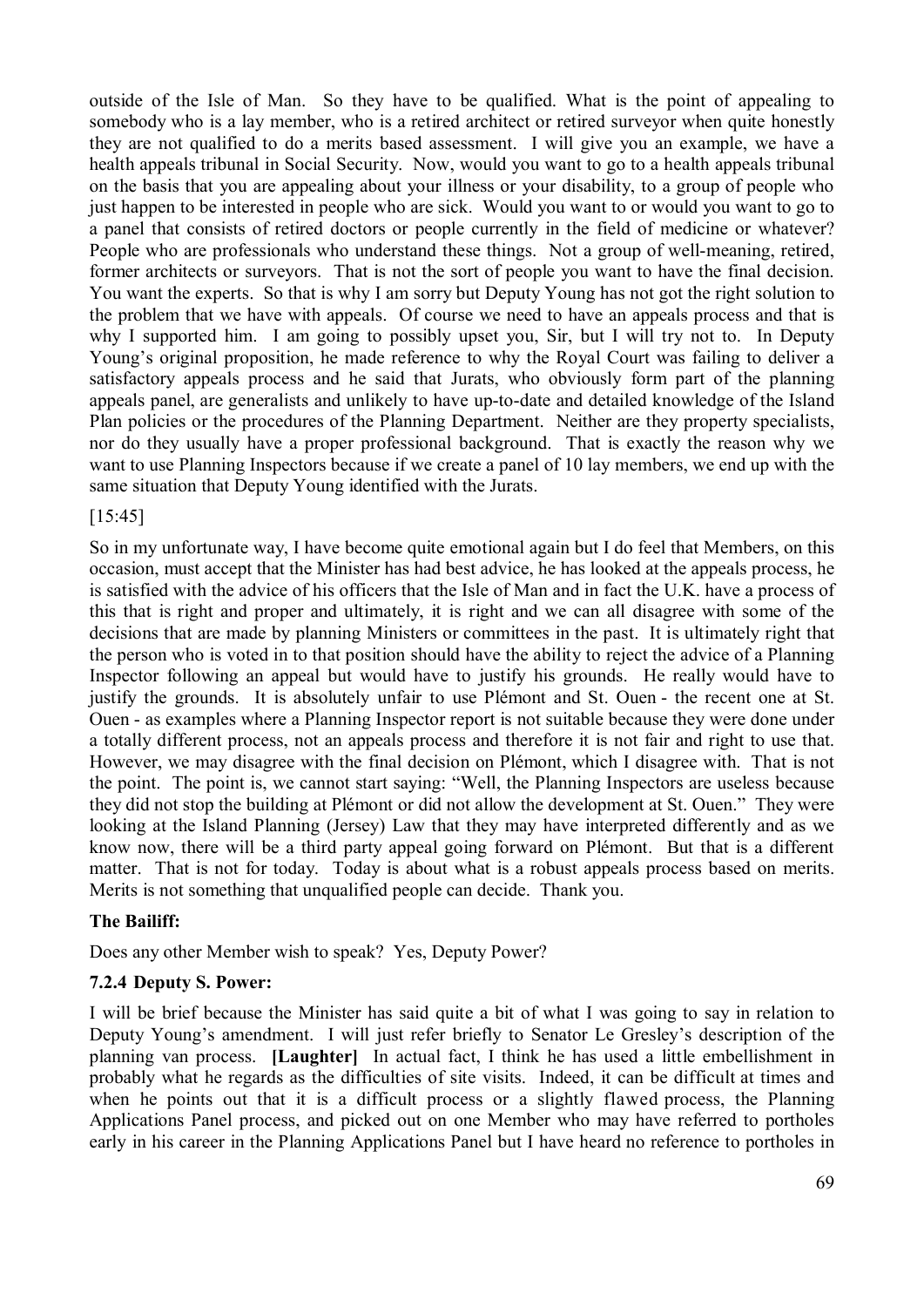the last 2 years. The thing is, once you have done 250 or 300 applications a year, and you have been on the Planning Applications Panel for 5 or 6 years, you realise that having handled 1,000 or 1,200, 1,400 or 1,600 applications and maybe half that in visits, that there is a certain pattern that you know will fit. Irrespective of whether you are standing in Rozel on a bitter February day, holding as we do a sheet of A1 or A2, and it is raining and the print is running off the drawings, most Members who have had a bit of experience do understand that process. The Constable of St. Mary is trying to distract me here, but I am going to ignore her. Once you have that experience, you realise that the process, in my opinion, does work reasonably well. In the years that I have been on the Planning Applications Panel, Members have not really said that they dislike the system. The bus is another story. We were promoted from an old bus to a new bus and in some ways the new bus is worse than the old bus **[Laughter]** because the seats are designed for children and it is quite uncomfortable. I will leave it at that. I will also say that there was another experience in Rozel about 3 years ago when the former Deputy of St. Peter and myself ended up under the bus because part of the back-end of the bus had detached itself and we had to reattach it before we could keep going again. In relation to Deputy Young's comments, I agree with what the Minister has said in that he agrees with the Minister in all respects in terms of the role that the Minister would have to evolve into, in terms of the role the Planning Applications Panel would have to evolve into, except he is substituting a tribunal for a panel of Inspectors. The Minister does use the plural word "Inspectors." He is not depending on one Inspector but a panel of Inspectors. At the moment… and I sat on the Committee of Inquiry into Third Party Appeals with Deputy Le Hérissier, and we are lumbered with a system in the Royal Court that is not easy to use. It is expensive, it is complex, it dissuades people from using the system and I know a number of cases where people did not appeal because of the daunting prospect of going to a Royal Court system, whether it is the informal system or the full system. In the Royal Court system, we do have Members, as Deputy Young correctly pointed out, who are non-elected. Some of them have an expertise in the law: they are not experts in planning. Indeed a number of decisions that have come out of the Royal Court in recent times have had a wide divergence in terms of how you interpret the Island Plan, as Senator Le Gresley just said. There is a wide interpretation of the Island Plan and how the Royal Court has made a number of decisions. That, to me, is another indication of how this system does not work. Deputy Young said, and criticised Deputy Duhamel, in what might be the composition, and yet, in his own recommendation - and I quote from page 7 of Deputy Young's amendment, the third paragraph down - he says: "The panel members should consist of a mix of U.K. Planning Inspectors to achieve professional oversight and other persons of appropriate skills and experience to ensure that each tribunal has a balance between Planning Inspector and the other 2 members. The mix of members selected for the panel would be for the Minister to decide in consultation with the Appointments Commission." So what Deputy Young is saying is that he is handing it back to the Minister, that the Minister comes up with a list of recommendations of people to run the tribunal, which would then be approved by an Appointments Commission or are vetted by an Appointments Commission. To me, a panel or a tribunal is a slightly more cumbersome methodology than what we have seen in the Isle of Man model. I did go to the Isle of Man a number of times but specifically to do with planning appeals with the Minister this year, this early summer, and we were both fairly impressed with what we saw and how the system works up there. Indeed, my own experience of friends who work in the U.K. is that the U.K. planning appeal process does work equally well. I agree that I think the Guernsey model is not one to be followed. Indeed I would say that some of Deputy Young's possible disdain of the inspectorate model, which would then report to the Minister, is the fact that he probably does not like what happened ... his own personal interpretation, of the Plémont decision which was a Planning Inspectors' recommendation to the Minister, has probably not agreed with him. I also take exception to a comment Deputy Young made. He said that the Minister's proposals, which show an artificial illusion of independence ... I do not agree with that. I do believe that as States Members, both on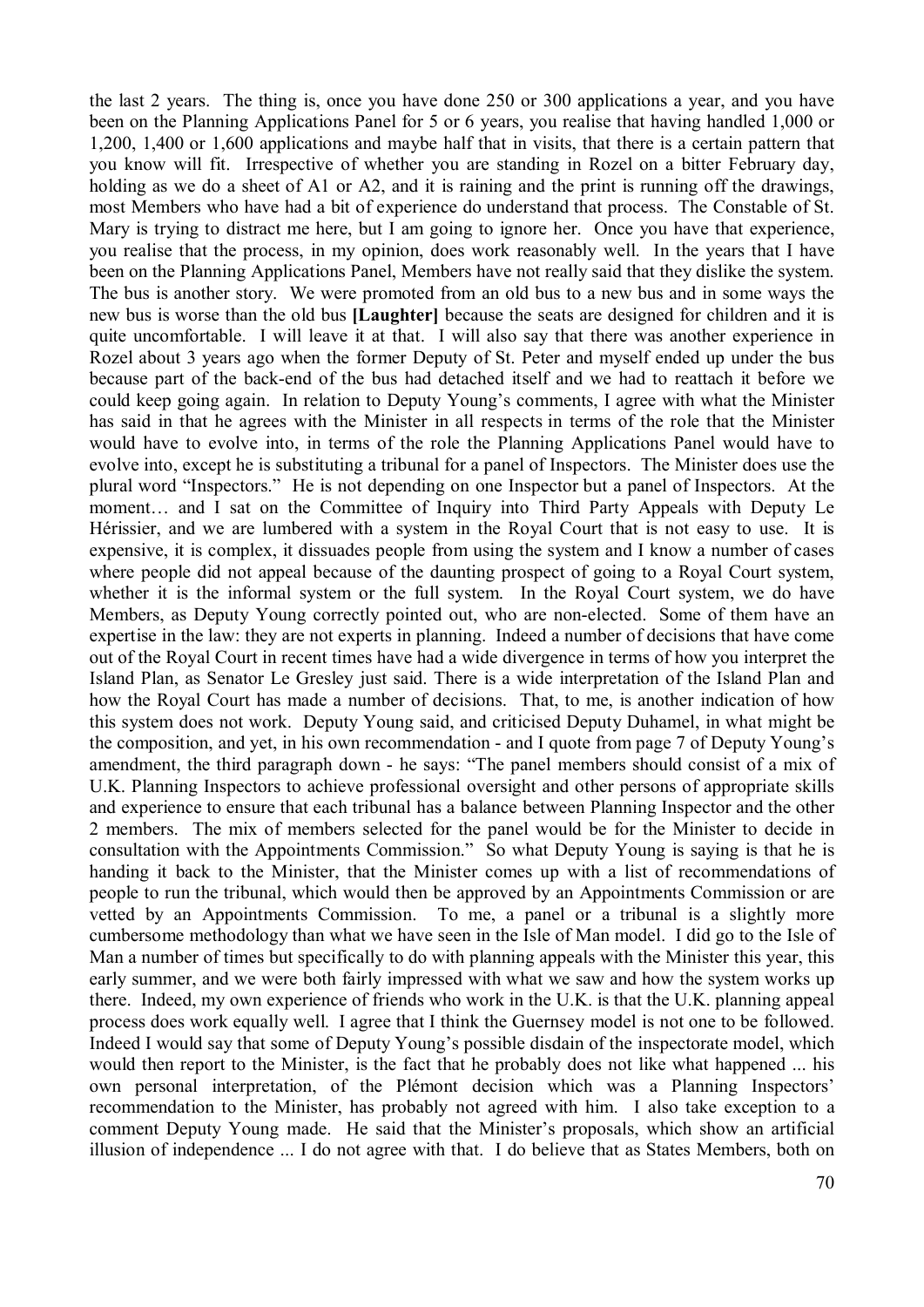the Planning Applications Panel and the Minister, we are elected to make decisions and I do not think this Minister - and indeed the template he is setting for future Ministers - is anything in any way ducking the responsibility that States Members have to make decisions, particular planning decisions. I think that the template that the Minister is suggesting at the moment is a good one. I have, and my colleagues on the Planning Applications Panel have, quite a number of years of experience and I think everything else that I needed to say has been said by the Minister and I will not be supporting the amendment.

### **7.2.5 The Deputy of St. Ouen:**

I must rise to address or raise an issue with something Senator Le Gresley said, which, was in his quite entertaining speech where he questions the value of a tribunal made up of experienced individuals, which is what is being proposed by Deputy Young. Perhaps someone that hasn't spoken and is far more knowledgeable than I will confirm or otherwise that, indeed, we rely heavily on such tribunals, covering a whole range of topics which, indeed, are I believe some of the areas that perhaps the Minister for Social Security is responsible for and yet he seems to believe that in this case, it is not appropriate. I want to understand why is it not appropriate in this case when it is acceptable everywhere else? If someone would respond. Thank you.

### **7.2.6 Deputy R.G. Le Hérissier:**

Oddly enough, I was going to deal with the very point Deputy Reed of St. Ouen has raised and I will deal with it later. But I think the House needs to know that Senator Le Gresley may be driven by deep, personal feelings because he was injured quite severely in the planning van **[Laughter]** and it did lead to a hospital situation. That may have embedded itself in his mind and he has rather strong feelings about what happens when all those people de-van, so-to-speak, if I may mangle the English language. Yes, I was going to raise this issue that the Deputy of St. Ouen has raised. If you follow the logic of what Senator Le Gresley was saying, why have enthusiastic amateurs involved, lay people involved, at all. Why do you not go straight to the technocrat, i.e. the Planning Inspector, and get them to make the decisions. Why not? Why get all this sort of bumbling around with these loads of bumbling people in the back of a non-functioning van, rattling around with plans and so forth in windy weather, when you could have a technocrat who could probably take all the decisions off paper submissions. Because what we do have is a hierarchy of decision-making. It will in a small way be raised in my little amendment, but that is ... and the first stage are the officers, they make decisions and the current Planning Applications Panel has - as my good friend the co-equal Deputy of St. Clement will allude to - not been afraid to overturn those decisions. The decisions of technocrats, people who in Senator Le Gresley's book, because of their training and their experience, are perfectly equipped and yet the panel has been overturning them at quite a rapid rate. Matters have now settled down, but there was quite a turnover over those decisions because the panel said - and the Constable of Trinity may wish to intervene later - for example: "You are being too cautious. You are taking the rules too literally." Often decisions are based on a balance of policies that ultimately compete with each other, so the importance you give to one policy versus another, be it a percentage you have given your mind or whatever, is very important. The panel has said: "Well, we attribute different values to those policies, and here is why we attribute different values." It is all explained. It is all in a public setting where Members are told basically to put forward their reasons and why they reach those different reasons. So this idea that you have got this bunch of people mucking about with porthole obsessions for example is off the point. In any case, as has been said, that individual has moved from what you might call the maritime phase of his life, into other phases. The whole idea is you get the officers, they make decisions and they have taken an awful lot out of the decision-making process. Clearly the public like them when they approve their decisions; it is obviously when they do not that problems arise. The officers make these decisions. That has cleaned an awful lot out of the process and it has been accepted, but at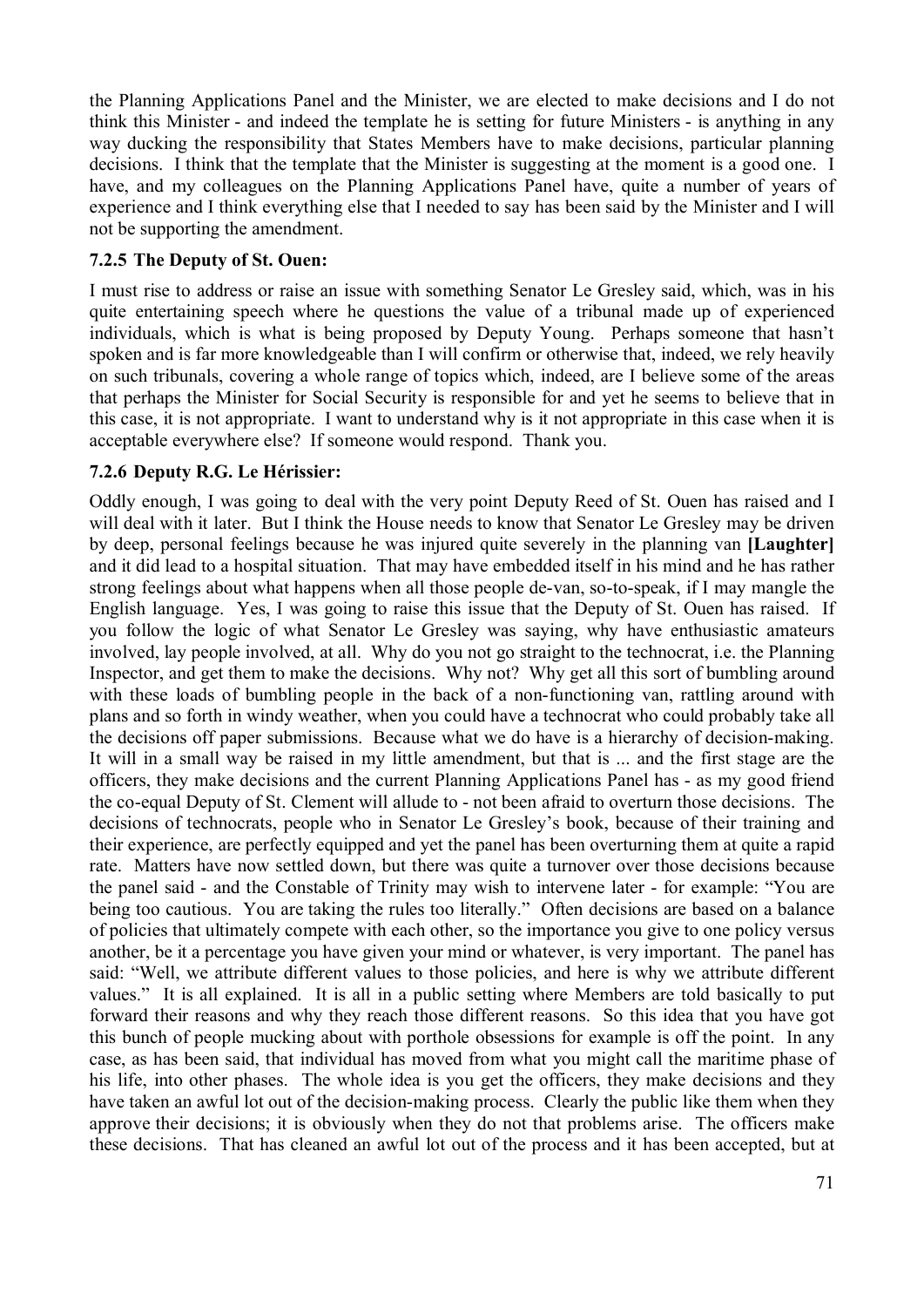times they are too cautious. At times they do not balance in a way we think is acceptable. They do not balance the policy in a way we think that should be done. So the Planning Application Panel fills 2 roles. It is what you might call a *de facto* appeal from officers' decisions, where officers have turned down the public submissions, and it looks at decisions afresh. Occasionally it gets a reference as it did with the Co-op from the Minister. So the whole idea of a planning panel, as with other bodies in the States as the Deputy of St. Ouen is alluding to is you appoint people who you think are people of judgment; you hope after the right training they will apply that training. You hope they will study the Island Plan and come to a determination, often in a group debate, about the application of that Plan, the situations. But as Senator Le Gresley in his more lucid moments when he was not being bounced around in the van - with unfortunate consequences as we know - when that was not happening he knows that there are very good discussions about where the balance lies; where the particular emphasis should be on the policies that have been considered. So ...

### **Senator F. du H. Le Gresley:**

Would the Member give way?

### **Deputy R.G. Le Hérissier:**

Yes, I will give way.

[16:00]

# **Senator F. du H. Le Gresley:**

Sir, I just wanted to clarify that I was in no way saying that the planning application process was not a good process. What I was saying is it is done by lay people and the appeals should be done by professionals.

### **Deputy R.G. Le Hérissier:**

Yes, but if you argue that on the basis that the appeal process should be undertaken by a technically qualified person who it was implied, very, very strongly, is capable of making a much better decision than a bunch of enthusiastic amateurs struggling with plans, you are clearly saying that part of the process does not work. That is what Senator Le Gresley was saying, and he may have valid points but I think he ought to realise the logic of what he was saying. The other point I want to make - which has always exercised me and the Minister raised it - is the power of the Minister and I think a lot of Deputy Young's motivation may come from the fact that there were incredible worries in the last incarnation of the Minister for Planning and Environment, that he was too powerful in the sense that he was exercising discretion; there was a real danger he might have been getting too close to developers and so forth. Those were the real issues and I think I certainly sided with the pack role, and that was an issue that was worrying me more and more. Much as I admired a lot of the policies of that Minister like, you know, the trend to good design and so forth… I think although that may not be manifested fully in the way the role is currently occupied, we have to be prepared for that eventuality. I do not like the idea of one person, irrespective of who that person is, exercising what ultimately is subjective judgment. It is much better as Deputy Young of St. Brelade has said that there is wisdom in numbers. It is much better that that occurs, so that people can bounce ideas off each other. They can say: "Well, am I moving in the right direction?" and their colleagues can correct them. That is what I want to avoid and I simply feel, because of this tendency we have seen to micromanagement so often in Jersey Government departments, even though the Minister has taken a vow of self-denial that he will not be involved, except in the most special of circumstances and all the rationale will be given of why he chooses, for example, if he has to contradict a Planning Inspector's view, that danger exists. We have shown as a system that we are not very good at resisting it. I much prefer Deputy Young's proposal for a tribunal. I would like to ask him if he could address how the vote would be taken, if there will be a vote, or will the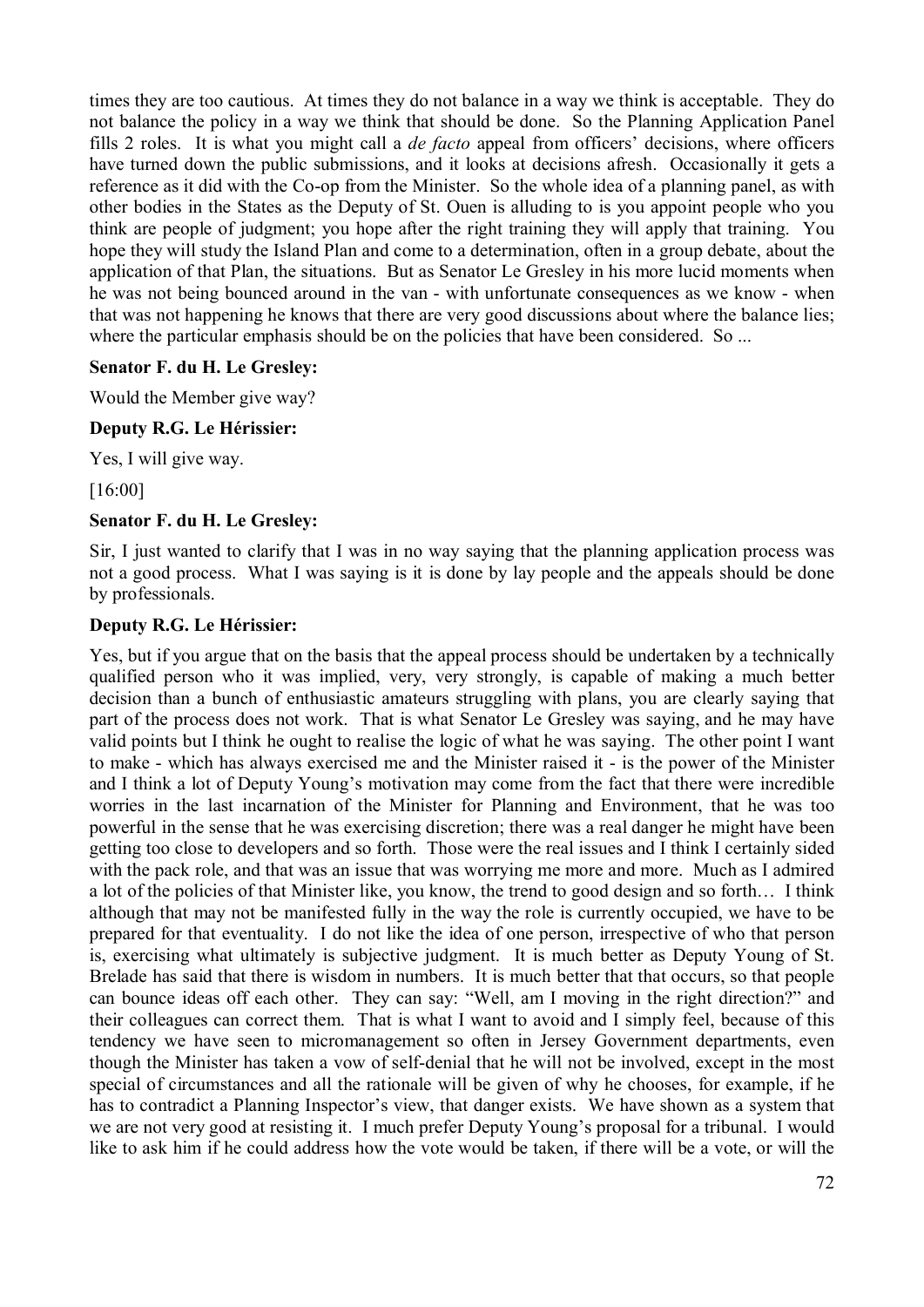lay people simply feed in their views and the Planning Inspector will still be the sole decision maker. I think it would be worth hearing what is going to happen. But it is said, for example, by the Minister: "Well, I have political accountability" but are we truly saying that in the No. 1 District of St. Saviour where the Minister is much loved and has topped the poll all the time, unless he does something unbelievably nasty or incompetent, will the electoral decision upon that Minister… in other words, the ultimate judgment of political accountability, be made upon the exercise of his planning role? I very much doubt it.

## **Senator L.J. Farnham:**

Would the Deputy give way, just very briefly. I am sorry to harp on but just wanted to say, Sir, that is a very good example of why we need to retain Senators. Thank you.

## **Deputy R.G. Le Hérissier:**

Well, oddly enough, much against the drift of my argument. I was going to have to concede that point perhaps, because quite clearly the electorate of No. 1 District St. Saviour, I do not think they will make their judgment on the performance of the Minster as the Minister for Planning and Environment. As I say, unless he has done something absolutely horrific or whatever… and I could not for a moment conceive of what that could be. So, I support on balance Deputy Young. I think there is a lot of fuss being made, unnecessary fuss about the role of lay people. Yes, you can get the wrong lay people; you can get people with irrational biases and so on. That is all right, but with training, with experience, with the discipline that a totally open process brings, I think it is quite possible to involve people at all levels of the process, including the one that Deputy Young is seeking to change; in other words, the appeal process. As I said, Senator Le Gresley has made a big mistake because he is suggesting we can make every decision a technocrat's decision, let us get rid of everything. "Let us just give them all to technocrats". That is the logic of what he was saying.

## **7.2.7 Senator S.C. Ferguson:**

I have a few comments, some of which will probably reply to both the main proposition and the amendment, so if you will excuse me I will make them all together and then I do not need to stand up again.

# **The Bailiff:**

Yes, they are very closely linked.

## **Senator S.C. Ferguson:**

You will be spared. The first one is perhaps the Minister for Planning and Environment will confirm that the £148,000 that this is going to be put aside for this will be in his budget for 2014; it will be costed into it. Basically I think the local element must be considered and it is incredibly important. Every other country in the world is trying to bring more localism into government and here we are trying to centralise things and take it out of the hands of local people. I am sorry, it is not good enough. I would like to think that the Minister and the Deputy could perhaps negotiate to incorporate the best aspects of each plan. There is one thing which does occur to me, under either of the new systems the selection and training of the Planning Applications Panel will be crucial. The only other thing I like about both systems is that the court, with respect, is taken out of the system except *in extremis*. As I say, with great respect, the important thing is the planning approach is used not the architect's vision which takes no notice of anything around about it, and not the legal niceties of the law, but how the whole thing sits together in whichever bit of the Island it is. I will, in fact, support Deputy Young in this because I think the localism is incredibly important because it is all right for the Planning Applications Panel, the Appeals Panel, the Minister, or whatever. They will float in and out but the neighbours, the people in the district have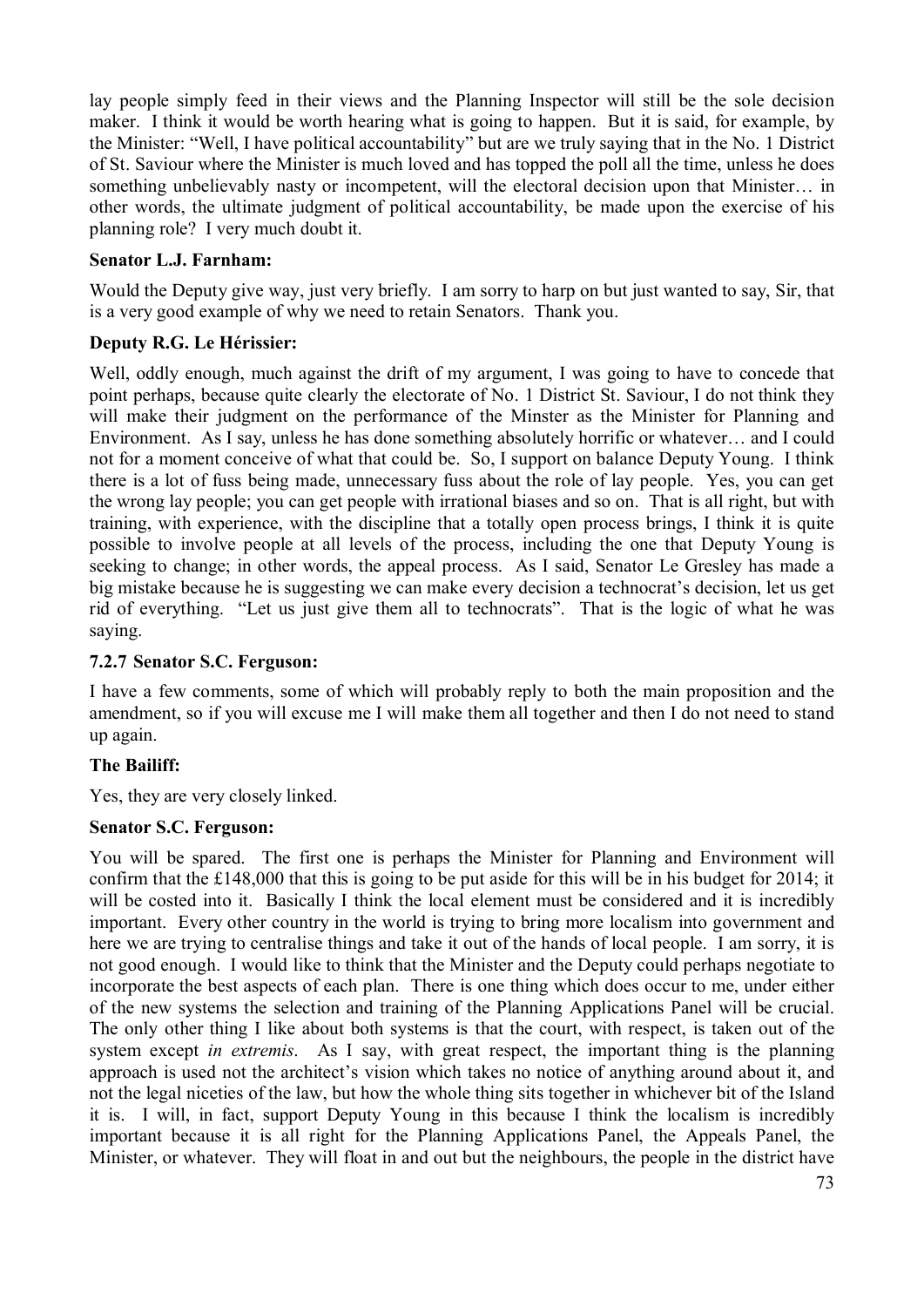to live with whatever is built there, and I think they must be brought into the equation and I think to have local lay people, they will be able to appreciate much more the feelings of the local neighbours. Thank you.

### **7.2.8 Senator P.F.C. Ozouf:**

I really do not like disagreeing with everything that Senator Ferguson says but I am afraid to say that I do and I will just address a couple of remarks with her speech. Firstly, and this I am afraid may well wind her up, the budget is going to be afforded to the Planning and Environment Minister if the Assembly agrees this, and it is going to from contingencies because that would be the only appropriate thing to do. Secondly, a brief history lesson if I may and I am afraid I am probably going to upset Deputy Young. I am not going to be inappropriate. The original Planning and Building Law was actually passed by this Assembly in 2001 - 6th of June 2001. **[Interruption]** It could not, however, be brought into force because the original cost of something called the Planning Commission was completely unaffordable. It was one of those classic issues which we have been discussing this morning of the States agreeing a policy and having no money. Hopefully we have gone away from that. Now, I have to say that of course the Chief Planning Officer that presumably recommended to the committee this law, that was of course a Mr. John Young. Now, I had the fortunate experience of having to take over from the Environment and Public Services Committee when former Deputy Dubras stood down. There was a vote of no confidence or something. My committee had to solve the problem, actually had to solve a right load of Horlicks of a problem. We had Island Plan problems, where only Deputy Hilton is remaining… perhaps we are only the people that had the fortitude to have survived. But the mess-up that we had to solve from a whole calamity of different issues; an Island Plan that simply had a number of amendments which were subject to ... I mean I know I had lots of problems of with Lime Grove House but that paled into insignificance compared to the amount of debate that we had about the committee being challenged on the 2002 Island Plan. It was an absolute mess. We also had a law that the old law could not be brought in because effectively the old Planning Commission could not work, would not work, was not affordable, all the rest of it. So I have to say thank you to the Royal Court to have discharged the functions of an appeal system because what the committee did in 2004, as soon as we could, we wanted to bring in the new law. We were working under the 1964 law. We had to replace the appellate arrangements. So what we did is, we did so with the Royal Court, and the Royal Court set up special rules and rules were made so that advocates were not the only people that could attend at the Royal Court and deal with the appeals. I am going to support what the Minister is doing, but I do not quite understand, to be frank, why the Royal Court system is not working because we put provisions in place to do it. I know there is a perception that the Royal Court is very expensive and has a great cost involved but I have been involved in a couple of appeals to the Royal Court and I think the Royal Court has done a pretty good job in dealing with planning appeals. So I think there may be an issue of perception, but the thrust of my arguments against what Deputy Young is proposing ... and if I may say I have looked at the original 2001 proposition of the Planning Committee, and it was then called a commission, but if I may say it looks remarkably like what Deputy Young is proposing today. It had commissioners. Those commissioners were not expert so I cannot help but think, and perhaps the Deputy can explain whether or not he has just simply now switched his position as chief officer, now he is in the Assembly and he is making the case for what he wanted as chief officer but ultimately did not get. I do not know; he will have to explain it. But all I know is that what was originally proposed by the committee did not work, would not work, and was languishing. We had the embarrassment of the law being passed by this Assembly for 4 years before it could be brought into force. Now, I know we have had jokes about buses and individual panel members, but frankly there is rather a big difference between them, and the panel acts upon advice. I hope it is not quite as Senator Le Gresley said. Certainly when I was on the Planning Applications Panel it did not operate like that.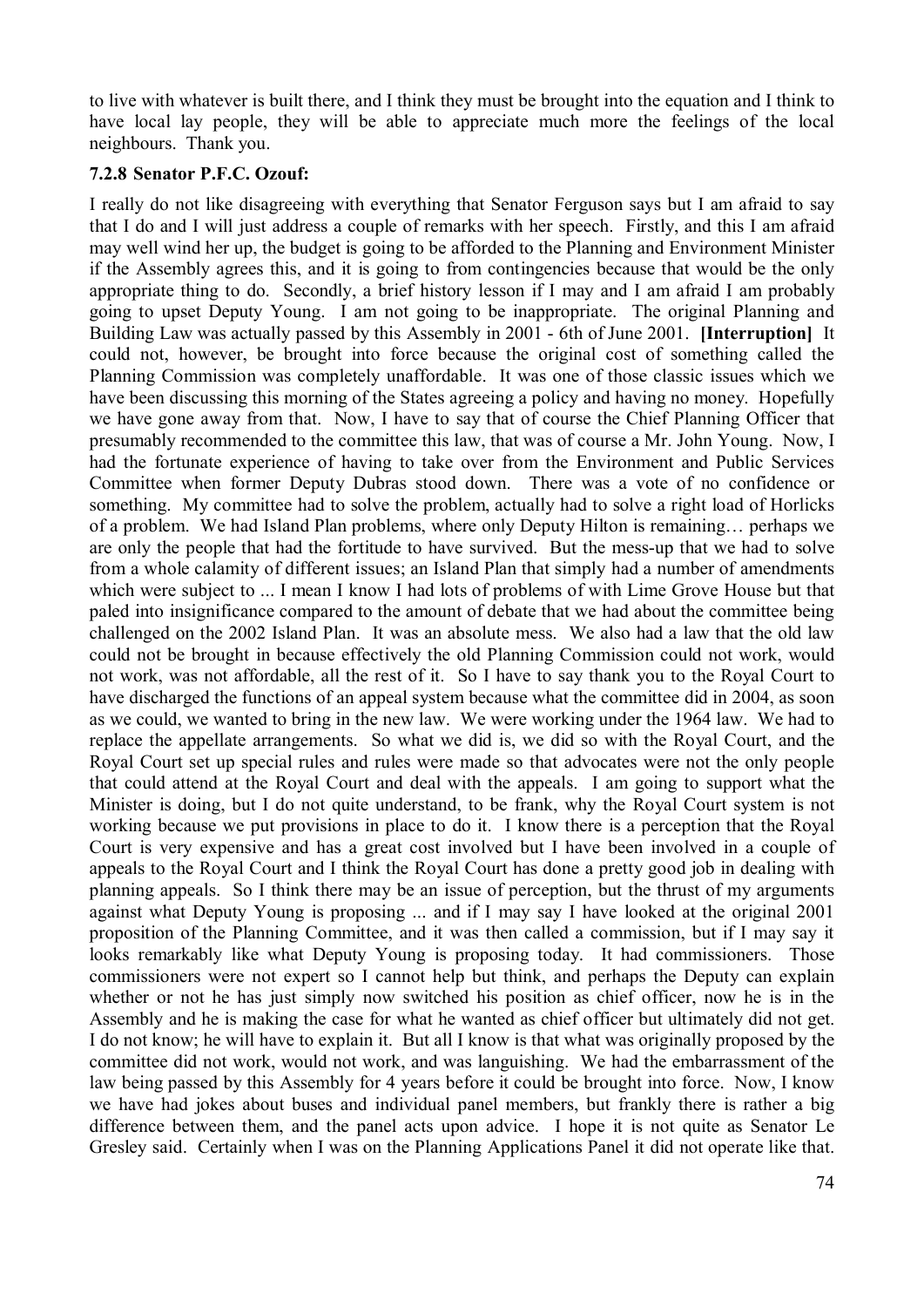We saw plans. Now, clearly, I hope things have improved. I got scolded by intervening in a planning matter in recent weeks. I hope it is rather better than he describes. But there is a fundamental difference between members of the Planning Applications Panel and lay members that would simply be forming part of a ... it was a commission now it is a tribunal, and that is that they are elected. I think there is a big difference. So I understand that you need to have Members of this Assembly making decisions in the first instance, but it simply will not do in my view to simply have a bunch of Islanders unelected. Yes, but they are only going to be appointed but I will not say do-gooders and all the rest of it; all the pejorative issues that you would have about a commission of Islanders. If you want an appeal system it has to be expert, and to that it has to be expert under the expert guidance of a commissioner in the Royal Court with Jurats that are trained and used to dealing with issues, or you have an expert body as the Minister is proposing. I will not accept it and I will vote vociferously against it and urge colleagues to do the same. We simply should not have an issue whereby planning appeals are dealt with by effectively substitute States Members that do not have a democratic mandate. We are ultimately accountable and the planning members do that, and, despite the jokes about the bus, they do a good job.

[16:15]

It is a difficult job that many Members of this Assembly have done. So, absolutely no to Deputy Young's proposals and also, if I may say, it costs more. An extra £75,000 for poorer decisions and done by unelected people. I will back the Minister's proposals fundamentally because they represent ... if there is a concern and if we do want an Inspectors approach that is the right way. So it is what happens in other places. It works in the Isle of Man; we should be backing the Minister and we should absolutely throw out the previous... This is a reincarnation of something coming forward in 2001. Twelve years later: it was wrong 12 years ago and it is wrong now.

## **7.2.9 Deputy J.A.N Le Fondré:**

Yes, I had not intended to speak and I was listening to Senator Le Gresley's comments and Senator Le Gresley would be delighted to know that he helped me make up my mind as to which way I was going to vote. Unfortunately, it is for Deputy Young. I think the point I would say is, hopefully trying to stand back from this, assuming that the ultimate aim of this gets approved, in other words either the Minister's proposition unamended or the Minister's proposition amended, gets approved by the Assembly, which I hope it will do, I think we will end up with a better system compared to what we have. It is kind of one fundamental issue as far as I can see which is about the issue of tribunal versus Inspectors. But, overall, I think that whatever we end up with will be an improvement on the present system. My experience of planning has been mixed. I have never had to deal with planning under the present Minister, but in the past I have been someone putting a planning application through, and also I have also been a significant lead objector on a significant development in the Parish, which a number of people are nodding because they all know exactly what I am referring to. Both times there have been issues on the process going through. It has not been a pleasant experience. I used to not have grey hair at that point, and I would argue it was the planning process not my youth, but anyway. But the point is that the process is definitely not ideal and on top of that any appeals process is definitely not ideal at the moment. My perception on the Royal Court process which, on the face of it, seems very good is the perception about the fear of cost. In other words, if one brings an appeal and one has the risk of losing, or presumably if one was bringing an appeal as a layman against a developer and one loses or the developer appeals, does one then get dragged into a full legal process? It is a perception issue, I do not know if it is accurate or not. But there is certainly a nervousness about appeals coming through. Equally if one looks outside the States, we have both got the Chamber of Commerce who I believe support Deputy Young, whereas I understand the A.J.A. supports the Minister. So there is no clear guidance from one way or another. What persuaded me are 2 issues, Senator Le Gresley focused significantly on -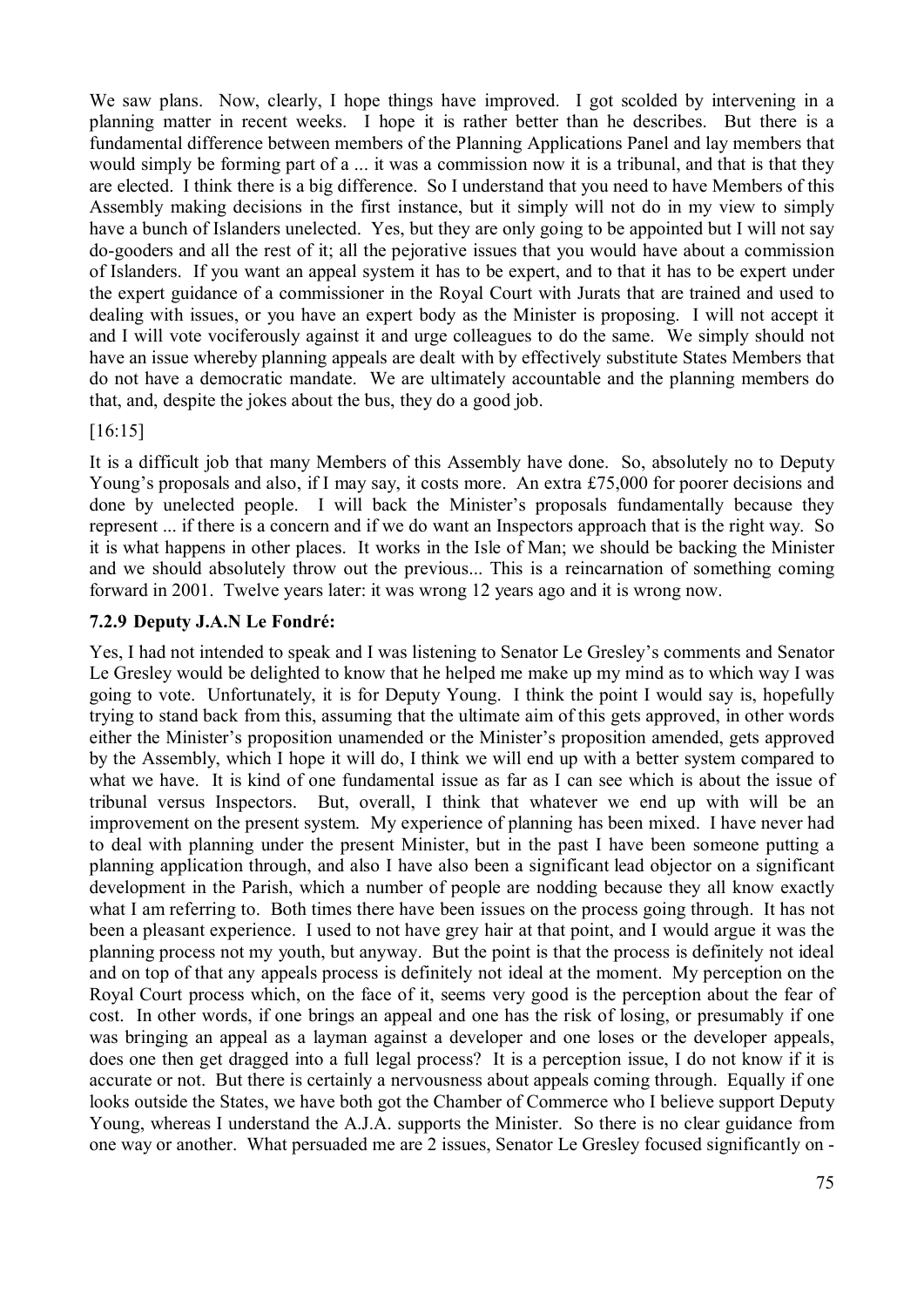in fact a number of people have - this tribunal of lay people. Yet, Deputy Young's amendments, in my interpretation of this, specifically says the panel to comprise ... Sorry, I will start at the beginning: "It is an appropriate mechanism with the agreement of the Jersey Appointments Commission to permit ..." sorry, and anyway as a tribunal and the particular bit I wanted to focus on: "To comprise a legally qualified chairman", that is very important whichever way we go: "a deputy chairman and 10 other persons including qualified and experienced Planning Inspectors and other people." So to me and all I can say is that this is an opinion and I fully expect to be shot down probably by opponents of the amendments. My opinion is that in certain roles people will get a particular mind set because that is their day-to-day job. It is no criticism; that is what if one is dealing with planning issues all the time. That is the experience that comes through from the dayto-day job of dealing with the Island Plan. So to me it would do no harm to have the experience of a professional Planning Inspector, blended with the influence of an appropriate layman. It is a slightly fuzzy argument but it is just, to me, that just gives a slightly broader opinion. Particularly, as I envisaged the role of the legally qualified chairman would be to ensure that the particular bias and opinion would be filtered out. As I said, to an extent, provided something gets approved by this Assembly today, I will be pleased because I think it will be an improvement. My balance is to support Deputy Young's amendment but equally I will not shed too many tears if it goes through unamended. Thank you.

## **7.2.10 Deputy J.M. Maçon:**

I have to say I like elements of both schemes. I think there are good parts of both of them and when Deputy Young lodged his initial proposition I thought how I would not want a total panel of experts because I think sometimes there is something the Planning Applications Panel, the experts can be in a world of their own and certainly do not respect the feeling of the community when it comes to an application. I think when we are dealing about the Island, the community is very important and that is why I like the idea of not having the Planning Inspector just on his own. I like the idea of more than one person doing that, making that decision. I like what Deputy Le Hérissier said about the advantages of having lots of people looking at that application and not being one single person. On the other hand I totally agree that the realm of ultimate decision of planning applications and everything should stay with the Minister as final port of call. So where does that take me? I will continue to listen to the debate and I could be criticised for not bringing the amendment at the time. Just to comment on a few things. I just like to clarify that I have read the Island Plan cover to cover. I have not read the Planning and Building Law. So, when Senator Le Gresley asked about the Planning Law I did not think about the Island Plan because they are 2 different documents. But I have read it from cover to cover including the exciting bits on waste disposal and all that type of thing. I will not refer to it. Basically I think what we should talk about when we are referring to the Planning Applications Panel is the amount of reading that we have to do beforehand because we cannot forget that in that process there is huge documentation we have to read before we go out on site visits, which does draw Members' attention to certain issues, boundary disputes, all that type of thing, with the property of neighbours. This brings me on to the next point which is the Planning Applications Panel has a very low overturn rate when people do appeal. I know there have been some applications where we knew they would be going to Royal Court, and we treated them especially carefully, and because of the way that the panel dealt with the application going back sometimes 2, 3 times to a site, the Royal Court upheld our decision as being reasonable. But there is a slightly different approach in why it is not quite right to compare the current system with the proposed system if this changed to a merit-based understanding. At the moment the Royal Court has to decide upon in the legal sense on the understanding of what the reasonableness of the decision is, whereas this is looking at the merits of the individual planning policies. Now the problem is, as an earlier speaker has said, in the Island Plan there are some policies which it makes very clear the level of weighting that certain policies should be given.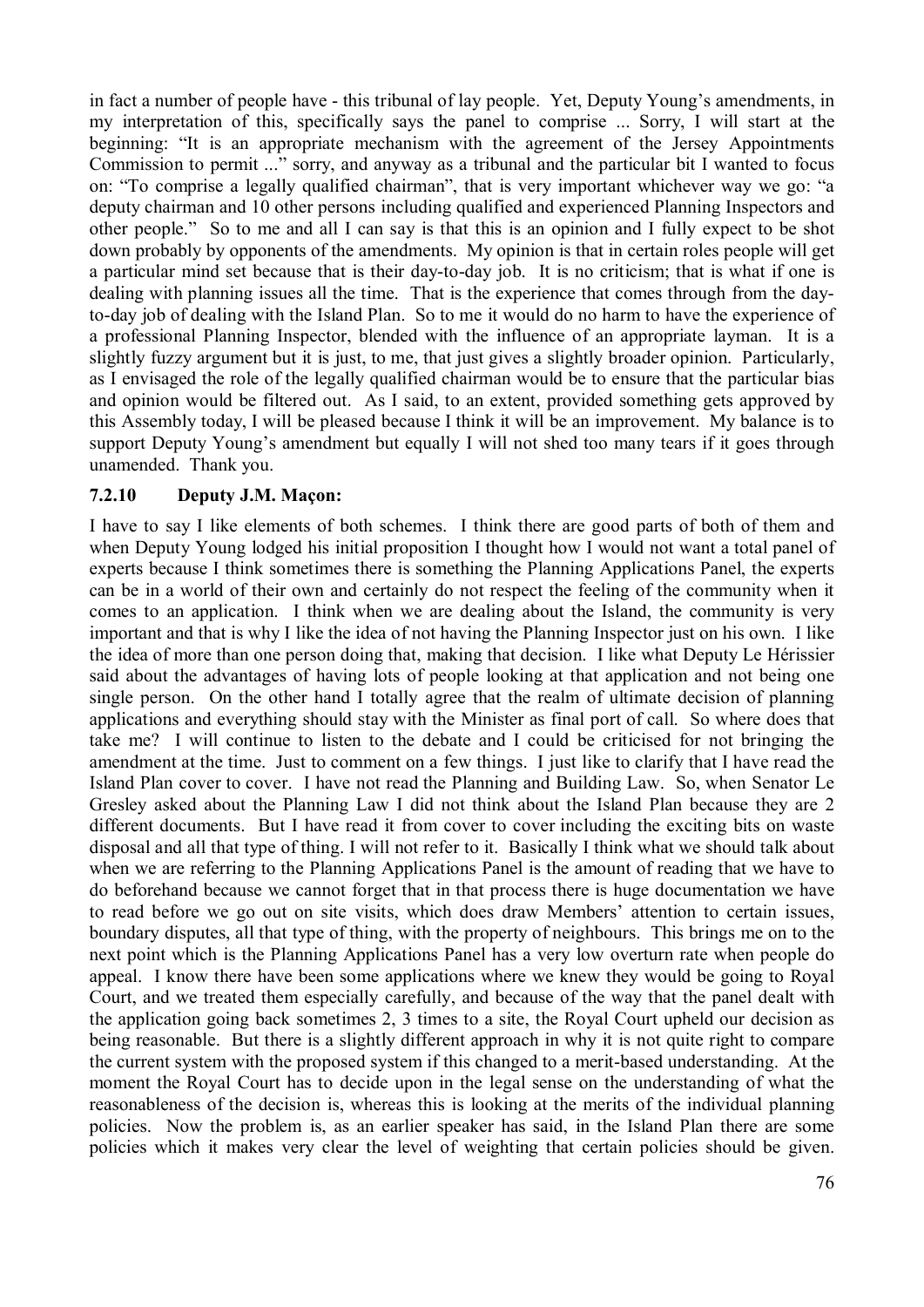These are such as Coastal National Park zone, Green Zone: for example it makes it quite clear how much weighting these policies should be given. You then will get some other policies where individual officers and Members have to take a stance about how they should be weighed-up. There is not a formula to say why this policy should be given more weighting over that policy. That is the advantage of having lots of people making that decision because between them, usually you will get a balanced decision, whereas it is much more difficult when you have just got one person making that decision, either the Minister, an Inspector or whatever. That is part of the problem when looking at it. I have approved applications with portholes on, though I certainly made a point of them as they come along, because upon reading the Island Plan what the gist of it is, it says that: "Developments and applications should be in keeping with the character of the buildings in that area." Now that includes the different details that are on different buildings. I would make the point though since we pointed that out there has been a lot less applications with portholes on, so it is nice to see there is that feedback between the regulator and the architects, which I think is good, because that is part of the process. It is important that both sides learn from the processes that we have got. So I will carry on listening to the debate because I can see good elements in both at the moment. I will wait for Deputy Young to sum up, and it is a pity perhaps parts of it cannot be taken separately but I think it is all woven together so I do not think we can do that. But I just want to say regardless I think both the department and Deputy Young should be congratulated for quickening this particular thing because we do have a lot of Islanders who are incredibly scared at thinking about lodging an appeal - a third party appeal or whatever - to a planning decision even if they feel very strongly that the wrong decision was taken. Equally - and I raised this at the presentation and the department has given assurances about this but I wait for finer details - is that we must also be cautious about vexatious appeals, because we have some people who will feel very strongly about their properties and their home but they will never be happy with the decision that planning has made, no matter how fair it is, no matter how in accordance with the planning policies. Those individuals may always feel aggrieved and it is very important therefore that whatever the appeals mechanism is, it has to have a balance between making sure that legitimate and fair applications are put through and being able to filter out those ones which are vexatious or which just will not go anywhere because at the end of the day we have got to make sure that public money and time is apportioned out fairly, appropriately and efficiently. But I do think that the department is aware of that and has taken that on board. Thank you.

### **7.2.11 Senator L.J. Farnham:**

I take a leaf out of Senator Ferguson's book. I might speak for a few minutes but it will avoid me speaking on the main proposition, and I welcome the proposition largely because being able to appeal planning decisions on the merits of an application rather than at present only where the decision was unreasonable could bring clarity and focus to the whole planning decision-making process. This, of course, enables a whole application being reconsidered afresh, being assessed on the applicable material planning considerations instead of being restricted only to considering if the decision-making process was adequate. The particular virtues of the Minister's proposition, Sir, could be summarised as follows. Firstly, the appeals are decided on merits of an application based on material planning considerations using some commonsense application of planning policy. It is a simple layman's process, non-legal and non-judicial, much easier for the appellant to represent themselves or if they wish to be represented by a consultant or professional. Timely appeals: the flow chart shows that the new appeal process to a decision will be 2 to 3 months, most welcome. It removes the Minister for Planning and Environment from initial planning decisions as at present taken by the Planning Applications Panel or senior officers under delegated powers and relieves the Minister from potential lobbying pressure. It resolves any potential tensions between the Planning Applications Panel and the Minister, and the panel will become the primary decision-making authority while the Minister becomes the executive decision-making authority over the most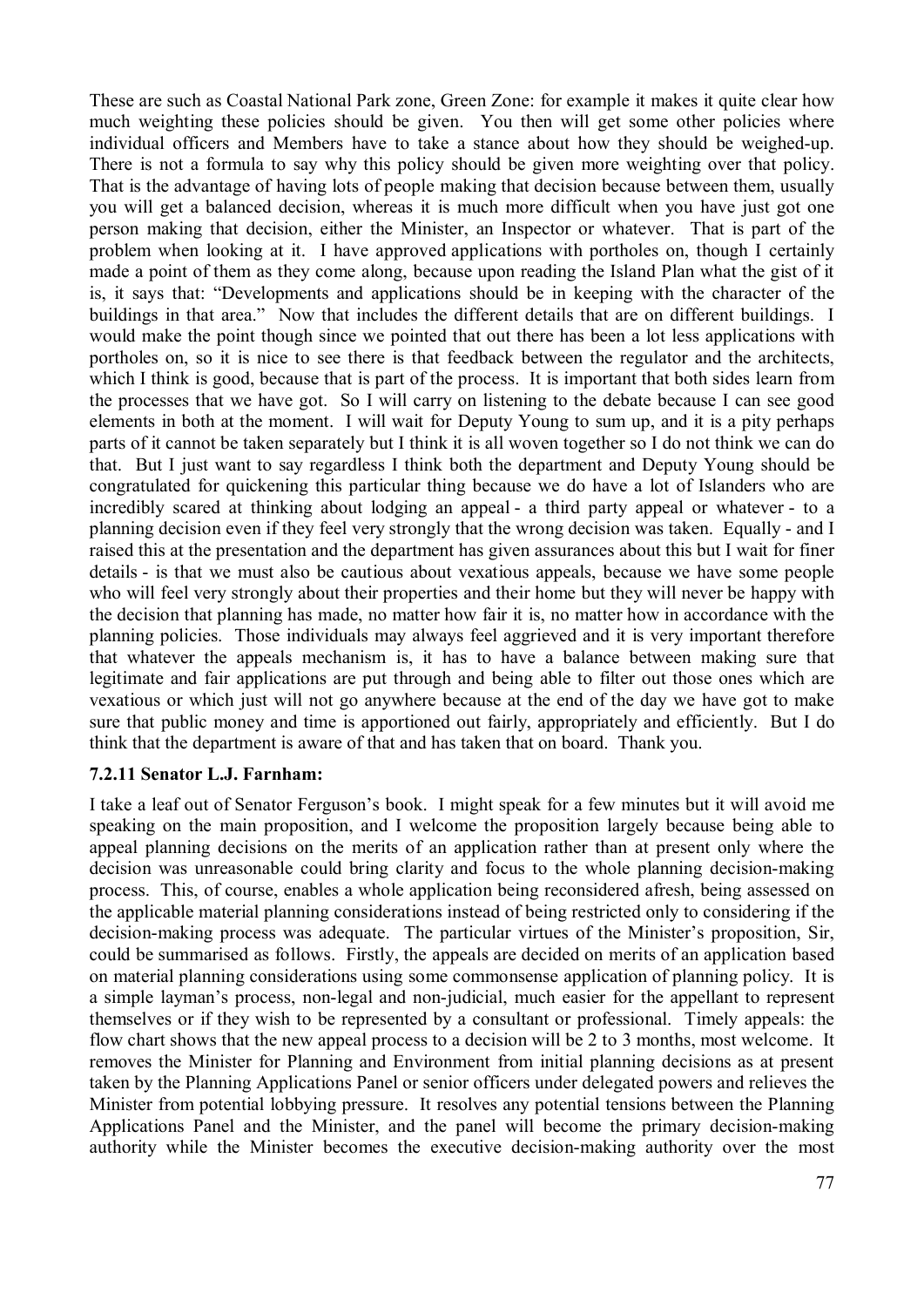contentious cases. Other decisions made by the Department of the Environment become appealable. It will encourage, I think, a better and more considered pre-application advice and policy formation. Turning more directly to the amendment of Deputy Young, I find the arguments for the Minister for Planning and Environment having received an independent Inspector's report and recommendations taking the final decision very compelling because there is a synergy between the initial decision-making process and proposed appeals process insofar as at the application stage the Planning Department's recommendations to the Planning Applications Panel, and at the appeal stage independent Planning Inspector recommendations to the Minister for Planning and Environment.

#### [16:30]

This is important because the final decision at each stage falls on to a democratically accountable body or representative. This ensures the fundamental issues of sovereignty, and accountability, which a mature and democratically accountable planning process demands. There are perhaps a couple of caveats or questions. The Planning Inspector's report and recommendations are published, or should I say they should be published so available for the appellants and potential public scrutiny. A question - and the Minister may have to answer this - in cases where the Minister makes a decision different from the Inspector's recommendations albeit expected to be very rarely, does the appellant have a right of further appeal to the Royal Court, for example, on the basis that it might be an unreasonable decision? This could be crucial to the proper operation on a planning appeal system envisaged by the proposition because these provide transparency and are very important because they also circumscribe a Minister for Planning and Environment's ability to overturn any Inspector's recommendations. In his report, Deputy Young envisages the Minister for Planning and Environment retains involvement with the initial planning decisions in stating the following: "The Planning and Building Law places the entire responsibility for all planning application decisions on the Minister. All such decisions, whether taken by the Minister, delegated to his officers or the Planning Applications Panel, are made in his name and require legal authority. He has the opportunity to intervene in these decisions at any stage in these circumstances. It cannot be right that the Minister also seeks to appoint himself as the final adjudicator of appeals." What he misses is that under P.87 is that the Minister for Planning and Environment would delegate all first decision-making powers to the Planning Applications Panel or the department, so the Minister would not be involved in taking decisions. The Minister for Planning and Environment would not be involved in taking decisions on applications before any appeal, contrary to what Deputy Young suggests. Deputy Young later goes on to say that leaving first decisions to the Planning Applications Panel would abdicate the Minister for Planning and Environment's duties, but this clearly misunderstands the current system where, unless the Minister for Planning and Environment intervenes or calls in an application, all applications are decided by the Planning Applications Panel or the department under delegated powers. Deputy Young proceeds to subsequently state the present 2-tier arrangement of holding separate Ministerial Hearings and Planning Applications Panel Hearings has given much rise to criticism, but then proceeds to suggest this system, which he says is discredited, should be continued by suggesting that rather than abdicating from application decisions, there is a very strong case for the Minister to take a greater part in the decision-making and benefit other members by chairing the full Planning Applications Panel to consider the most contentious applications. So, Deputy Young's amendment, while criticising Ministerial influence in deciding planning applications proposes the Minister has greater influence in taking the first decision on all planning applications, in an attempt to make the proposal seem workable. Clearly, we cannot have a system, as proposed by Deputy Young - as much as I admire Deputy Young and his knowledge on the issue - where unelected laypersons and Planning Inspectors take final appeal decisions without any further right of appeal on planning applications. This comprises, in my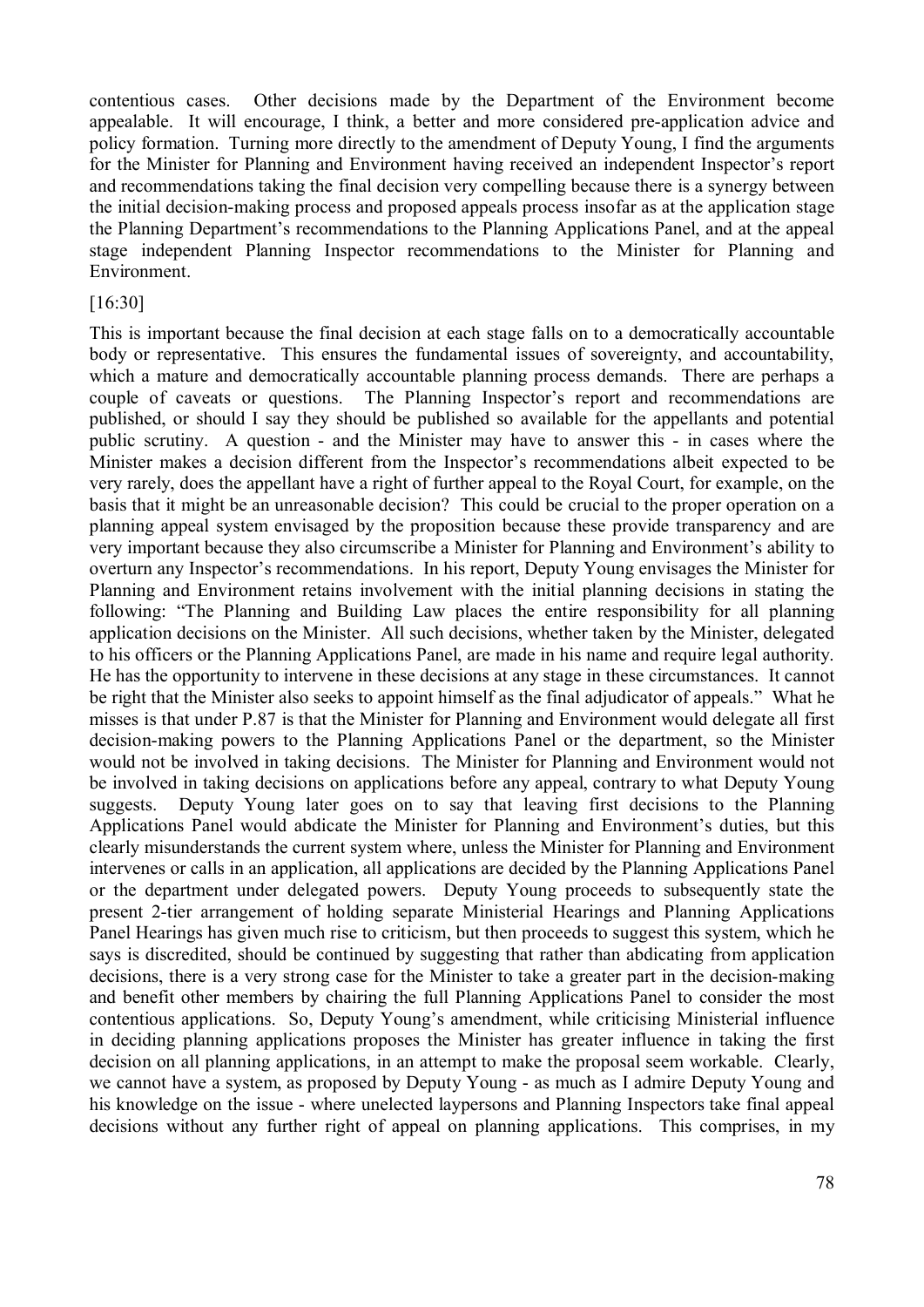opinion, an autocratic system, not an improvement, and not a democratic system of government, and to that end I am sorry, but I cannot support Deputy Young's amendment.

# **The Bailiff:**

Does any other Member wish to speak upon the amendment of Deputy Young? Yes, Connétable of Trinity.

## **7.2.12 Connétable J.L.S. of Gallichan of Trinity:**

I did not intend to speak in this debate, because I was more concerned with Deputy Le Hérissier's amendment. I think it is fair to say that if you are on a planning panel, and it is a very small community, there are some very hard-held views on what should be developed and what is not developed, and, of course, in an area where we are putting a quite high density of property, there are some very strong opinions from neighbours and from overlooking, and all these sorts of things. But I am not going to go into all of that. All I would say is, the Planning Applications Panel is there for a purpose and in a lot of cases, I know Senator Le Gresley is with us on the Planning Applications Panel and his views are always forthright and also very influential, sometimes on panel decisions. However, I believe the Planning Applications Panel in some cases uses a lot of commonsense. It is very easy for officers to find a reason - multiple reasons in some cases - for nothing to be approved. It is quite amazing. You will find it is contrary to N1, N2, all these things come along. Actually, when you visit the site, sometimes these things are so finely balanced, and even the planning officers will tell us: "We did not know which way to go on this," and this is where, as a planning panel, I think we do a service to the Island, and in some of these cases - and I will support Deputy Le Hérissier - I think these should come to the Planning Applications Panel as an R.F.R. (Request for Reconsideration) but I am not going to go into that, because that is Deputy Le Hérissier's. All I would like to say is, because we are elected ... and Senator Le Gresley is quite right, I have not got any planning knowledge at all. Obviously, I know what plans are, I have been on the panel almost as long as anyone else, but at certain times you are there, you know what is going on, there are games played. You hear that people come with 5 houses on this site; you know that is just the first feeder, they want 3. So you get to know what is going on, and it is one of those things that I think the Planning Applications Panel is there to give commonsense, sometimes overturn decisions. It is essential that when it comes to the appeals, it should be someone who is qualified. We overturn decisions that are made by planners who are qualified. It is fair comment, and I think that should be done, because in some cases it is so minor that people cannot understand why they are not approved. A planner is no different to other human beings; they also have their likes and dislikes and eventually… and I think Deputy Le Hérissier was correct this year, there were many things that the panel were overturning and now the officer is now approving them because it is a waste of time bringing them to Panel because the panel is going to overturn them. So they have seen the light. **[Laughter]** It is one of those things. I understand where they are. They say: "I do not like that sort of fencing." I am sure if we brought a design for fencing to this House, we would have 25 different views on what a fence should be, and all I would say is, I am going to say that the panel is there to adjudge for the local population, but when it comes to it, if we do not overturn an R.F.R. then I think it should be done by someone who is qualified. I do not think it should go to another group of people for their view. I think the panel is elected; we are democratically elected by the people of this Island. It is up to us to take the first brunt, but after that it should go to someone who is qualified. I will not be supporting Deputy Young.

## **The Bailiff:**

Does any other Member wish to speak? Very well, then I invite Deputy Young to reply.

## **7.2.13 Deputy J.H. Young:**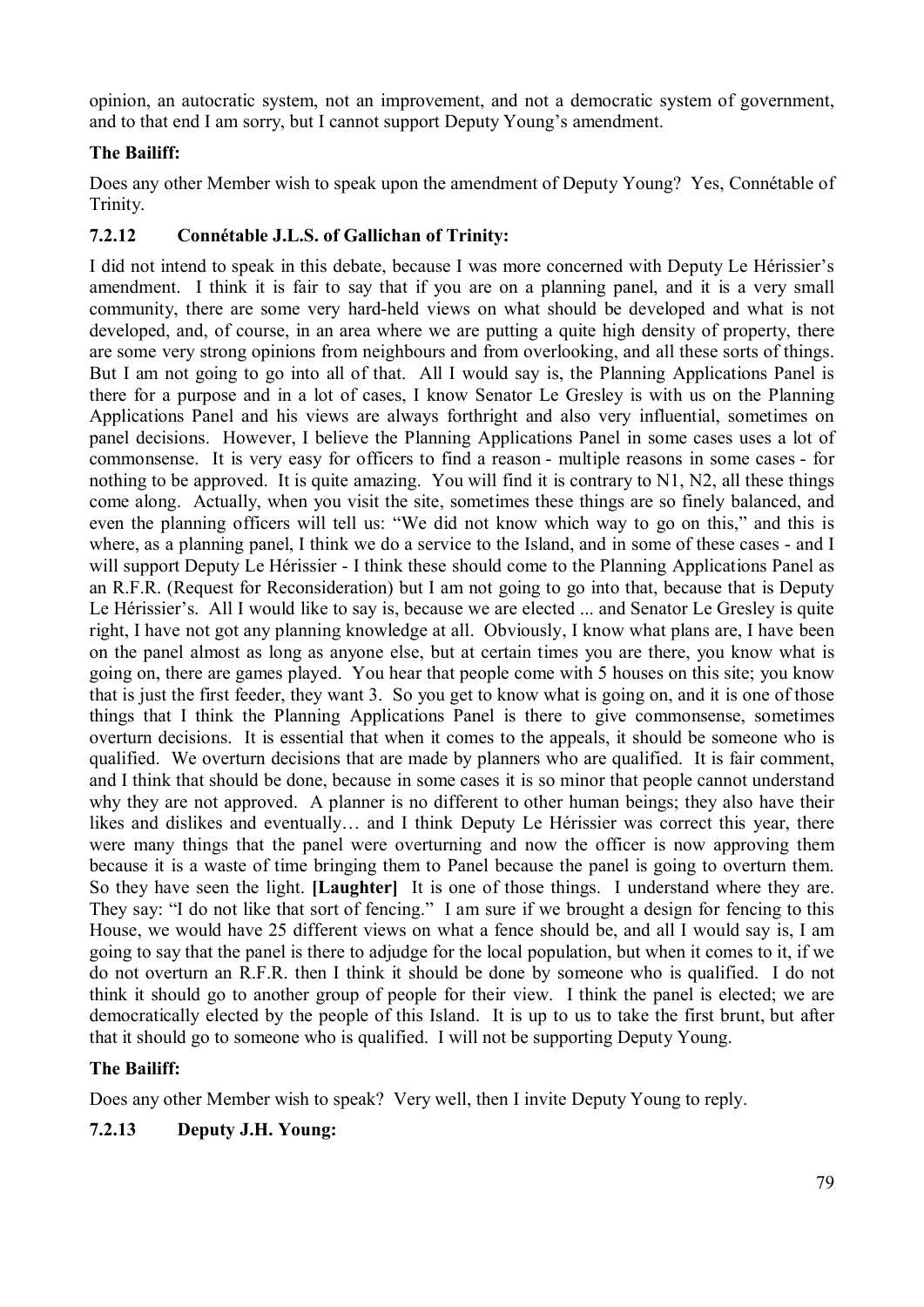I would like to begin by thanking all of the 11 Members who have spoken, and obviously the opinions seem to be strongly divided. I think I would like to start by following the Constable of Trinity's remarks. I think he summed up for me the challenge that is before us in finding this new system; that the planning policies that we are working to in the Island Plan which will be the judgment of the facts of the matters, the facts of the applications, against those planning policies, is not going to be clean-cut, black and white decisions, if you like. They are all going to be finely balanced, and as other members of the Planning Applications Panel say, whoever makes these decisions is usually faced, on any application, with anything up to 10 different policies to balance, to try and put a priority under one policy against another. So, I think that does require the exercise of subjective judgment which the Planning Applications Panel do very well. I have listened to the panel I think many, times, I have witnessed how the panel clearly get to the nub of the matter very quickly and overturn the technocrats' judgments. I think it is absolutely right what Deputy Le Hérissier and others have said, and Senator Le Gresley. It is an illusion to think that you can have some expert parachuted in to sit there and make technocratic judgments on these finely balanced local policies and try and come out with the judgment of Job, as it were. It is not real. The best way you can get decent, balanced decisions is by having more than one person making those judgments and I think that is what we see. The evidence is there in the Planning Applications Panel. It does it very well and I think that is why I believe that the final appeal process should not include a judgment by one person alone. That is the basis of my proposition. The intention of having a mixture of Planning Inspectors who have this technocratic background, with people who have experience, common sense, who can bring their awareness of local circumstances ... I am not saying they use special influence but they understand the reasons for our policies much better, I think, than those that do not have a local mindset. They put that information… they can balance out and create a situation where we have soundly-based decisions at the appeal process. I fear that having a process of one single technocrat will not prove to be satisfactory. The proposals I have put forward have obviously drawn on my previous lives, and I have had quite a few. I had 25 years as a public servant and 13 years of those years administering the planning system. I was not, contrary to what Senator Ozouf has said, the Chief Planning Officer, I was the Chief Executive and my job was to manage the whole process to make sure it worked. I think what we have got here is a choice between, if you like, a theoretical proposal to have a technocratic system, or we can have a practical one, based on experience, which has got local elements within it as our sister island has done. The Minister made great play that he had based the system he has chosen on the Isle of Man. Of course, I did not hear the Minister explain that in the Isle of Man the first place planning decisions are not made by local representatives, by elected people; they are made by a panel of nonelected people. Therefore, that system suits the Isle of Man really quite well. They have chosen to have lay people make first decisions and then they have the Planning Inspector at appeal, reporting to their Minister. I think that if the Minister is clearly recommending that we adopt the Isle of Man system, we should understand that that is their process, which is fundamentally different from ours. Our process is to put the lay elements and to put that, and our first place decision-making process, in the Planning Applications Panel, and that is fairly right. The Minister also says he is adopting the U.K. system. I have read the annual reports for the Planning Inspectorate, and of course the Minister there in the U.K. is dealing with, as I said, over 300-odd separate decision-makers and though, in theory, the Minister can interfere in the Planning Inspector's decisions, they do not. The only applications where there is interference is in things like runway extensions, Heathrow and Gatwick Airports and so on; on major public interest projects. Effectively, the Planning Inspectorate in the U.K. decide the overwhelming majority of applications at appeals, completely outside of the political system. There is no involvement there. So, the Minister says we want a professional system. We must have that planning input, but I think it needs to be counterbalanced. The Minister says I am trying to bring in legal people. My thoughts on this is that the legal person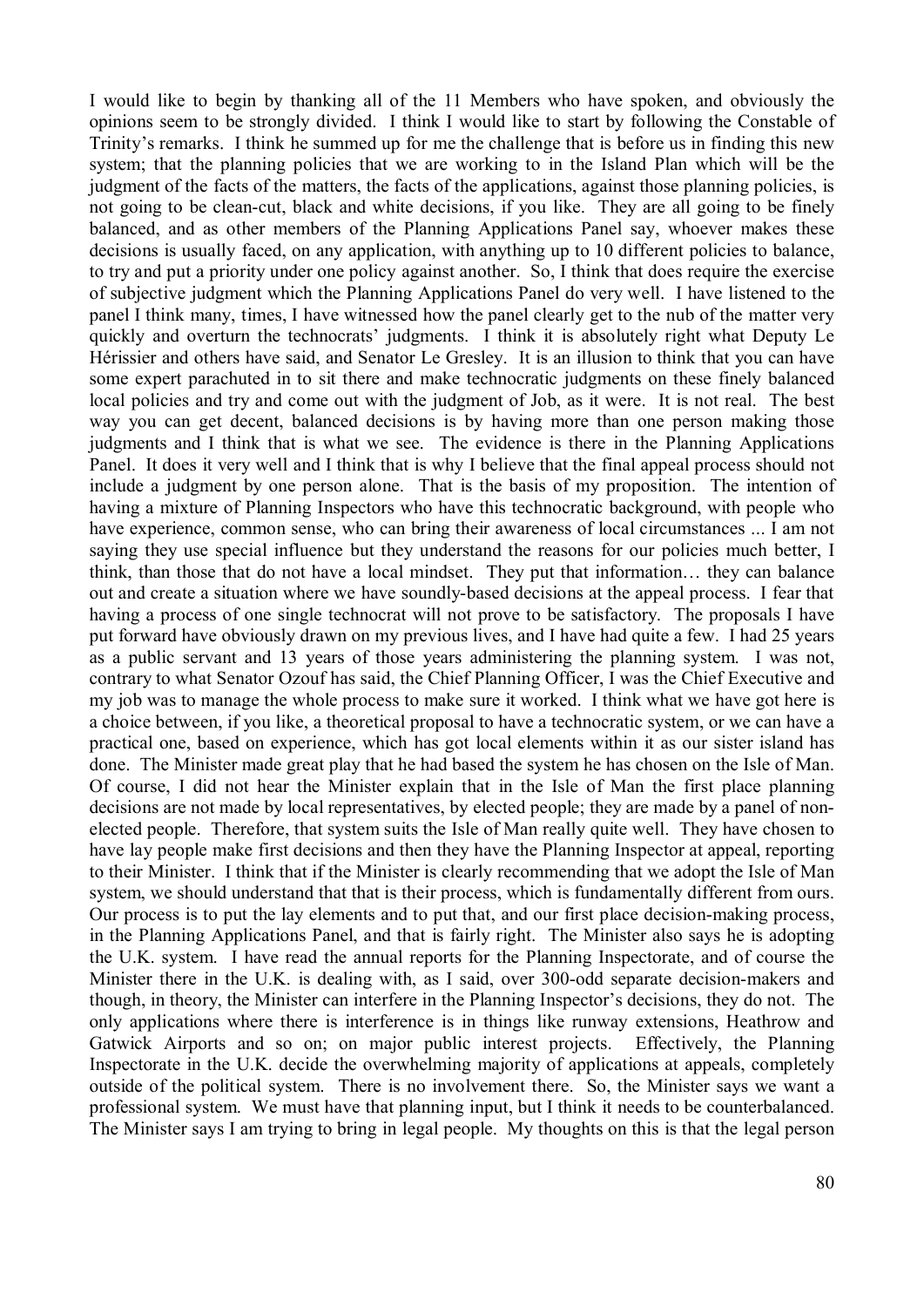is there to ensure that the way in which the tribunal runs its affairs has got a proper sound process of a fair hearing, and it is absolutely process-related and not to be partaking in the actual judgments.

#### [16:45]

I did find that this kind of dismissing of the qualities of local people, people of substance can bring, very depressing, I am afraid. I think, as a small community, we have to create systems where we run our own affairs and we have got amazing skills in the Island, and I think as long as there are safeguards there and so on, then they can be involved in these systems. I have heard that the Minister argues that the proposals are too complex, they lack clarity. I do not think they do. I think the area that other Members have raised as well… and as Senator Farnham mentioned about the role of the Planning Applications Panel. I mentioned that in the report because I have long thought that having 2 separate structures with the Minister and Planning Applications Panel deciding planning applications is problematic because the applications tend to shuttle between one body and the other and this causes delays and is seen as uncertain and bureaucratic. My thought would be that it is quite entirely possible for the Minister to restructure those arrangements; he does not need to impose this bureaucratic, technocratic decision-making to solve that. That can be solved in other ways. I have tried to deal with Senator Le Gresley's points. I personally prefer the balance of tribunals rather than completely professionals, and mention was made of the Jurats. I think there is a good parallel there. I am convinced that, although I have been very critical of the Royal Court and I think nearly all the problems arise from the fact that the grounds for appeal have been on unreasonability, and I think the Jurats have made a contribution… I agree with Senator Ozouf and there is not much I agree with what Senator Ozouf had to say - but I do agree the courts have done a decent job in keeping the system going and going well in terms of the professional side, if you like, apart from the fact that they've been inaccessible and costly and the judgments were based on unreasonability and not on the basis of planning merits, which we all share the need to move to. I cannot close without responding to Senator Ozouf. Obviously, I must have seriously upset Senator Ozouf this morning in my reference back to be on the receiving end of really what I thought was a not very well-veiled personal attack on my record while I was Chief Officer, suggesting that I had reincarnated proposals that had failed and so on. Absolutely not. The period when the Minister for Treasury and Resources - Senator Ozouf - took office, that followed my being the Chief Officer under the presidency of 6 different committees, successfully. When, of course, the Senator left office, then my 2 planning departments were merged with T.T.S. (Transport and Technical Services) so I agreed to take redundancy in order to facilitate that. I have gone all through the minutes of what happened after I departed and I certainly did not see any records of mess ups and so on that have been referred to. I think what I did see was that there was clearly recognised an issue that the proposals that were agreed originally in the Planning Law, which were based on substantial consultation, technical advice and so on - which was not my ideas translated, this was me facilitating ideas that came from experts and the community at the time - the problem was that estimates were put of the number of appeals and the cost of those appeals, which were, frankly, too high. My report last March owned up to that and said they were too high. So we spent a number of years without the resources because the bids being made were too much. I do not accept those insinuations at all. So, with that, I think, absolutely I am in Members' hands. I support the Minister's intention, I think. Deputy Maçon was absolutely right. I think at least I can say I believe the process of arriving at a new system has been speeded up and I think the right issues have come out. I personally feel very, very strongly that we do not need a technocratic solution of a single Inspector-based system. We want a panel and the tribunal, with lay involvement. With that, I leave it to the Assembly and I am in their hands. I ask for the appel.

#### **The Bailiff:**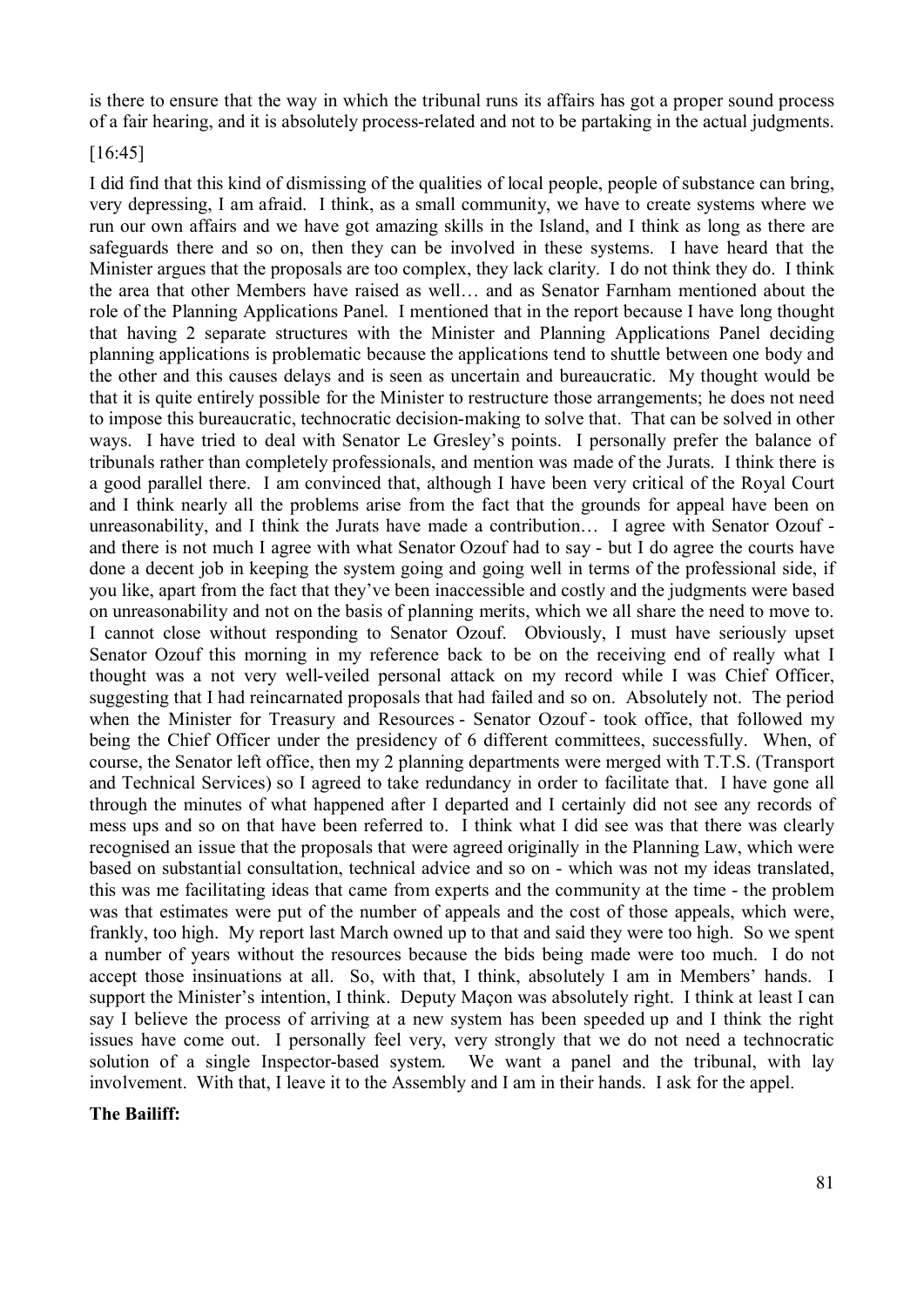Appel is asked for in relation to the amendment lodged by Deputy Young. I invite Members to return to their seats and the Greffier will open the voting.

| $\overline{POUR}$ : 12       | <b>CONTRE: 24</b>          | <b>ABSTAIN: 0</b> |
|------------------------------|----------------------------|-------------------|
| Senator A. Breckon           | Senator P.F. Routier       |                   |
| Senator S.C. Ferguson        | Senator P.F.C. Ozouf       |                   |
| Connétable of St. John       | Senator B.I. Le Marquand   |                   |
| Connétable of St. Brelade    | Senator F.du H. Le Gresley |                   |
| Deputy R.G. Le Hérissier (S) | Senator I.J. Gorst         |                   |
| Deputy J.A. Martin (H)       | Senator L.J. Farnham       |                   |
| Deputy G.P. Southern (H)     | Senator P.M. Bailhache     |                   |
| Deputy of St. Ouen           | Connétable of St. Helier   |                   |
| Deputy J.A.N. Le Fondré (L)  | Connétable of Trinity      |                   |
| Deputy of Trinity            | Connétable of St. Clement  |                   |
| Deputy J.P.G. Baker (H)      | Connétable of St. Lawrence |                   |
| Deputy of St. Mary           | Connétable of St. Mary     |                   |
|                              | Connétable of St. Martin   |                   |
|                              | Deputy R.C. Duhamel (S)    |                   |
|                              | Deputy S.S.P.A. Power (B)  |                   |
|                              | Deputy K.C. Lewis (S)      |                   |
|                              | Deputy E.J. Noel (L)       |                   |
|                              | Deputy T.A. Vallois (S)    |                   |
|                              | Deputy A.K.F. Green (H)    |                   |
|                              | Deputy J.M. Maçon (S)      |                   |
|                              | Deputy G.C.L. Baudains (C) |                   |
|                              | Deputy of St. John         |                   |
|                              | Deputy S.J. Pinel (C)      |                   |
|                              | Deputy R.G. Bryans (H)     |                   |

## **7.3 Planning Appeals: Revised System (P.87/2013) - second amendment (P.87/2013 Amd. (2))**

## **The Bailiff:**

Then there is the second amendment lodged by Deputy Le Hérissier, and I will ask the Greffier to read that amendment.

## **The Deputy Greffier of the States:**

Page 2, a new paragraph, after paragraph (a) insert a new paragraph as follows: "(c) to agree that, notwithstanding the introduction of the new appeals system the current system of Request for Reconsideration shall also be continued for decisions made by planning officers under delegated powers with the reconsideration of the application being undertaken by the Planning Applications Panel, whose decision in these cases shall be final, subject always to the normal appeal process" and renumber the remaining paragraphs.

## **7.3.1 Deputy R.G. Le Hérissier:**

I was just thinking about this and it could be argued that this falls away but I think it is worth making the point and I will look forward with interest to what the Minister for Planning and Environment says because this is an anomaly that has certainly annoyed me for quite a time. Basically, as I explained, what happens if an officer makes a decision and you do not agree with it, you get what the department calls a free bite or a free appeal. You put your application in front of the Planning Applications Panel. As the Constable said they essentially act as a 'Court of Appeal.' It is quite a successful system. It leads to a loop between the officers and the Planning Applications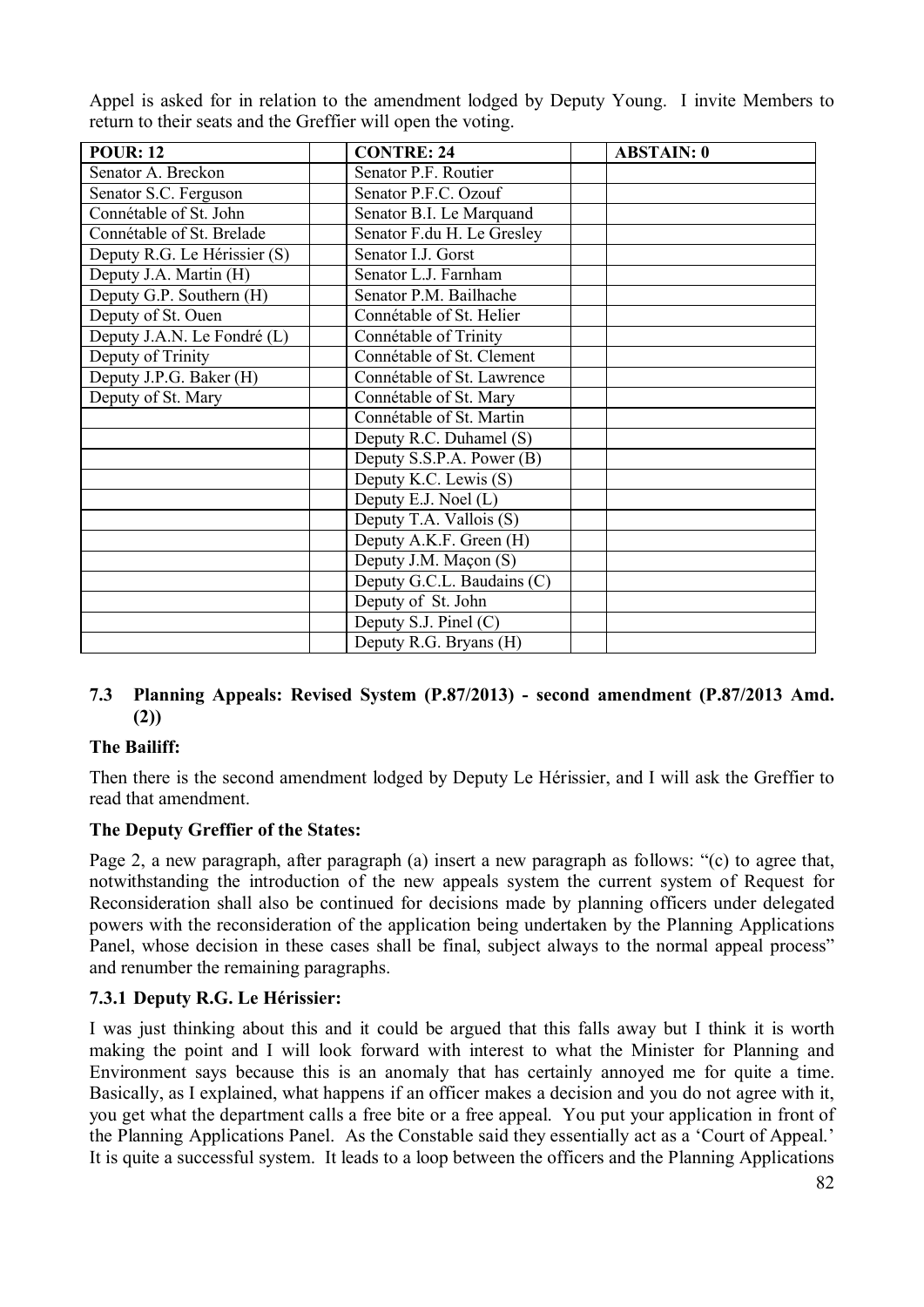Panel. They get to know our thinking through overturned decisions essentially and I think we have come to a better understanding, certainly recently, of each other. But it is a very important defence for an applicant who feels - of course, the decision by the officer is essentially a paper decision they want to present their case. So the full panoply of the panel is triggered. They come there with their representatives, if they have any, and they make their case. The department makes its case and then the panel makes a decision. But what has really surprised people because I do not think they quite realised what was going on, they go through all this pain because it is a very stressful ... a lot of people do not like appearing in public in what could be but is not a confrontational situation thanks to expert chairmanship. They go through all this pain then all of a sudden they are told: "Subject to the approval of the Minister." A process occurs in the department of some kind, a consultation occurs. We did have a protocol where the Chairman goes to see the Minister and says: "This is what has been decided. These are the reasons for why it was decided" and so forth. But there is this ability of the officers to press their case and then this case, yet again goes forward. It goes to the Minister. The Minister makes a decision and obviously there have been some changes and there have certainly been some issues that have been more around not the precision of the decision so much as the struggles with policy. The glasshouse policy was a classic and perhaps the co-equal Deputy of St Clement will address this issue. The other one is the tests applied to employment on the site where there is a site which currently offers or should be offering employment and if we were to acknowledge a change of use that employment will be removed and what steps were taken by the applicant to try and continue employment on that site. There have been some real big policy debates and struggles and the panel has said to the department: "You really ought to sort out the policy but until you do, we are going to give the decision in favour of the applicant." That has really been the case because we do not feel that the policy was, for various reasons clear enough or was pinned down enough. So it is a very, very traumatic experience for an applicant to find that, having gone through all this they find: "No, it is not over yet. I am sorry, it is not over." What I am saying is let us put an end to it. The Panel makes a decision, assuming R.F.R.s will continue as I think they will but I will wait for the Minister's word. Assuming they will continue and then if the person does not like the decision made by the panel, it is against them, then they simply go along with the new appeals procedure. I am saying I want that clarified and until that is clarified I stand by this proposition.

## **The Bailiff:**

Is the amendment seconded? **[Seconded]** Does any Member wish to speak on the amendment?

### **7.3.2 Deputy R.C. Duhamel:**

I think Deputy Le Hérissier - it might well be explainable or understandable - displays a different interpretation of the system that is employed for the panel making decisions. It has been explained on many, many occasions and it works as this. If indeed, applications are made to the Planning Applications Panel with an officer recommendation and the Planning Applications Panel are in a position to want to go against the recommendation of the officers, who in the main are there to ensure that the Island Plan is being adhered to as far as possible, then the failsafe system that was put in is that those decisions are not made by the Planning Application Panel. The Planning Application Panel signals its intention to make that decision and then there is a cooling-off period where those decisions are referred to the Minister for Planning and Environment, who decides whether or not the straying from the advice in Island Plan terms represents a significant policy change or not. If, in the case that the Minister decides that it is not a departure of major significance to inform or help to inform a change in the policies then indeed the decisions will pass back to the Planning Applications Panel and they make the decision. In those terms it is not a bad system, but I think to tie that into the suggestion that we have to come forward and continue Requests for Reconsideration, which are something quite different - this is where decisions that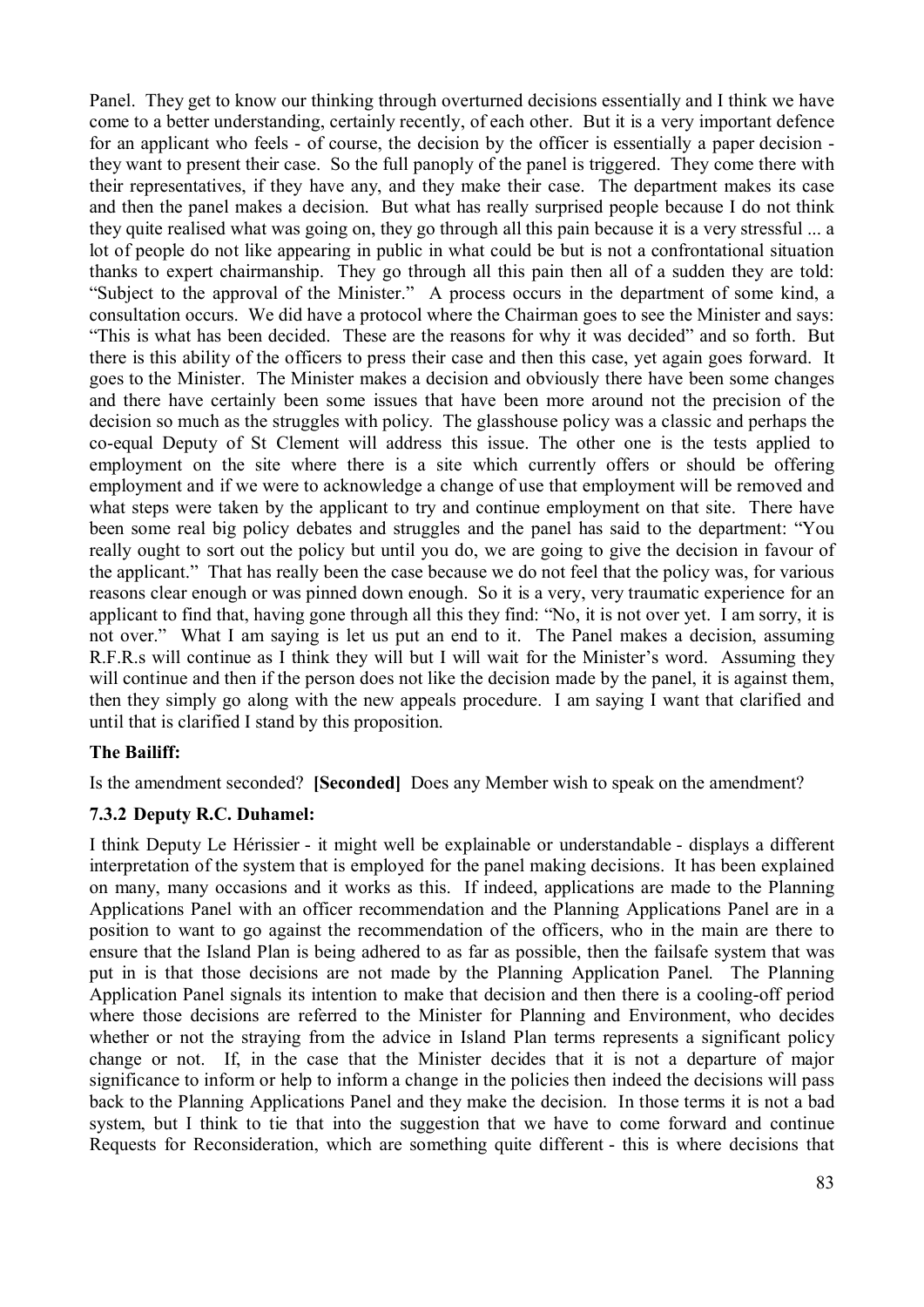perhaps have been taken by officers are then further appealed to the Planning Applications Panel for a different decision. If there is a likelihood, as I think in all cases would be the case, that a decision taken by officers, if it was deemed by the applicant to be considered to be the wrong one, if there is a right for further consideration to an appellate body which is the Planning Applications Panel on the grounds in the applicant's mind that they might get a more lenient interpretation of the Island Plan recommendations that their first application had been rejected on, then we find ourselves in an awkward position whereby the Planning Applications Panel is being maybe preferred to be the decision-maker as opposed to what might be the decisions taken by the officers. Is it quite clear in my mind that we have to have a system that whichever decision-making body makes the decision that we have an appeals system that this House is agreed to or about to agree to, hopefully, that challenges both decision-making bodies.

#### [17:00]

If a decision that is made by officers is deemed to be, by the applicant, the wrong one for whatever reason then there should be a system of appeal on merits to the Planning Inspector to decide whether or not there are circumstances under which that decision should be reversed or overturned and equally, decisions that have been passed to the Planning Applications Panel to make, if indeed a decision is taken there by a Planning Applications Panel and the applicant feels that that should be again challenged, that should necessarily imply the same appeal system. The process that I have proposed seeks to make this appeal system less complicated and Deputy Le Hérissier's amendment simply adds an unnecessary complexity and potential confusion back into the process that perhaps we have got more than one way of deciding decisions, which I think is wrong. It is a clean and far more transparent system that once an administrative decision is made, that the decision can then be appealed and I do not think we have to introduce what has been termed by officers as a faux appeal into the process before a formal appeal. It does not make sense and I agree with that. Members must be aware that the Request for Reconsideration - R.F.R.s - were a response to the existing difficulties, previous difficulties of the current appeals process and the need and acceptance to try to offer something easier for applicants by way of appeal. My new process will remove those difficulties and therefore I would put forward that we do not need the R.F.R. route anymore. The system has no basis in law and I am simply asking that the same decision-maker reconsiders the decision. In addition, R.F.R.s are not available - and this is a major point - for third parties. This sets them at a disadvantage even though the law allows for the same rights for third parties. I want a clean system. I want it to be a simple system. I want it able to be applied to all the decisionmaking bodies involved and I think the assurance that Deputy Le Hérissier is looking for is contained in the body of the main proposition, whereby I am suggesting that the Planning Applications Panel be put forward with the capacity to be the primary decision-maker for those decisions that will be referred to them. We do have a system of delegation and I think the system of delegation obviously, by virtue of the fact that that Planning Applications Panel would not wish to consider all applications - and I think that is wrong - will continue to make decisions but I think as far as appeals process goes, there must be one clear cut way to make appeals in both ways. The plea I make to the House is again, that professional thinking has come forward with a considered solution. It is fair and the research has been done to ensure that it suits as many people as possible and is tailored to the Island. I would not wish us, at this late stage, having seen the success of the afternoon so far, to create a hybrid which could be argued as being neither fish nor fowl. I would encourage Members to have faith in the Minister for Planning and Environment, in myself, for bringing forward this considered proposal in general and to reject the amendment by Deputy Le Hérissier, which will over-complicate the system.

#### **Deputy R.G. Le Hérissier:**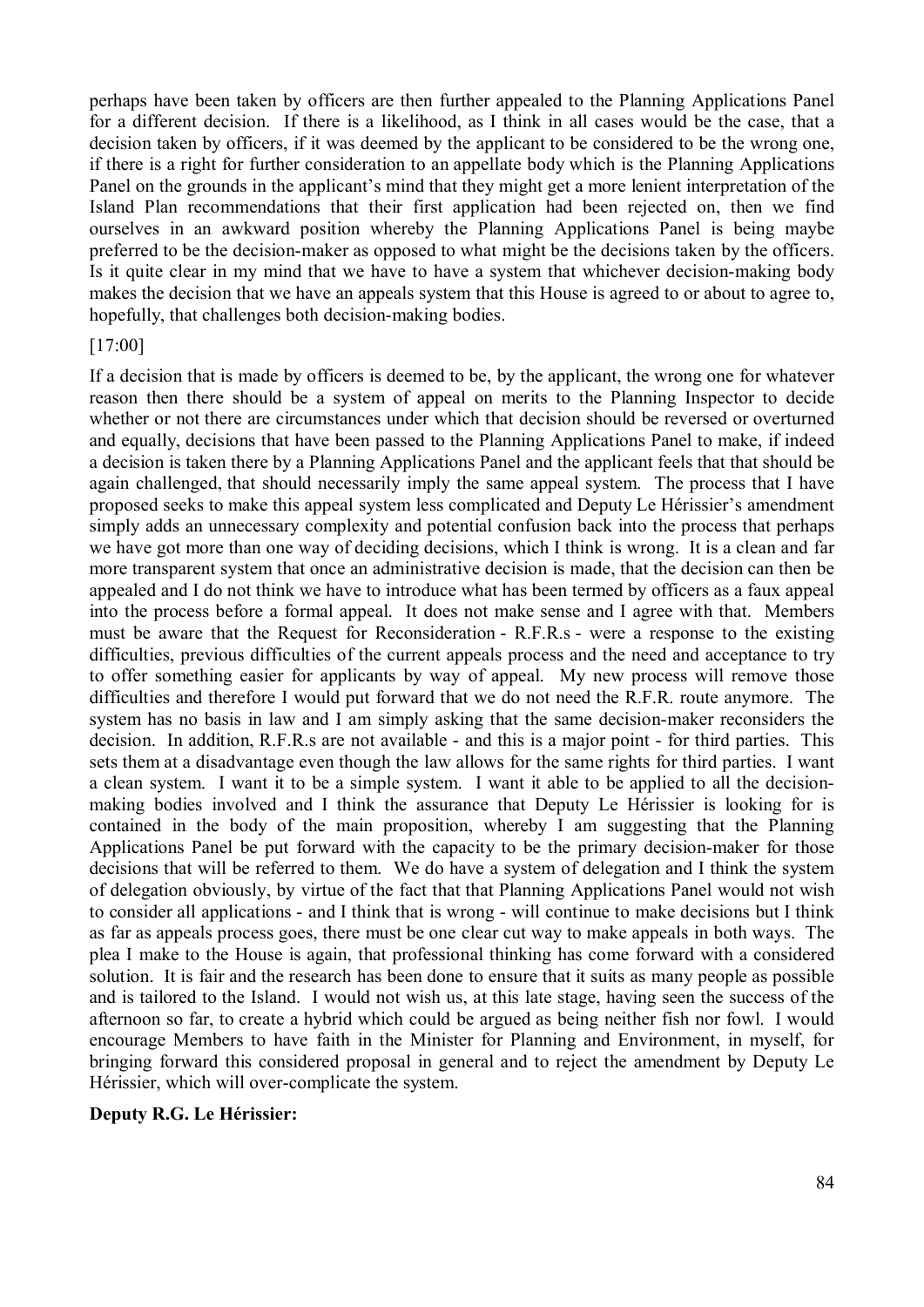Can I ask a point of clarification? Is the Minister saying in those areas of delegated decisionmaking by officers, if an applicant is not happy with the decision they will now go straight to his new appeals process?

## **Deputy R.C. Duhamel:**

Absolutely.

## **7.3.3 Deputy S. Power:**

It is interesting that as we evolve through this debate this afternoon, the members of the Planning Applications Panel that I have had messages from in the last hour have got a quite clear view on this. It might be useful for Members to realise that when the Planning Applications Panel sits once a month, we sit sometimes for up to 6 to 7 hours and I think, as States Members, they are fairly demanding public meetings. In that day, sometimes up to 50 per cent of our agenda can be R.F.R.s, Requests for Reconsideration of an officer decision. To me, that means that that is a fairly significant part of our work. What I would like Members to try to understand is that the Request for Reconsideration process is deemed to be a fairly important process by the applicants within the planning process. As Deputy Le Hérissier has rightfully said, to walk into a public meeting with 6 suited gents and one lady Constable can be a fairly daunting process but if we give those applicants the right of what I would call a softer appeal, in the Request for Reconsideration, it seems to be working and that is why it seems to be an important part of our decision-making process. Deputy Le Hérissier referred to the post-mortem process at the meeting following the Planning Applications Panel meeting. I do go to meet the Minister, the Director of Planning and the Chief Officer and account for the sins of the Planning Applications Panel on the previous Thursday. I have to say that the Minister rarely overturns a Planning Applications Panel decision, whether it is an R.F.R. or a straight decision. We have, in the last 2 years, made a number of significant changes to an officer recommendation that the Minister for Planning and Environment has been happy with. My view would be - and it seems to be the majority view of the panel but they will speak for themselves, I am sure, after me, or some of them will speak – is that the Request for Reconsideration of an officer recommendation is a local process and it gives almost the applicant in Jersey a '2 bites at the cherry' process. He can come to the Planning Applications Panel for a Request for Reconsideration and then ultimately, if he is not happy with that or she is not happy with that, the applicant is not happy with that then they can go to what the Minister would regard as his new appeal process. I say this, and I am a very loyal servant of the Minister but I do believe in this particular case, Deputy Le Hérissier has some merit in his amendment. I will listen to the rest of the debate and listen to what my fellow Panel members and colleagues say but there is merit in the R.F.R.s. There is merit in the R.F.R.s being considered by the Planning Applications Panel and then going on to the appeal process. Thank you.

# **7.3.4 Senator F. du H. Le Gresley:**

I merely rise because I wish to ask a question of the Solicitor General. That question relates to a comment from the Minister in his speech when he said that Requests for Reconsideration have no rights in law. That is also my understanding of the position. If we - and I hope we do - today approve the Minister's proposition, under the first part (a) he requests that we replace the present appeal provisions of the Planning and Building (Jersey) Law 2002 with a new Planning Appeals process to be established to determine appeals against decisions made under the Planning and Building (Jersey) Law 2002 entirely on their merits. If the Minister gets that approval today to go ahead and bring a proposal to change the law, what I would like to ask the Solicitor General is if we retain the R.F.R. process, will that be contrary to the law that we will be requesting the Law Draftsman to instigate and on that basis, could an applicant challenge the decisions or the views of an R.F.R. process? I hope I have explained that as best I could.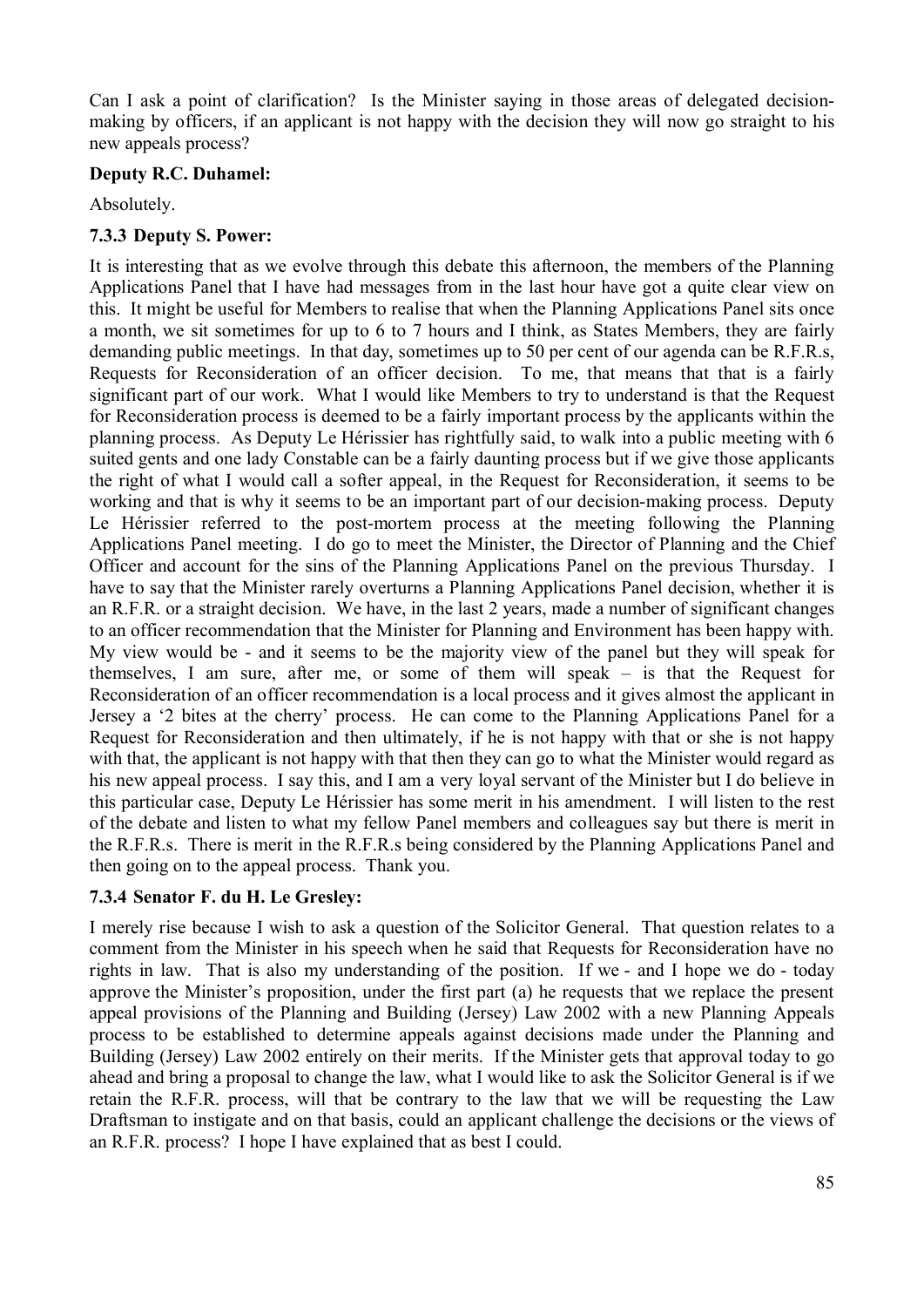# **7.3.5 Mr. H. Sharp Q.C., H.M. Solicitor General:**

The answer depends, in my view, on whether or not this second amendment is approved by the States today. Clearly if it is approved then the R.F.R. system will be retained, if I may use that phrase, and no doubt the law will be drafted accordingly to retain it. Obviously if States Members do not pass the amendment then clearly the Minister's original proposition will not feature this currently informal R.F.R. decision.

### **The Bailiff:**

If I understood the Senator's question correctly - and correct me if I am wrong - I think he wanted to know if the law is passed as per the Minister, whether the R.F.R.s, being an informal process, will then be prohibited and have to end or whether they can still continue?

### **Senator F. du H. Le Gresley:**

Yes, that is also the point, yes.

### **The Solicitor General:**

In my view, they would not continue because the new law would feature the panel taking the decision at first instance. My view is that unless the amendment is passed the law will not feature this informal process.

### **The Bailiff:**

Do you want to speak now, Senator?

### **Senator F. du H. Le Gresley:**

No, Sir. I just wanted to rise to thank the Solicitor General. Thank you.

### **The Bailiff:**

All right, but if you want to make a speech, you ought to make it now.

### **Senator F. du H. Le Gresley:**

No, Sir. I do not want to make a speech.

### **The Bailiff:**

Very well. Speak now or forever hold your peace.

## **7.3.6 Senator P.F.C. Ozouf:**

May I just offer a further question to the Solicitor General? I just do not understand. This is an informal process in which the Request for Reconsiderations that currently exist are not within the law, as I understand it. If the current arrangements for Request for Reconsideration of a planning officer's decision going to the panel does not feature in the law, the fact that the Assembly may well switch the appellate body from being the Royal Court to the Inspector, may I just ask respectfully why the informal process would no longer be permitted?

### **7.3.7 The Solicitor General:**

I am being asked to comment on this without seeing the draft of the law, so it comes with that caveat, but if you are changing fundamentally the role of the panel and the Minister, so you are putting the panel forward as a body of first instance, a decision-maker at first instance and you are making the Minister the formal appellate body then it seems to me you are fundamentally changing the roles of the panel and the Minister. You are defining the procedures between the 2. You are eliminating the informality between them. I say all this but I have not seen a draft of the law. It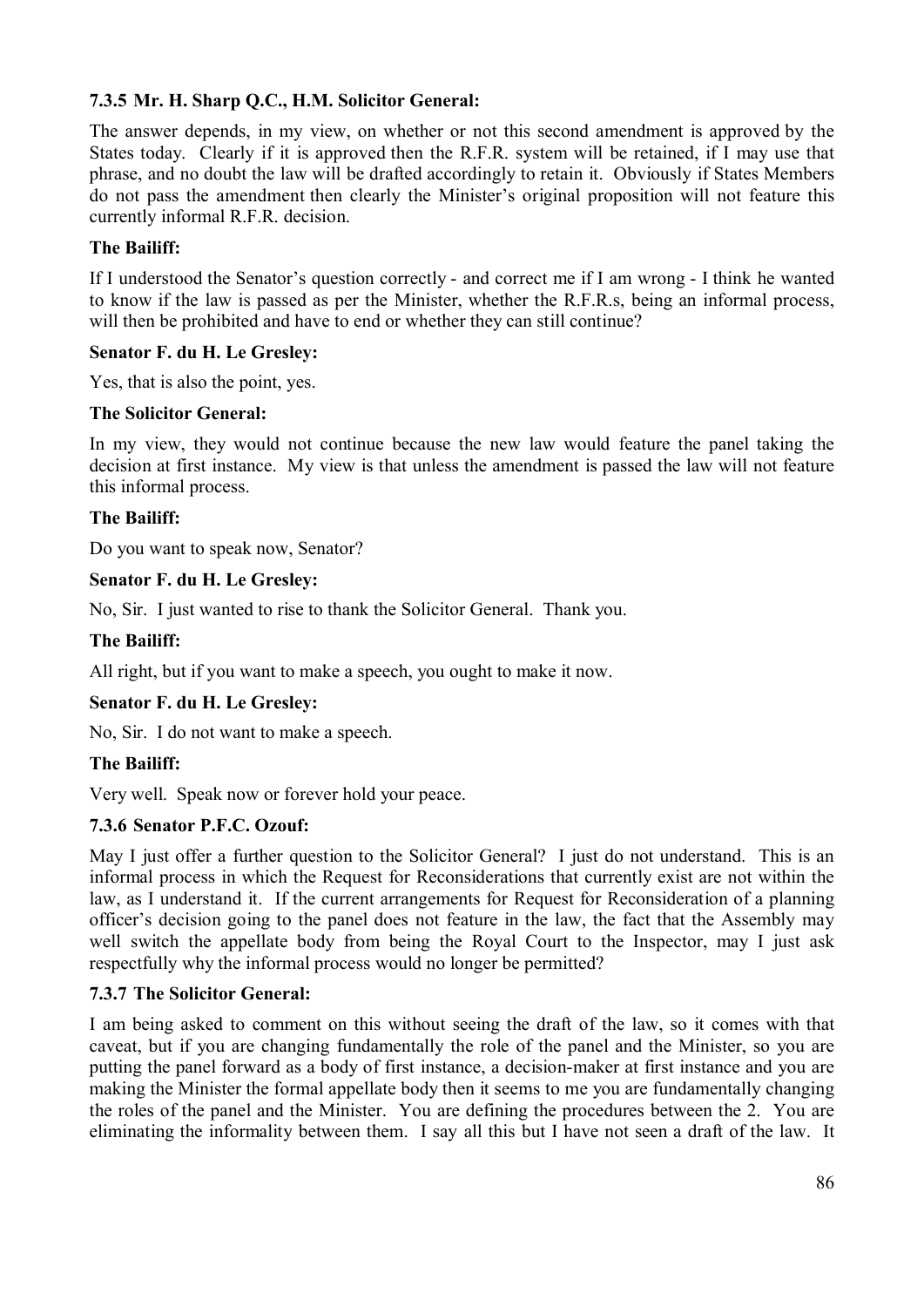may be that there may yet be scope to somehow see an informal procedure but it is rather difficult to see it without seeing what the law would look like.

# **The Bailiff:**

I understood the assumption to be still that decisions would be taken by officers which have been delegated by the panel so some decisions will still be taken by officers. I think the question is if the law is amended could there be an informal R.F.R. from the officers to the Planning Applications Panel?

## **Solicitor General:**

Yes, Sir.

## **The Bailiff:**

It could?

## **Solicitor General:**

Yes.

# **The Bailiff:**

That answers your question.

## **Senator P.F.C. Ozouf:**

Thank you. I did not wish to put any difficulty on the Solicitor General but that is my understanding and we have not seen the law but, yes, that can be done. The decision of first instance can be delegated to officers. Currently it can be the Minister and the panel. In this arrangement, it is only going to be the panel. The Minister is recusing himself permanently from that.

# **7.3.8 The Connétable of Trinity:**

I will be supporting this and really I think if everyone who comes to a Planning Applications Panel, the first thing we do at a meeting is decision confirmations. Those decision confirmations are what the panel has overturned at the previous meeting. Somehow or other the Minister decides on that list but he does not overturn them all because there is an element of variation. But these are all decisions that were made by an officer. All the R.F.R.s are refused so there is not a chance for those applicants to go to anyone apart from going to the new appeals system. Why should an ordinary person who wants to put a flue on the top of their house not do so ... we had one last month, a flue refused. Then the Environment people and the Health people realised every other house had a flue in that road so they overturned the decision. Surely commonsense prevails.

# [17:15]

That would be an ideal thing to bring to the panel because it had been refused by one of the officers and they looked at it again and they overturned the decision. It had to be overturned by our Panel. It seems ridiculous to go to start getting an appeals system for something as minor as that. I would just say that in the old days, certainly with the previous Minister, if the panel approves something it was never changed. He never queried that. He accepted that the panel is a group of 5 or 6 or 7 of us and he took the view that if the panel have passed it and they have gone against the officer's decision, that was sacrosanct and that was the end of it. I just think that somewhere along the line I have got no problem in some ... we have obviously now some real good ones like we have: "Is this somewhere where people can work in?" But you get a hotel who comes to the end of its life ... this has had employment for numerous amount of people. We can knock it down and put houses there but a dilapidated old shed which is not fit for purpose, because somebody worked in there10 years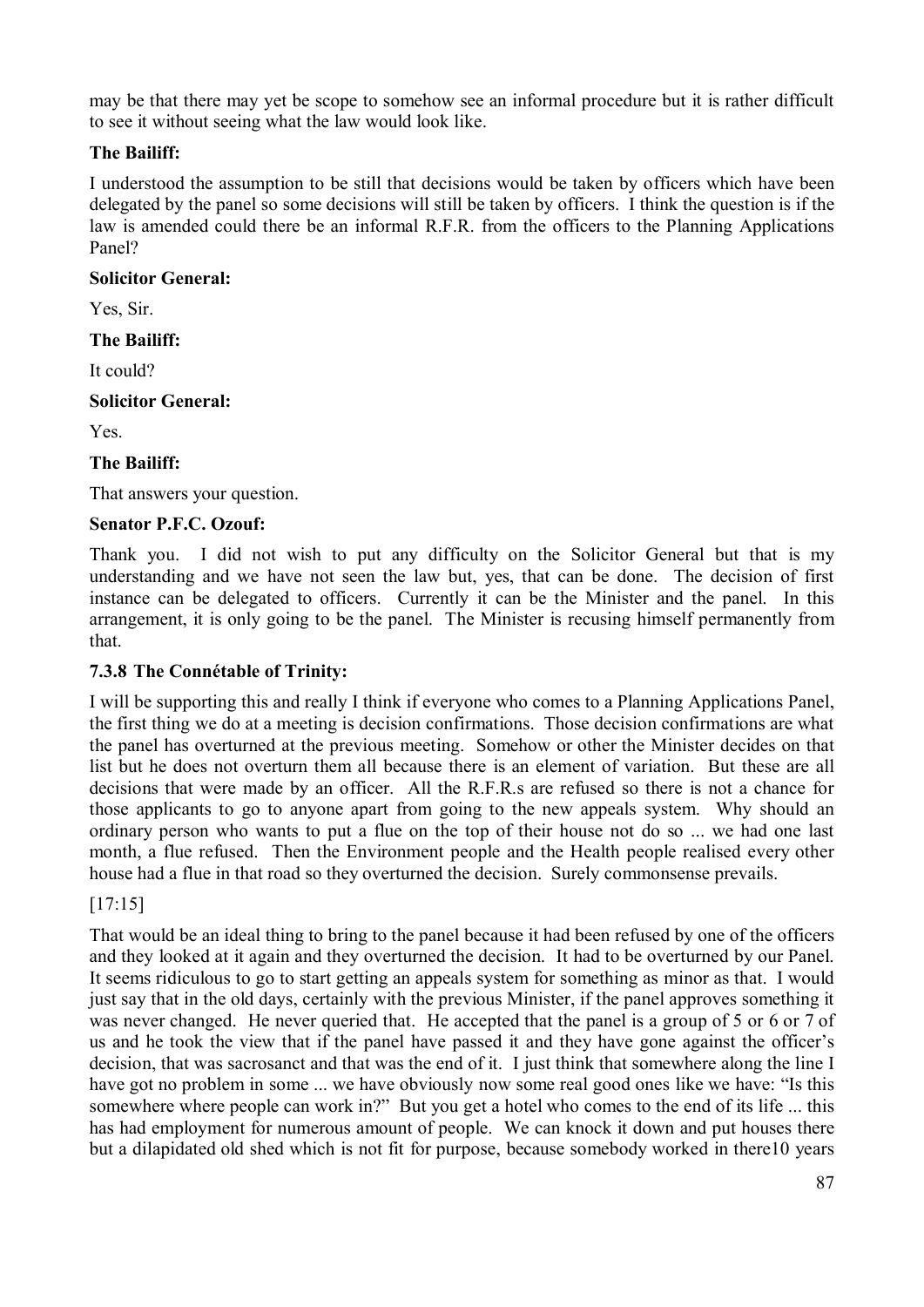ago, we have to look at that again to say: "Should this be in employment?" and they have to jump through all sorts of hoops. They say: "No, this is fit to knock down." That is not the point. It has to go through all the tests and rigour to make sure that this employment part may still be of some value to the Island. I understand all the criteria and the panel do, but sometimes you come and say: "Is this commonsense or not?" This is why the Planning Applications Panel say in some cases, some of these things should be reviewed. The glasshouse is the classic. Pass one glasshouse, you will have everyone who has a glasshouse saying: "Well, if you have passed 10 houses there and that group of glasshouses why should I not have some as well?" There has to be some sort of guideline for the panel. It is very difficult. We have people in front of us who say: "Well, I have got 4 grandchildren. I would like 4 houses." Well, that is wonderful. Would we not all? This is one of those things that it is, in a small community, to some people, a great, great worry and I think the panel, to be fair, the Chairman ... I was Chairman before ... they are people who are very nervous but they can put their case to us and we do listen and it gets quite emotional for people. I think, to be fair, the way we handle it, I think is a perfect way to get ... most of those appeals on what the officers would refuse would never go to further scrutiny. I will be supporting Deputy Le Hérissier on his amendment.

## **7.3.9 Deputy G.C.L. Baudains:**

I think for those Members probably not familiar with the work of the Planning Applications Panel or the Minister or the officers' work, it might be worth knowing that the reconsiderations that we were referring to are usually of a very minor nature. One recently was should there be a glazing bar on a window? Are we really thinking that we should refer that straightaway to an Inspector with all the delay and expense involved? I think not. It is not unusual for an application, which an officer or officers have refused that when it comes back and comes to the panel, because it was finely balanced the officers have changed their mind and said that they suggest the panel should approve it. Again, I ask, should such minor issues really need to go to an independent Inspector? There is another benefit, which can easily be overlooked. Some of these decisions are often finely balanced. One policy conflicts with another one and it is a question of judgment and they have just gone this way and the next time somebody else might have gone the other way. Because of these finely balanced decisions, if it does come back to the Planning Applications Panel as an appeal, quite often the discussion that takes place between the officers and the panel results in a refining of the policy which may or may not have been a problem in the first place and that hopefully in the future will result in less appeals coming to the panel. It helps the applicant and it helps the officers and it also helps those who may be objecting because I have always said as far as planning issues are concerned when I am determining them, I try to be wrong 50 per cent of the time. That way I know I have got it about right, because if you approve something you upset the objector and if you do not allow it you have upset the applicant, so you cannot win whatever you do. I urge Members to support Deputy Le Hérissier's amendment.

### **Senator S.C. Ferguson:**

Just a quick query. I wonder if the proposer would be able to include this in his answer? About how much of your time percentage-wise, roughly do you spend on R.F.R.s?

### **The Bailiff:**

Does the Minister?

### **Senator S.C. Ferguson:**

Does the panel spend on R.F.R.s? Because if there is a lot of time being spent on this it would suggest either shortcomings in the processes or obstinacy on behalf of applicants. It sounds to me from what the other members of the panel have been saying we do have shortcomings in the process. If we are spending a lot of time on it, I think it needs addressing.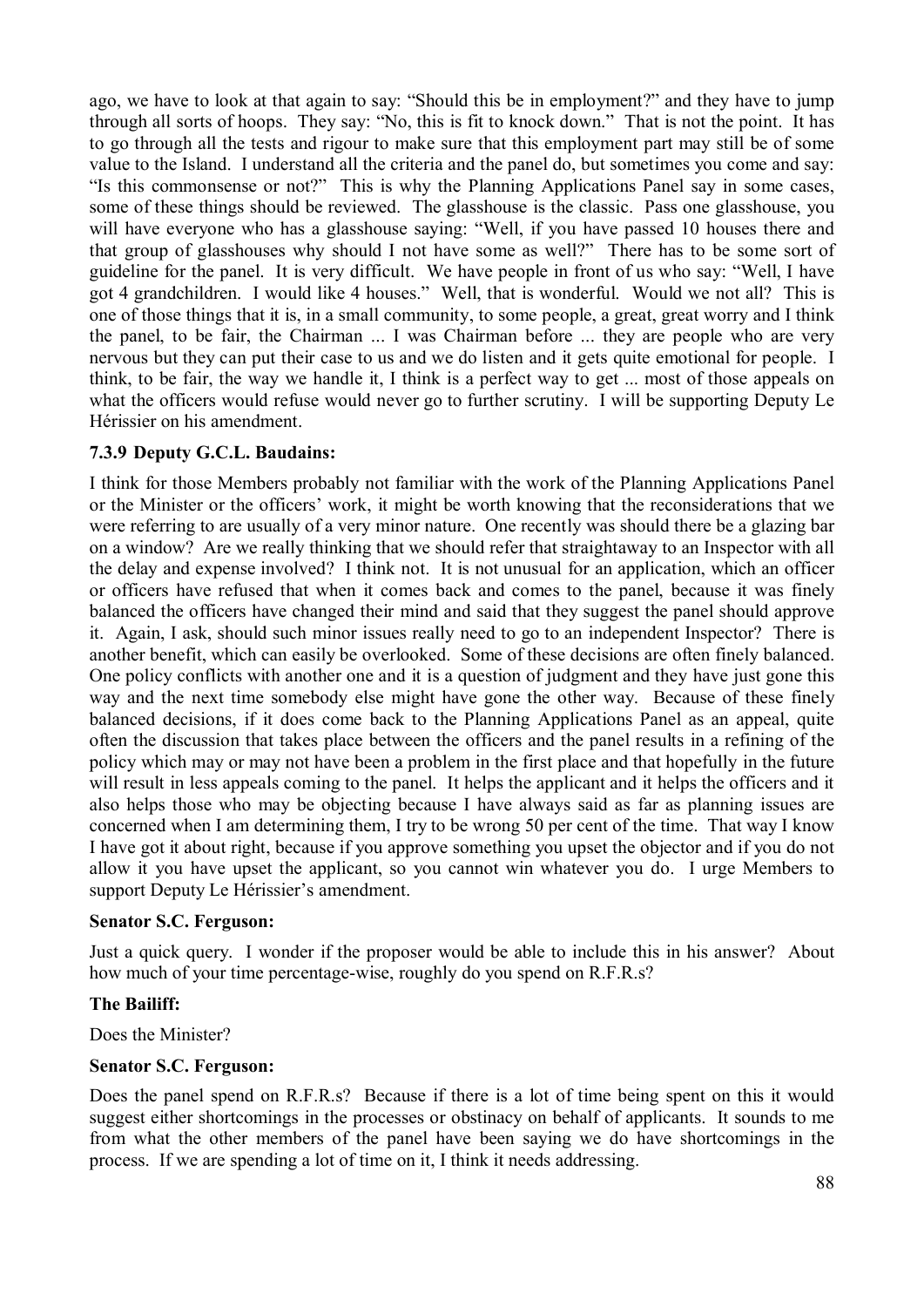# **7.3.10 Deputy J.H. Young:**

I support this amendment notwithstanding the fact that my amendment was lost. I still think it has got substantial merit, in fact, more so now that my amendment is lost because the R.F.R. is going to be the only non-technocratic judgment that first party appellants are going to get. Often these cases, some of them are, as other Members have said, quite straightforward. This is a very quick process. It is simple. They get balanced judgments being exercised and they get all the good things about having a group of people who use commonsense to make decisions. It has got no cost and hopefully it should go ahead. While I am on my feet I have got the opportunity of also saying that apparently I have had the opposite of the ring binder problem. It appears that I was not present for the vote on the amendment which was lost, I would like to say: "Well, had that not happened, I would be, naturally, voting for my amendment." **[Laughter]** But since I have lost it, to put the record straight, I do not know what happened. I might have been a bit confused by having to respond to communications I was getting in response to the remarks that Senator Ozouf made about my past and so on. I had to deal with those comments, which were extremely unfair but never mind. I am supporting strongly Deputy Le Hérissier's and hope that we can salvage something from this with what we end up with.

# **7.3.11 Deputy R.G. Bryans of St. Helier:**

I will be brief. I am a panel member and I think the reason I am rising is just to let Members know my particular feeling about this amendment. I will be supporting it. I have read the Island Plan, I confess, not all in one sitting. There were cups of tea and sleeps in between but I did get all the way through it. All the panel members have articulated the problem in excellent detail, I have to say, so I do not want to add too much to it. Deputy Young has speeded up the original proposition so I think well done to him but I think Deputy Le Hérissier with his amendment has sharpened up the procedure and has removed some of the deeply felt frustrations that we as a Panel feel when we are sitting looking at members of the public bringing these appeals to the panel. I will be supporting the proposition.

# **The Bailiff:**

Do any other Members wish to speak?

# **7.3.12 Senator P.F.C. Ozouf:**

I do not agree, notwithstanding my questions to the Solicitor General. I think there are problems in relation to this. The first thing is that if, by definition, an officer decision is likely or should be certainly I have not been part of decision-making for a number of years - a more technocratic decision-making issue in relation to a clear issue of policy. If the policy is clear in relation to something, then it is a matter that an officer should deal with and an officer can determine it. It should not be the subject of effectively a political interpretation because it should be relatively clear. I can see why Planning is saying that generally speaking, delegated matters are really the technical interpretation of policy. Officers do not have delegated responsibility for passing large, fanciful buildings, as we have seen some interesting pictures of in the last few weeks. Those are issues for political determination. These are technical, relatively low-level applications that should be appropriately dealt with by officers and frankly, it is appropriate now we have agreed - or hopefully we are going to agree - effectively an expert hearing by Inspectors, it is appropriate that it is almost matched by a technocratic appeal process. I would also say that there is a problem in relation to this, that third parties do not have the same right and that is not right. Third parties cannot exercise a Request for Reconsideration. It is only for applicants, but once you put it into the Planning Applications Panel domain it is completely difficult. It is a delegated responsibility. It should be technical and the rehearing effectively should be a technical rehearing. I know that politicians ... of course, we are gathering as States Members. We like to make decisions ourselves.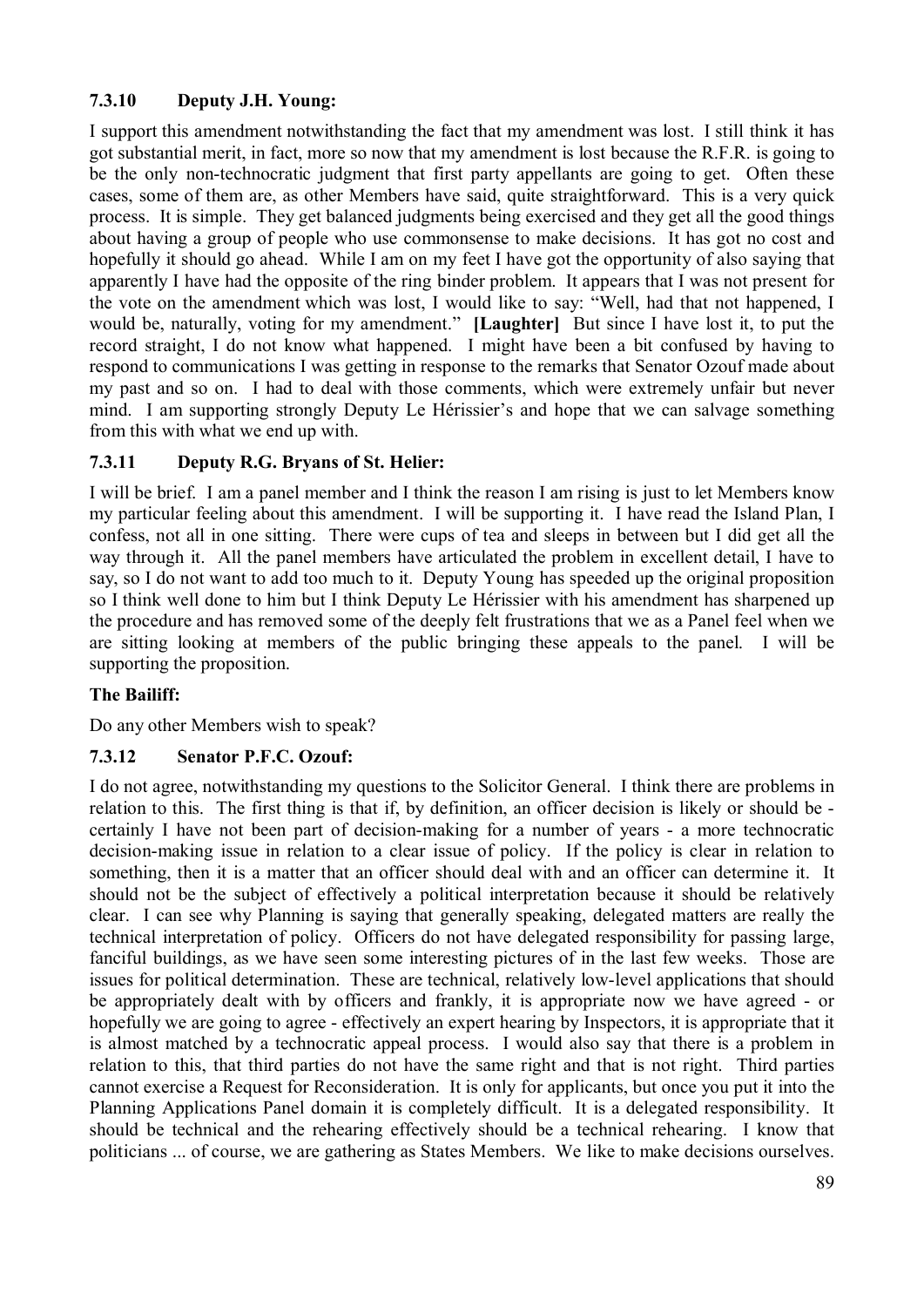I suppose we like to overrule officers. It is very tempting to overrule officers but we should have confidence in planning officers in their technical interpretation of what we should be giving as clear policy and that should be a technocratic and, unless nothing is wrong, it seems almost technocrats are pejorative and wrong. Well, technocrats are experts and a Planning Inspector is an expert and will challenge that effectively low-level consideration. I can imagine that what will happen is that an appeal by a delegated decision effectively will be bundled up and given to the Inspector for review and that almost de-politicises it, puts expert interpretation on it and I think that we should be listening very carefully to the remarks. I do not always agree with Deputy Duhamel but I think he is right and I think we should not overly politicise effectively what are technical and technocratic decisions. I think we should vote against this.

## **Deputy G.C.L. Baudains:**

I wonder if I might just correct something which the Senator has said possibly inadvertently? He mentioned a third party not having the right to address the panel on an R.F.R. but of course if a third party had been involved in the first place the officer would not have decided it.

## **Deputy S. Power:**

May I make a point of clarification on what Senator Ozouf just said? Very briefly, he referred to the policy and the problem is the policy is not clear and the Constable of Trinity referred to problems we have with employment land ...

## **The Bailiff:**

I am sorry. This sounds like a second speech.

## **Deputy S. Power:**

The problem is the policy is not clear and that is what the Planning Applications Panel does, try and interpret as best we can.

## **7.3.12 Connétable J. Gallichan of St. Mary:**

Just very briefly because I was going to echo something of what Deputy Power was just trying to say there in his pseudo-second speech. The issue often can be that certainly the officers are the technically capable people but often they are at a loss as to a fine balance because it is not one policy saying this is what we must do. It is several different policies interfacing and we, as the panel, pick up and support often and sometimes overturn the decisions of the officers because they are very clear to us. They will say to us on many occasions: "This is a finely balanced judgment. This is what we are recommending but it is very, very finely balanced." As a Panel, of course, there are more of us. We have got diverse backgrounds. We look and we have a Panel hearing. The public come. They speak. We have a site visit. We see the plans. I would like to mention that because the plans are all now scanned on the Internet. We all have them on our devices. It is not a question simply of laymen versus technocrat looking at one clear cut policy decision. The policy is a network. It is a matrix of different things and we are there to help the public through that.

## **The Bailiff:**

Does any other Member wish to speak? Very well. I call upon Deputy Le Hérissier to reply.

# **7.3.13 Deputy R.G. Le Hérissier:**

I thank all the Members who spoke and in particular, if I may, the Planning Applications Panel members who have made some excellent contributions and have explained the dilemmas. If we lived in this paradise of Senator Ozouf's where technocrats just gave entirely predictable decisions we would never have to come to the States most of the time. We would just tick boxes. It does not work like that. He knows the planning system. He has struggled with some very big issues. Even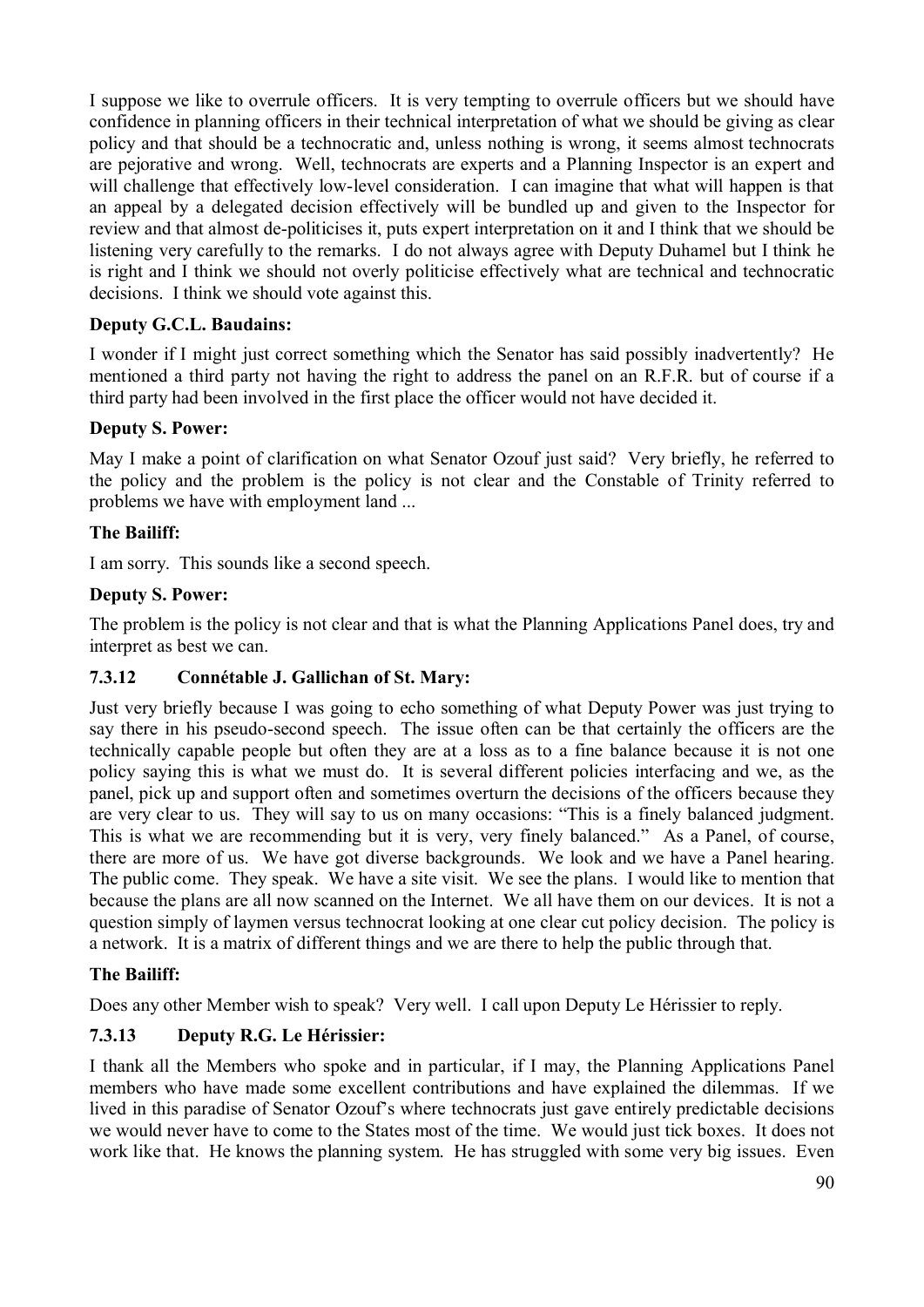at officer level, they are taking quite big decisions now as a lot of you well know. Very big decisions. They are not only about the position of flues on houses. They are often how many houses you can build on a site and so forth. That quite frightens people and therefore that makes the panel even more important as a body of appeal.

### [17:30]

I think the Minister is quite right: "I want to simplify the system. I am on the way now because I got through against the first amendment" but he may rue the day he said that because what he has got, as the Constable of Trinity and people like him said, a very good informal system where people are saying: "Look, this does not make sense" or, as the Constable of St. Mary said there is an awful lot of things here that have to be balanced out and perhaps it is tilted in the wrong direction. Here is a quick way of correcting that situation which does not take away the final appeal to the new appeal system. It does not take that away. If you, as a person, still want to appeal, you can go all the way but people will be very, very upset if they lose this informal system which I think is, I have to say, very well handled by the Chairman. He puts people at ease. He gives everybody a very balanced role in the procedure and so forth. If the Minister, on the grounds of spurious logic, tries to get rid of that he will be undermining the process, quite frankly. You have got a good system that is working. It may undermined eventually by the appeals system. Maybe everybody will go to full appeal at some point but at the moment they do not. To answer Senator Ferguson's question and other Members may have a clearer idea than me but when we started this new Panel, I would say at least 50 per cent were appeals but it has reduced to about a third now, I would say. It has reduced to about 33 per cent because there is a greater understanding between the panel and the officers. As the Constable of Trinity said, they know when to push it and when not to push it or when the panel will express dissent or we will say, as Deputy Baudains said: "Look, the policy is not clear here. We can go either way and we will if necessary." On that basis, I would like to move to the vote.

### **The Bailiff:**

| <b>POUR: 24</b>              | <b>CONTRE: 13</b>         | <b>ABSTAIN: 0</b> |
|------------------------------|---------------------------|-------------------|
| Senator P.F. Routier         | Senator P.F.C. Ozouf      |                   |
| Senator A. Breckon           | Senator A.J.H. Maclean    |                   |
| Senator S.C. Ferguson        | Senator B.I. Le Marquand  |                   |
| Senator F.du H. Le Gresley   | Senator I.J. Gorst        |                   |
| Connétable of Trinity        | Senator L.J. Farnham      |                   |
| Connétable of St. Peter      | Senator P.M. Bailhache    |                   |
| Connétable of St. Lawrence   | Connétable of St. Helier  |                   |
| Connétable of St. Mary       | Connétable of St. Clement |                   |
| Connétable of St. John       | Deputy R.C. Duhamel (S)   |                   |
| Connétable of St. Brelade    | Deputy J.A. Martin (H)    |                   |
| Connétable of St. Martin     | Deputy K.C. Lewis (S)     |                   |
| Deputy R.G. Le Hérissier (S) | Deputy T.A. Vallois (S)   |                   |
| Deputy J.A.N. Le Fondré (L)  | Deputy A.K.F. Green (H)   |                   |
| Deputy S.S.P.A. Power (B)    |                           |                   |
| Deputy E.J. Noel (L)         |                           |                   |
| Deputy J.M. Maçon (S)        |                           |                   |
| Deputy G.C.L. Baudains (C)   |                           |                   |
| Deputy of St. John           |                           |                   |
| Deputy J.P.G. Baker (H)      |                           |                   |
| Deputy J.H. Young (B)        |                           |                   |

Do you ask for the appel? Yes. The appel is called for then, in relation to the amendment of Deputy Le Hérissier. I invite Members to return to their seats and the Greffier will open the voting.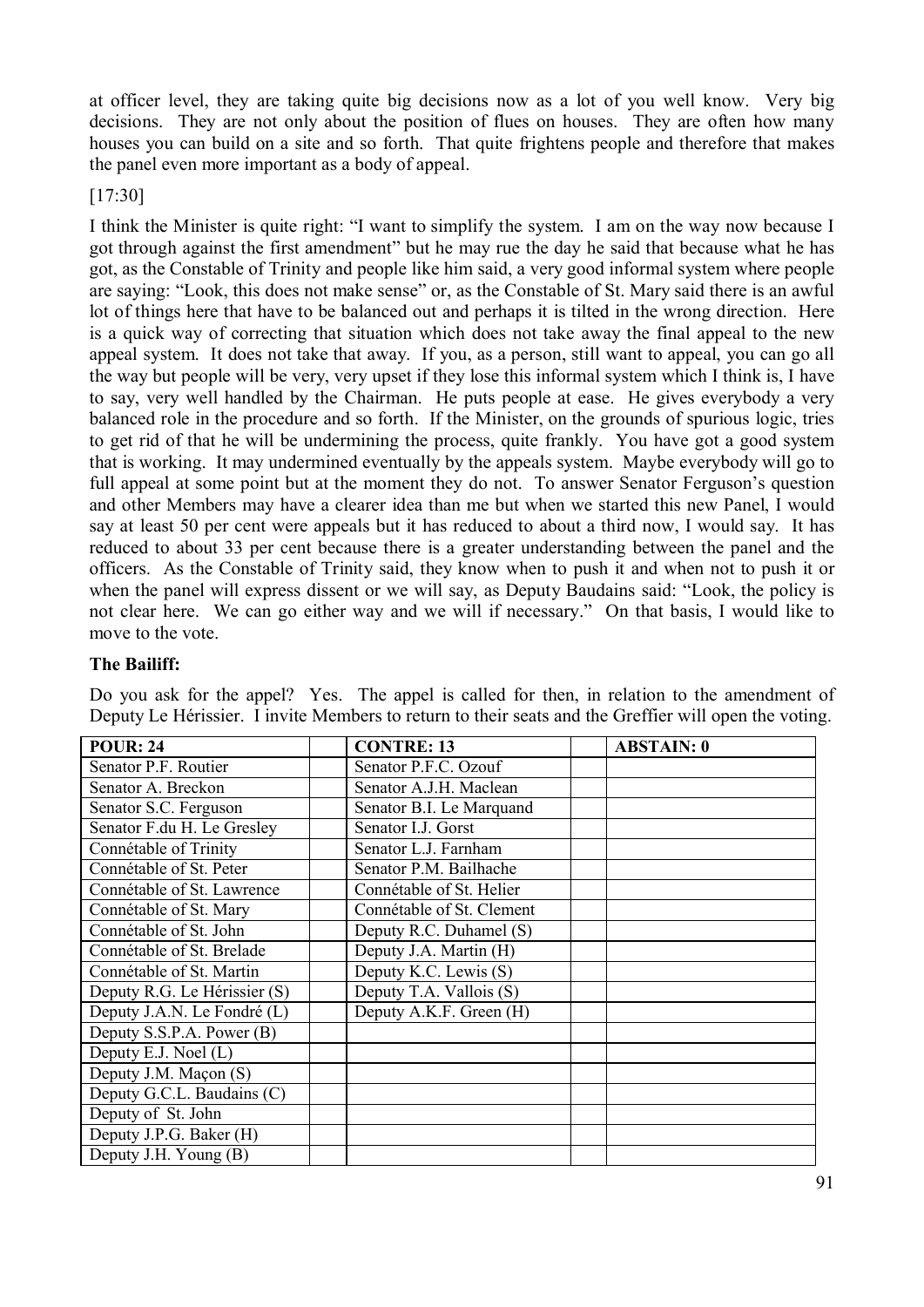| Deputy S.J. Pinel $(C)$            |  |  |
|------------------------------------|--|--|
| Deputy of St. Mary                 |  |  |
| Deputy R.G. Bryans (H)             |  |  |
| Deputy of St. Peter                |  |  |
| $\sim$ $\sim$ $\sim$ $\sim$ $\sim$ |  |  |

### **The Bailiff:**

It is 5.30 p.m. but it is a matter for Members then, whether to continue. If we do continue, we return to the debate on the main proposition but Members may feel that everything that could be said on that virtually has been said. Do Members wish to continue to complete this item?

### **Senator L.J. Farnham:**

Could we have the appel, please, Sir?

## **The Bailiff:**

Are you serious? **[Laughter]**

### **Senator L.J. Farnham:**

If the Minister would agree ...

### **Senator S.C. Ferguson:**

Are there many people expecting to speak now, Sir?

### **The Bailiff:**

I do not know how many people are expecting to speak on the main proposition.

### **Deputy G.C.L. Baudains:**

I am just wondering if I propose the adjournment and test it by that, Sir?

### **The Bailiff:**

Very well. Do Members want to give any indication of how many wish to speak during the main debate? One, 2 ... very well. Then the adjournment is proposed. Very well. You ask for the appel on that? The appel is called for. If you wish to adjourn now until tomorrow you vote pour. If you do not, you vote contre. The Greffier will open the voting

| <b>POUR: 13</b>              | <b>CONTRE: 25</b>           | <b>ABSTAIN: 0</b> |
|------------------------------|-----------------------------|-------------------|
| Senator A. Breckon           | Senator P.F. Routier        |                   |
| Connétable of St. Peter      | Senator P.F.C. Ozouf        |                   |
| Connétable of St. Lawrence   | Senator S.C. Ferguson       |                   |
| Connétable of St. Mary       | Senator A.J.H. Maclean      |                   |
| Connétable of St. John       | Senator B.I. Le Marquand    |                   |
| Connétable of St. Brelade    | Senator F.du H. Le Gresley  |                   |
| Deputy R.G. Le Hérissier (S) | Senator I.J. Gorst          |                   |
| Deputy S.S.P.A. Power (B)    | Senator L.J. Farnham        |                   |
| Deputy G.C.L. Baudains (C)   | Senator P.M. Bailhache      |                   |
| Deputy of St. John           | Connétable of St. Helier    |                   |
| Deputy J.P.G. Baker (H)      | Connétable of Trinity       |                   |
| Deputy J.H. Young (B)        | Connétable of St. Clement   |                   |
| Deputy of St. Mary           | Connétable of St. Martin    |                   |
|                              | Deputy R.C. Duhamel (S)     |                   |
|                              | Deputy J.A. Martin (H)      |                   |
|                              | Deputy J.A.N. Le Fondré (L) |                   |
|                              | Deputy of Trinity           |                   |
|                              | Deputy K.C. Lewis (S)       |                   |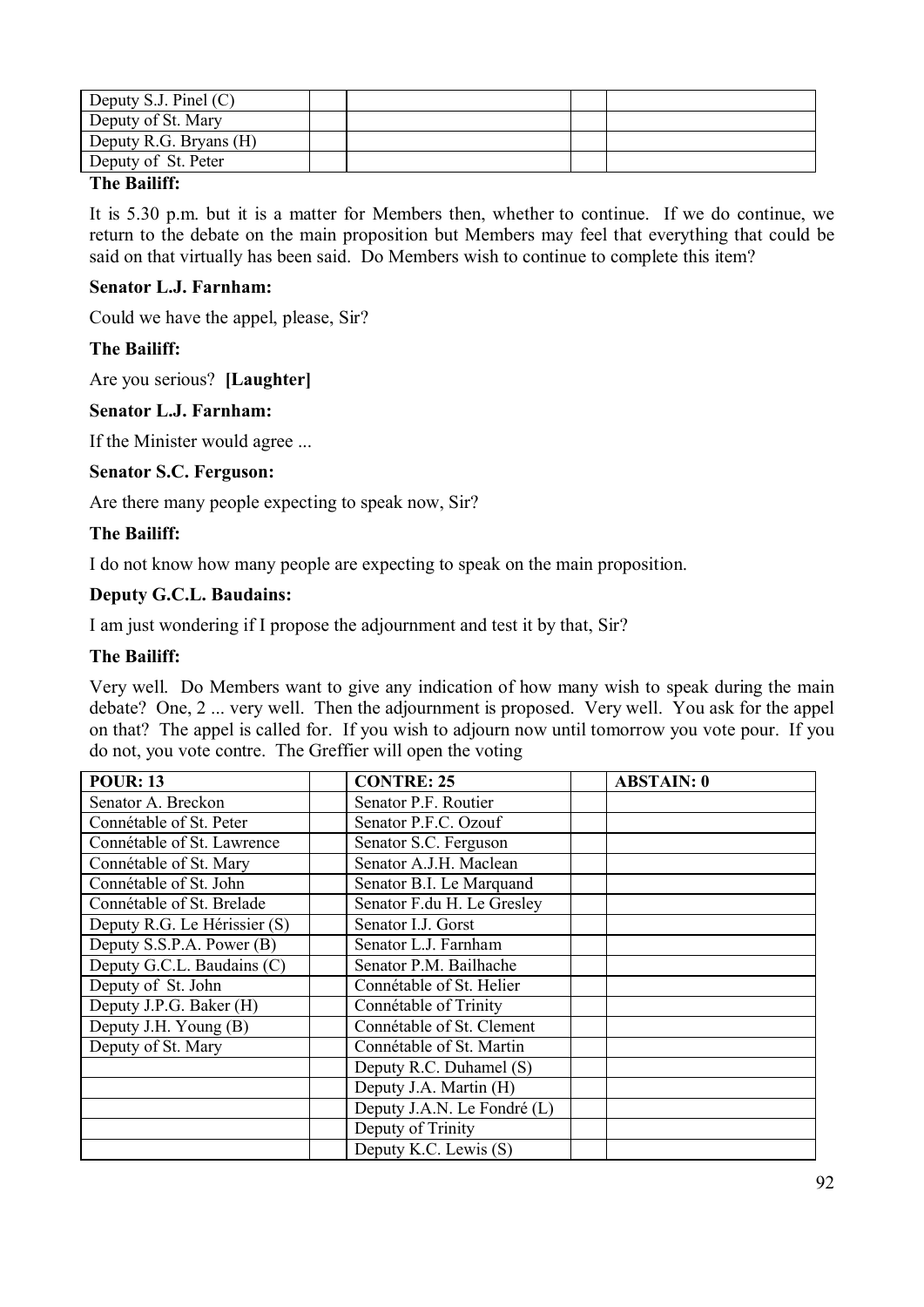| Deputy E.J. Noel $(L)$  |  |
|-------------------------|--|
| Deputy T.A. Vallois (S) |  |
| Deputy A.K.F. Green (H) |  |
| Deputy J.M. Maçon (S)   |  |
| Deputy S.J. Pinel $(C)$ |  |
| Deputy R.G. Bryans (H)  |  |
| Deputy of St. Peter     |  |

### **The Bailiff:**

I take that as a continuation, at any rate, to the end of this item of business. Very well. Who wishes to speak then? Does any Member wish to speak on the proposition?

## **7.4 Planning Appeals: Revised System (P.87/2013) - as amended**

## **7.4.1 Deputy S. Power:**

I am very happy to confirm that I am happy to support P.87. I am glad that we have kept the R.F.R. process as an interim, even if it may not last for ever. I think we will have a better planning appeal system with the Minister's report and proposition. The experience that Panel members have shown in what they have said in this debate in the last hour or so shows that this interim soft touch process is important to Panel Members. Five or 6 of the 7 Panel Members have supported it and I have no hesitation now in supporting P.87. Thank you.

## **7.4.2 Deputy J.H. Young:**

I did vote for the adjournment to give me a moment to at least think out ... the problem I have now is that the objective of the substantive proposition is sound. Unfortunately, I think the means of doing so is still seriously problematic. I think the vote we have just had on the second amendment, I fully agree and I find massive inconsistency between the two. The second amendment clearly endorsed all the things that I think were being argued ... I certainly argued against, that the substantive proposal is seeing a technocratic appeal as the solution to everything where in reality our policies are ambiguous. They are confusing. They are contradictory and they are not capable of this technocratic, straightforward, easy solution and to have those based by people who parachute into the Island with no balancing input into the matter I find deeply unsatisfactory. The choice I have is: Is the damage limitation of the approval of the second amendment good enough? I fear not because the point made by Senator Ozouf is correct, that that certainly will iron-out some of the problems for first parties, that is, applicants who have had their applications rejected but it, of course, will do nothing for third-party appellants. They will not have the common sense judgment of lay people. They will only have the technocratic judgments. Planning officers are excellent at giving you analyses but these judgments require other people. For that reason I am disappointed in it. I think it is an opportunity lost to create the Tribunal thing. It is inconsistent with the way we treated other businesses. I am fairly depressed with the view taken about the lack of benefits of ordinary lay people in these sort of systems. I hope this is not a precedent for when we set up other administrative tribunals, as I believe we must, to alleviate the work of the Royal Court and allow the Royal Court to concentrate on important matters of litigation in criminal law, civil litigation and so on. These sort of things really should not be in the Royal Court. That was a good process but unfortunately for me, the means of doing it is spoiled and therefore I am not going to support, particularly as my vote got missed on the amendment, I am going to have to record my vote against this.

## **7.4.3 Senator L.J. Farnham:**

Very, very quickly, I was very surprised by the result of the amendment being passed. I might be being a bit confused but Requests for Reconsideration now being considered by the Planning Applications Panel, fine, but surely there are going to be a lot more appeals now, rather than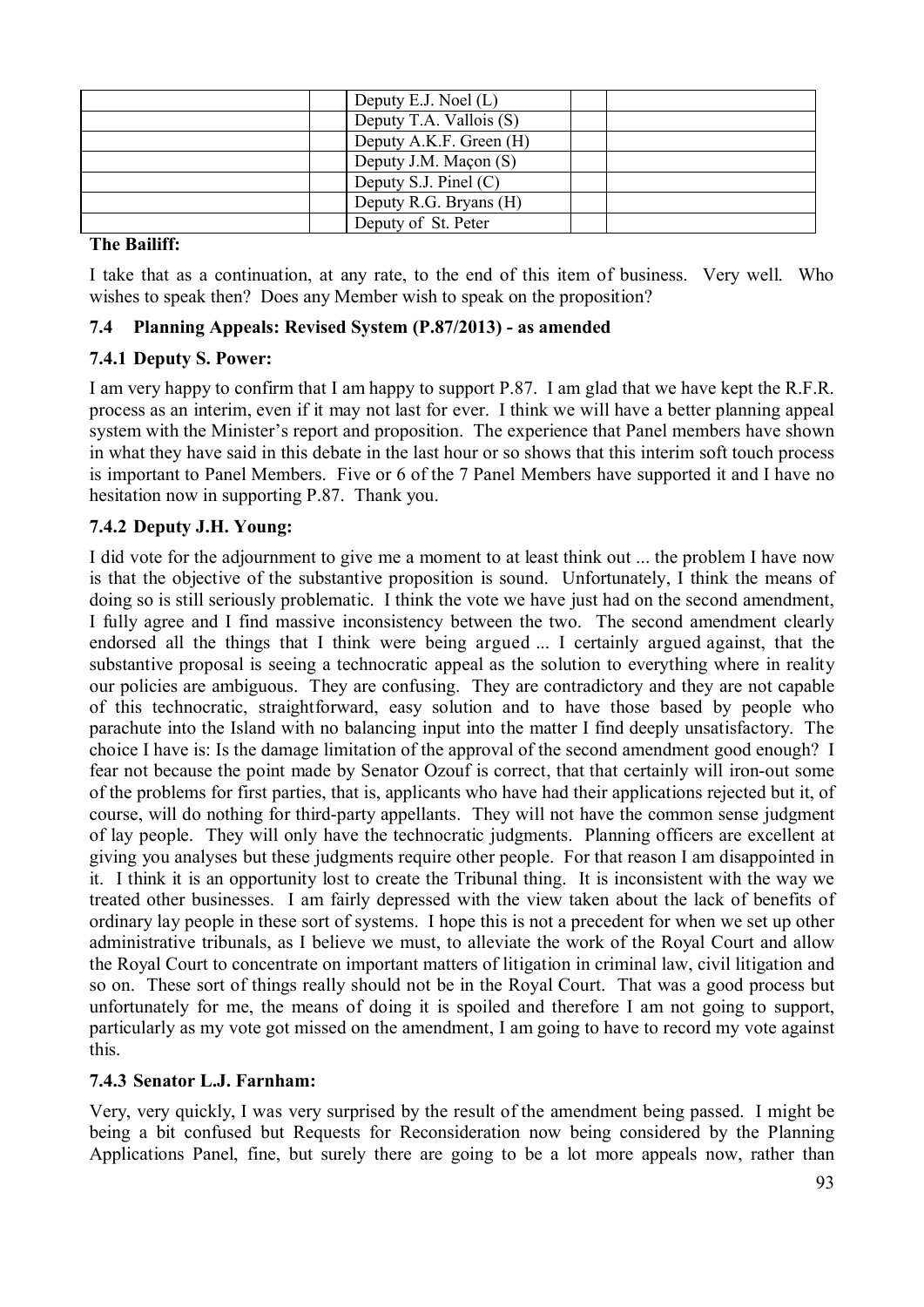R.F.R.s so if an R.F.R. is stopped at the panel process and appeal will just follow. Correct me if I am wrong. The Minister perhaps could.

# **The Bailiff:**

Does any other Member wish to speak?

## **7.4.4 Deputy J.M. Maçon:**

In response to Senator Farnham the point is the R.F.R. process is currently free whereas there will be a fee to the appeals process. Therefore I do not think it likely that we will see a drop off of the R.F.R. process in comparison. I hope that helps.

### **Senator L.J. Farnham:**

I would propose a fee be introduced for the R.F.R.s as soon as possible in that case.

### **The Bailiff:**

Does any other Member wish to speak? I call upon the Minister to reply.

## **7.4.5 Deputy R.C. Duhamel:**

In the light of the last decision we are quite likely to see, as it evolves over time, perhaps even an increase, at least for the short-term period, of Requests for Reconsideration against planning officer decisions but I am happy with the way the House has voted and with all of these things, the proof of the pudding will be in the eating. We are designing a system which we hope, according to the arguments put forward, will deliver a speeded-up system that is appropriate to Jersey and to the people who will be using it in the ways that have been outlined. If indeed, the experience of running this new system is that there are shortfalls or deficiencies then there will be further Requests for Reconsideration no doubt, not of the individual small aspects, but for the whole thing. The whole system can be re-tailored in the light of that experience. I do not think I am as pessimistic as perhaps some Members who were on the opposite side of the vote than they perhaps would have liked to have been. Before I propose the whole thing in total, I would like to thank all of those Members who have displayed a willingness this afternoon to be involved in a discussion which has done this House fairly proud in that we have been able to look at the meat of the issue and to toss the ideas about to derive a certain element of intellectual satisfaction from it even though perhaps there have been some disappointments about the outcome of the vote. Planning is not everybody's cup of tea and indeed, some of the issues that are expressed within the Planning Law indeed for those Members who do not busy themselves with the day-to-day running of that particular law, perhaps are not as *au fait* with but I do thank again all Members for showing support of, or at least a willingness of wanting to get to grips with the discussion which is something that Deputy Young wanted to happen. In that respect we have had a useful debate and we do have an outcome which, at some point in time, if it does not work, will inevitably be amended. With that in mind, I do not think there are any other points. The meat of the issue was discussed in the 2 amendments. I would like to put forward the final proposition *en bloc* and ask for the appel.

## **The Bailiff:**

Very well. The appel is called for then in relation to the proposition of the Minister for Planning and Environment. I invite Members to return to their seats. The Greffier will open the voting.

| <b>POUR: 35</b>        | <b>CONTRE: 2</b>       | <b>ABSTAIN: 0</b> |
|------------------------|------------------------|-------------------|
| Senator P.F. Routier   | Senator P.M. Bailhache |                   |
| Senator P.F.C. Ozouf   | Deputy J.H. Young (B)  |                   |
| Senator A. Breckon     |                        |                   |
| Senator S.C. Ferguson  |                        |                   |
| Senator A.J.H. Maclean |                        |                   |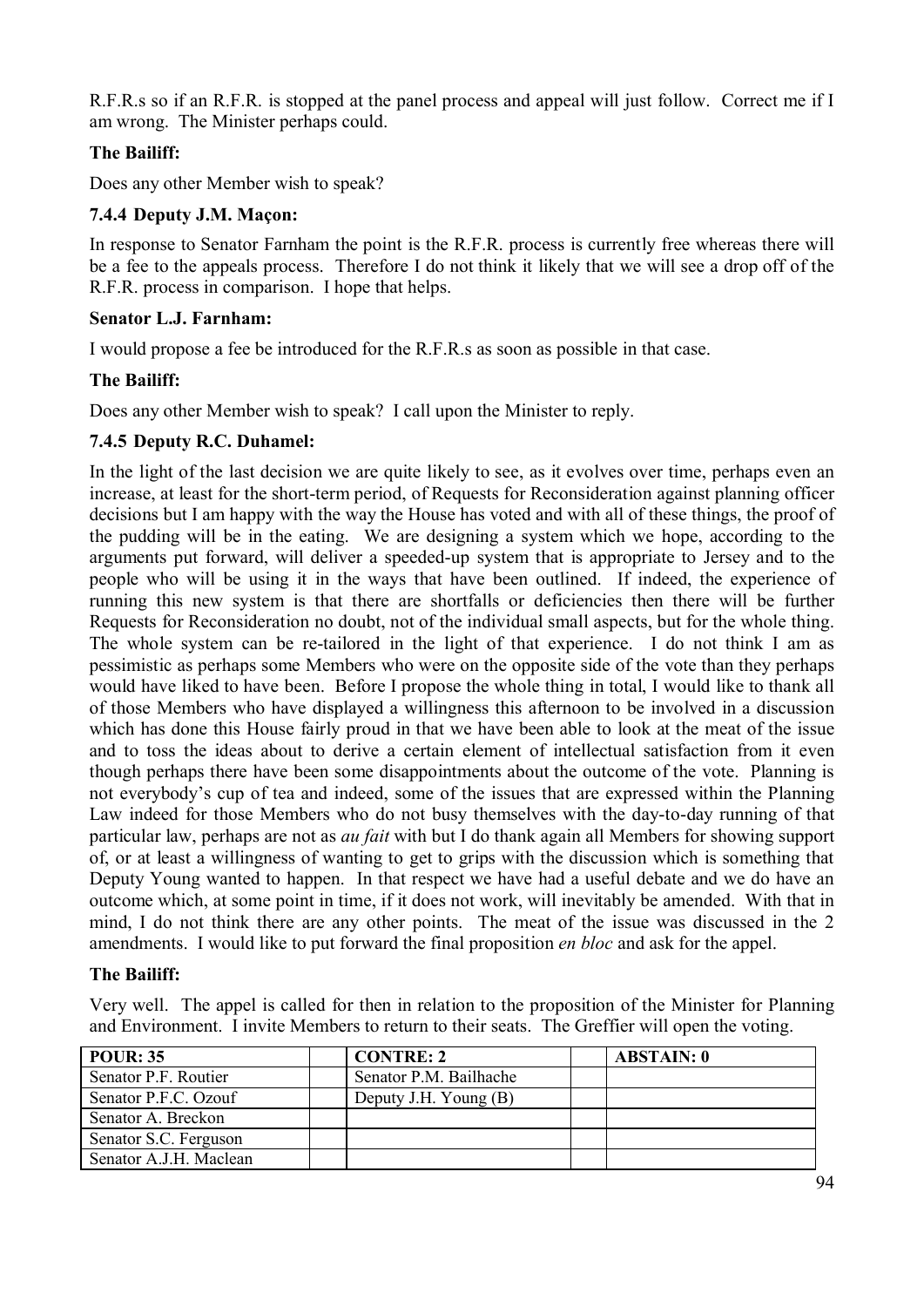| Senator F.du H. Le Gresley<br>Senator I.J. Gorst |
|--------------------------------------------------|
|                                                  |
|                                                  |
| Senator L.J. Farnham                             |
| Connétable of St. Helier                         |
| Connétable of Trinity                            |
| Connétable of St. Clement                        |
| Connétable of St. Peter                          |
| Connétable of St. Lawrence                       |
| Connétable of St. Mary                           |
| Connétable of St. Brelade                        |
| Connétable of St. Martin                         |
| Deputy R.C. Duhamel (S)                          |
| Deputy R.G. Le Hérissier (S)                     |
| Deputy J.A. Martin (H)                           |
| Deputy J.A.N. Le Fondré (L)                      |
| Deputy of Trinity                                |
| Deputy S.S.P.A. Power (B)                        |
| Deputy K.C. Lewis (S)                            |
| Deputy E.J. Noel (L)                             |
| Deputy T.A. Vallois (S)                          |
| Deputy A.K.F. Green (H)                          |
| Deputy J.M. Maçon (S)                            |
| Deputy G.C.L. Baudains (C)                       |
| Deputy of St. John                               |
| Deputy J.P.G. Baker (H)                          |
| Deputy S.J. Pinel (C)                            |
| Deputy of St. Mary                               |
| Deputy R.G. Bryans (H)                           |
| Deputy of St. Peter<br><b>THE TABLE 11100</b>    |

## **The Bailiff:**

There is one matter left on the Order Paper. That is the Organ Donors' Register - Projet 89/2013. Deputy Le Hérissier, do you still wish this to be debated or do you wish to defer it or what?

## **Deputy R.G. Le Hérissier:**

Oddly enough, the Minister for Health and Social Services and myself do agree on one part of it but I think the other part does need a little bit of debate so I think it is best left over. I have discussed with Deputy Maçon: best left over until next sitting.

## **The Bailiff:**

You are willing to defer it to the next sitting? **[Approbation]** Very well. In which, case I invite the Chairman of P.P.C. to speak to the future business.

# **ARRANGEMENT OF PUBLIC BUSINESS FOR FUTURE MEETINGS**

### **8.1 Deputy J.M. Maçon:**

I wear a different hat now. Yes, so with that I would like to inform Members that P.89 will be deferred for the first item of business on 24th September; that P.91 - Public Sector Reform - by Deputy Baudains has been deferred from 24th September to 22nd October pending discussions with relevant parties. Also the Minister for Social Security has informed me he would like to defer the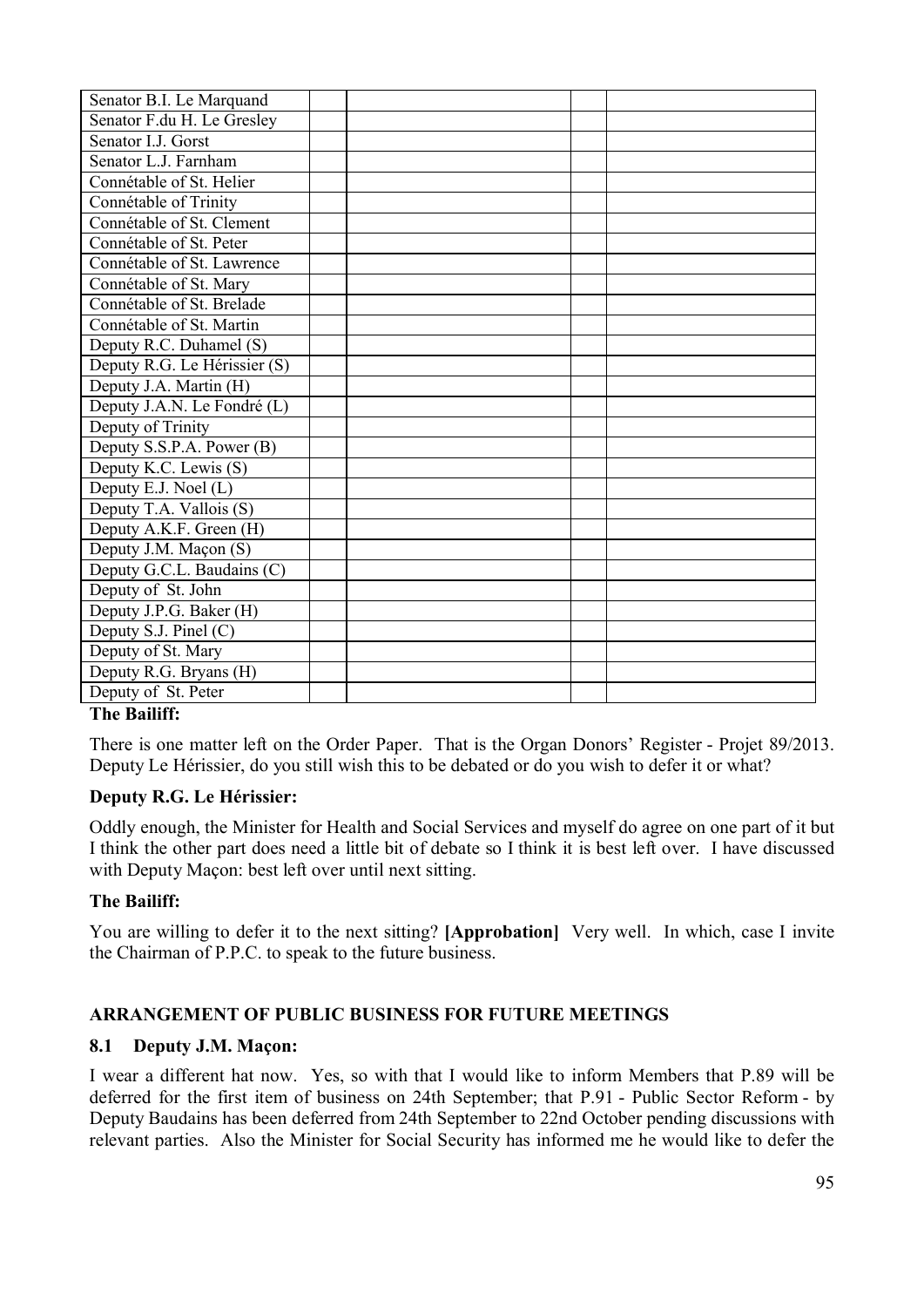Long-term Care Scheme - P.99 - from 8th October to 19th November. Also just to clarify that the comments on the reform proposal debates will also follow that accordingly. There is one other item which I would like to propose or make Members aware of, is that on 8th October, the Privileges and Procedures Committee is asking the Assembly that we intend to lodge an in-Committee debate based on R.105 Machinery of Government Review Sub-Committee final report so that we can gauge Members' opinions on that report, which Members should have by now.

[17:45]

It is a chance for them to speak to that. We will inform Members about how we are going to proceed by email to clarify that process.

# **The Bailiff:**

Anyone wish to make any observations? Chief Minister.

# **8.2 Senator I.J. Gorst:**

Yes, if I could. On Monday I did distribute an email to all States Members saying that I would be asking for a reduction in the minimum lodging period for P.96. It could have been scheduled for the sitting starting on 24th September but due to its lodging on 15th August, it would need that sitting to have been a 3-day sitting and it does not appear that it will be and therefore got moved to 8th October. For all the reasons that I outlined in my email, I feel that that would be detrimental and can comply with Standing Order 26(7) and therefore I ask that Members allow for it to be debated on 24th September.

# **The Bailiff:**

Very well. Do you wish that matter to be dealt with now, Chief Minister, so that everyone knows?

# **Senator I.J. Gorst:**

If I could, Sir, yes.

# **The Bailiff:**

You are making the proposition that, notwithstanding it is how many days short?

# **Senator I.J. Gorst:**

Two days short.

# **The Bailiff:**

That you wish Members to agree to debate it on 24th September. Is that proposition seconded? **[Seconded]** Does any Member wish to speak on that?

# **8.3 Deputy G.P. Southern:**

I just thought I would remind people in relation to a Minister asking for a shortened lodging time that when the next Back-Bencher comes with a late proposition that we are equally generous with them.

# **The Bailiff:**

Yes. I remind Members of the terms of the Order, as I usually do.

# **Senator I.J. Gorst:**

I did remind Members

# **The Bailiff:**